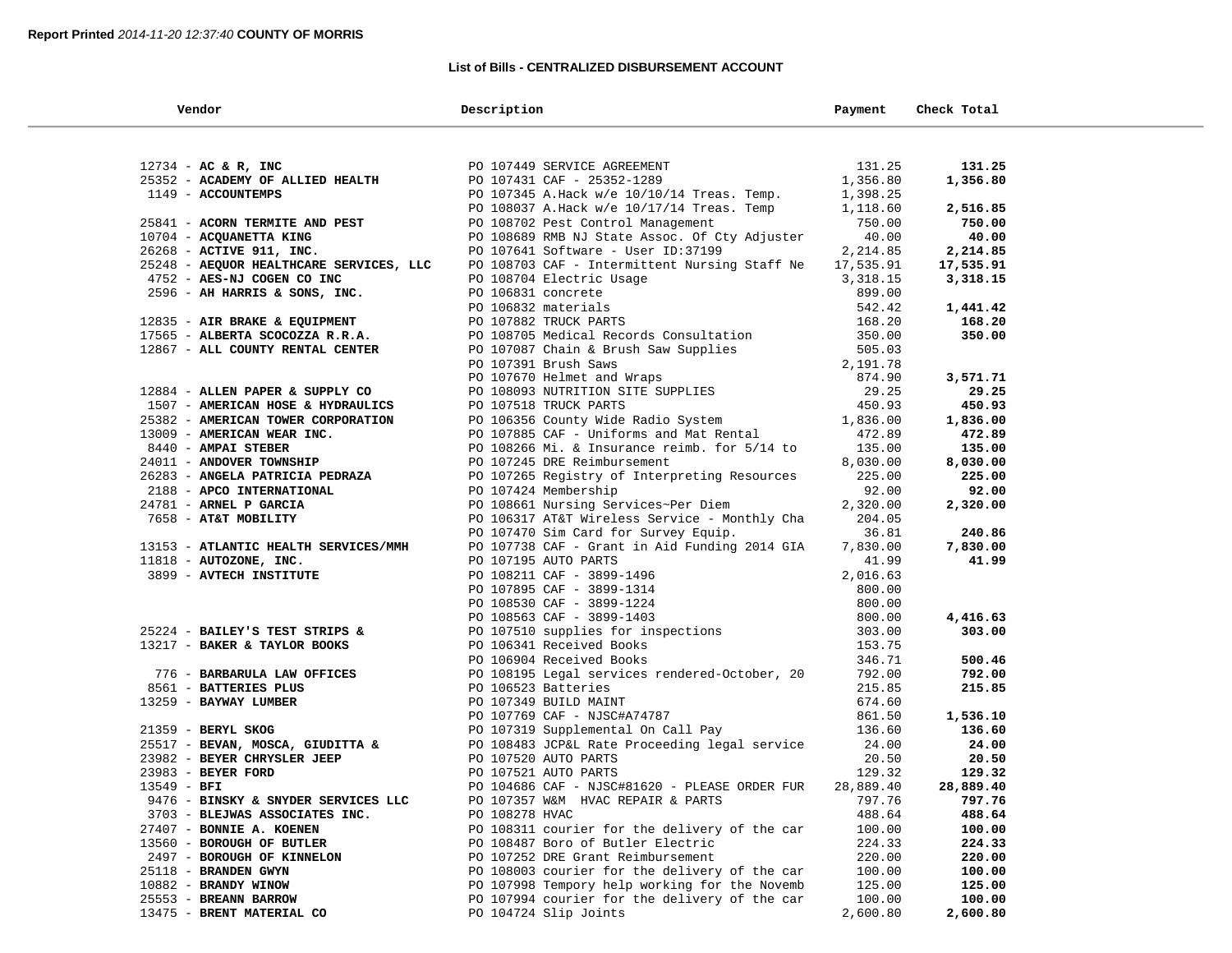|                 |                                        |                      |                                                                                                                                                                                                                                                  | 65.00     | 65.00     |
|-----------------|----------------------------------------|----------------------|--------------------------------------------------------------------------------------------------------------------------------------------------------------------------------------------------------------------------------------------------|-----------|-----------|
|                 |                                        |                      |                                                                                                                                                                                                                                                  | 497.34    | 497.34    |
|                 |                                        |                      |                                                                                                                                                                                                                                                  | 3,200.00  | 3,200.00  |
|                 |                                        |                      | 90 108023 Parking- Travel Expense<br>25342 - BSN SPORTS INC.<br>20985 - BTII INSTITUTE, LLC<br>20985 - CABLEVISION<br>2656 - CABLEVISION<br>2656 - CABLEVISION<br>2656 - CABLEVISION<br>2656 - CABLEVISION<br>26743 DO 107243 Online Service<br> | 652.48    | 652.48    |
|                 |                                        |                      |                                                                                                                                                                                                                                                  | 233.10    | 233.10    |
| $13609$ - CALEA |                                        | PO 107284 Nameplates |                                                                                                                                                                                                                                                  | 14.50     | 14.50     |
|                 |                                        |                      | 24595 - CAPOZZI OVERHEAD DOORS, INC. PO 107321 WEIGHTS & MEASURES GARAGE DOOR REPA                                                                                                                                                               | 3,692.18  | 3,692.18  |
|                 | 24595 - CAPOZZI OVERHEAD DOORS, INC.   |                      | PO 107786 CAF - Labor Rates for Garage Door R                                                                                                                                                                                                    | 140.00    | 140.00    |
|                 | 24595 - CAPOZZI OVERHEAD DOORS, INC.   |                      | PO 107997 CAF - Labor Rates for Garage Door R                                                                                                                                                                                                    | 1,649.60  | 1,649.60  |
|                 | $27342$ - CARDIACED                    |                      | PO 108714 Nursing Conferences & Seminars                                                                                                                                                                                                         | 99.95     | 99.95     |
|                 | 25474 - CARRELLE L CALIXTE             |                      | PO 108660 Nursing Services~Per Diem                                                                                                                                                                                                              | 2,827.50  | 2,827.50  |
|                 |                                        |                      |                                                                                                                                                                                                                                                  |           |           |
|                 | 10475 - CARROT-TOP INDUSTRIES INC      |                      | PO 107498 OTHER OPERATING                                                                                                                                                                                                                        | 274.27    | 274.27    |
|                 | 25462 - CASTLE PRINTING                |                      | PO 107565 Business Cards - E. O'Rourke                                                                                                                                                                                                           | 45.00     | 45.00     |
|                 | 3382 - CCH INC                         |                      | PO 103749 Loislaw State & Government Confirm                                                                                                                                                                                                     | 1,606.50  | 1,606.50  |
|                 | 4598 - CDW GOVERNMENT LLC              |                      | PO 105788 Cisco phone headset for Planning st                                                                                                                                                                                                    | 253.49    | 253.49    |
|                 | 13708 - CDW GOVERNMENT LLC             |                      | PO 106235 SANE SART GRANT                                                                                                                                                                                                                        | 2,180.52  | 2,180.52  |
|                 | 3638 - CENTER POINT LARGE PRINT        |                      | PO 107730 Confirm Large Print Books                                                                                                                                                                                                              | 100.31    | 100.31    |
|                 | 13731 - CENTRAL POLY CORP              |                      | PO 107791 CAF - Can Liners                                                                                                                                                                                                                       | 2,800.00  | 2,800.00  |
|                 | 20487 - CENTURYLINK                    |                      | PO 107862 Telephone - (T1 Century)                                                                                                                                                                                                               | 1,785.33  | 1,785.33  |
|                 | 7253 - CHARLES JURGENSEN               |                      | PO 108091 EXPENSE VOUCHER                                                                                                                                                                                                                        | 700.10    | 700.10    |
|                 | 8344 - CHESTER TOWNSHIP POLICE DEPT    |                      | PO 108539 DRE Reimbursement                                                                                                                                                                                                                      | 605.00    | 605.00    |
|                 | 12545 - CHRISTINE HELLYER              |                      | PO 108255 Educational reimbursement                                                                                                                                                                                                              | 3,346.00  | 3,346.00  |
|                 | 10779 - CHRISTOPHER J. BASINSKI        |                      | PO 107987 courier for the delivery of the car                                                                                                                                                                                                    | 200.00    | 200.00    |
|                 | 20528 - CHRISTOPHER P STATILE PA       |                      | PO 108516 CAF - Construction Inspection for R                                                                                                                                                                                                    | 21,120.00 | 21,120.00 |
|                 | 21857 - CITYSIDE ARCHIVES, LTD         |                      | PO 108628 CAF - Record Storage & Shredding Se                                                                                                                                                                                                    | 5,811.33  | 5,811.33  |
|                 | 21857 - CITYSIDE ARCHIVES, LTD         |                      | PO 108631 CAF - Record Storage & Shredding Se                                                                                                                                                                                                    | 6,340.58  | 6,340.58  |
|                 | 21531 - CLAIRE TROGANI                 |                      | PO 107980 courier for the delivery of the car                                                                                                                                                                                                    | 100.00    | 100.00    |
|                 |                                        |                      | PO 108191 Various legal services rendered                                                                                                                                                                                                        |           | 4,693.14  |
|                 | 25571 - CLEARY GIACOBBE ALFIERI &      |                      |                                                                                                                                                                                                                                                  | 4,693.14  |           |
|                 | 25571 - CLEARY GIACOBBE ALFIERI &      |                      | PO 108193 Legal services rendered                                                                                                                                                                                                                | 8,245.68  | 8,245.68  |
|                 |                                        |                      | 8454 - CLIFTON ELEVATOR SERVICE CO INC PO 108099 CAF - Elevatior Maintenance & Inspe                                                                                                                                                             | 5,170.00  | 5,170.00  |
|                 | 24252 - COFFEE LOVERS COFFEE SERVICE   | PO 107405 Supplies   |                                                                                                                                                                                                                                                  | 334.18    | 334.18    |
|                 | 27037 - COLLETE K NYANARO              |                      | PO 108659 Nursing Services~Per Diem                                                                                                                                                                                                              | 888.00    | 888.00    |
|                 | 26074 - COMMUNICATIONS SERVICE         |                      | PO 107348 Installation in Vehicles                                                                                                                                                                                                               | 281.35    | 281.35    |
|                 | 26074 - COMMUNICATIONS SERVICE         |                      | PO 107603 MC Vehicle Service                                                                                                                                                                                                                     | 720.00    | 720.00    |
|                 | 13917 - COMMUNITY HOPE INC.            |                      | PO 100161 community hope payment 3 shelter ca                                                                                                                                                                                                    | 1,201.00  |           |
|                 |                                        |                      | PO 100871 Comunity Hope- Shelter Care Program                                                                                                                                                                                                    | 6,005.00  |           |
|                 |                                        |                      | PO 101321 SHELTER PLUS CARE                                                                                                                                                                                                                      | 3,693.00  | 10,899.00 |
|                 | 9486 - COMPLETE SECURITY SYSTEMS, INC. |                      | PO 107793 SECURITY SYSTEM                                                                                                                                                                                                                        | 2,480.00  |           |
|                 |                                        |                      | PO 107600 CAF - Expansion to Courthouse Secur                                                                                                                                                                                                    | 20,000.00 | 22,480.00 |
|                 | 13937 - COMPUTER CABLE & CONNECTOR CO  |                      | PO 107234 HDMI Cable                                                                                                                                                                                                                             | 67.32     | 67.32     |
|                 | 27340 - CONNELL CONSULTING, LLC        |                      | PO 107287 OPRA Seminar                                                                                                                                                                                                                           | 99.00     | 99.00     |
|                 | 26101 - COOPER ELECTRIC SUPPLY CO.     |                      | PO 107310 CAF - Electrical Supplies                                                                                                                                                                                                              | 602.93    | 602.93    |
|                 | 26101 - COOPER ELECTRIC SUPPLY CO.     |                      | PO 107311 CAF - Electrical Supplies                                                                                                                                                                                                              | 489.50    | 489.50    |
|                 | 14644 - CORNERSTONE FAMILY PROGRAMS    |                      | PO 107965 CAF - Chapter 51 FIRST STEP ALCOHOL                                                                                                                                                                                                    | 6,966.00  |           |
|                 |                                        |                      | PO 107967 CAF - Grant in Aid Funding 2014 GIA $6,276.00$                                                                                                                                                                                         |           |           |
|                 |                                        |                      | PO 108706 CAF - Social Work Services                                                                                                                                                                                                             | 21,000.00 |           |
|                 |                                        |                      | PO 108707 CAF - Social Work Services                                                                                                                                                                                                             | 21,000.00 | 55,242.00 |
|                 | 14029 - COUNTY COLLEGE OF MORRIS       |                      | PO 105137 registration form course #88351 dat                                                                                                                                                                                                    | 169.00    |           |
|                 |                                        |                      | PO 105147 registration form course #88108 dat                                                                                                                                                                                                    | 95.00     |           |
|                 |                                        |                      |                                                                                                                                                                                                                                                  |           |           |
|                 |                                        |                      | PO 105113 registration form course #88111 dat                                                                                                                                                                                                    | 95.00     |           |
|                 |                                        |                      | PO 105114 registration form course #88112 dat                                                                                                                                                                                                    | 95.00     |           |
|                 |                                        |                      | PO 105121 registration form course #88112 dat                                                                                                                                                                                                    | 95.00     |           |
|                 |                                        |                      | PO 105191 registration form course #88111 dat                                                                                                                                                                                                    | 95.00     |           |
|                 |                                        |                      | PO 105195 registration form course #88111 dat                                                                                                                                                                                                    | 95.00     |           |
|                 |                                        |                      | PO 105196 registration form course #88112 dat                                                                                                                                                                                                    | 95.00     | 834.00    |
|                 | 14029 - COUNTY COLLEGE OF MORRIS       |                      | PO 105243 registration form course #88351 dat                                                                                                                                                                                                    | 169.00    |           |
|                 |                                        |                      | PO 105219 registration form course #88111 dat                                                                                                                                                                                                    | 95.00     |           |
|                 |                                        |                      | PO 105220 registration form course #88112 dat                                                                                                                                                                                                    | 95.00     |           |
|                 |                                        |                      | PO 105236 registration form course #88112 dat                                                                                                                                                                                                    | 95.00     |           |
|                 |                                        |                      | PO 105202 registration form course #88111 dat                                                                                                                                                                                                    | 95.00     |           |
|                 |                                        |                      | PO 105461 registration form course #88111 dat                                                                                                                                                                                                    | 95.00     |           |
|                 |                                        |                      | PO 105462 registration form course #88112 dat                                                                                                                                                                                                    | 95.00     |           |
|                 |                                        |                      | PO 105677 registration form course #88112 dat                                                                                                                                                                                                    | 95.00     | 834.00    |
|                 |                                        |                      |                                                                                                                                                                                                                                                  |           |           |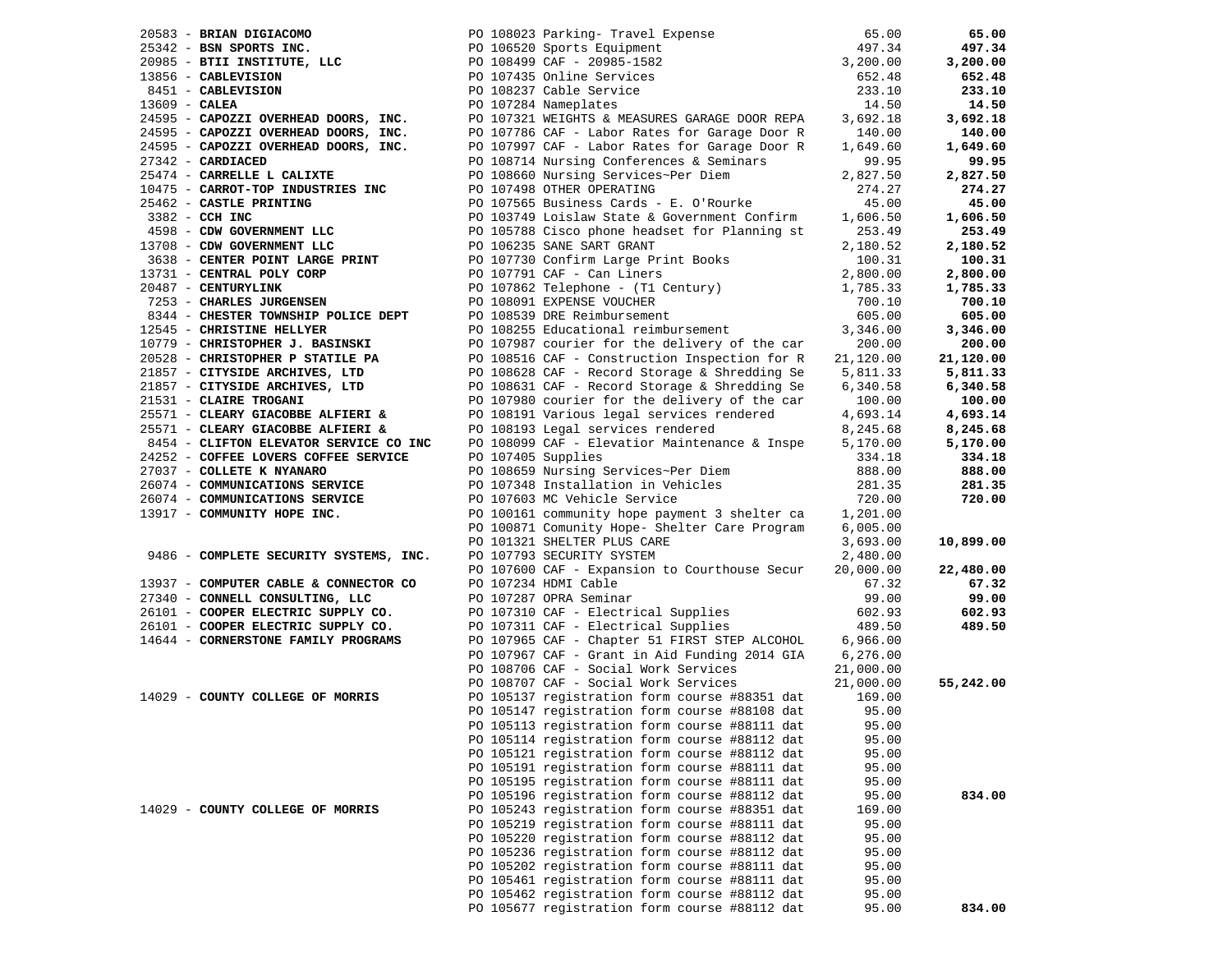| 14029 - COUNTY COLLEGE OF MORRIS                                                          |               | PO 106952 registration form course #88107date                                                                                                                                                                                                         | 95.00              |            |
|-------------------------------------------------------------------------------------------|---------------|-------------------------------------------------------------------------------------------------------------------------------------------------------------------------------------------------------------------------------------------------------|--------------------|------------|
|                                                                                           |               | PO 106957 registration form course #88108 dat                                                                                                                                                                                                         | 95.00              |            |
|                                                                                           |               | PO 106959 registration form course #88108 dat                                                                                                                                                                                                         | 95.00              |            |
|                                                                                           |               | PO 106963 registration form course #88107 dat                                                                                                                                                                                                         | 95.00              |            |
|                                                                                           |               | PO 106964 registration form course #88107date                                                                                                                                                                                                         | 95.00              |            |
|                                                                                           |               | PO 106967 registration form course #88108 dat                                                                                                                                                                                                         | 95.00              | 570.00     |
| 14022 - COUNTY COLLEGE OF MORRIS                                                          |               | PO 108827 2ND HALF 11/14 OPERATING BUDGET                                                                                                                                                                                                             | 398,409.91         | 398,409.91 |
|                                                                                           |               |                                                                                                                                                                                                                                                       | 22.00              | 22.00      |
|                                                                                           |               | 14031 - COUNTY CONCRETE CORP.<br>14031 - COUNTY OF MORRIS<br>13 - COUNTY OF MORRIS<br>13 - COUNTY OF MORRIS<br>13 - COUNTY OF MORRIS<br>13 - COUNTY OF MORRIS<br>14102 - CY DRAKE LOCKSMITHS, INC.<br>14102 - CY DRAKE LOCKSMITHS, INC.<br>141        | 6,753.29           | 6,753.29   |
|                                                                                           |               |                                                                                                                                                                                                                                                       | 264.68             | 264.68     |
|                                                                                           |               |                                                                                                                                                                                                                                                       | 100.00             | 100.00     |
|                                                                                           |               |                                                                                                                                                                                                                                                       | 180.72             | 180.72     |
|                                                                                           |               |                                                                                                                                                                                                                                                       | 57.60              | 57.60      |
|                                                                                           |               |                                                                                                                                                                                                                                                       | 1,568.97           |            |
|                                                                                           |               |                                                                                                                                                                                                                                                       | 3,003.89           | 4,572.86   |
|                                                                                           |               | 11783 - D.R. JOHNSON & ASSOCIATES, LLC PO 108526 CAF - Review of Land Development Ap<br>4843 - DAILY RECORD PO 108015 PUBLIC NOTICE                                                                                                                   | 2,860.55           | 2,860.55   |
|                                                                                           |               |                                                                                                                                                                                                                                                       | 46.96              | 46.96      |
|                                                                                           |               |                                                                                                                                                                                                                                                       | 186.16             | 186.16     |
|                                                                                           |               |                                                                                                                                                                                                                                                       | 86.92              | 86.92      |
|                                                                                           |               |                                                                                                                                                                                                                                                       |                    | 44.24      |
|                                                                                           |               |                                                                                                                                                                                                                                                       | $44.24$<br>$47.32$ | 47.32      |
|                                                                                           |               |                                                                                                                                                                                                                                                       | 225.08             | 225.08     |
|                                                                                           |               |                                                                                                                                                                                                                                                       | 85.16              | 85.16      |
|                                                                                           |               |                                                                                                                                                                                                                                                       | 176.52             | 176.52     |
|                                                                                           |               |                                                                                                                                                                                                                                                       | 83.84              | 83.84      |
|                                                                                           |               |                                                                                                                                                                                                                                                       | 42.44              | 42.44      |
|                                                                                           |               |                                                                                                                                                                                                                                                       | 2,573.75           | 2,573.75   |
|                                                                                           |               |                                                                                                                                                                                                                                                       | 1,776.00           | 1,776.00   |
|                                                                                           |               |                                                                                                                                                                                                                                                       | 100.00             | 100.00     |
| 9195 - DARREN CALLEO<br>25386 - DAVID JEAN-LOUIS<br>------ DOPPPTS                        |               | 483 - DRILY RECORD<br>14123 - DAILY RECORD<br>14123 - DAILY RECORD<br>14123 - DAILY RECORD<br>14123 - DAILY RECORD<br>14123 - DAILY RECORD<br>14123 - DAILY RECORD<br>14123 - DAILY RECORD<br>14123 - DAILY RECORD<br>14123 - DAILY RECORD<br>1412    |                    | 2,363.67   |
|                                                                                           |               | PO 108655 Nursing Services~Per Diem 2,363.67<br>PO 107989 courier for the delivery of the car 100.00                                                                                                                                                  |                    | 100.00     |
|                                                                                           |               | 26727 - DAVID W. SCHAEFER SEPTIC SERVICE PO 106869 WASTE WATER RECOVERY                                                                                                                                                                               | 1,275.00           | 1,275.00   |
| 26715 - DAWN RYAN                                                                         |               | PO 107722 Parking                                                                                                                                                                                                                                     | 5.00               | 5.00       |
|                                                                                           |               | 14181 - DAYTOP VILLAGE OF NJ, INC. PO 107742 CAF - Chapter 51 CH51 1407 3,456.00                                                                                                                                                                      |                    | 3,456.00   |
|                                                                                           |               | 14181 - DEER PARK<br>274 - DEER PARK<br>274 - DEER PARK<br>274 - DEER PARK<br>274 - DEER PARK<br>274 - DEER PARK<br>274 - DEER PARK<br>274 - DEER PARK<br>274 - DEER PARK<br>274 - DEER PARK<br>274 - DEER PARK<br>274 - DEER PARK<br>274 - DEER PARK |                    | 275.04     |
|                                                                                           |               |                                                                                                                                                                                                                                                       |                    | 21.92      |
|                                                                                           |               |                                                                                                                                                                                                                                                       |                    | 322.91     |
|                                                                                           |               |                                                                                                                                                                                                                                                       |                    | 125.43     |
|                                                                                           |               |                                                                                                                                                                                                                                                       |                    | 349.81     |
|                                                                                           |               |                                                                                                                                                                                                                                                       |                    | 8.97       |
|                                                                                           |               |                                                                                                                                                                                                                                                       |                    |            |
|                                                                                           |               |                                                                                                                                                                                                                                                       |                    | 217.62     |
|                                                                                           |               |                                                                                                                                                                                                                                                       |                    | 19.62      |
|                                                                                           |               |                                                                                                                                                                                                                                                       |                    | 25.90      |
|                                                                                           |               |                                                                                                                                                                                                                                                       |                    | 6,162.50   |
| $14228$ - DELL MARKETING L.P.                                                             | PO 98869 IOM2 |                                                                                                                                                                                                                                                       | 6,120.00           |            |
|                                                                                           |               | PO 105925 new computers and monitors                                                                                                                                                                                                                  | 2,236.92           |            |
|                                                                                           |               | PO 105906 optiplex 7020 SFFCTO (210-ACSM) 4,557.52<br>PO 106310 Server Upgrade / Repair Part 1,158.20                                                                                                                                                 |                    |            |
|                                                                                           |               |                                                                                                                                                                                                                                                       |                    | 14,072.64  |
| $27327 - DIAMOND GRAPHIXX$                                                                |               | PO 107092 poly/ cotton polo morris county cle                                                                                                                                                                                                         | 268.45             | 268.45     |
| 22536 - DIANA KRUG                                                                        |               | PO $108442$ Pre-Election Work @ \$10 an HR with 650.00                                                                                                                                                                                                |                    | 650.00     |
| 26686 - DIEGNAN & BROPHY, LLC.                                                            |               | PO 108256 Adult Protective Services legal ser                                                                                                                                                                                                         | 2,804.77           | 2,804.77   |
| 5396 - DIFRANCESCO, BATEMAN, COLEY, YOSPIN PO 108591 North Main Street Ext., Wharton lega |               |                                                                                                                                                                                                                                                       | 425.13             | 425.13     |
| 14312 - DIRECT SUPPLY INC                                                                 |               | PO 108709 Resident Safety System                                                                                                                                                                                                                      | 4,718.92           |            |
|                                                                                           |               | PO 108710 Resident Furniture                                                                                                                                                                                                                          | 5,459.88           |            |
|                                                                                           |               | PO 108711 Rehabilitation Supplies                                                                                                                                                                                                                     | 7,124.00           | 17,302.80  |
| 24335 - DISCOVERY BENEFITS INC.                                                           |               | PO 106645 COBRA SEPTEMBER 2014                                                                                                                                                                                                                        | 792.50             | 792.50     |
| 24335 - DISCOVERY BENEFITS INC.                                                           |               | PO 106918 COBRA Payment for 8/14 & 9/14                                                                                                                                                                                                               | 130.00             | 130.00     |
| 4806 - DIVISION OF CRIMINAL JUSTICE                                                       |               | PO 107239 Training                                                                                                                                                                                                                                    | 750.00             | 750.00     |
| 27139 - DOMESTIC ABUSE SERVICES INC.                                                      |               | PO 108536 CAF - OJT-15S-04-DW                                                                                                                                                                                                                         | 1,716.00           | 1,716.00   |
| 1707 - DREW PAOLELLA                                                                      |               | PO 108002 courier for the delivery of the car                                                                                                                                                                                                         | 100.00             | 100.00     |
| 26448 - EAGLE BUILDING SERVICES, LLC.                                                     |               | PO 108010 CAF - Window Cleaning                                                                                                                                                                                                                       | 8,475.00           | 8,475.00   |
| 26117 - EDWARDS LEARNING CENTER                                                           |               | PO 108423 CAF - Edwards-JR/JS-15-WFNJ                                                                                                                                                                                                                 | 618.00             | 618.00     |
| 26117 - EDWARDS LEARNING CENTER                                                           |               | PO 108602 CAF - Edwards-JR/JS-15-WFNJ                                                                                                                                                                                                                 | 4,070.99           | 4,070.99   |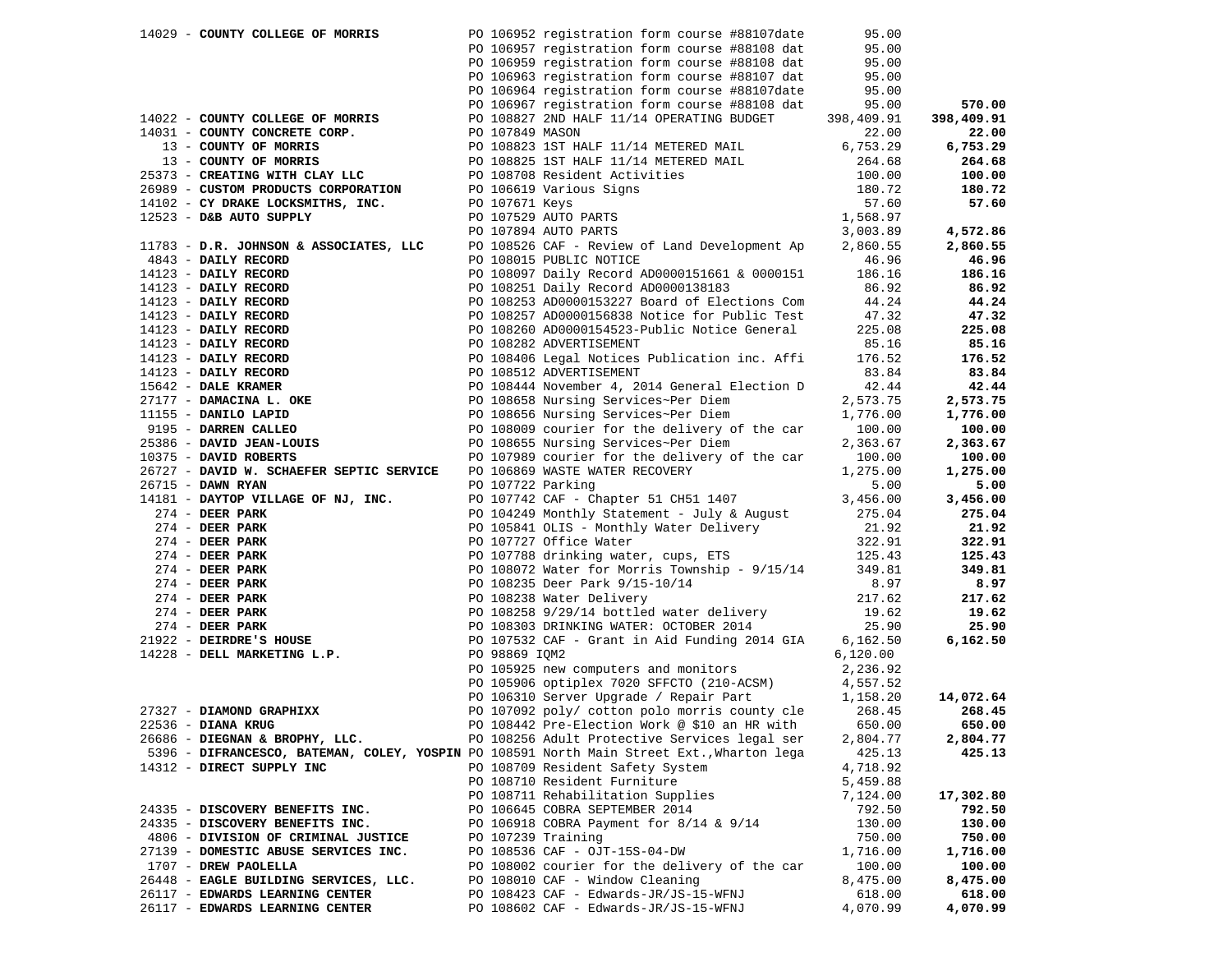|                        | 27135 - ELIZABETH VILLASENOR             |                  | PO 108657 Nursing Services~Per Diem                                                                                                                                                                                                            | 3,848.00         | 3,848.00   |
|------------------------|------------------------------------------|------------------|------------------------------------------------------------------------------------------------------------------------------------------------------------------------------------------------------------------------------------------------|------------------|------------|
|                        |                                          |                  | 27141 - ELEN M. NOLL<br>27141 - ELEN M. NOLL<br>27157 - EMERALD PROFESSIONAL<br>2047 - EMPLOYMENT HORIZONS, INC.<br>2047 - EMPLOYMENT HORIZONS, INC.<br>2047 - EMPLOYMENT HORIZONS, INC.<br>2047 - EMPLOYMENT HORIZONS, INC.<br>2047 - EMTER   |                  | 1,160.00   |
|                        |                                          |                  |                                                                                                                                                                                                                                                |                  | 3,538.00   |
|                        |                                          |                  |                                                                                                                                                                                                                                                |                  | 39,523.00  |
|                        |                                          |                  |                                                                                                                                                                                                                                                |                  | 16,991.50  |
|                        |                                          |                  |                                                                                                                                                                                                                                                | 200.25           |            |
|                        |                                          |                  | 14575 - ESSEX COUNTY COLLEGE <b>EXAMPLE 14575</b> - ESSEX COUNTY COLLEGE <b>EXAMPLE 14575</b> - ESSEX COUNTY COLLEGE <b>PO 108930</b> Chargeback Fall 2014 Bloshuk, Forbe 2                                                                    | 2,212.74         | 2,412.99   |
|                        |                                          |                  |                                                                                                                                                                                                                                                | 224.25           | 224.25     |
|                        | 20265 - EVELYN TOLENTINO                 |                  |                                                                                                                                                                                                                                                | 1,239.50         | 1,239.50   |
|                        | 14604 - EXTEL COMMUNICATIONS             |                  |                                                                                                                                                                                                                                                |                  | 12,130.00  |
|                        | 27086 - EXTREME NETWORKS INC.            |                  |                                                                                                                                                                                                                                                |                  | 99,391.68  |
|                        |                                          |                  |                                                                                                                                                                                                                                                |                  |            |
|                        |                                          |                  | 27085 - EXTREM MUNICATIONS<br>2878 - EXTREME NETWORKS INC.<br>2878 - FAIRLEIGH DICKINSON UNIVERSITY PO 108213 CAF - 2878-1620<br>2878 - FAIRLEIGH DICKINSON UNIVERSITY PO 108213 CAF - 2878-1620<br>282.50<br>29,391.68<br>282.50<br>29,391.   |                  | 1,589.00   |
|                        | 12515 - FASTENAL COMPANY                 |                  |                                                                                                                                                                                                                                                |                  |            |
|                        |                                          |                  |                                                                                                                                                                                                                                                |                  |            |
|                        |                                          |                  | PO 108098 SMALL TOOLS, LEVEL THE CONSULTER SUGRAPH CONSUMERED PO 106180 EMS Support<br>20423 - <b>FASTER URGENT CARE</b> PO 107903 CAF - Post Offer Physical Examinati 3,926.00<br>PO 107235 Express Mail 603.87<br>PO 107235 Express Mai      |                  | 2,845.55   |
|                        |                                          |                  |                                                                                                                                                                                                                                                |                  | 800.00     |
|                        |                                          |                  |                                                                                                                                                                                                                                                |                  | 3,926.00   |
|                        |                                          |                  | 14668 - FEDEX<br>14668 - FEDEX<br>9388 - FF1 PROFESSIONAL SAFETY SERVICES<br>20107409 Express Mail<br>20107867 Uniforms, Accessories<br>20107867 Uniforms, Accessories<br>20108504 CAF - Juror Parking<br>20108504 CAF - Juror Parking         |                  |            |
|                        |                                          |                  |                                                                                                                                                                                                                                                |                  | 753.26     |
|                        |                                          |                  |                                                                                                                                                                                                                                                | 149.39<br>942.34 | 942.34     |
|                        |                                          |                  |                                                                                                                                                                                                                                                | 9,367.00         | 9,367.00   |
|                        |                                          |                  |                                                                                                                                                                                                                                                | 313.93           | 313.93     |
|                        |                                          |                  |                                                                                                                                                                                                                                                | 1,062.12         |            |
|                        |                                          |                  | 12151 - FLEMINGTON BUICK CHEVROLET<br>27167 - FLEMINGTON CHRYSLER<br>PO 107530 AUTO PARTS<br>PO 107933 AUTO PARTS                                                                                                                              | 217.59           | 1,279.71   |
|                        |                                          |                  |                                                                                                                                                                                                                                                | 10,138.00        | 10,138.00  |
|                        |                                          |                  |                                                                                                                                                                                                                                                | 100.00           | 100.00     |
|                        |                                          |                  |                                                                                                                                                                                                                                                | 304.69           |            |
|                        |                                          |                  | 14787 - FREEDOM HOUSE INC.<br>14787 - CAETANA GENCARELLI<br>14839 - GALE<br>14841 - CAETANA CENCARELLI<br>14841 - CAETANA CENCARELLI<br>14841 - CAETANA CENCARELLI<br>14841 - CAETANA CENCARELLI<br>14841 - CAETANA CENCARELLI<br>14841 - CAET | 78.37            | 383.06     |
|                        |                                          |                  |                                                                                                                                                                                                                                                | 167.00           | 167.00     |
|                        |                                          |                  |                                                                                                                                                                                                                                                |                  | 148.00     |
|                        |                                          |                  | 14841 - GALETON GLOVES<br>14852 - GANN LAW BOOKS<br>14852 - GANN LAW BOOKS<br>1683 - GARY GOUCK<br>1683 - GARY GOUCK<br>1683 - GARY GOUCK<br>1683 - GARY GOUCK<br>1693 - PO 108013 Travel Expense                                              | 148.00<br>234.36 | 234.36     |
|                        |                                          |                  |                                                                                                                                                                                                                                                |                  | 258.00     |
|                        |                                          |                  |                                                                                                                                                                                                                                                |                  | 696.00     |
|                        |                                          |                  |                                                                                                                                                                                                                                                |                  | 1,360.50   |
|                        |                                          |                  |                                                                                                                                                                                                                                                |                  | 1,296.84   |
|                        |                                          |                  |                                                                                                                                                                                                                                                |                  | 104.58     |
|                        |                                          |                  |                                                                                                                                                                                                                                                |                  |            |
|                        |                                          |                  |                                                                                                                                                                                                                                                |                  |            |
|                        |                                          |                  |                                                                                                                                                                                                                                                |                  |            |
|                        |                                          |                  |                                                                                                                                                                                                                                                |                  | 3,131.53   |
|                        |                                          |                  |                                                                                                                                                                                                                                                |                  | 49.53      |
|                        |                                          |                  |                                                                                                                                                                                                                                                |                  | 51.01      |
|                        |                                          |                  |                                                                                                                                                                                                                                                |                  | 190.00     |
|                        |                                          |                  |                                                                                                                                                                                                                                                |                  | 2,157.96   |
|                        |                                          |                  |                                                                                                                                                                                                                                                |                  | 275.00     |
|                        |                                          |                  |                                                                                                                                                                                                                                                |                  | 2,079.24   |
|                        |                                          |                  |                                                                                                                                                                                                                                                |                  | 1,252.22   |
|                        |                                          |                  |                                                                                                                                                                                                                                                |                  | 433.69     |
|                        | 9728 - HARRIET VALLECER RN               |                  | PO 108651 Nursing Services~Per Diem 1,184.00 1,184.00                                                                                                                                                                                          |                  |            |
| 15159 - HELRICK'S INC  |                                          | PO 107710 Frames |                                                                                                                                                                                                                                                | 940.72           | 940.72     |
|                        | 11538 - HEWLETT-PACKARD COMPANY          |                  | PO 103619 WFNJ - Scanners for Warren & Sussex                                                                                                                                                                                                  | 1,504.50         |            |
|                        |                                          |                  | PO 106133 Office machines                                                                                                                                                                                                                      | 398.00           | 1,902.50   |
|                        | 20737 - HOOVER TRUCK CENTERS INC         |                  | PO 107203 TRUCK PARTS                                                                                                                                                                                                                          | 15.08            | 15.08      |
|                        | 15241 - HORIZON BLUE CROSS BLUE SHIELD   |                  | PO 107363 November 2014 Horizon Mosquito Medi                                                                                                                                                                                                  | 20,711.74        | 20,711.74  |
|                        | 15241 - HORIZON BLUE CROSS BLUE SHIELD   |                  | PO 107364 November 2014 Freeholders Medical                                                                                                                                                                                                    | 710,255.04       | 710,255.04 |
|                        | 15241 - HORIZON BLUE CROSS BLUE SHIELD   |                  | PO 107400 November 2014 Horizon PBA 151 Medic                                                                                                                                                                                                  | 182,771.96       | 182,771.96 |
|                        | 15241 - HORIZON BLUE CROSS BLUE SHIELD   |                  | PO 107747 HMO Premium bill for 11/14                                                                                                                                                                                                           | 143,823.18       | 143,823.18 |
|                        | 15241 - HORIZON BLUE CROSS BLUE SHIELD   |                  | PO 108050 November 2014 Main County and Morri                                                                                                                                                                                                  | 37,302.79        | 37,302.79  |
|                        | 15241 - HORIZON BLUE CROSS BLUE SHIELD   |                  | PO 108051 November 2014 Mosquito Dental                                                                                                                                                                                                        | 640.15           | 640.15     |
|                        | 25654 - HUDSON BIOPHARMA                 |                  | PO 108413 CAF - OJT-15M-01-DW                                                                                                                                                                                                                  | 2,900.00         | 2,900.00   |
| 27409 - IBRAHIM COKLAR |                                          |                  | PO 108309 courier for the delivery of the car                                                                                                                                                                                                  | 100.00           | 100.00     |
|                        | 26660 - ILIFF-RUGGIERO FUNERAL HOME INC. |                  | PO 108199 CAF - Remove Deceased Human Remains                                                                                                                                                                                                  | 600.00           | 600.00     |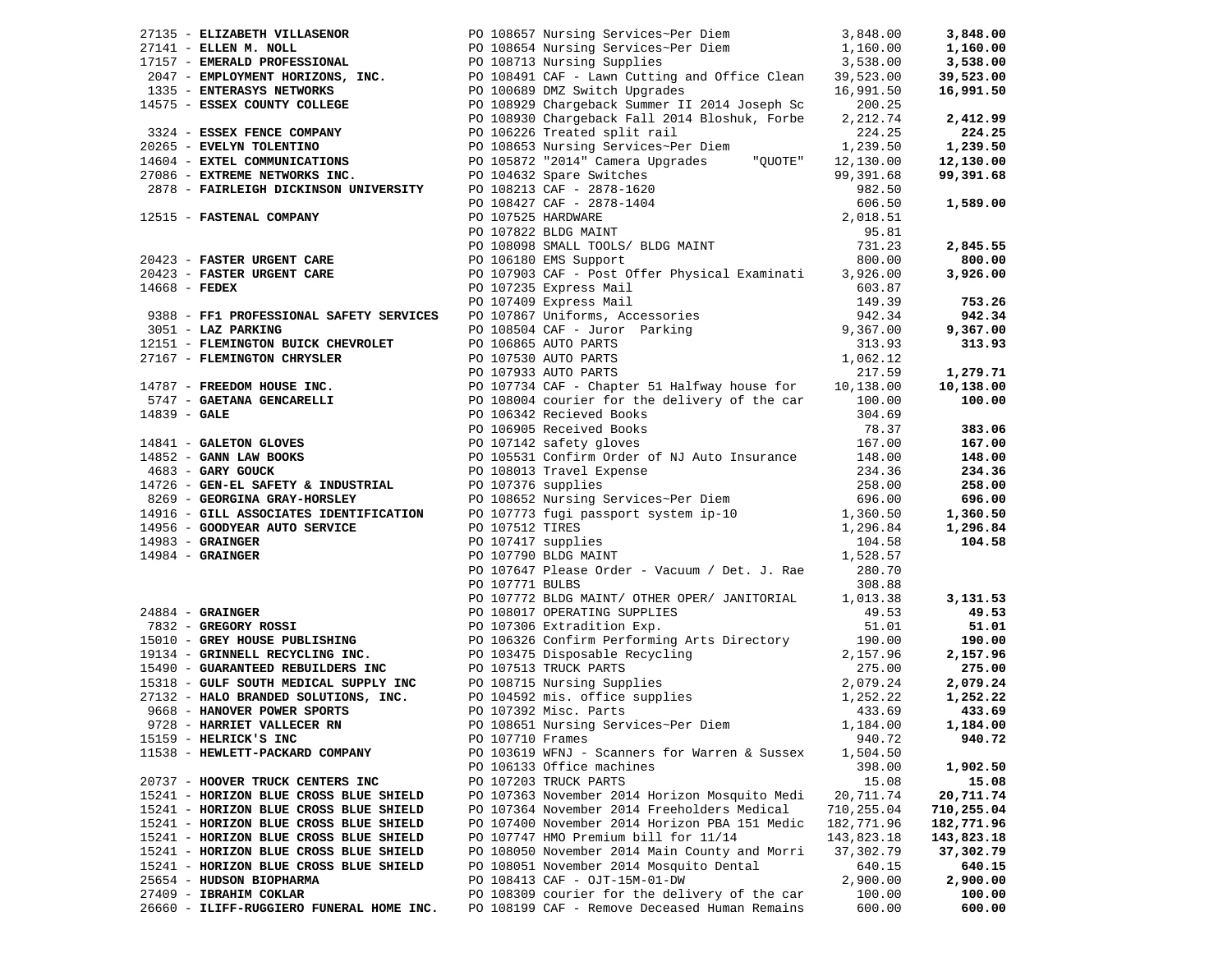|                                                                           |                    | 10767 - ILLIENE CHARLES, RN 60 108650 Nursing Services~Per Diem 3,043.25                                                                                                                                                                   |            | 3,043.25   |
|---------------------------------------------------------------------------|--------------------|--------------------------------------------------------------------------------------------------------------------------------------------------------------------------------------------------------------------------------------------|------------|------------|
|                                                                           |                    |                                                                                                                                                                                                                                            | 1,840.00   |            |
|                                                                           |                    | 4592 - INFORMATION & TECHNOLOGY<br>12041 - INGLESINO, PEARLMAN, PO 108219 CAF - 4592-1479<br>12041 - INGLESINO, PEARLMAN, PO 108482 Morris View Nursing Home-legal serv<br>1664 - INGRAM LIBRARY SERVICES<br>PO 107708 Received Books      | 800.00     | 2,640.00   |
|                                                                           |                    |                                                                                                                                                                                                                                            | 409.70     | 409.70     |
|                                                                           |                    | -3 107709 Received Books<br>PO 107709 Received Books<br>PO 108420 CAF - 21332-1464<br>PO 107899 Evaluation<br>PO 107996 Bourder                                                                                                            | 3,344.32   |            |
|                                                                           |                    |                                                                                                                                                                                                                                            | 3,908.15   | 7,252.47   |
| 21332 - INSPECTION 21, INC                                                |                    |                                                                                                                                                                                                                                            | 800.00     | 800.00     |
| 4859 - INSTITUTE FOR FORENSIC PSYCHOLOGY PO 107899 Evaluation             |                    |                                                                                                                                                                                                                                            | 325.00     |            |
|                                                                           |                    |                                                                                                                                                                                                                                            |            |            |
|                                                                           |                    | PO 107899 Evaluation<br>PO 107996 Psychological Evaluation                                                                                                                                                                                 | 325.00     | 650.00     |
| 6100 - INTER CITY TIRE                                                    | PO 107514 TIRES    |                                                                                                                                                                                                                                            | 1,004.60   | 1,004.60   |
| 10483 - IZENBERG APPRAISAL ASSOCIATES                                     |                    | PO 108241 Appraisal services - 2 Changebridge                                                                                                                                                                                              | 2,250.00   | 2,250.00   |
| $17605 - J.A.$ SEXAUER                                                    |                    | PO 108716 Machinery Repairs & Parts                                                                                                                                                                                                        | 967.32     | 967.32     |
| 9916 - JACQUELINE ARBOLINO                                                |                    | PO 107986 courier for the delivery of the car                                                                                                                                                                                              | 100.00     | 100.00     |
| 8482 - JAGDISH DANG<br>12197 - JAMES H WOLF<br>21124 - JAMES SCOTT HARVIN |                    | PO 108717 CAF - Psychiatric Consulting Servic                                                                                                                                                                                              | 2,200.00   | 2,200.00   |
|                                                                           |                    | PO 108718 CAF - Qualified Physician to Overse                                                                                                                                                                                              | 1,500.00   | 1,500.00   |
|                                                                           |                    | PO 108007 courier for the delivery of the car                                                                                                                                                                                              | 100.00     | 100.00     |
| 2801 - JAMES SWEENEY                                                      |                    | PO 107988 courier for the delivery of the car                                                                                                                                                                                              | 100.00     | 100.00     |
| 25552 - JAMIE D. PETERSON                                                 |                    | PO 107982 courier for the delivery of the car                                                                                                                                                                                              | 100.00     | 100.00     |
| 20591 - JEFFREY PAUL                                                      |                    | PO 108283 OEM Expenses                                                                                                                                                                                                                     | 447.62     | 447.62     |
| 5247 - JENNIFER CARRO                                                     |                    | PO 108076 Insurance reimb. for 1/14 to 6/14                                                                                                                                                                                                | 72.00      | 72.00      |
| 960 - JERSEY CENTRAL POWER & LIGHT                                        | PO 107451 JCP&L    |                                                                                                                                                                                                                                            | 42.29      | 42.29      |
|                                                                           |                    | PO 107351 00141<br>PO 107668 Utility - Electric JCPL<br>PO 107904 Utility - Electric JCPL                                                                                                                                                  |            |            |
| 960 - JERSEY CENTRAL POWER & LIGHT                                        |                    |                                                                                                                                                                                                                                            | 1,703.29   | 1,703.29   |
| 960 - JERSEY CENTRAL POWER & LIGHT                                        |                    |                                                                                                                                                                                                                                            | 1,199.88   | 1,199.88   |
| 960 - JERSEY CENTRAL POWER & LIGHT                                        | PO 108414 JCP&L    |                                                                                                                                                                                                                                            | 75.72      | 75.72      |
| 960 - JERSEY CENTRAL POWER & LIGHT                                        |                    |                                                                                                                                                                                                                                            | 52.60      | 52.60      |
| 960 - JERSEY CENTRAL POWER & LIGHT                                        |                    |                                                                                                                                                                                                                                            | 35.41      | 35.41      |
| 960 - JERSEY CENTRAL POWER & LIGHT                                        |                    | PO 108415 JCP&L<br>PO 108430 JCP&L<br>PO 108446 JCP&L<br>PO 108720 Electric Usage<br>PO 107333 CAF - Conroe Dougle                                                                                                                         | 525.47     | 525.47     |
| 960 - JERSEY CENTRAL POWER & LIGHT                                        |                    |                                                                                                                                                                                                                                            | 46,207.92  | 46,207.92  |
| 16888 - JERSEY PAPER PLUS INC                                             |                    | PO 107333 CAF - Coarse Paper & Household Supp 4,518.08                                                                                                                                                                                     |            | 4,518.08   |
| 1622 - JERSEY TRACTOR-TRAILER                                             |                    |                                                                                                                                                                                                                                            | 3,200.00   |            |
|                                                                           |                    | PO 108209 CAF - 1622-1602<br>PO 108210 CAF - 1622-1577<br>PO 108212 CAF - 1622-1459                                                                                                                                                        | 3,200.00   |            |
|                                                                           |                    |                                                                                                                                                                                                                                            | 800.00     |            |
|                                                                           |                    |                                                                                                                                                                                                                                            | 800.00     |            |
|                                                                           |                    | PO 108425 CAF - 1622-1473<br>PO 108439 CAF - 1622-1493<br>PO 108439 CAF - 1622-1493                                                                                                                                                        | 800.00     | 8,800.00   |
|                                                                           |                    | 11571 - JESSICA HERMANS<br>20888 - JESSY JACOB<br>15508 - JML MEDICAL INC.<br>27414 - JOHN KRICKUS – THE COMPUTER SCHOOL PO 108721 CAF - Medical Supplies for Various<br>27414 - JOHN KRICKUS<br>27414 - JOHN KRICKUS<br>27414 - JOHN KRIC | 100.00     | 100.00     |
|                                                                           |                    |                                                                                                                                                                                                                                            | 217.50     | 217.50     |
|                                                                           |                    |                                                                                                                                                                                                                                            | 5,682.21   | 5,682.21   |
|                                                                           |                    |                                                                                                                                                                                                                                            | 89.00      | 89.00      |
| 16957 - JOHN PECORARO                                                     |                    |                                                                                                                                                                                                                                            |            |            |
|                                                                           |                    | PO 108301 PETTY CASH                                                                                                                                                                                                                       | 109.97     | 109.97     |
|                                                                           |                    | 2998 - JOHNSTON COMMUNICATIONS PO 106695 maintenance on the old voice mail s                                                                                                                                                               | 2,975.00   | 2,975.00   |
| 2695 - JOHNSTONE SUPPLY                                                   | PO 108486 HVAC     |                                                                                                                                                                                                                                            | 297.29     |            |
|                                                                           |                    |                                                                                                                                                                                                                                            | 166.93     | 464.22     |
| 5319 - JOSEPH NOTOWICZ                                                    |                    |                                                                                                                                                                                                                                            | 387.50     | 387.50     |
| 7432 - JUNE WITTY                                                         |                    |                                                                                                                                                                                                                                            | 67.65      | 67.65      |
| 20384 - KAITLYN HELLYER<br>27375 - KAREN ANTERO                           |                    | PO 108578 HVAC<br>PO 108578 HVAC<br>PO 108261 November 4, 2014 General Election -<br>PO 107318 Supplemental On Call Bay<br>PO 108073 Mi. reimb. for 7/14 to 10/14<br>PO 107718 Transcripts                                                 | 43.40      | 43.40      |
| 27375 - KAREN ANTERO                                                      |                    |                                                                                                                                                                                                                                            | 100.88     | 100.88     |
| 27375 - KAKEN ANTEKO<br>25275 - KATHRYN KUTEPOW                           |                    | PO 108022 Training/Travel                                                                                                                                                                                                                  | 216.51     | 216.51     |
| 15574 - KENVIL POWER EQUIPMENT, INC.                                      |                    | PO 106022 Iraining/Iravel<br>PO 106795 X Line 3 LB/.095                                                                                                                                                                                    | 51.48      |            |
|                                                                           | PO 107413 supplies |                                                                                                                                                                                                                                            | 47.18      | 98.66      |
| 12535 - KEY-TECH                                                          |                    | PO 108613 CAF - Materials Testing of County - $4,406.00$                                                                                                                                                                                   |            |            |
|                                                                           |                    | PO 108614 CAF - Materials Testing of County -                                                                                                                                                                                              | 1,320.00   |            |
|                                                                           |                    | PO 108615 CAF - Materials Testing of County -                                                                                                                                                                                              | 1,550.00   | 7,276.00   |
| 10430 - KLEIZA ENTERPRISES INC                                            |                    | PO 107326 PLUMBING                                                                                                                                                                                                                         | 150.00     | 150.00     |
| 11406 - KONKUS CORPORATION                                                |                    | PO 108780 CAF - Replacement of County Bridge                                                                                                                                                                                               | 134,647.42 | 134,647.42 |
| 26521 - KRISTIAN MCMORLAND                                                |                    | PO 107763 Petty Cash 2014                                                                                                                                                                                                                  | 108.47     | 108.47     |
|                                                                           |                    |                                                                                                                                                                                                                                            |            |            |
| 3088 - KRONOS INC                                                         |                    | PO 107872 Kronos Yearly Maintenance Renewal -                                                                                                                                                                                              | 45,806.73  | 45,806.73  |
| 25486 - LASZLO CSENGETO                                                   |                    | PO 108267 Mileage reimb. for 10/14                                                                                                                                                                                                         | 14.00      | 14.00      |
| 21125 - LAUREN LAVISTA                                                    |                    | PO 108000 Tempory help working for the Novemb                                                                                                                                                                                              | 125.00     | 125.00     |
| 25383 - LAW OFFICE OF ROBERT J. GREENBAUM                                 |                    | PO 108240 Various legal services October, 201                                                                                                                                                                                              | 1,344.00   | 1,344.00   |
| 25656 - LEANNE SCUTO                                                      |                    | PO 108014 EXPENSE VOUCHER                                                                                                                                                                                                                  | 19.40      | 19.40      |
| $26914$ - LEE BICZAK                                                      |                    | PO 107984 courier for the delivery of the car                                                                                                                                                                                              | 100.00     | 100.00     |
| $27072$ - LEIGH CARTER                                                    |                    | PO 108202 travel reimbursement                                                                                                                                                                                                             | 52.46      | 52.46      |
| 11721 - LEVY CINTHIA                                                      |                    | PO 107706 MCL to Montville & Montville to MCL                                                                                                                                                                                              | 19.70      | 19.70      |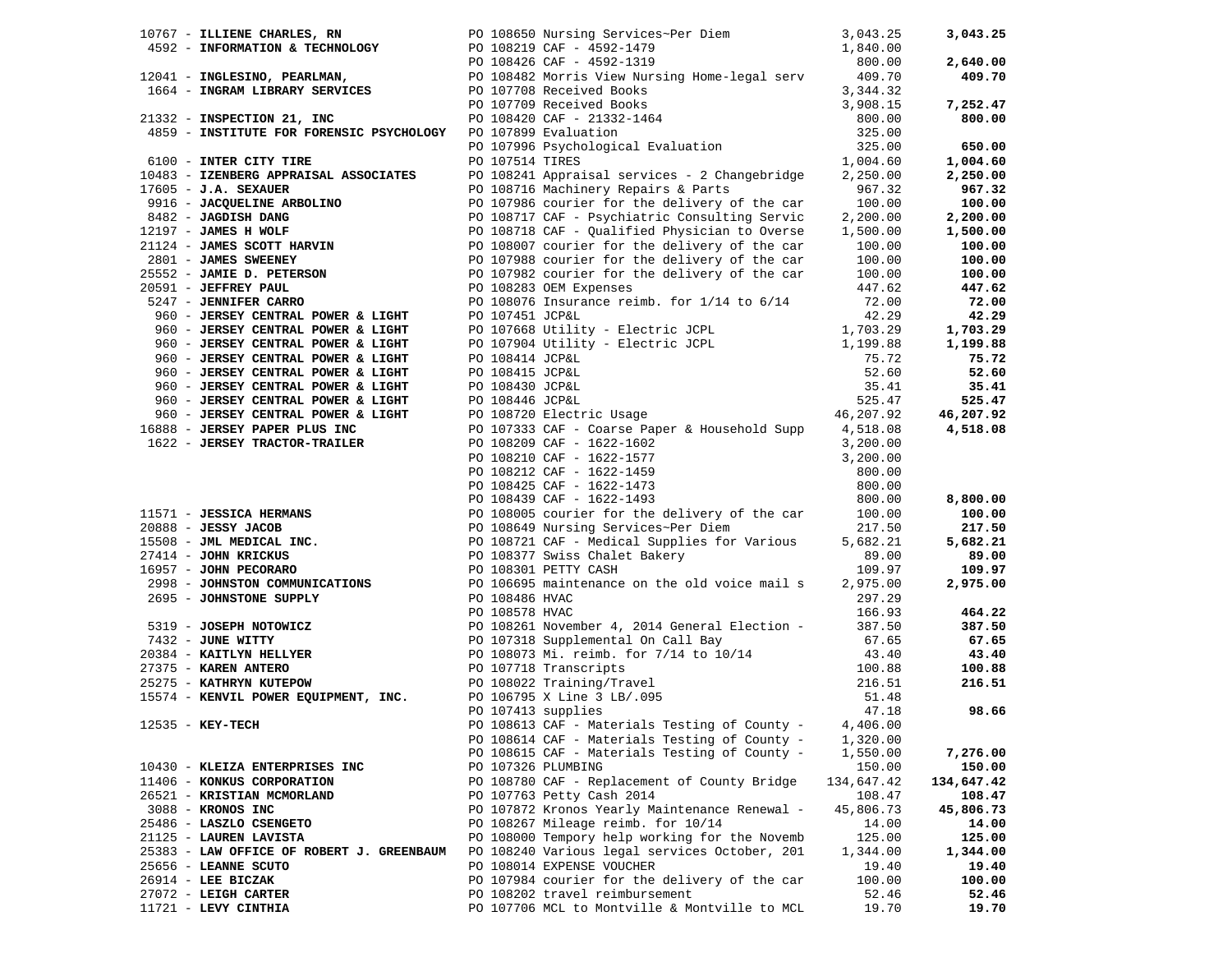|                                      |                    | 1983 ANNI Det Mark 1992 Continent of the first of North Continent Continent Continent Continent Continent Continent Continent Continent Continent Continent Continent Continent Continent Continent Continent Continent Conti |           | 174.00             |
|--------------------------------------|--------------------|-------------------------------------------------------------------------------------------------------------------------------------------------------------------------------------------------------------------------------|-----------|--------------------|
|                                      |                    |                                                                                                                                                                                                                               |           | 570.20             |
|                                      |                    |                                                                                                                                                                                                                               |           | 100.00             |
|                                      |                    |                                                                                                                                                                                                                               |           | 100.00             |
|                                      |                    |                                                                                                                                                                                                                               |           | 69.00              |
|                                      |                    |                                                                                                                                                                                                                               |           | 188.42             |
|                                      |                    |                                                                                                                                                                                                                               |           | 325.00             |
|                                      |                    |                                                                                                                                                                                                                               |           | 1,474.45           |
|                                      |                    |                                                                                                                                                                                                                               |           | 79.29              |
|                                      |                    |                                                                                                                                                                                                                               |           | 2,223.70           |
|                                      |                    |                                                                                                                                                                                                                               |           |                    |
|                                      |                    |                                                                                                                                                                                                                               |           | 782.42             |
|                                      |                    |                                                                                                                                                                                                                               |           | 340.00             |
|                                      |                    |                                                                                                                                                                                                                               |           | 397.45             |
|                                      |                    |                                                                                                                                                                                                                               |           | 3,570.50           |
|                                      |                    |                                                                                                                                                                                                                               |           | 2,400.00           |
|                                      |                    |                                                                                                                                                                                                                               |           | 2,368.00           |
|                                      |                    |                                                                                                                                                                                                                               |           |                    |
|                                      |                    |                                                                                                                                                                                                                               |           | 29,285.85          |
|                                      |                    |                                                                                                                                                                                                                               |           |                    |
|                                      |                    |                                                                                                                                                                                                                               |           |                    |
|                                      |                    |                                                                                                                                                                                                                               |           | 2,615.16           |
|                                      |                    |                                                                                                                                                                                                                               |           | 696.00             |
|                                      |                    |                                                                                                                                                                                                                               |           | 2,856.35           |
|                                      |                    |                                                                                                                                                                                                                               |           | 200.00<br>2,138.40 |
|                                      |                    |                                                                                                                                                                                                                               |           | 888.00             |
|                                      |                    |                                                                                                                                                                                                                               |           |                    |
|                                      |                    |                                                                                                                                                                                                                               |           | 3,990.00           |
|                                      |                    |                                                                                                                                                                                                                               |           | 50.00              |
|                                      |                    |                                                                                                                                                                                                                               |           | 973.91             |
|                                      |                    |                                                                                                                                                                                                                               |           | 274,610.00         |
|                                      |                    |                                                                                                                                                                                                                               |           | 1,477.41           |
|                                      |                    |                                                                                                                                                                                                                               |           | 2,500.00           |
|                                      |                    |                                                                                                                                                                                                                               |           | 208.72             |
|                                      |                    |                                                                                                                                                                                                                               |           | 2,368.00           |
|                                      |                    |                                                                                                                                                                                                                               |           | 100.00             |
|                                      |                    |                                                                                                                                                                                                                               |           | 888.00             |
|                                      |                    |                                                                                                                                                                                                                               |           |                    |
|                                      |                    |                                                                                                                                                                                                                               |           | 4,491.28           |
|                                      |                    |                                                                                                                                                                                                                               |           | 177.90             |
|                                      |                    |                                                                                                                                                                                                                               |           |                    |
|                                      |                    |                                                                                                                                                                                                                               |           | 1,748.24           |
|                                      |                    |                                                                                                                                                                                                                               |           | 2,240.00           |
|                                      |                    |                                                                                                                                                                                                                               |           | 20.12              |
|                                      |                    |                                                                                                                                                                                                                               |           | 3,866.50           |
|                                      |                    |                                                                                                                                                                                                                               |           | 3,221.27           |
|                                      |                    |                                                                                                                                                                                                                               |           | 1,566.31           |
|                                      |                    |                                                                                                                                                                                                                               |           | 133.69             |
| 19478 - MORRIS COUNTY CHAMBER OF     |                    | PO 107567 Breakfast with Andrew Sidamon-Erist                                                                                                                                                                                 | 110.00    | 110.00             |
| 16285 - MORRIS CO VOCATIONAL SCHOOL  |                    | PO 107207 ELECTRICAL CLASS                                                                                                                                                                                                    | 680.00    | 680.00             |
| 16298 - MORRIS PLAINS MUNICIPAL ALL. |                    | PO 108457 CAF - 2013 Supplemental Municipal A                                                                                                                                                                                 | 2,000.00  |                    |
|                                      |                    | PO 108459 CAF - 2013 Municipal Alliance Funds                                                                                                                                                                                 | 6,050.76  | 8,050.76           |
| 19491 - MORRISTOWN INN               |                    | PO 107305 Witness Lodging                                                                                                                                                                                                     | 2,520.00  | 2,520.00           |
| 16321 - MORRISTOWN LUMBER &          |                    | PO 107458 White Marking Paint                                                                                                                                                                                                 | 15.87     |                    |
|                                      |                    | PO 107381 File, carpet cleaner, hose end, pain                                                                                                                                                                                | 135.76    |                    |
|                                      | PO 107411 Firearms |                                                                                                                                                                                                                               | 223.37    |                    |
|                                      |                    | PO 107653 Supplies - Det. Cpl J. Rae                                                                                                                                                                                          | 12.99     |                    |
|                                      |                    | PO 107692 OEM Supplies                                                                                                                                                                                                        | 115.12    | 503.11             |
| 16323 - MORRISTOWN MEDICAL CENTER    |                    | PO 108830 MORRIS COUNTY SAFE COMMUNITIES GRAN                                                                                                                                                                                 | 21,710.80 | 21,710.80          |
| 16334 - MORRISTOWN MEMORIAL HOSPITAL |                    | PO 107737 CAF - Chapter 51 CO OCCURRING CH51                                                                                                                                                                                  | 175.00    | 175.00             |
| 16340 - MORRISTOWN PARKING AUTHORITY |                    | PO 108185 INCREMENTAL BOND                                                                                                                                                                                                    | 1,713.95  |                    |
|                                      |                    | PO 108186 PARKING MAINTENANCE FEE                                                                                                                                                                                             | 5,288.00  | 7,001.95           |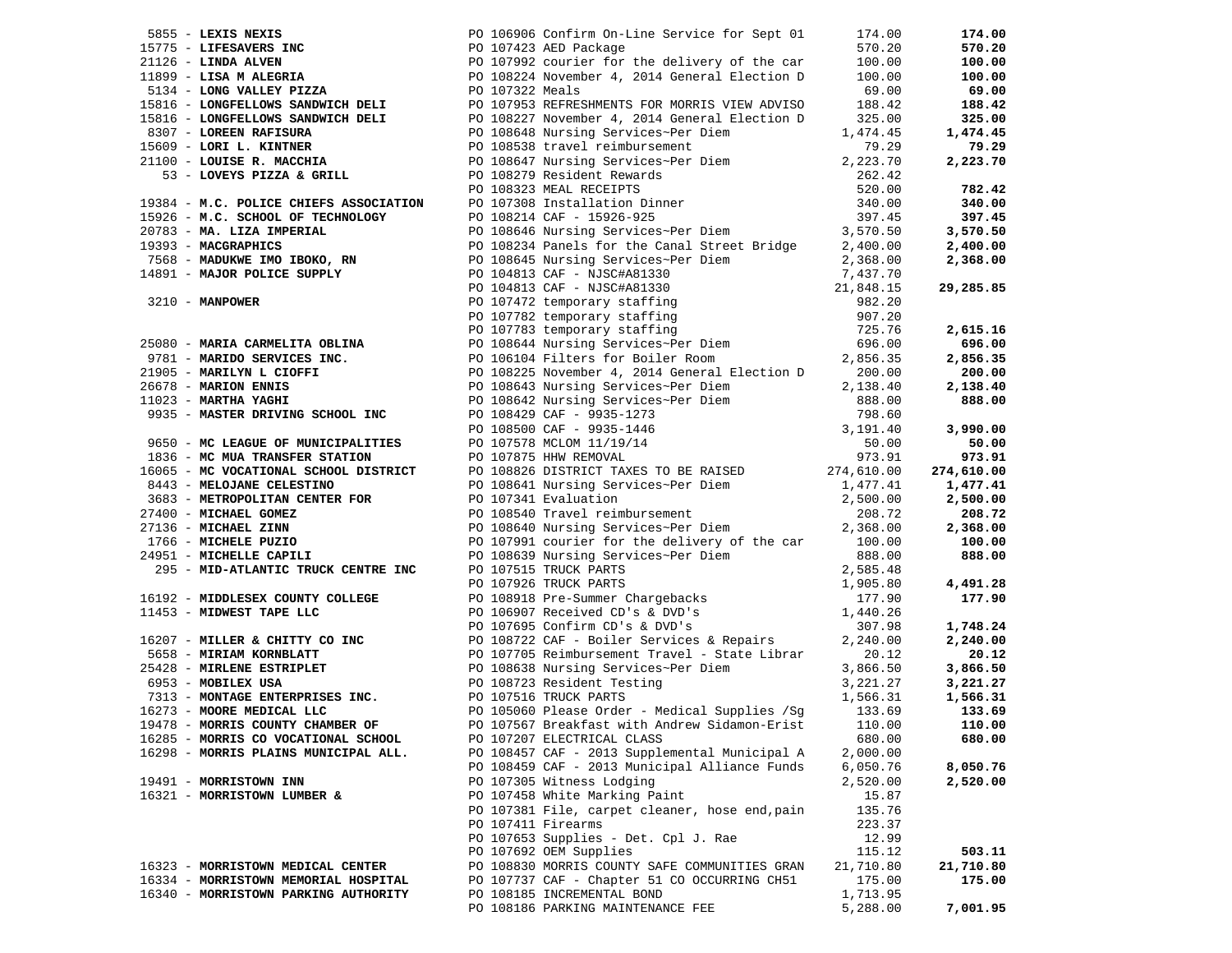| 16341 - MORRISTOWN PARTNERSHIP<br>16341 - MORRISTON PARTNERSHIP<br>16356 - MR. DRIVING SCHOOL INC.<br>19501 - MSC INDUSTRIAL SUPPLY CO.<br>166.92<br>166.92<br>166.92<br>166.92<br>17 OLIVE POLICE DEPT.<br>20107251 DRE Grant Reimbursement<br>2 |  |                                                                                                       |                        | 2,245.75  |
|---------------------------------------------------------------------------------------------------------------------------------------------------------------------------------------------------------------------------------------------------|--|-------------------------------------------------------------------------------------------------------|------------------------|-----------|
|                                                                                                                                                                                                                                                   |  |                                                                                                       |                        | 800.00    |
|                                                                                                                                                                                                                                                   |  |                                                                                                       |                        |           |
|                                                                                                                                                                                                                                                   |  |                                                                                                       |                        | 328.77    |
|                                                                                                                                                                                                                                                   |  |                                                                                                       |                        | 330.00    |
|                                                                                                                                                                                                                                                   |  |                                                                                                       |                        | 2,990.24  |
|                                                                                                                                                                                                                                                   |  |                                                                                                       |                        | 911.92    |
|                                                                                                                                                                                                                                                   |  |                                                                                                       |                        | 690.99    |
|                                                                                                                                                                                                                                                   |  |                                                                                                       |                        | 197.23    |
|                                                                                                                                                                                                                                                   |  |                                                                                                       |                        | 1,452.77  |
|                                                                                                                                                                                                                                                   |  |                                                                                                       |                        | 2,760.17  |
|                                                                                                                                                                                                                                                   |  |                                                                                                       |                        | 312.71    |
|                                                                                                                                                                                                                                                   |  |                                                                                                       |                        | 24,454.80 |
|                                                                                                                                                                                                                                                   |  |                                                                                                       |                        |           |
| 21122 - NATIONAL FUEL OIL INC.<br>PO 108932 FUEL CHARGES OCTOBER 2014<br>PO 108932 FUEL CHARGES OCTOBER 2014                                                                                                                                      |  |                                                                                                       | 13,951.46<br>74,137.09 | 88,088.55 |
|                                                                                                                                                                                                                                                   |  |                                                                                                       |                        |           |
| 16533 - NEW HOPE FOUNDATION INC. PO 107739 CAF - Chapter 51 HALFWAY HOUSE CH51 3,740.00<br>PO 107740 CAF - Chapter 51 adult inpatient ch 7,425.00                                                                                                 |  |                                                                                                       |                        |           |
|                                                                                                                                                                                                                                                   |  |                                                                                                       |                        |           |
|                                                                                                                                                                                                                                                   |  | PO 107741 CAF - Grant in Aid Funding 2014 GIA 146.00<br>PO 107936 CAF - Chapter 51 CH51 1419 7,020.00 | 7,020.00               |           |
|                                                                                                                                                                                                                                                   |  |                                                                                                       |                        | 18,331.00 |
| 19561 – NEW JERSEY HERALD<br>26602 – NEW LIFE FELLOWSHIP (Dependent of the Delity of the PO 108259 November 4, 2014 General Election P (De<br>16552 – NEWBRIDGE SERVICES INC (DEPENDENT PO 107735 CAF – Chapter 51 ENHANCED OUTPATIE              |  |                                                                                                       | 15.30                  | 15.30     |
|                                                                                                                                                                                                                                                   |  |                                                                                                       |                        | 50.00     |
|                                                                                                                                                                                                                                                   |  |                                                                                                       |                        |           |
|                                                                                                                                                                                                                                                   |  | PO 107736 CAF - Chapter 51 SUBSTANCE ABUSE CH 9,678.00                                                |                        |           |
|                                                                                                                                                                                                                                                   |  | PO 108505 NO CAF #                                                                                    | 960.00                 |           |
|                                                                                                                                                                                                                                                   |  |                                                                                                       |                        |           |
|                                                                                                                                                                                                                                                   |  |                                                                                                       |                        |           |
|                                                                                                                                                                                                                                                   |  |                                                                                                       |                        |           |
|                                                                                                                                                                                                                                                   |  |                                                                                                       |                        |           |
|                                                                                                                                                                                                                                                   |  |                                                                                                       |                        | 19,634.00 |
|                                                                                                                                                                                                                                                   |  |                                                                                                       |                        |           |
|                                                                                                                                                                                                                                                   |  |                                                                                                       |                        |           |
|                                                                                                                                                                                                                                                   |  |                                                                                                       |                        |           |
|                                                                                                                                                                                                                                                   |  |                                                                                                       |                        |           |
|                                                                                                                                                                                                                                                   |  |                                                                                                       |                        |           |
|                                                                                                                                                                                                                                                   |  |                                                                                                       |                        |           |
|                                                                                                                                                                                                                                                   |  |                                                                                                       |                        |           |
|                                                                                                                                                                                                                                                   |  |                                                                                                       |                        | 3,160.00  |
|                                                                                                                                                                                                                                                   |  |                                                                                                       |                        |           |
|                                                                                                                                                                                                                                                   |  |                                                                                                       |                        |           |
|                                                                                                                                                                                                                                                   |  |                                                                                                       |                        |           |
|                                                                                                                                                                                                                                                   |  |                                                                                                       |                        |           |
|                                                                                                                                                                                                                                                   |  |                                                                                                       |                        | 9,402.00  |
| 23981 - NIELSEN DODGE - C-J-R<br>16570 - NISIVOCCIA, LLP<br>5678 - NJ ASSO. OF CTY ALCOHOLISM &<br>16570 - NJ ASSO. OF CTY ALCOHOLISM &<br>16570 - NJ ASSO. OF CTY ALCOHOLISM &<br>16570 - NJ ASSO. OF CTY ALCOHOLISM &<br>1691 - NJ ASSOC        |  |                                                                                                       |                        | 45.36     |
|                                                                                                                                                                                                                                                   |  |                                                                                                       |                        | 1,070.00  |
|                                                                                                                                                                                                                                                   |  |                                                                                                       |                        | 250.00    |
|                                                                                                                                                                                                                                                   |  |                                                                                                       |                        | 150.00    |
|                                                                                                                                                                                                                                                   |  |                                                                                                       |                        | 450.00    |
|                                                                                                                                                                                                                                                   |  |                                                                                                       |                        | 250.00    |
| 26357 - NORTHEAST COMMUNICATIONS, INC. PO 107646 Postage                                                                                                                                                                                          |  |                                                                                                       | 45.95                  | 45.95     |
| 16742 - NORTHERN SAFETY CO. INC.                                                                                                                                                                                                                  |  | PO 106621 Safety Items                                                                                | 294.14                 | 294.14    |
| 16767 - NUTRI-SYSTEMS CORPORATION                                                                                                                                                                                                                 |  | PO 108492 OPERATING SUPPLIES                                                                          | 149.38                 | 149.38    |
| 16786 - O'MULLAN & BRADY P.C.                                                                                                                                                                                                                     |  | PO 108341 County Counsel Administration legal                                                         | 16,068.00              | 16,068.00 |
| 21565 - OCLC ONLINE COMPUTER                                                                                                                                                                                                                      |  | PO 106909 On-Line Service for September 2014                                                          | 3,754.01               | 3,754.01  |
| 6407 - ODYSSEY WARE                                                                                                                                                                                                                               |  | PO 103184 Subscription Renewal                                                                        | 6,000.00               | 6,000.00  |
| 10246 - OFFICE OF TEMPORARY ASSISTANCE                                                                                                                                                                                                            |  | PO 108263 Estimated Co. Share of ASSIR for 11                                                         | 45,000.00              | 45,000.00 |
| 10246 - OFFICE OF TEMPORARY ASSISTANCE                                                                                                                                                                                                            |  | PO 108264 Estimated Co. Share of TANF Recipie                                                         | 8,000.00               | 8,000.00  |
| 4654 - OFFICE TEAM                                                                                                                                                                                                                                |  | PO 107344 J.Morris w/e 10/10/14 Treas. Temp.                                                          | 693.75                 | 693.75    |
| 4654 - OFFICE TEAM                                                                                                                                                                                                                                |  | PO 108036 J. Morris w/e 10/17/14 Treas. Temp                                                          | 700.00                 | 700.00    |
| 10846 - OLD DOMINION BRUSH COMPANY                                                                                                                                                                                                                |  | PO 106853 TRUCK PARTS                                                                                 | 160.00                 | 160.00    |
| $9375 - OLGA VISCO$                                                                                                                                                                                                                               |  | PO 102204 Medicare B Reimbursement January 20                                                         | 629.40                 | 629.40    |
| 26657 - ON TIME AMBULANCE, INC.                                                                                                                                                                                                                   |  | PO 108733 Resident Transport                                                                          | 880.00                 | 880.00    |
| 8687 - ON TIME TRANSPORT INC.                                                                                                                                                                                                                     |  | PO 108727 Resident Transport                                                                          | 414.00                 | 414.00    |
| 14076 - OPHELIA V. CRUSE                                                                                                                                                                                                                          |  | PO 108026 EXPENSE VOUCHER                                                                             |                        | 46.65     |
|                                                                                                                                                                                                                                                   |  |                                                                                                       | 46.65                  |           |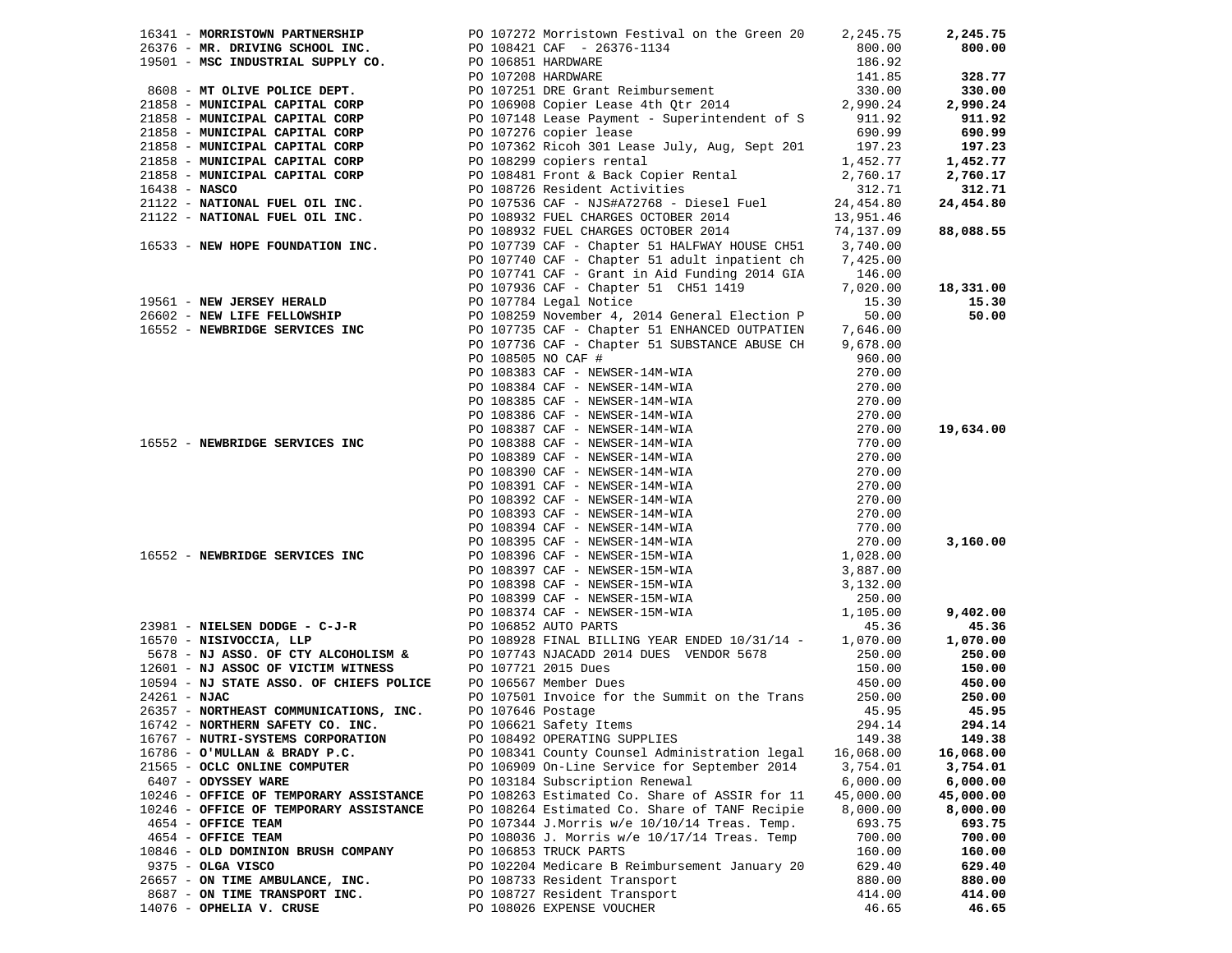|                                                            |                                                                                                                                                                                                                                                                                     |            | 3,613.56  |
|------------------------------------------------------------|-------------------------------------------------------------------------------------------------------------------------------------------------------------------------------------------------------------------------------------------------------------------------------------|------------|-----------|
|                                                            |                                                                                                                                                                                                                                                                                     |            | 364.40    |
|                                                            |                                                                                                                                                                                                                                                                                     |            | 100.00    |
|                                                            |                                                                                                                                                                                                                                                                                     |            | 3,200.00  |
|                                                            | 16887 - <b>PAPER MART INC</b><br>25411 - <b>PATRICIA W. GIBBONS</b><br>25411 - <b>PATRICIA W. GIBBONS</b><br>25554 - <b>PC AGE SOLOGE DEPARTMENT</b><br>27.000.00 <b>PATRICIA W. GIBBONS</b><br>27.000 - <b>PATRICIA W. GIBBONS</b><br>27.000 - <b>PATRICIA W. GIBBONS</b><br>2     |            | 2,715.22  |
|                                                            |                                                                                                                                                                                                                                                                                     |            | 125.09    |
|                                                            |                                                                                                                                                                                                                                                                                     |            | 220.00    |
|                                                            |                                                                                                                                                                                                                                                                                     |            | 100.00    |
|                                                            |                                                                                                                                                                                                                                                                                     |            | 3,199.24  |
|                                                            |                                                                                                                                                                                                                                                                                     |            | 3,967.92  |
|                                                            |                                                                                                                                                                                                                                                                                     |            |           |
|                                                            |                                                                                                                                                                                                                                                                                     |            |           |
|                                                            |                                                                                                                                                                                                                                                                                     |            |           |
|                                                            |                                                                                                                                                                                                                                                                                     |            | 4,723.13  |
|                                                            |                                                                                                                                                                                                                                                                                     |            |           |
|                                                            |                                                                                                                                                                                                                                                                                     |            |           |
|                                                            | 17066 - <b>PLAINSMAN AUTO SUPPLY</b><br>PO 107673 Mic. Parts<br>PO 107673 Mic. PRITS<br>PO 107757 AUTO PARTS<br>PO 107757 AUTO PARTS<br>PO 107957 AUTO PARTS<br>PO 107957 AUTO PARTS<br>PO 107957 AUTO PARTS<br>PO 107958 TRUCK PARTS<br>PO 108291 A                                |            |           |
|                                                            |                                                                                                                                                                                                                                                                                     |            | 2,793.39  |
|                                                            |                                                                                                                                                                                                                                                                                     |            | 2,461.48  |
|                                                            |                                                                                                                                                                                                                                                                                     |            |           |
|                                                            |                                                                                                                                                                                                                                                                                     |            | 94,731.10 |
|                                                            |                                                                                                                                                                                                                                                                                     |            |           |
|                                                            | PO 108019 CAR - PSS3310-UR/US-15-WENU<br>PO 108221 CAF - Work First New Jersey - PSS3 870.00                                                                                                                                                                                        |            |           |
|                                                            |                                                                                                                                                                                                                                                                                     |            |           |
|                                                            |                                                                                                                                                                                                                                                                                     |            | 1,976.00  |
|                                                            | 206.00<br>11158 - <b>PROMOTIONAL ADVERTISING</b><br>206.00<br>206.00<br>206.00<br>206.00<br>206.00<br>206.00<br>206.00<br>206.00<br>206.00<br>206.00<br>206.00<br>206.00<br>206.00<br>206.00<br>206.00<br>206.00<br>206.00<br>206.00<br>206.00<br>206.00<br>206.00<br>206.00<br>206 |            | 156.25    |
|                                                            |                                                                                                                                                                                                                                                                                     |            | 2,184.50  |
|                                                            |                                                                                                                                                                                                                                                                                     |            |           |
|                                                            |                                                                                                                                                                                                                                                                                     |            | 2,415.00  |
| 12473 - R.D. SALES DOOR & HARDWARE LLC PO 107789 DOOR REPL |                                                                                                                                                                                                                                                                                     | 890.00     |           |
|                                                            |                                                                                                                                                                                                                                                                                     |            | 1,859.00  |
|                                                            |                                                                                                                                                                                                                                                                                     |            | 12.50     |
|                                                            |                                                                                                                                                                                                                                                                                     |            |           |
|                                                            |                                                                                                                                                                                                                                                                                     |            | 1,629.64  |
|                                                            |                                                                                                                                                                                                                                                                                     |            | 175.00    |
|                                                            |                                                                                                                                                                                                                                                                                     |            | 219.10    |
|                                                            |                                                                                                                                                                                                                                                                                     |            | 2,734.72  |
|                                                            |                                                                                                                                                                                                                                                                                     |            | 195.00    |
|                                                            |                                                                                                                                                                                                                                                                                     |            | 6,623.00  |
|                                                            |                                                                                                                                                                                                                                                                                     |            | 469.00    |
|                                                            |                                                                                                                                                                                                                                                                                     |            |           |
|                                                            |                                                                                                                                                                                                                                                                                     |            | 200.00    |
|                                                            |                                                                                                                                                                                                                                                                                     |            | 60.00     |
|                                                            |                                                                                                                                                                                                                                                                                     |            | 440.00    |
|                                                            | 12473 - R.D. SALES DOOR & HARDWARE LLC PO 1077852 REPAIR DOORS EPAIR CONSTRAINED AND 17215 - R.S. KWAPP CO. INC. PO 1077852 REPAIR DOORS 969.00<br>17215 - R.S. KWAPP CO. INC. PO 1077950 plans & Specific Constrains and the sp                                                    |            | 100.00    |
|                                                            |                                                                                                                                                                                                                                                                                     |            | 1,480.00  |
|                                                            |                                                                                                                                                                                                                                                                                     |            | 1,776.00  |
|                                                            |                                                                                                                                                                                                                                                                                     |            | 988.13    |
| 5345 - ROUTE 23 AUTOMALL LLC                               | PO 107212 AUTO PARTS                                                                                                                                                                                                                                                                | 781.23     |           |
|                                                            | PO 107546 AUTO PARTS                                                                                                                                                                                                                                                                | 441.96     | 1,223.19  |
| 25564 - RUG AND FLOOR STORE                                | PO 107568 CAF - NJSC#A81751                                                                                                                                                                                                                                                         | 98,951.00  | 98,951.00 |
| 9938 - RUTGERS CENTER FOR CONTINUING                       | PO 108208 CAF - 9938-1480                                                                                                                                                                                                                                                           | 2,991.20   |           |
|                                                            | PO 108217 CAF - 9938-1481                                                                                                                                                                                                                                                           | 2,316.00   |           |
|                                                            | PO 108537 CAF - 9938-1118                                                                                                                                                                                                                                                           | 800.00     | 6,107.20  |
| 17452 - RUTGERS, THE STATE UNIVERSITY                      | PO 108218 CAF - 17452-1221                                                                                                                                                                                                                                                          | 799.00     | 799.00    |
| 27044 - RUTGERS, THE STATE UNIVERSITY                      | PO 108510 CAF - 27044-1583                                                                                                                                                                                                                                                          | 3,200.00   | 3,200.00  |
| 1723 - SALVATORE F. PAOLELLA                               | PO 107990 courier for the delivery of the car                                                                                                                                                                                                                                       | 100.00     | 100.00    |
| 26340 - SANDRA HOYER                                       | PO 107317 SANE SART SUPPLEMENTAL PAY                                                                                                                                                                                                                                                | 139.75     | 139.75    |
| 27408 - SARA COKLAR                                        | PO 108310 courier for the delivery of the car                                                                                                                                                                                                                                       | 100.00     | 100.00    |
| 17546 - SCHIFANO CONSTRUCTION CORP.                        | PO 108617 CAF - Milling & Resurfacing of Mill                                                                                                                                                                                                                                       | 11,561.41  |           |
|                                                            | PO 108617 CAF - Milling & Resurfacing of Mill                                                                                                                                                                                                                                       | 20,766.60  |           |
|                                                            | PO 108618 CAF - Milling & Resurfacing of Lee                                                                                                                                                                                                                                        | 299,569.00 |           |
|                                                            |                                                                                                                                                                                                                                                                                     |            |           |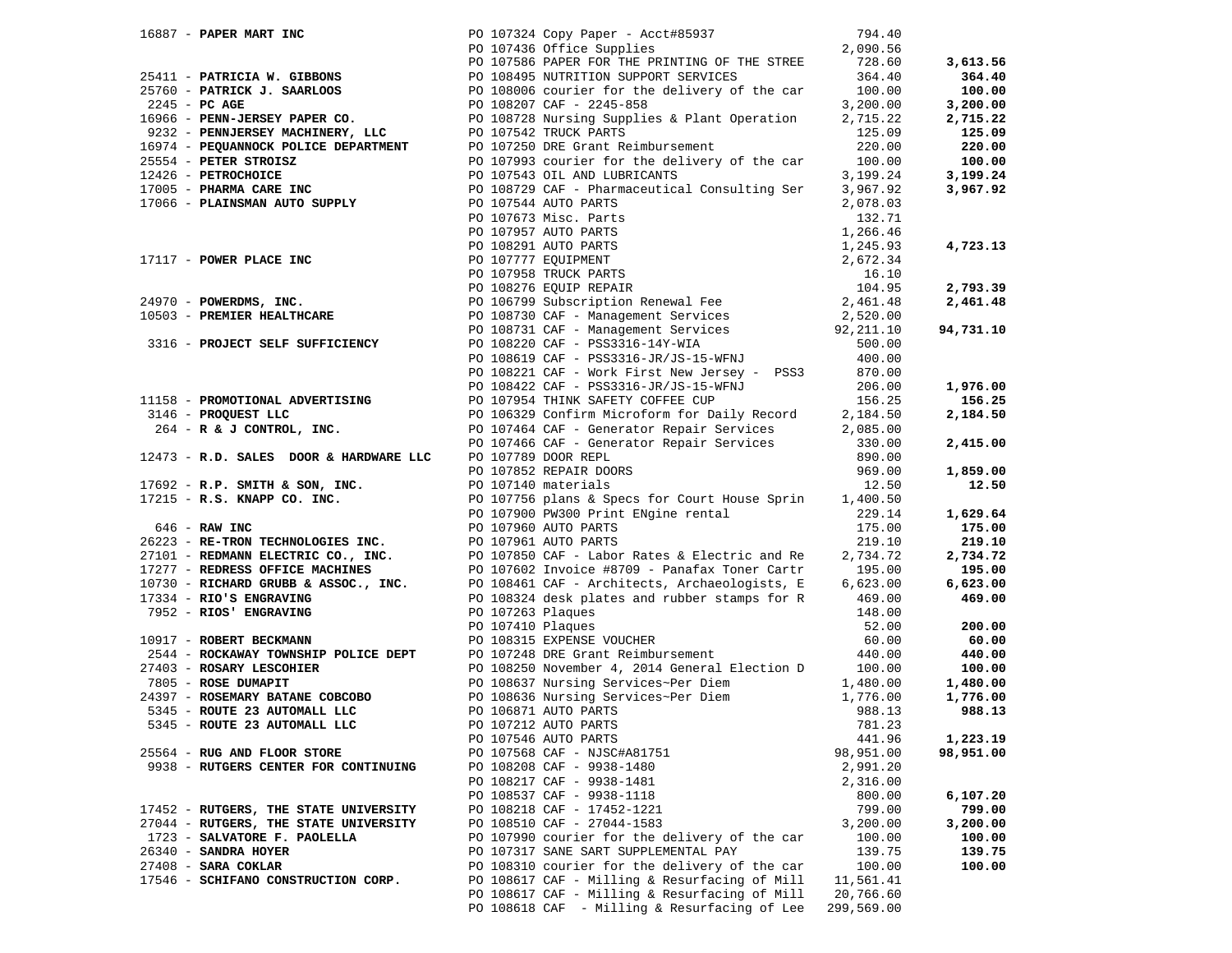| 21319 - SCHINDLER ELEVATOR CORPORATION                                                                       | PO 108620 CAF - Milling and Resurfacing of Vi<br>PO 108862 Service Agreements and Machinery Re                                                                                                                                                                                                                                                                                                                                                                           | 205, 210.65<br>4,361.89 | 537,107.66<br>4,361.89 |
|--------------------------------------------------------------------------------------------------------------|--------------------------------------------------------------------------------------------------------------------------------------------------------------------------------------------------------------------------------------------------------------------------------------------------------------------------------------------------------------------------------------------------------------------------------------------------------------------------|-------------------------|------------------------|
| $26895$ - SEAN FRASER                                                                                        |                                                                                                                                                                                                                                                                                                                                                                                                                                                                          | 160.15                  | 160.15                 |
| 21685 - SENIOR SALON SERVICES LLC                                                                            | PO 108021 Training/Travel Expense<br>PO 108662 CAF - Cosmetology Services                                                                                                                                                                                                                                                                                                                                                                                                | 6,069.74                | 6,069.74               |
| 20899 - SGS TESTCOM INC                                                                                      | PO 107213 MONTHLY INSPECTION MAINTENANCE                                                                                                                                                                                                                                                                                                                                                                                                                                 | 189.41                  | 189.41                 |
| 19854 - SHEAFFER SUPPLY INC.                                                                                 | PO 107146 supplies                                                                                                                                                                                                                                                                                                                                                                                                                                                       | 130.10                  | 130.10                 |
| 17621 - SHEAFFER SUPPLY, INC.                                                                                | PO 106793 supplies<br>PO 106838 Sprayer<br>PO 107323 SMALL TOOLS<br>PO 107395 PAINT<br>PO 107395 PAINT<br>PO 107139 Software<br>PO 101437 Please Order - Supplies (1000)                                                                                                                                                                                                                                                                                                 | 10.88                   |                        |
|                                                                                                              |                                                                                                                                                                                                                                                                                                                                                                                                                                                                          | 54.95                   |                        |
|                                                                                                              |                                                                                                                                                                                                                                                                                                                                                                                                                                                                          | 18.64                   | 84.47                  |
| 17636 - SHERWIN-WILLIAMS                                                                                     |                                                                                                                                                                                                                                                                                                                                                                                                                                                                          | 281.95                  |                        |
|                                                                                                              |                                                                                                                                                                                                                                                                                                                                                                                                                                                                          | 157.56                  | 439.51                 |
| 17726 - SHI INTERNATIONAL CORP                                                                               |                                                                                                                                                                                                                                                                                                                                                                                                                                                                          | 2,533.00                | 2,533.00               |
| 17668 - SIRCHIE FINGER PRINT LAB INC.                                                                        | PO 101437 Please Order - Supplies/L. Flynn $(C \t 1,825.50$                                                                                                                                                                                                                                                                                                                                                                                                              |                         | 1,825.50               |
| 5883 - SKILLPATH SEMINARS                                                                                    | PO 105769 WORKBOOK FOR SKILLPATH SEMINAR FOR                                                                                                                                                                                                                                                                                                                                                                                                                             | 31.90                   |                        |
|                                                                                                              |                                                                                                                                                                                                                                                                                                                                                                                                                                                                          |                         | 180.90                 |
| 27254 - SKYLANDS AT RANDOLPH                                                                                 |                                                                                                                                                                                                                                                                                                                                                                                                                                                                          | 149.00<br>220.00        | 220.00                 |
| 17690 - SMITH & SOLOMON                                                                                      | PO 106251 Payment for Seminar P.M<br>PO 108228 2014 Countywide Unencumbered<br>PO 108216 CAF - 17690-1157<br>PO 107949 refreshements for HS meeting                                                                                                                                                                                                                                                                                                                      | 800.00                  | 800.00                 |
| 6981 - SODEXO INC & AFFILIATES                                                                               |                                                                                                                                                                                                                                                                                                                                                                                                                                                                          | 151.00                  | 151.00                 |
| 6981 - SODEXO INC & AFFILIATES                                                                               | PO 108334 Dinner - Flood Mitigation Meeting - 70.80                                                                                                                                                                                                                                                                                                                                                                                                                      |                         | 70.80                  |
| 6981 - SODEXO INC & AFFILIATES                                                                               | PO 108663 CAF - Housekeeping Facility Mainten 414,760.70                                                                                                                                                                                                                                                                                                                                                                                                                 |                         | 414,760.70             |
| 6981 - SODEXO INC & AFFILIATES                                                                               |                                                                                                                                                                                                                                                                                                                                                                                                                                                                          |                         | 602,338.89             |
| 6981 - SODEXO INC & AFFILIATES                                                                               |                                                                                                                                                                                                                                                                                                                                                                                                                                                                          |                         | 196,237.73             |
| 11160 - SPACE FARMS INC                                                                                      |                                                                                                                                                                                                                                                                                                                                                                                                                                                                          |                         | 4,587.00               |
| 20804 - SPECIALTY MEDICAL PRODUCTS INC.                                                                      |                                                                                                                                                                                                                                                                                                                                                                                                                                                                          |                         | 2,525.85               |
| 5031 - SPRINT NEXTEL                                                                                         |                                                                                                                                                                                                                                                                                                                                                                                                                                                                          |                         | 32.36                  |
| 17789 - SPRUCE INDUSTRIES, INC.                                                                              | PO 108664 CAF - Dietary Services<br>PO 108664 CAF - Dietary Services<br>PO 108665 CAF - Laundry Services<br>PO 108665 CAF - Laundry Services<br>PO 108666 Durable Equipment Rental<br>PO 108666 Durable Equipment Rental<br>2,525.85<br>PO 1                                                                                                                                                                                                                             |                         |                        |
|                                                                                                              |                                                                                                                                                                                                                                                                                                                                                                                                                                                                          | 925.15                  | 4,684.15               |
| 4611 - STAPLES ADVANTAGE                                                                                     |                                                                                                                                                                                                                                                                                                                                                                                                                                                                          | 168.91                  | 168.91                 |
| 4611 - STAPLES ADVANTAGE                                                                                     |                                                                                                                                                                                                                                                                                                                                                                                                                                                                          | 122.70                  | 122.70                 |
| 4611 - STAPLES ADVANTAGE                                                                                     |                                                                                                                                                                                                                                                                                                                                                                                                                                                                          | 140.00                  | 140.00                 |
| 4611 - STAPLES ADVANTAGE                                                                                     |                                                                                                                                                                                                                                                                                                                                                                                                                                                                          | 305.90                  | 305.90                 |
| 4611 - STAPLES ADVANTAGE                                                                                     | PO 107425 CAF - COALSE Fapel & HOUNDING SUPPLIES<br>PO 108019 OPERATING SUPPLIES<br>PO 105579 SANE SART GRANT<br>PO 106330 Confirm Book Tape for Repairs<br>PO 107247 9/29/14 office supplies<br>PO 107255 Office Supplies<br>PO 107338 Office Supplies - D. Blank/Legar se<br>PO 107339 Office Supplies - D. Blank/Legar se<br>PO 107407 10/1/14 supplies<br>PO 107669 Office supplies<br>PO 10701 Confirm Supplies<br>PO 107960 OFFICE SUPPLIES<br>PO 108016 OFFICE SU | 972.61                  | 972.61                 |
| 4611 - STAPLES ADVANTAGE                                                                                     |                                                                                                                                                                                                                                                                                                                                                                                                                                                                          |                         | 269.82                 |
| 4611 - STAPLES ADVANTAGE                                                                                     |                                                                                                                                                                                                                                                                                                                                                                                                                                                                          |                         | 174.24                 |
| 4611 - STAPLES ADVANTAGE                                                                                     |                                                                                                                                                                                                                                                                                                                                                                                                                                                                          |                         | 119.21                 |
| 4611 - STAPLES ADVANTAGE                                                                                     |                                                                                                                                                                                                                                                                                                                                                                                                                                                                          |                         | 573.57                 |
| 4611 - STAPLES ADVANTAGE                                                                                     |                                                                                                                                                                                                                                                                                                                                                                                                                                                                          |                         | 56.78                  |
| 4611 - STAPLES ADVANTAGE                                                                                     |                                                                                                                                                                                                                                                                                                                                                                                                                                                                          |                         | 78.45                  |
| 4611 - STAPLES ADVANTAGE                                                                                     |                                                                                                                                                                                                                                                                                                                                                                                                                                                                          |                         | 238.23                 |
| 4611 - STAPLES ADVANTAGE                                                                                     |                                                                                                                                                                                                                                                                                                                                                                                                                                                                          |                         | 314.55                 |
| 4611 - STAPLES ADVANTAGE                                                                                     |                                                                                                                                                                                                                                                                                                                                                                                                                                                                          |                         | 310.00                 |
| 4611 - STAPLES ADVANTAGE                                                                                     |                                                                                                                                                                                                                                                                                                                                                                                                                                                                          |                         | 741.48                 |
| 4611 - STAPLES ADVANTAGE                                                                                     | PO 108203 office supplies for ETS<br>PO 108204 office supplies for ETS                                                                                                                                                                                                                                                                                                                                                                                                   |                         | 65.74                  |
|                                                                                                              |                                                                                                                                                                                                                                                                                                                                                                                                                                                                          | 716.84                  | 716.84                 |
| 4611 - STAPLES ADVANTAGE<br>4611 - STAPLES ADVANTAGE<br>4611 - STAPLES ADVANTAGE<br>4611 - STAPLES ADVANTAGE | PO 108229 SUPPLIES FOR BEHAVIORAL HEALTH HS 2<br>PO 108232 STAPLES SUPPLIES INV. 326711802                                                                                                                                                                                                                                                                                                                                                                               | 176.52<br>57.88         | 176.52<br>57.88        |
|                                                                                                              | PO 108243 Office Supplies                                                                                                                                                                                                                                                                                                                                                                                                                                                | 73.57                   | 73.57                  |
| 4611 - STAPLES ADVANTAGE<br>4611 - STAPLES ADVANTAGE                                                         | PO 108244 Office Supplies                                                                                                                                                                                                                                                                                                                                                                                                                                                | 1,452.68                | 1,452.68               |
|                                                                                                              | PO 108245 Office Supplies                                                                                                                                                                                                                                                                                                                                                                                                                                                | 230.61                  | 230.61                 |
| 4611 - STAPLES ADVANTAGE                                                                                     | PO 108254 Office Supplies                                                                                                                                                                                                                                                                                                                                                                                                                                                | 475.96                  | 475.96                 |
| 4611 - STAPLES ADVANTAGE                                                                                     | PO 108667 Office Supplies                                                                                                                                                                                                                                                                                                                                                                                                                                                | 3,458.82                | 3,458.82               |
| $19919$ - STAR LEDGER                                                                                        | PO 108668 Newspapers for Bistro                                                                                                                                                                                                                                                                                                                                                                                                                                          | 159.70                  | 159.70                 |
| 5021 - AEROFUND FINANCIAL INC.                                                                               | PO 108189 CAF - Agreement STATSHUT-14M-JARC                                                                                                                                                                                                                                                                                                                                                                                                                              | 3,742.20                |                        |
|                                                                                                              | PO 108190 CAF - Agreement STATSHUT-14M-JARC                                                                                                                                                                                                                                                                                                                                                                                                                              | 3,742.20                |                        |
|                                                                                                              | PO 108375 CAF - Agreement STATSHUT-15M-JARC                                                                                                                                                                                                                                                                                                                                                                                                                              | 3,742.20                |                        |
|                                                                                                              | PO 108571 CAF - Agreement STATSHUT-15M-JARC                                                                                                                                                                                                                                                                                                                                                                                                                              | 3,407.46                |                        |
|                                                                                                              | PO 108572 CAF - Agreement STATSHUT-15M-JARC                                                                                                                                                                                                                                                                                                                                                                                                                              | 3,742.20                | 18,376.26              |
| 16675 - STATE TOXICOLOGY LABORATORY                                                                          | PO 107238 Background tests                                                                                                                                                                                                                                                                                                                                                                                                                                               | 90.00                   | 90.00                  |
| 26956 - STEPHANIE GORMAN                                                                                     | PO 107905 reimbursement                                                                                                                                                                                                                                                                                                                                                                                                                                                  | 79.00                   | 79.00                  |
| 12252 - STEPHANIE TARNOWSKI                                                                                  | PO 108011 courier for the delivery of the car                                                                                                                                                                                                                                                                                                                                                                                                                            | 100.00                  | 100.00                 |
| 26016 - STONEFIELD ENGINEERING                                                                               | PO 108242 CAF - Design Services for Intersect                                                                                                                                                                                                                                                                                                                                                                                                                            | 1,711.00                | 1,711.00               |
| 17874 - STORR TRACTOR CO.                                                                                    | PO 107968 TRUCK PARTS                                                                                                                                                                                                                                                                                                                                                                                                                                                    | 451.44                  | 451.44                 |
| 24132 - STS TIRE & AUTO CENTERS                                                                              | PO 107547 TIRES                                                                                                                                                                                                                                                                                                                                                                                                                                                          | 776.30                  | 776.30                 |
|                                                                                                              |                                                                                                                                                                                                                                                                                                                                                                                                                                                                          |                         |                        |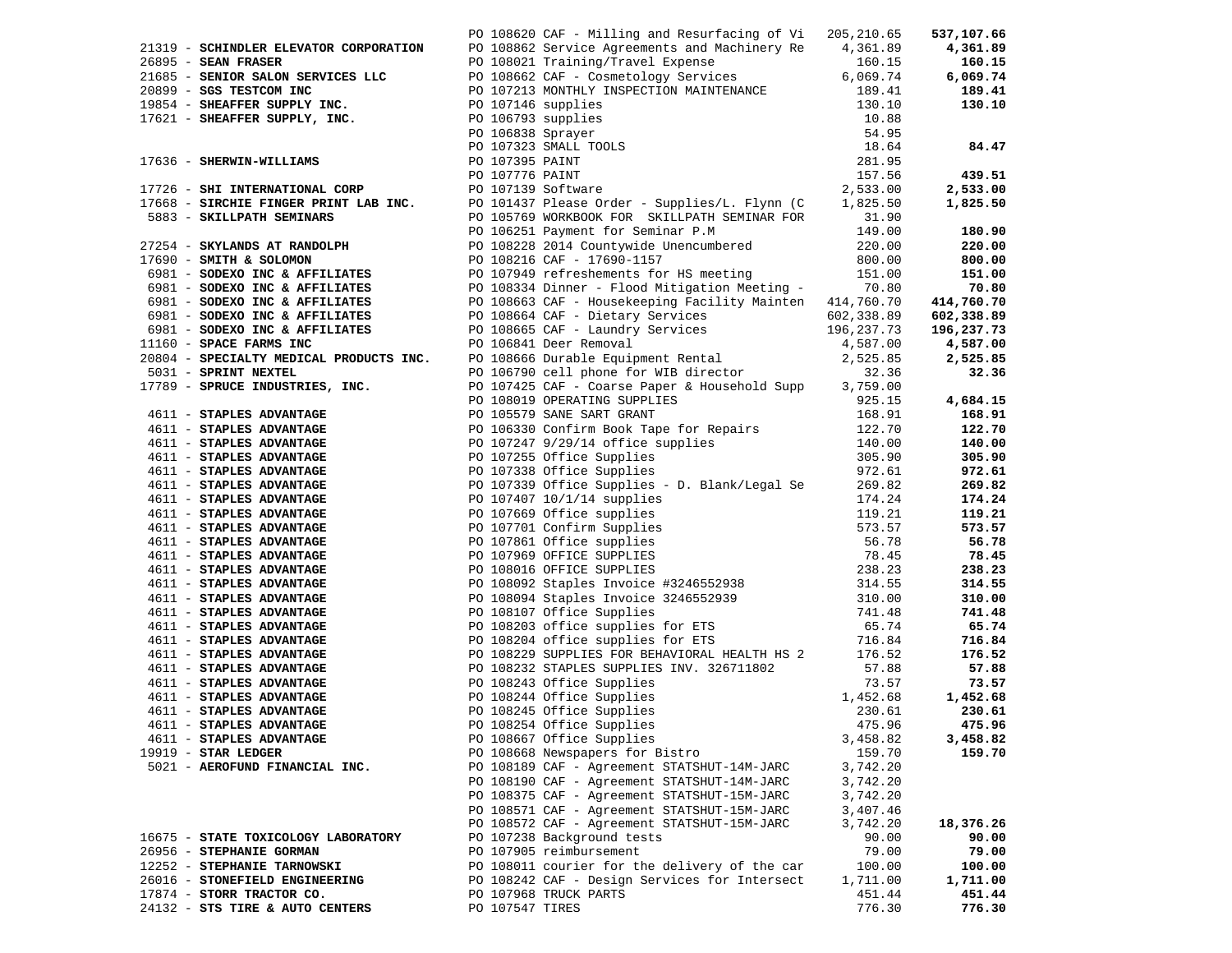|                       | 8621 - SUBURBAN PROPANE -2347           | PO 107167 Propane |                                                                                                                                                               | 172.68     | 172.68     |
|-----------------------|-----------------------------------------|-------------------|---------------------------------------------------------------------------------------------------------------------------------------------------------------|------------|------------|
|                       |                                         |                   | 20734 - SUMMIT TRANSMISSION BRAKE<br>1718 - SUSAN DOWNS<br>1705 - SUSAN JAEGER<br>1705 - SUSAN JAEGER<br>1999 - PO 108012 courier for the delivery of the car | 455.75     | 455.75     |
|                       |                                         |                   |                                                                                                                                                               | 100.00     | 100.00     |
|                       | 1705 - SUSAN JAEGER                     |                   | PO 108012 courier for the delivery of the car                                                                                                                 | 100.00     | 100.00     |
|                       | 17937 - SUSSEX COUNTY COMMUNITY COLLEGE |                   | PO 108428 CAF - 17937-1327                                                                                                                                    | 1,916.00   | 1,916.00   |
|                       | 11429 - SUSSEX COUNTY MUA               |                   | PO 106627 Street Sweeping                                                                                                                                     | 976.65     | 976.65     |
| 25400 - SUZIE COLLIN  |                                         |                   | PO 108635 Nursing Services~Per Diem                                                                                                                           | 3,075.44   | 3,075.44   |
|                       | 6265 - T & M ASSOCIATES                 |                   | PO 108233 CAF - Preliminary Assessment of th                                                                                                                  | 2,707.38   | 2,707.38   |
|                       | 20814 - T.Y. LIN INTERNATIONAL          |                   | PO 108519 CAF - Construction Support Services                                                                                                                 | 7,940.08   | 7,940.08   |
|                       |                                         |                   | PO 108001 Tempory help working for the Novemb                                                                                                                 | 125.00     | 125.00     |
|                       | 17990 - TELESEARCH INC                  |                   |                                                                                                                                                               |            |            |
|                       |                                         |                   | PO 107858 temporary staffing                                                                                                                                  | 2,196.10   |            |
|                       |                                         |                   | PO 107780 temporary staffing                                                                                                                                  | 1,001.00   |            |
|                       |                                         |                   | PO 107008 tempory help weekend 10-5-14                                                                                                                        | 845.00     |            |
|                       |                                         |                   | PO 107440 temporary staffing                                                                                                                                  | 3,600.00   |            |
|                       |                                         |                   | PO 107655 temporary staffing                                                                                                                                  | 1,001.00   |            |
|                       |                                         |                   | PO 107446 temporary staffing<br>PO 107794 temporary staffing                                                                                                  | 3,136.28   |            |
|                       |                                         |                   |                                                                                                                                                               | 2,328.33   |            |
|                       |                                         |                   | PO 108038 Adjuster & Purchasing Temps w/e 10/                                                                                                                 | 867.75     | 14,975.46  |
|                       | 26677 - TEODORA O. DELEON               |                   | PO 108634 Nursing Services~Per Diem                                                                                                                           | 1,184.00   | 1,184.00   |
|                       | 26513 - TERESA DUCKWORTH                |                   | PO 108047 Cell Phone Reimb.                                                                                                                                   | 60.00      | 60.00      |
|                       | 27034 - TERESA OMWENGA                  |                   | PO 108633 Nursing Services~Per Diem                                                                                                                           | 592.00     | 592.00     |
|                       | 11311 - TERRI MCINERNEY                 |                   | PO 107985 courier for the delivery of the car                                                                                                                 | 100.00     | 100.00     |
|                       | 21294 - TETRA TECH INC.                 |                   | PO 108053 CAF - UASI Emergency Management & H 11,008.61                                                                                                       |            | 11,008.61  |
|                       | 21214 - TEW FUNERAL SERVICES INC.       |                   | PO 108198 CAF - Remove Deceased Human Remains                                                                                                                 | 1,415.00   | 1,415.00   |
|                       | 19966 - THE 200 CLUB OF MORRIS COUNTY   | PO 107261 Dues    |                                                                                                                                                               | 400.00     |            |
|                       |                                         |                   | PO 107309 Annual Meeting                                                                                                                                      | 110.00     | 510.00     |
|                       | 4034 - THE CENTER FOR PREVENTION        |                   | PO 107952 CONFERENCE MIND OVER MATTER                                                                                                                         | 110.00     | 110.00     |
|                       | 14019 - THE COUNTRY NURSERY             |                   | PO 108271 GROUND MAINT                                                                                                                                        |            |            |
|                       |                                         |                   |                                                                                                                                                               | 812.99     | 812.99     |
|                       | 27366 - THE GODFATHER OF MORRISTOWN     |                   | PO 108226 November 4th General Election Day L<br>PO 108527 CAF - Central park Phase 3 Construc                                                                | 506.00     | 506.00     |
|                       | 25660 - THE LANDTEK GROUP, INC.         |                   |                                                                                                                                                               | 61,032.41  | 61,032.41  |
|                       | 17242 - THE LAW OFFICE OF               |                   | PO 108196 October, 2014 Morris View collectio                                                                                                                 | 649.00     | 649.00     |
|                       | 12497 - THE RONED GROUP                 |                   | PO 107896 spray paint                                                                                                                                         | 60.00      | 60.00      |
|                       | 5711 - THE TAB GROUP                    |                   | PO 106698 CAF- Records Sorage                                                                                                                                 | 4,377.97   | 4,377.97   |
|                       | 122 - TILCON NEW YORK INC.              |                   | PO 108616 CAF - Milling and Resurfacing of F 170,972.93                                                                                                       |            | 170,972.93 |
| 3973 - TOM POLLIO     |                                         |                   | PO 108508 Reimbursement                                                                                                                                       | 58.26      | 58.26      |
|                       | 281 - TOMAR INDUSTRIES INC              |                   | PO 106949 Misc. Supplies                                                                                                                                      | 491.73     |            |
|                       |                                         |                   | PO 107787 JANITORIAL SUPPLIES                                                                                                                                 | 1,020.00   | 1,511.73   |
|                       | 11350 - TOMCO CONSTRUCTION              |                   | PO 108612 CAF - Drainage Improvements for Ber                                                                                                                 | 180,685.97 | 180,685.97 |
| $20802$ - TONI SINNER |                                         |                   | PO 107999 Tempory help working for the Novemb                                                                                                                 | 125.00     | 125.00     |
|                       | 20788 - TOP LINE CONSTRUCTION CORP      |                   | PO 108855 CAF - Milling and Resurfacing of My                                                                                                                 | 157,458.09 | 157,458.09 |
|                       | 18949 - TOWN OF DOVER                   |                   | PO 107658 Police Department Services                                                                                                                          | 476.19     | 476.19     |
| $26666 - TRAC$        |                                         |                   | PO 108524 CAF - Kenvil Team Track Improvement 139,738.20                                                                                                      |            | 139,738.20 |
|                       | 26593 - TRACKS UNLIMITED, INC.          |                   | PO 108523 CAF - Reconstruction of Morris Aven                                                                                                                 | 253,641.39 | 253,641.39 |
|                       | 25362 - TRANSAXLE LLC                   |                   | PO 102929 TRUCK PARTS                                                                                                                                         | 143.89     | 143.89     |
|                       | 27159 - TREASURER STATE OF NEW JERSEY   |                   | PO 107637 Pesticide Applicator's License                                                                                                                      | 1,040.00   | 1,040.00   |
|                       | 18138 - TREASURER STATE OF NJ           |                   |                                                                                                                                                               | 102.00     | 102.00     |
|                       | 11758 - TREASURER-STATE OF NJ           |                   | PO 108831 REFUND OVERPAYMENT 13ALPN<br>PO 105854 Machine Source<br>PO 105854 Machine Source                                                                   | 832.00     |            |
|                       |                                         |                   | PO 108521 Morris County DPW Garage Svc Ctr. 8,630.00                                                                                                          |            |            |
|                       |                                         |                   | PO 108522 Greystone Park                                                                                                                                      | 13,880.00  | 23,342.00  |
|                       | 27088 - TRI STATE CONCRETE PUMPING      |                   | PO 107384 BLDG REPAIR                                                                                                                                         | 825.00     | 825.00     |
|                       |                                         |                   | PO 108197 Various legal services-County Couns                                                                                                                 |            |            |
|                       | 12333 - TRIMBOLI & PRUSINOWSKI, LLC     |                   | PO 108333 Prosecutor's Office legal services                                                                                                                  | 5,044.90   |            |
|                       |                                         |                   |                                                                                                                                                               | 1,272.00   | 8,116.90   |
|                       |                                         |                   | PO 108467 Sheriff's Office - legal services                                                                                                                   | 1,800.00   |            |
|                       | 24804 - TRITEC OFFICE EQUIPMENT INC     |                   | PO 107264 Staples for copiers                                                                                                                                 | 163.00     | 163.00     |
|                       | 24804 - TRITEC OFFICE EQUIPMENT INC     |                   | PO 107304 7/1/14 - 9/30/14 color copies made                                                                                                                  | 912.38     | 912.38     |
|                       | 24804 - TRITEC OFFICE EQUIPMENT INC     |                   | PO 107707 Confirm Refill Staples for Copier -                                                                                                                 | 85.50      | 85.50      |
|                       | 24804 - TRITEC OFFICE EQUIPMENT INC     |                   | PO 108231 TriTec Color Copies 7/1/2014-9/30/2                                                                                                                 | 126.84     | 126.84     |
| $2181$ - TRIUS, INC.  |                                         |                   | PO 107549 TRUCK PARTS                                                                                                                                         | 674.34     | 674.34     |
|                       | 21577 - TRUSCHA QUATRONE                |                   | PO 108223 November 4, 2014 General Election D                                                                                                                 | 100.00     | 100.00     |
|                       | 4144 - U-LINE SHIPPING SUPPLY           |                   | PO 106572 Please Order - Polybags / Evidence                                                                                                                  | 528.70     |            |
|                       |                                         |                   | PO 106779 Nursing Equipment                                                                                                                                   | 114.50     | 643.20     |
|                       | 9285 - U.S. SECURITY ASSOCIATES, INC.   |                   | PO 108265 Security Officer (10/17/14-10/23/14                                                                                                                 | 677.07     | 677.07     |
|                       | 10064 - UMDNJ-UBHC-BRTI TCR             |                   | PO 107951 RUTGERS TRAINING                                                                                                                                    | 55.00      | 55.00      |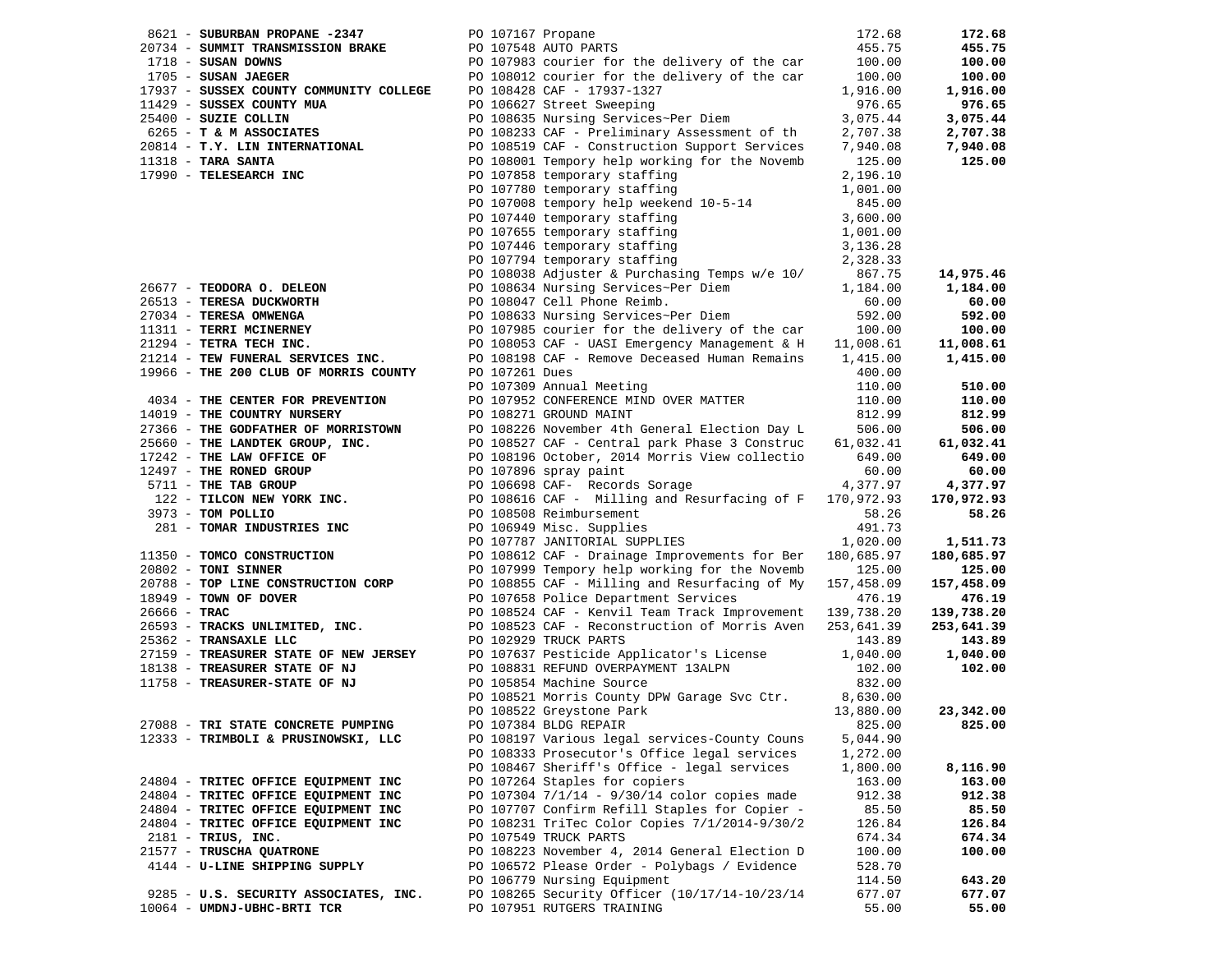| 18219 - UNIQUE PHOTO INC                 | PO 101438 Please Order - Supplies / L. Flynn             | 638.69           | 638.69    |
|------------------------------------------|----------------------------------------------------------|------------------|-----------|
| 18233 - UNITED PARCEL SERVICE            | PO 107702 Confirm Postage to Return ILL Mater            | 73.06            | 73.06     |
| 20034 - UNIVERSAL SUPPLY GROUP INC.      | PO 107385 REPL PUMP                                      | 169.84           | 169.84    |
| 15732 - UNIVERSAL UNIFORM SALES CO INC   | PO 107119 CAF - Custom Fitted Uniforms                   | 7,324.00         | 7,324.00  |
| 15732 - UNIVERSAL UNIFORM SALES CO INC   | PO 107124 CAF - Custom Fitted Uniforms                   | 3,952.00         | 3,952.00  |
| 15732 - UNIVERSAL UNIFORM SALES CO INC   | PO 107334 CAF - Custom Fitted Uniforms                   | 2,295.00         | 2,295.00  |
| 15732 - UNIVERSAL UNIFORM SALES CO INC   | PO 107601 CAF - Custom Fitted Uniforms                   | 350.00           | 350.00    |
| 15732 - UNIVERSAL UNIFORM SALES CO INC   | PO 107995 Uniform Components                             | 362.00           | 362.00    |
| $1286$ - VERIZON                         | PO 106312 PRI Service L&PS Circuits                      | 5,422.58         | 5,422.58  |
| $1286 - VERIZON$                         | PO 106313 PRI Service - Schuyler Circuit                 | 5,585.34         | 5,585.34  |
| $1286$ - VERIZON                         | PO 106314 VOIP Service - POTS Lines for 911 C            | 3,418.23         | 3,418.23  |
| $1286$ - VERIZON                         | PO 106315 Prosecutor's Office PBX - Monthly S            | 4,233.52         | 4,233.52  |
| $1286$ - VERIZON                         | PO 106318 Monthly Data Services (TLS, JDC ISD            | 6,751.84         | 6,751.84  |
| $1286$ - VERIZON                         | PO 107589 MORRIS CO SHERIFF'S OFCS & INST                | 65.78            | 65.78     |
| $1286$ - VERIZON                         | PO $107639$ telephone - Tl's                             | 11,336.09        | 11,336.09 |
| $1286$ - VERIZON                         | PO 107640 Telephone pobox4833                            | 28.35            | 28.35     |
| $1286$ - VERIZON                         | PO 107716 Land Line                                      | 30.35            | 30.35     |
| $1286$ - VERIZON                         | PO 107855 Morris County Sheriff's OFC & Inst             | 37.68            | 37.68     |
| $1286$ - VERIZON                         | PO 107929 Telephone pobox4833                            | 28.36            | 28.36     |
| $1286$ - VERIZON                         | PO 108096 Wharton Office                                 | 280.87           | 280.87    |
| $1286$ - VERIZON                         | PO 108506 PENTHOUSE- A & R BLDG                          | 65.91            | 65.91     |
| $1286$ - VERIZON                         | PO 108669 Telephone                                      | 28.36            | 28.36     |
| 10502 - VERIZON BUSINESS                 | PO 106316 Morris County Internet Service Prov            | 5,884.33         | 5,884.33  |
| 21097 - VERIZON BUSINESS                 | PO 106659 Telephone Services (NUMS)                      | 464.00           | 464.00    |
| 10668 - VERIZON CABS                     | PO 106652 Telephone Services - T1 American To            | 807.07           |           |
|                                          | PO 106655 Telephone Services -                           | 4,442.88         | 5,249.95  |
| 1348 - VERIZON WIRELESS                  | PO 106801 Monthly Statement -                            | 714.60           |           |
|                                          | PO 107434 Cell Phones                                    | 59.31            |           |
|                                          | PO 108832 VERIZON MOBILE PHONE SERVICE FOR AU            | 262.18           |           |
|                                          | PO 108832 VERIZON MOBILE PHONE SERVICE FOR AU            | 6,518.72         |           |
|                                          | PO 108833 VERIZON MOBILE PHONE SERVICE FOR SE            | 270.19           |           |
|                                          | PO 108833 VERIZON MOBILE PHONE SERVICE FOR SE            | 8,085.93         |           |
|                                          | PO 108834 VERIZON MOBILE PHONE SERVICE OCTOBE            | 242.60           |           |
|                                          | PO 108834 VERIZON MOBILE PHONE SERVICE OCTOBE            | 9,638.22         | 25,791.75 |
| 11605 - VICTOR FOMCHENKO                 | PO 108262 November 4, 2014 General Election -            | 387.50           | 387.50    |
| 6146 - W.B. MASON COMPANY INC            | PO 106333 Received Materials                             | 100.67           | 100.67    |
| 18388 - WARREN COUNTY COMMUNITY COLL.    | PO 108215 CAF - 18388-1164                               | 648.00           | 648.00    |
| 18389 - WARREN COUNTY TECHNICAL SCHOOL   | PO 108460 CAF - 18389-1609                               | 549.02           |           |
|                                          | PO 108464 CAF - 18389-1590                               | 763.68           |           |
|                                          | PO 108465 CAF - 18389-1133                               | 763.68           |           |
|                                          | PO 108466 CAF - 18389-1193                               | 763.68           |           |
|                                          | PO 108468 CAF - 18389-1601                               | 763.68           |           |
|                                          | PO 108470 CAF - 18389-1601                               | 448.14<br>481.12 |           |
|                                          | PO 108471 CAF - 18389-1610<br>PO 108472 CAF - 18389-1586 | 549.02           | 5,082.02  |
| 18389 - WARREN COUNTY TECHNICAL SCHOOL   | PO 108473 CAF - 18389-1585                               | 494.70           |           |
|                                          | PO 108474 CAF - 18389-1568                               | 549.02           |           |
|                                          | PO 108475 CAF - 18389-1562                               | 549.02           |           |
|                                          | PO 108476 CAF - 18389-1482                               | 508.28           |           |
|                                          | PO 108529 CAF - 18389-1117                               | 763.68           | 2,864.70  |
| 24231 - WATERS, MCPHERSON, MCNEILL, P.C. | PO 108335 Washington Township Bridge project-            | 1,276.40         | 1,276.40  |
| 24231 - WATERS, MCPHERSON, MCNEILL, P.C. | PO 108336 Belantrae Condominiums, Florham Par            | 312.00           | 312.00    |
| 24231 - WATERS, MCPHERSON, MCNEILL, P.C. | PO 108337 East Main Street Bridge proj., Mend            | 1,380.00         | 1,380.00  |
| 24231 - WATERS, MCPHERSON, MCNEILL, P.C. | PO 108338 Sussex Turnpike Imp. Project                   | 903.20           | 903.20    |
| 24231 - WATERS, MCPHERSON, MCNEILL, P.C. | PO 108339 Ridgedale Avenue Bridge project, le            | 373.40           | 373.40    |
| 24231 - WATERS, MCPHERSON, MCNEILL, P.C. | PO 108340 Montville intersection improvement             | 3,866.55         | 3,866.55  |
| 11776 - WAYNE ARVIDSON                   | PO 108008 courier for the delivery of the car            | 100.00           | 100.00    |
| 10809 - WEBGROUP MEDIA LLC               | PO 104624 3rd & 4th Qtr 2014 olis.cerb6                  | 500.00           | 500.00    |
| 18435 - WEST CHESTER MACHINERY AND       | PO 107185 PLOW PARTS                                     | 307.78           | 307.78    |
| 5455 - WEST PAYMENT CENTER               | PO 106911 Monthly Billing for Aug 05, 2014 th            | 1,738.80         | 1,738.80  |
| 4677 - WHITEMARSH CORPORATION            | PO 107550 FUEL PUMP REPAIRS                              | 634.28           | 634.28    |
| 13246 - WILLIAM F. BARNISH               | PO 108274 CAF - Use of Property located at 91            | 8,276.44         | 8,276.44  |
| 8335 - WILLIAM PATERSON UNIVERSITY       | PO 108528 CAF - 8335-1432                                | 1,226.05         | 1,226.05  |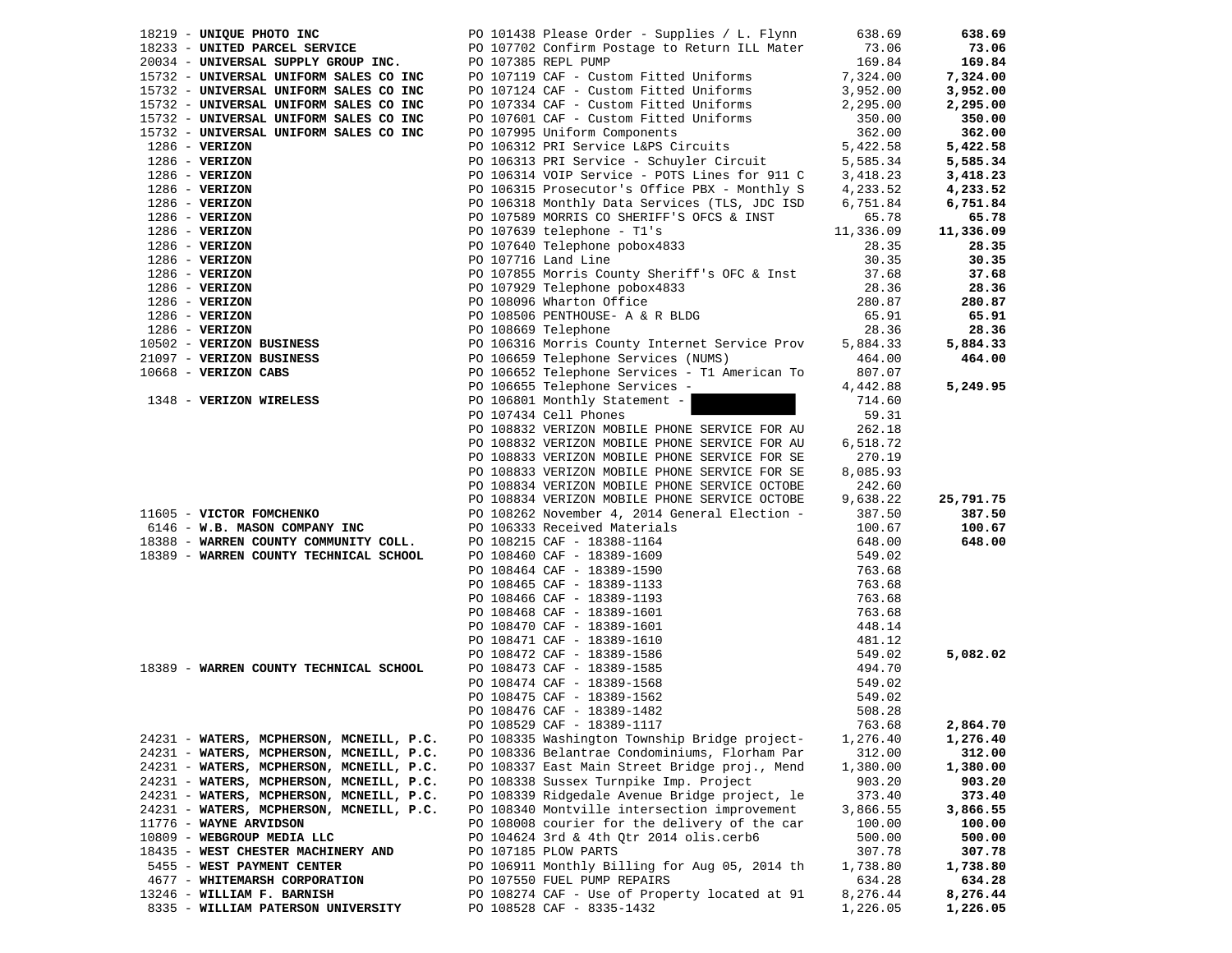| PO 107452 EOUIP REPAIR<br>612.00 |                                           |
|----------------------------------|-------------------------------------------|
| 114.85                           | 1,308.92<br>114.85                        |
|                                  | 6,292,962.71                              |
|                                  | PO 105021 Safety supplies<br>4,003,703.12 |

|  |  |  |  | Total to be paid from Fund 01 Current Fund    | 4,003,703.12 |
|--|--|--|--|-----------------------------------------------|--------------|
|  |  |  |  | Total to be paid from Fund 02 Grant Fund      | 444,761.88   |
|  |  |  |  | Total to be paid from Fund 04 County Capital  | 1,821,988.82 |
|  |  |  |  | Total to be paid from Fund 13 Dedicated Trust | 22,508.89    |
|  |  |  |  |                                               |              |
|  |  |  |  |                                               | 6,292,962.71 |

**.**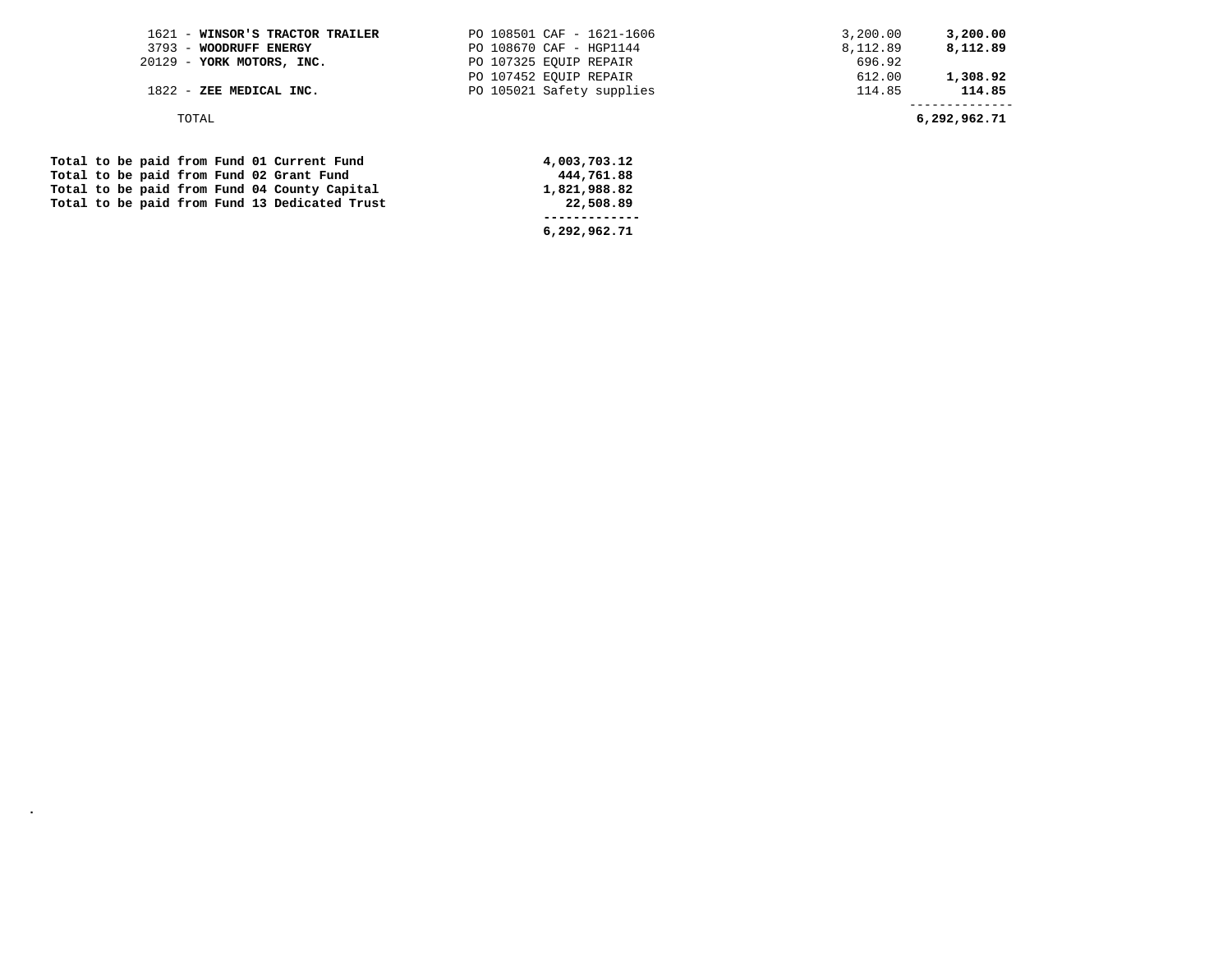### **List of Bills (Department/Account Detail) - CENTRALIZED DISBURSEMENT ACCOUNT**

| Account                            | PO#<br>Vendor                                                                                   | Description                                                                                        | Payment                    | Account Total             |
|------------------------------------|-------------------------------------------------------------------------------------------------|----------------------------------------------------------------------------------------------------|----------------------------|---------------------------|
|                                    |                                                                                                 | <b>Current Fund</b>                                                                                |                            |                           |
| <b>County Administrator</b>        |                                                                                                 |                                                                                                    |                            |                           |
| 01-201-20-100100-068               | 108823 COUNTY OF MORRIS<br>POSTAGE & METERED MAIL                                               | 1ST HALF 11/14 METERED MAIL<br>TOTAL FOR ACCOUNT                                                   | 10.84                      | 10.84                     |
| 01-201-20-100100-082               | 107501 NJAC<br>TRAVEL EXPENSE                                                                   | County Administrator John Bonanni and As<br>TOTAL FOR ACCOUNT                                      | 250.00                     | 250.00                    |
| 01-201-20-100100-084               | 98869 DELL MARKETING L.P.<br>OTHER OUTSIDE SERVICES                                             | Electronic meeting management software<br>TOTAL FOR ACCOUNT                                        | 6,120.00                   | 6,120.00                  |
| 01-201-20-100100-167               | 104813 MAJOR POLICE SUPPLY<br>TRANSPORTATION VEHICLES                                           | LIGHT & MISC PACKAGE AS PER QUOTE#BS2162<br>TOTAL FOR ACCOUNT                                      | 7,437.70                   | 7,437.70                  |
| 01-201-20-100100-258               | 107710 HELRICK'S INC<br><b>EQUIPMENT</b>                                                        | (60) 8.5x11 and (50) 8.5x14 BW82039 Comp<br>TOTAL FOR ACCOUNT                                      | 940.72                     | 940.72                    |
|                                    | TOTAL for County Administrator                                                                  |                                                                                                    |                            | ============<br>14,759.26 |
| <b>Personnel</b>                   |                                                                                                 |                                                                                                    |                            |                           |
| 01-201-20-105100-068               | 108823 COUNTY OF MORRIS<br>POSTAGE & METERED MAIL                                               | 1ST HALF 11/14 METERED MAIL<br>TOTAL FOR ACCOUNT                                                   | 104.71                     | 104.71                    |
| 01-201-20-105100-095               | 108235 DEER PARK<br>OTHER ADMINISTRATIVE SUPPLIES                                               | Acct#0436628846 9/15/14-10/14/14 WATER<br>TOTAL FOR ACCOUNT                                        | 8.97                       | 8.97                      |
| 01-201-20-105100-164               | 108231 TRITEC OFFICE EQUIPMENT INC<br>107362 MUNICIPAL CAPITAL CORP<br>OFFICE MACHINES - RENTAL | 7/1-9/30/2014 Color Copies #55288<br>Ricoh 301 Lease July, Aug, Sept#13099 In<br>TOTAL FOR ACCOUNT | 126.84<br>197.23           | 324.07                    |
|                                    | TOTAL for Personnel                                                                             |                                                                                                    |                            | ============<br>437.75    |
| <b>DEPARTMENT 105115</b>           |                                                                                                 |                                                                                                    |                            |                           |
| 01-201-20-105115-084               | 107903 FASTER URGENT CARE<br>OTHER OUTSIDE SERVICES                                             | Diagnostic/Lab Tests - October 2014 (see<br>TOTAL FOR ACCOUNT                                      | 3,926.00                   | 3,926.00                  |
|                                    | TOTAL for DEPARTMENT 105115                                                                     |                                                                                                    |                            | ============<br>3,926.00  |
| <b>Board of Chosen Freeholders</b> |                                                                                                 |                                                                                                    |                            |                           |
|                                    | 108377 JOHN KRICKUS<br>01-201-20-110100-058 OFFICE SUPPLIES & STATIONERY                        | Cake from Swiss Chalet<br>TOTAL FOR ACCOUNT                                                        | 89.00                      | 89.00                     |
| 01-201-20-110100-068               | 108823 COUNTY OF MORRIS<br>108823 COUNTY OF MORRIS<br>POSTAGE & METERED MAIL                    | 1ST HALF 11/14 METERED MAIL<br>1ST HALF 11/14 METERED MAIL<br>TOTAL FOR ACCOUNT                    | 96.76<br>26.76             | 123.52                    |
|                                    | 107272 MORRISTOWN PARTNERSHIP<br>107272 MORRISTOWN PARTNERSHIP<br>107272 MORRISTOWN PARTNERSHIP | 10' x 20' freestanding tents 10/3/14<br>8' tables<br>Chairs                                        | 2,000.00<br>87.75<br>33.00 |                           |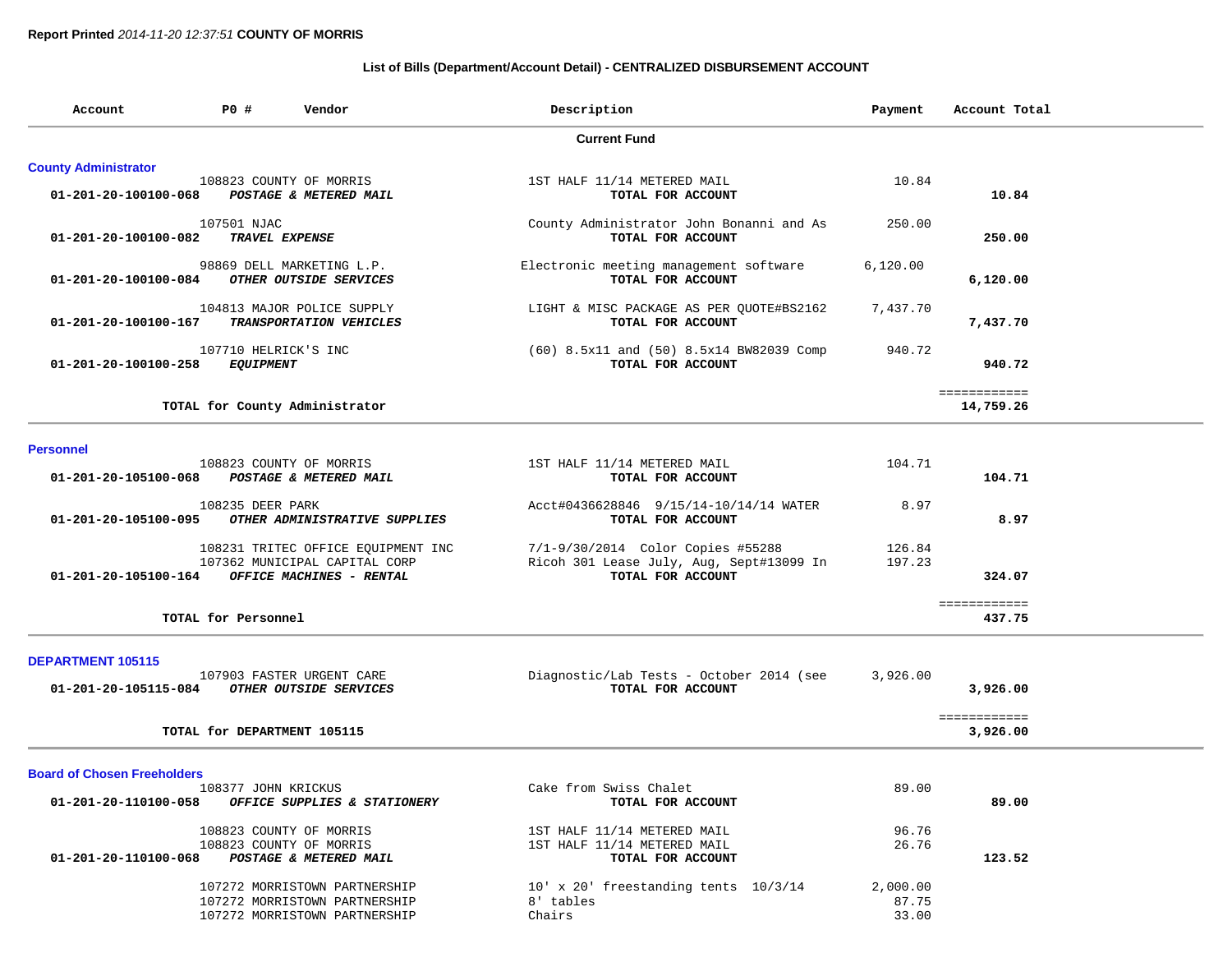| 107272 MORRISTOWN PARTNERSHIP<br>107567 MORRIS COUNTY CHAMBER OF                         | Delivery charge<br>496 Reservations for Freeholders Kathy                            | 125.00<br>55.00 |                          |  |
|------------------------------------------------------------------------------------------|--------------------------------------------------------------------------------------|-----------------|--------------------------|--|
| 107567 MORRIS COUNTY CHAMBER OF                                                          |                                                                                      | 55.00           |                          |  |
| SPECIAL PROJECTS<br>01-201-20-110100-079                                                 | TOTAL FOR ACCOUNT                                                                    |                 | 2,355.75                 |  |
| TOTAL for Board of Chosen Freeholders                                                    |                                                                                      |                 | ============<br>2,568.27 |  |
| <b>Clerk of the Board</b>                                                                |                                                                                      |                 |                          |  |
| 108282 DAILY RECORD                                                                      | ASB-03668474 SEALED PROPOSALS 10/31/14                                               | 85.16           |                          |  |
| 108512 DAILY RECORD                                                                      | ASB-03668474<br>SEALED PROPOSAL 11/07/14                                             | 83.84           |                          |  |
| 01-201-20-110105-022<br><b>ADVERTISING</b>                                               | TOTAL FOR ACCOUNT                                                                    |                 | 169.00                   |  |
| TOTAL for Clerk of the Board                                                             |                                                                                      |                 | ============<br>169.00   |  |
| <b>County Clerk</b>                                                                      |                                                                                      |                 |                          |  |
| 107008 TELESEARCH INC<br>01-201-20-120100-016<br><b>OUTSIDE SALARIES &amp; WAGES</b>     | tempory help week ending 10-05-14 sharon<br>TOTAL FOR ACCOUNT                        | 845.00          | 845.00                   |  |
| 108834 VERIZON WIRELESS                                                                  | COUNTY CLERK'S                                                                       | 192.14          |                          |  |
| 108832 VERIZON WIRELESS                                                                  | COUNTY CLERK'S                                                                       | 116.09          |                          |  |
| 108833 VERIZON WIRELESS                                                                  | COUNTY CLERK'S                                                                       | 300.85          |                          |  |
| 01-201-20-120100-031<br>CELLULAR PHONES/PAGERS                                           | TOTAL FOR ACCOUNT                                                                    |                 | 609.08                   |  |
| 105677 COUNTY COLLEGE OF MORRIS                                                          | registration form for Alan Leatherman co                                             | 95.00           |                          |  |
| 106964 COUNTY COLLEGE OF MORRIS                                                          | registration form for Ann Bedkowski cour                                             | 95.00           |                          |  |
| 105219 COUNTY COLLEGE OF MORRIS                                                          | registration form for Ann Bedkowski cour                                             | 95.00           |                          |  |
| 105220 COUNTY COLLEGE OF MORRIS                                                          | registration form for Ann Bedkowski cour                                             | 95.00           |                          |  |
| 105462 COUNTY COLLEGE OF MORRIS<br>105461 COUNTY COLLEGE OF MORRIS                       | registration form for deborah merz cours<br>registration form for deborah merz cours | 95.00<br>95.00  |                          |  |
| 105147 COUNTY COLLEGE OF MORRIS                                                          | registration form for Bernadine Rea cour                                             | 95.00           |                          |  |
| 105114 COUNTY COLLEGE OF MORRIS                                                          | registration form for Bernadine Rea cour                                             | 95.00           |                          |  |
| 105113 COUNTY COLLEGE OF MORRIS                                                          | registration form for Bernadine Rea cour                                             | 95.00           |                          |  |
| 106963 COUNTY COLLEGE OF MORRIS                                                          | registration form for Diane Natel course                                             | 95.00           |                          |  |
| 105196 COUNTY COLLEGE OF MORRIS                                                          | registration form for diana Natal course                                             | 95.00           |                          |  |
| 105195 COUNTY COLLEGE OF MORRIS                                                          | registration form for diana Natal course                                             | 95.00           |                          |  |
| 105243 COUNTY COLLEGE OF MORRIS                                                          | registration form for Sherri Saarloos co                                             | 169.00          |                          |  |
| 105121 COUNTY COLLEGE OF MORRIS                                                          | registration form for patricia vassisdis                                             | 95.00           |                          |  |
| 105191 COUNTY COLLEGE OF MORRIS<br>106967 COUNTY COLLEGE OF MORRIS                       | registration form for Maureen Grieco Cou<br>registration form for maureen Grieco cou | 95.00<br>95.00  |                          |  |
| 105137 COUNTY COLLEGE OF MORRIS                                                          | registration form for Laura Roberts Cour                                             | 169.00          |                          |  |
| 105202 COUNTY COLLEGE OF MORRIS                                                          | registration form for Anna McMahon cours                                             | 95.00           |                          |  |
| 105236 COUNTY COLLEGE OF MORRIS                                                          | registration form for Anna McMahon cours                                             | 95.00           |                          |  |
| 106952 COUNTY COLLEGE OF MORRIS                                                          | registration form for Dorothea Ingram co                                             | 95.00           |                          |  |
| 106957 COUNTY COLLEGE OF MORRIS                                                          | registration form for Dorothea Ingram co                                             | 95.00           |                          |  |
| 106959 COUNTY COLLEGE OF MORRIS<br>01-201-20-120100-039<br>EDUCATION, SCHOOLS & TRAINING | registration form course #88108 for viol<br>TOTAL FOR ACCOUNT                        | 95.00           | 2,238.00                 |  |
| 106695 JOHNSTON COMMUNICATIONS                                                           | labor on the voice mail on july 8,2014                                               | 875.00          |                          |  |
| 106695 JOHNSTON COMMUNICATIONS                                                           | labor on the voice mail system on 7/17/1                                             | 2,100.00        |                          |  |
| 01-201-20-120100-044<br>EQUIPMENT SERVICE AGREEMENTS                                     | TOTAL FOR ACCOUNT                                                                    |                 | 2,975.00                 |  |
| 108324 RIO'S ENGRAVING                                                                   | 2 2x8 name plates 11 n-14 x -tamper self                                             | 469.00          |                          |  |
| OFFICE SUPPLIES & STATIONERY<br>01-201-20-120100-058                                     | TOTAL FOR ACCOUNT                                                                    |                 | 469.00                   |  |
| 106698 THE TAB GROUP<br>01-201-20-120100-059<br>OTHER GENERAL EXPENSES                   | 4th quarter of 2014 storage. October, Nove<br>TOTAL FOR ACCOUNT                      | 4,377.97        | 4,377.97                 |  |
| 108823 COUNTY OF MORRIS<br>01-201-20-120100-068<br>POSTAGE & METERED MAIL                | 1ST HALF 11/14 METERED MAIL<br>TOTAL FOR ACCOUNT                                     | 1,510.29        | 1,510.29                 |  |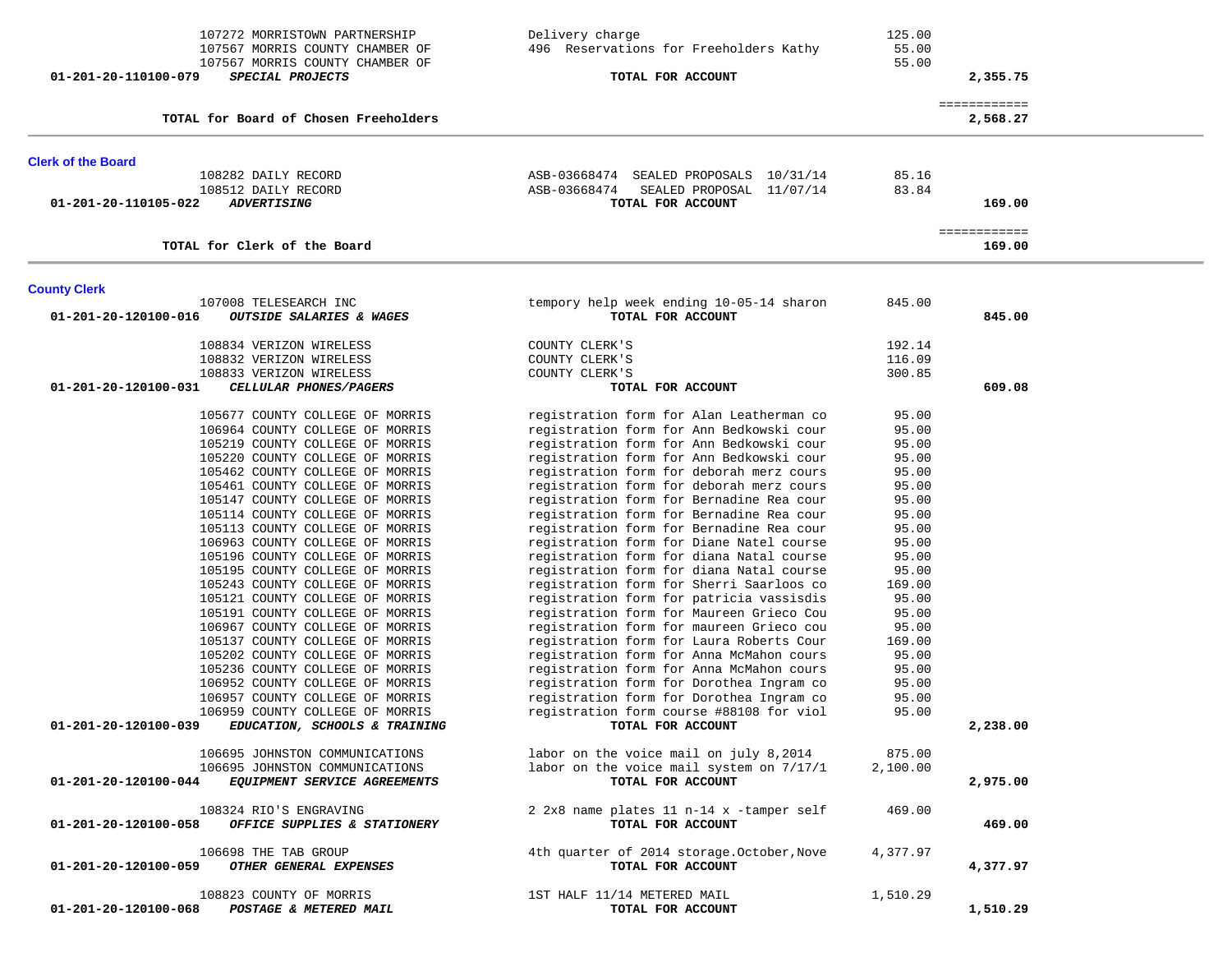| 107773 GILL ASSOCIATES IDENTIFICATION<br>01-201-20-120100-069<br><i><b>PRINTING</b></i> | photo cutter for passport photos model 6<br>TOTAL FOR ACCOUNT              | 593.50         | 1,360.50                  |
|-----------------------------------------------------------------------------------------|----------------------------------------------------------------------------|----------------|---------------------------|
| 107578 MC LEAGUE OF MUNICIPALITIES<br>01-201-20-120100-185<br>FOOD                      | MCLOM November19, 2014 Sheration Conventi<br>TOTAL FOR ACCOUNT             | 50.00          | 50.00                     |
| TOTAL for County Clerk                                                                  |                                                                            |                | ============<br>14,434.84 |
| <b>County Board of Elections</b>                                                        |                                                                            |                |                           |
| 108253 DAILY RECORD                                                                     | ASB-54031274 Board of Elections Commis                                     | 9.24           |                           |
| 108253 DAILY RECORD                                                                     | Affidavit of Publication                                                   | 35.00          |                           |
| 108260 DAILY RECORD                                                                     | ASB-54031274 Public Notice General Ele                                     | 190.08         |                           |
| 108260 DAILY RECORD                                                                     | Affidavit of Publication Charge                                            | 35.00          |                           |
| 108257 DAILY RECORD                                                                     | Acct #ASB-54031274 AD0000156838 Notice t                                   | 12.32          |                           |
| 108257 DAILY RECORD                                                                     | Affidavit of Publication Charge                                            | 35.00          |                           |
| 108097 DAILY RECORD                                                                     | ASB-54031274 English Challenge & Compai                                    | 54.56          |                           |
| 108097 DAILY RECORD                                                                     | Affidavit of Publication Charge                                            | 35.00          |                           |
| 108097 DAILY RECORD                                                                     | ASB-54031274 Spanish Challenge & Compai                                    | 61.60          |                           |
| 108097 DAILY RECORD                                                                     | Affidavit of Publication Charge                                            | 35.00          |                           |
| <b>ADVERTISING</b><br>01-201-20-121100-022                                              | TOTAL FOR ACCOUNT                                                          |                | 502.80                    |
| 108094 STAPLES ADVANTAGE                                                                | Item 479880 SPLS 1x2 5/8 LSR/IJ LBL 100                                    | 115.00         |                           |
| 108094 STAPLES ADVANTAGE                                                                | Item 662053 Panasonic UG5540 Black Toner                                   | 195.00         |                           |
| OFFICE SUPPLIES & STATIONERY<br>01-201-20-121100-058                                    | TOTAL FOR ACCOUNT                                                          |                | 310.00                    |
|                                                                                         |                                                                            |                |                           |
| 108823 COUNTY OF MORRIS                                                                 | 1ST HALF 11/14 METERED MAIL                                                | 13.62          |                           |
| 01-201-20-121100-068<br>POSTAGE & METERED MAIL                                          | TOTAL FOR ACCOUNT                                                          |                | 13.62                     |
| 108225 MARILYN L CIOFFI                                                                 | November 4, 2014 General Election Day Ob                                   | 200.00         |                           |
| 108250 ROSARY LESCOHIER                                                                 | November 4, 2014 General Election Day Ob                                   | 100.00         |                           |
| 108223 TRUSCHA QUATRONE                                                                 | November 4, 2014 General Election Day Ob                                   | 100.00         |                           |
| 108261 JOSEPH NOTOWICZ                                                                  | November 4, 2014 General Election - Onsi                                   | 387.50         |                           |
| 108262 VICTOR FOMCHENKO                                                                 | November 4, 2014 General Election - Onsi                                   | 387.50         |                           |
| 108224 LISA M ALEGRIA                                                                   | November 4, 2014 General Election Day Ob                                   | 100.00         |                           |
| 108442 DIANA KRUG                                                                       | Monday, October 27, 2014 8:30AM-4:30PM (                                   | 75.00          |                           |
| 108442 DIANA KRUG                                                                       | Tuesday, October 28, 2014 8:30AM-4:30PM                                    | 75.00          |                           |
| 108442 DIANA KRUG                                                                       | Wednesday, October 29, 2014 8:30AM-4:30P                                   | 75.00          |                           |
| 108442 DIANA KRUG                                                                       | Thursday, October 30, 2014 8:30AM-4:30PM                                   | 75.00          |                           |
| 108442 DIANA KRUG                                                                       | Friday, October 31, 2014 8:30AM-4:30PM (                                   | 75.00          |                           |
| 108442 DIANA KRUG                                                                       | Monday, November 3, 2014 8:30AM-4:30PM (                                   | 75.00          |                           |
| 108442 DIANA KRUG                                                                       | Wednesday, November 5, 2014 8:30AM-2:00P                                   | 50.00          |                           |
| 108442 DIANA KRUG                                                                       | Thursday, Novmeber 6, 2014 8:30AM-4:30PM                                   | 75.00          |                           |
| 108442 DIANA KRUG                                                                       | Friday, Novmeber 7, 2014 8:30AM-4:30PM (                                   | 75.00          |                           |
| 01-201-20-121100-096<br><b>ELECTION OFFICER</b>                                         | TOTAL FOR ACCOUNT                                                          |                | 1,925.00                  |
|                                                                                         |                                                                            |                | ============              |
| TOTAL for County Board of Elections                                                     |                                                                            |                | 2,751.42                  |
|                                                                                         |                                                                            |                |                           |
| <b>Superintendent of Elections</b>                                                      |                                                                            |                |                           |
| 108251 DAILY RECORD<br>108251 DAILY RECORD                                              | ADAD0000138183 English /Spanish Voter's<br>Affidavit of Publication Charge | 51.92<br>35.00 |                           |
| 01-201-20-121105-022<br><b>ADVERTISING</b>                                              | TOTAL FOR ACCOUNT                                                          |                | 86.92                     |
|                                                                                         |                                                                            |                |                           |
| 108227 LONGFELLOWS SANDWICH DELI                                                        | General Election - November 4, 2014 - Di                                   | 315.00         |                           |
| 108227 LONGFELLOWS SANDWICH DELI                                                        | Delivery Charge                                                            | 10.00          |                           |
| 108226 THE GODFATHER OF MORRISTOWN                                                      | November 4, 2014 General Election Day Di                                   | 403.00         |                           |
| 108226 THE GODFATHER OF MORRISTOWN                                                      | Delivery Charge                                                            | 20.00          |                           |
| 108226 THE GODFATHER OF MORRISTOWN                                                      | November 4, 2014 General Election Lunch                                    | 81.00          |                           |
|                                                                                         |                                                                            |                |                           |
|                                                                                         |                                                                            |                |                           |

107773 GILL ASSOCIATES IDENTIFICATION fugi passport system ip-10& f-rp120p pap 767.00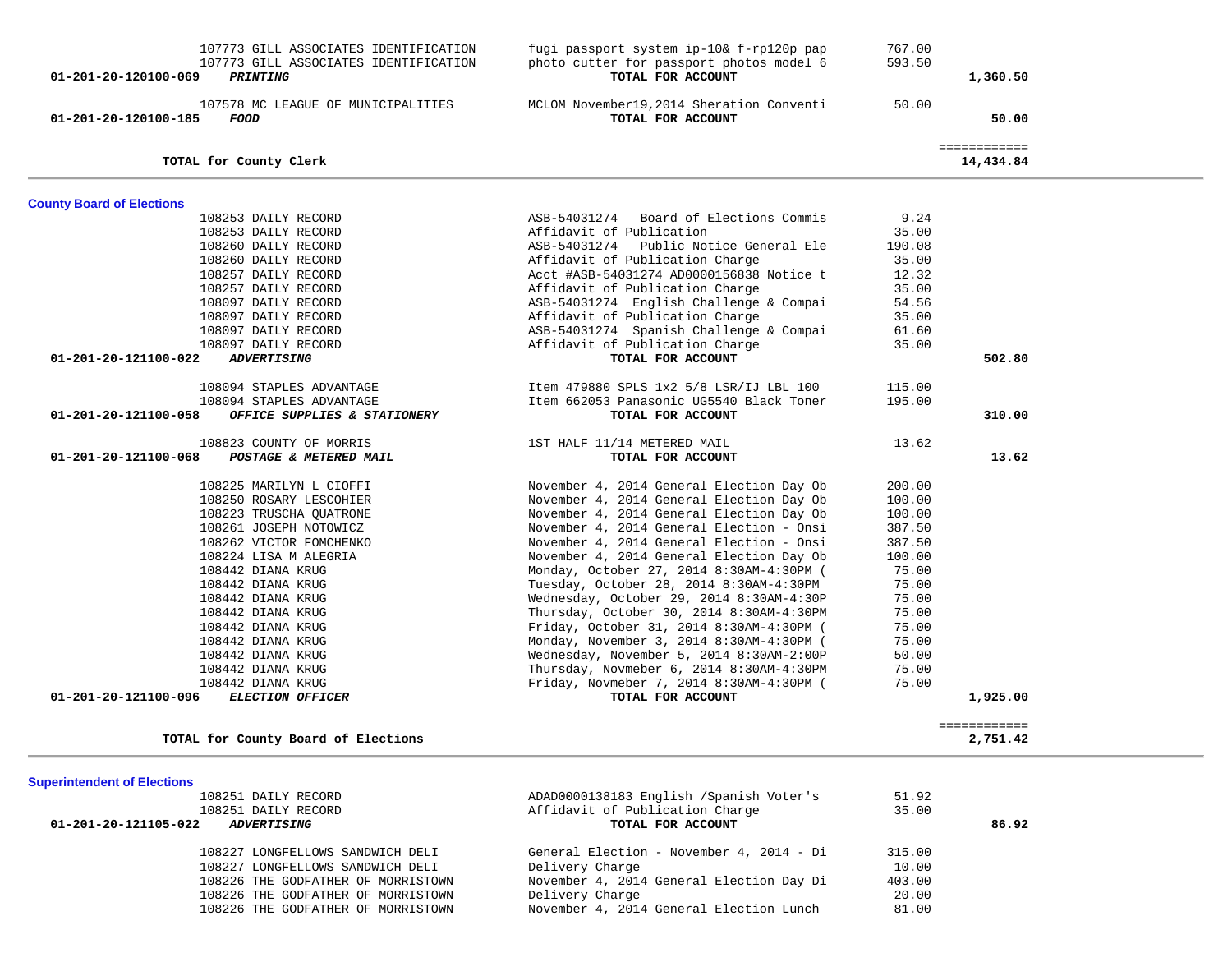| TOTAL for Superintendent of Elections                                    |                                                                                   |                 | 1,749.57 |
|--------------------------------------------------------------------------|-----------------------------------------------------------------------------------|-----------------|----------|
| 107602 REDRESS OFFICE MACHINES<br>01-201-20-121105-082<br>TRAVEL EXPENSE | Panafax Toner Cartridge UG-5540 for Offi<br>TOTAL FOR ACCOUNT                     | 195.00          | 195.00   |
| 108823 COUNTY OF MORRIS<br>01-201-20-121105-068 POSTAGE & METERED MAIL   | 1ST HALF 11/14 METERED MAIL<br>TOTAL FOR ACCOUNT                                  | 229.66          | 229.66   |
| 01-201-20-121105-058 OFFICE SUPPLIES & STATIONERY                        | TOTAL FOR ACCOUNT                                                                 |                 | 314.55   |
| 108092 STAPLES ADVANTAGE                                                 | Item #780353 Papermate Flair Med GRN 12                                           | 12.34           |          |
| 108092 STAPLES ADVANTAGE<br>108092 STAPLES ADVANTAGE                     | Item #703107Fellowes SB-99 CI Cross Cut<br>Item #708147 ID Armor Lubricant Sheets | 284.99<br>17.22 |          |
| 01-201-20-121105-057<br>NATIONAL VOTER REGISTRATION                      | TOTAL FOR ACCOUNT                                                                 |                 | 923.44   |
| 108259 NEW LIFE FELLOWSHIP                                               | November 4, 2014 General Election Pollin                                          | 50.00           |          |
| 108444 DALE KRAMER                                                       | November 4, 2014 General Election - 11/2                                          | 42.44           |          |
| 108226 THE GODFATHER OF MORRISTOWN                                       | Delivery Charge                                                                   | 2.00            |          |

-

#### **County Elections (Cty Clerk)**

| 108008 WAYNE ARVIDSON                          | delivery of the cartridges to Morris Cou | 100.00 |          |
|------------------------------------------------|------------------------------------------|--------|----------|
| 108003 BRANDEN GWYN                            | delivery of the cartridges to Morris Cou | 100.00 |          |
| 107994 BREANN BARROW                           | delivery of the cartridges to Morris Cou | 100.00 |          |
| 107998 BRANDY WINOW                            | Tempory help for the November 4, General | 125.00 |          |
| 107980 CLAIRE TROGANI                          | delivery of the cartridges to Morris Cou | 100.00 |          |
| 107987 CHRISTOPHER J. BASINSKI                 | delivery of the cartridges to Morris Cou | 200.00 |          |
| 107989 DAVID ROBERTS                           | delivery of the cartridges to Morris Cou | 100.00 |          |
| 108009 DARREN CALLEO                           | delivery of the cartridges to Morris Cou | 100.00 |          |
| 108002 DREW PAOLELLA                           | delivery of the cartridges to Morris Cou | 100.00 |          |
| 108004 GAETANA GENCARELLI                      | delivery of the cartridges to Morris Cou | 100.00 |          |
| 108311 BONNIE A. KOENEN                        | delivery of the cartridges to Morris Cou | 100.00 |          |
| 107988 JAMES SWEENEY                           | delivery of the cartridges to Morris Cou | 100.00 |          |
| 107986 JACOUELINE ARBOLINO                     | delivery of the cartridges to Morris Cou | 100.00 |          |
| 107982 JAMIE D. PETERSON                       | delivery of the cartridges to Morris Cou | 100.00 |          |
| 108007 JAMES SCOTT HARVIN                      | delivery of the cartridges to Morris Cou | 100.00 |          |
| 108005 JESSICA HERMANS                         | delivery of the cartridges to Morris Cou | 100.00 |          |
| 108000 LAUREN LAVISTA                          | Tempory help for the November 4, General | 125.00 |          |
| 107984 LEE BICZAK                              | delivery of the cartridges to Morris Cou | 100.00 |          |
| 107992 LINDA ALVEN                             | delivery of the cartridges to Morris Cou | 100.00 |          |
| 107991 MICHELE PUZIO                           | delivery of the cartridges to Morris Cou | 100.00 |          |
| 108006 PATRICK J. SAARLOOS                     | delivery of the cartridges to Morris Cou | 100.00 |          |
| 107993 PETER STROISZ                           | delivery of the cartridges to Morris Cou | 100.00 |          |
| 108011 STEPHANIE TARNOWSKI                     | delivery of the cartridges to Morris Cou | 100.00 |          |
| 107983 SUSAN DOWNS                             | delivery of the cartridges to Morris Cou | 100.00 |          |
| 107990 SALVATORE F. PAOLELLA                   | delivery of the cartridges to Morris Cou | 100.00 |          |
| 108309 IBRAHIM COKLAR                          | delivery of the cartridges to Morris Cou | 100.00 |          |
| 108001 TARA SANTA                              | Tempory help for the November 4, General | 125.00 |          |
| 107999 TONI SINNER                             | Tempory help for the November 4, General | 125.00 |          |
| 107985 TERRI MCINERNEY                         | delivery of the cartridges to Morris Cou | 100.00 |          |
| 108310 SARA COKLAR                             | delivery of the cartridges to Morris Cou | 100.00 |          |
| 108012 SUSAN JAEGER                            | delivery of the cartridges to Morris Cou | 100.00 |          |
| 01-201-20-121110-030<br><i><b>CARTAGE</b></i>  | TOTAL FOR ACCOUNT                        |        | 3,300.00 |
| 108823 COUNTY OF MORRIS                        | 1ST HALF 11/14 METERED MAIL              | 127.68 |          |
| 01-201-20-121110-068<br>POSTAGE & METERED MAIL | TOTAL FOR ACCOUNT                        |        | 127.68   |
| 107092 DIAMOND GRAPHIXX                        | poly cotton polo for the morris county c | 268.45 |          |
| 107586 PAPER MART INC                          | product # 5601001 paperline multi (r)whi | 728.60 |          |
| 104592 HALO BRANDED SOLUTIONS, INC.            | round bic pens for the office cust.# 364 | 576.90 |          |
| 104592 HALO BRANDED SOLUTIONS, INC.            | item 70100 pencils 2,50 cust # 364343    | 675.32 |          |
| 01-201-20-121110-069<br><b>PRINTING</b>        | TOTAL FOR ACCOUNT                        |        | 2,249.27 |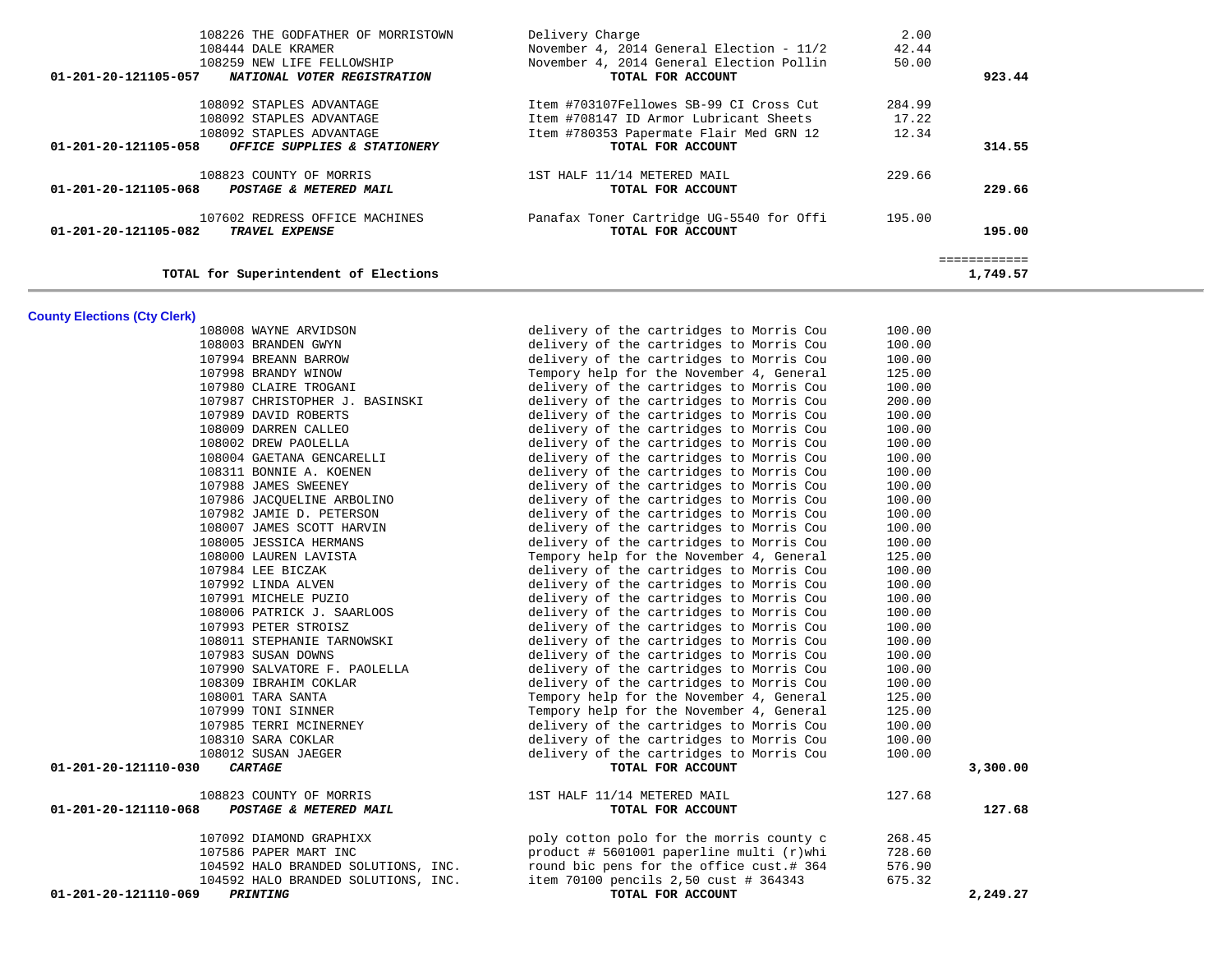|                                                     |                                          |           | ============ |
|-----------------------------------------------------|------------------------------------------|-----------|--------------|
| TOTAL for County Elections (Cty Clerk)              |                                          |           | 5,676.95     |
| <b>County Treasurer</b>                             |                                          |           |              |
| 108037 ACCOUNTEMPS                                  |                                          | 1,118.60  |              |
| 107345 ACCOUNTEMPS                                  | A.Hack $w/e$ 10/17/14 Treas. Temp        | 1,398.25  |              |
|                                                     | A.Hack $w/e$ 10/10/14 Treas. Temp.       |           |              |
| 108036 OFFICE TEAM                                  | J. Morris w/e 10/17/14 Treas. Temp       | 700.00    |              |
| 107344 OFFICE TEAM                                  | J.Morris w/e 10/10/14 Treas. Temp.       | 693.75    |              |
| OUTSIDE SALARIES & WAGES<br>01-201-20-130100-016    | TOTAL FOR ACCOUNT                        |           | 3,910.60     |
| 108823 COUNTY OF MORRIS                             | 1ST HALF 11/14 METERED MAIL              | 259.19    |              |
| POSTAGE & METERED MAIL<br>01-201-20-130100-068      | TOTAL FOR ACCOUNT                        |           | 259.19       |
| 108928 NISIVOCCIA, LLP                              | FINAL BILLING YEAR ENDED 10/31/14 - HAZA | 1,070.00  |              |
| OTHER OUTSIDE SERVICES<br>01-201-20-130100-084      | TOTAL FOR ACCOUNT                        |           | 1,070.00     |
|                                                     |                                          |           | ============ |
| TOTAL for County Treasurer                          |                                          |           | 5,239.79     |
|                                                     |                                          |           |              |
| <b>Purchasing Division</b><br>108038 TELESEARCH INC | C.Kristiansen w/e 10/19/14               | 429.00    |              |
| OUTSIDE SALARIES AND WAGES<br>01-201-20-130105-016  | TOTAL FOR ACCOUNT                        |           | 429.00       |
| 108823 COUNTY OF MORRIS                             | 1ST HALF 11/14 METERED MAIL              | 239.40    |              |
| POSTAGE & METERED MAIL<br>01-201-20-130105-068      | TOTAL FOR ACCOUNT                        |           | 239.40       |
|                                                     |                                          |           | ============ |
| TOTAL for Purchasing Division                       |                                          |           | 668.40       |
| <b>Information Technology Div</b>                   |                                          |           |              |
| 108823 COUNTY OF MORRIS                             | 1ST HALF 11/14 METERED MAIL              | 1.19      |              |
| 01-201-20-140100-068<br>POSTAGE & METERED MAIL      | TOTAL FOR ACCOUNT                        |           | 1.19         |
| 108628 CITYSIDE ARCHIVES, LTD                       | OFFICE SERVICES DATED 11/05/2014         | 4,027.54  |              |
| 108631 CITYSIDE ARCHIVES, LTD                       | OFFICE SERVICES FOR OCTOBER 1-31, 2014   | 4,344.49  |              |
| RECORDS MANAGMENT SERVICES<br>01-201-20-140100-073  | TOTAL FOR ACCOUNT                        |           | 8,372.03     |
| 107872 KRONOS INC                                   | License Yearly Maintenance Renewal       | 38,376.74 |              |
| 107872 KRONOS INC                                   | Hardware Yearly Maintenance Renewal      | 1,222.65  |              |
| 107872 KRONOS INC                                   | Hardware Yearly Maintenance Renewal      | 6,096.19  |              |
| 107872 KRONOS INC                                   | Hardware Yearly Maintenance Renewal      | 111.15    |              |
| 01-201-20-140100-078<br>SOFTWARE MAINTENANCE        | TOTAL FOR ACCOUNT                        |           | 45,806.73    |
|                                                     |                                          |           | ============ |
| TOTAL for Information Technology Div                |                                          |           | 54,179.95    |
|                                                     |                                          |           |              |
| <b>O.L.I.S.</b><br>105841 DEER PARK                 | Account 0438862047 08/01/14-08/31/14     | 21.92     |              |
| 01-201-20-140105-058 OFFICE SUPPLIES & STATIONERY   | TOTAL FOR ACCOUNT                        |           | 21.92        |
| 104624 WEBGROUP MEDIA LLC                           | olis.cerb6.com; 5 seats @ \$100/Month    | 500.00    |              |
| 01-201-20-140105-084 OTHER OUTSIDE SERVICES         | TOTAL FOR ACCOUNT                        |           | 500.00       |
|                                                     |                                          |           | ============ |
| TOTAL for O.L.I.S.                                  |                                          |           | 521.92       |

**County Board of Taxation**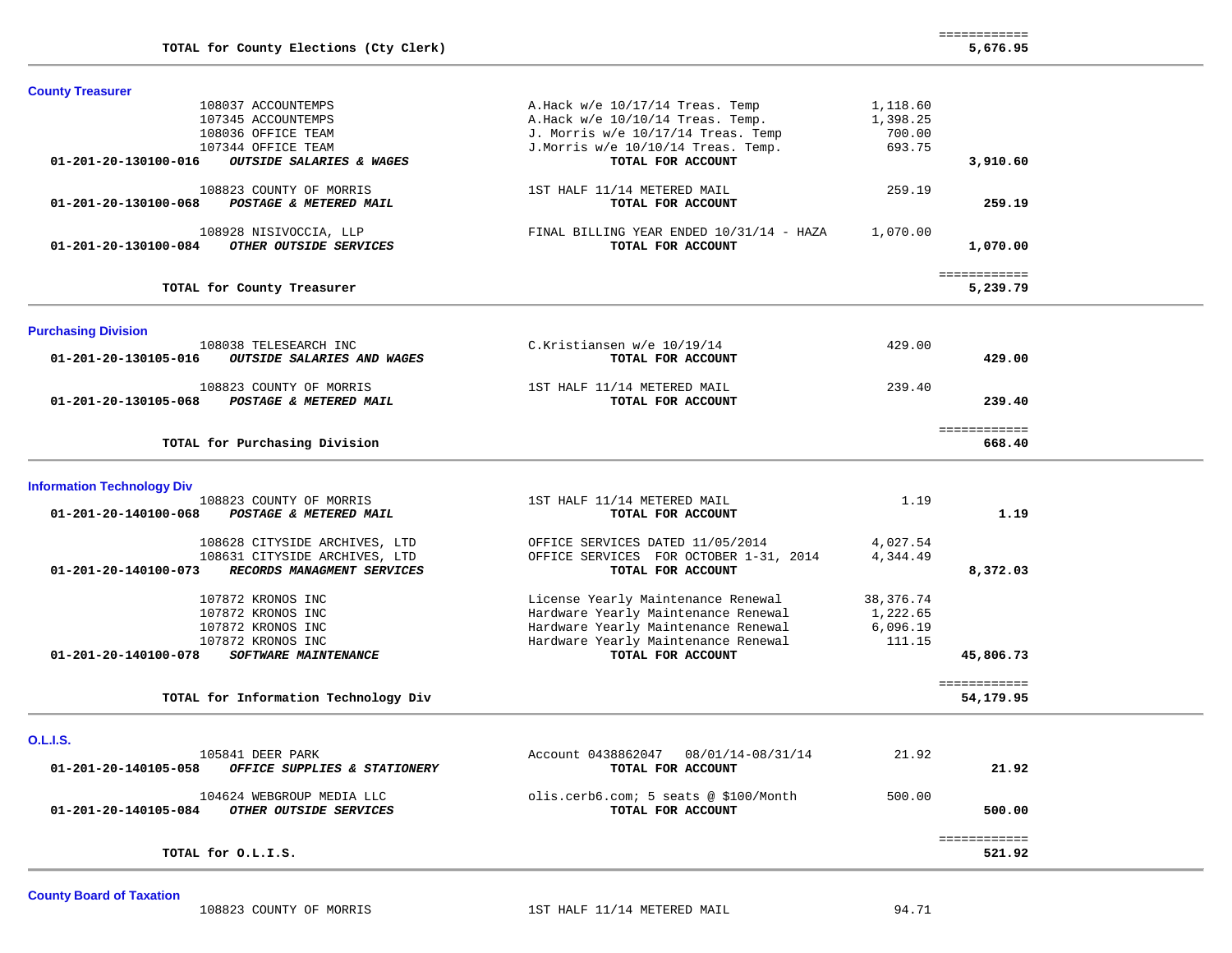| <b>County Counsel</b>                                 |                              |              |        |
|-------------------------------------------------------|------------------------------|--------------|--------|
| 108341 O'MULLAN & BRADY P.C.                          | Legal services               | 16,068.00    |        |
| 108197 TRIMBOLI & PRUSINOWSKI, LLC                    | Nemeth, C.(disc.)            | 3,604.90     |        |
| 108197 TRIMBOLI & PRUSINOWSKI, LLC                    | Jeudy, Anne Marie            | 624.00       |        |
| 108197 TRIMBOLI & PRUSINOWSKI, LLC                    | Charles, Marlene             | 36.00        |        |
| 108197 TRIMBOLI & PRUSINOWSKI, LLC                    | BCPBA 134 v. Donovan         | 84.00        |        |
| 108197 TRIMBOLI & PRUSINOWSKI, LLC                    | Gibson, Phyllis              | 180.00       |        |
| 108197 TRIMBOLI & PRUSINOWSKI, LLC                    | General                      | 516.00       |        |
| 108333 TRIMBOLI & PRUSINOWSKI, LLC                    | Drinkard, Cheryl             | 948.00       |        |
| 108333 TRIMBOLI & PRUSINOWSKI, LLC                    | General                      | 324.00       |        |
| 108195 BARBARULA LAW OFFICES                          | Deposition of O'Gorman       | 792.00       |        |
| 108256 DIEGNAN & BROPHY, LLC.                         | Owen Keefe                   | 672.00       |        |
| 108256 DIEGNAN & BROPHY, LLC.                         | Darryl Peterson              | 392.77       |        |
| 108256 DIEGNAN & BROPHY, LLC.                         | Martin Quinn                 | 180.00       |        |
| 108256 DIEGNAN & BROPHY, LLC.                         | Constance Pepe               | 60.00        |        |
|                                                       | Noah's Ark. Sheriff's Canine | 132.00       |        |
| 108256 DIEGNAN & BROPHY, LLC.                         |                              | 1,032.00     |        |
| 108256 DIEGNAN & BROPHY, LLC.                         | Valosky, Joseph              |              |        |
| 108256 DIEGNAN & BROPHY, LLC.                         | Valosky, Joseph P.           | 336.00       |        |
| 108196 THE LAW OFFICE OF                              | Poculosky, E.                | 240.00       |        |
| 108196 THE LAW OFFICE OF                              | Steele and Staley            | 409.00       |        |
| 108240 LAW OFFICE OF ROBERT J. GREENBAUM              | MC Correctional Facility     | 276.00       |        |
| 108240 LAW OFFICE OF ROBERT J. GREENBAUM              | Bradby, Sharyn               | 528.00       |        |
| 108240 LAW OFFICE OF ROBERT J. GREENBAUM              | Grunow (Sheriff)             | 168.00       |        |
| 108240 LAW OFFICE OF ROBERT J. GREENBAUM              | Estate of Peltz              | 372.00       |        |
| 108483 BEVAN, MOSCA, GIUDITTA &                       | legal services               | 24.00        |        |
| 108482 INGLESINO, PEARLMAN,                           | legal services               | 409.70       |        |
| 108191 CLEARY GIACOBBE ALFIERI &                      | John St. property            | 586.64       |        |
| 108191 CLEARY GIACOBBE ALFIERI &                      | JG Drywall                   | 228.00       |        |
| 108191 CLEARY GIACOBBE ALFIERI &                      | General                      | 3,854.50     |        |
| 108191 CLEARY GIACOBBE ALFIERI &                      | Pigeon Hill                  | 24.00        |        |
| 108467 TRIMBOLI & PRUSINOWSKI, LLC                    | Spinosa, J.                  | 36.00        |        |
| 108467 TRIMBOLI & PRUSINOWSKI, LLC                    | Diaz, Wilman                 | 696.00       |        |
| 108467 TRIMBOLI & PRUSINOWSKI, LLC                    | Munoz, J.                    | 432.00       |        |
| 108467 TRIMBOLI & PRUSINOWSKI, LLC                    | Rollin, S.                   | 456.00       |        |
| 108467 TRIMBOLI & PRUSINOWSKI, LLC                    | General                      | 180.00       |        |
| LEGAL<br>01-201-20-155100-051                         | TOTAL FOR ACCOUNT            | 34,901.51    |        |
| 108823 COUNTY OF MORRIS                               | 1ST HALF 11/14 METERED MAIL  | 34.13        |        |
| 01-201-20-155100-068<br>POSTAGE & METERED MAIL        | TOTAL FOR ACCOUNT            |              | 34.13  |
|                                                       |                              | ============ |        |
| TOTAL for County Counsel                              |                              | 34,935.64    |        |
|                                                       |                              |              |        |
| <b>County Surrogate</b>                               |                              |              |        |
| 108823 COUNTY OF MORRIS                               | 1ST HALF 11/14 METERED MAIL  | 278.77       |        |
| 01-201-20-160100-068<br>POSTAGE & METERED MAIL        | TOTAL FOR ACCOUNT            |              | 278.77 |
| 108301 JOHN PECORARO                                  | PETTY CASH                   | 109.97       |        |
| OTHER ADMINISTRATIVE SUPPLIES<br>01-201-20-160100-095 | TOTAL FOR ACCOUNT            |              | 109.97 |
|                                                       |                              |              |        |
| TOTAL for County Surrogate                            |                              | ============ | 388.74 |
|                                                       |                              |              |        |

**Engineering** 

 ============ **TOTAL for County Board of Taxation 94.71**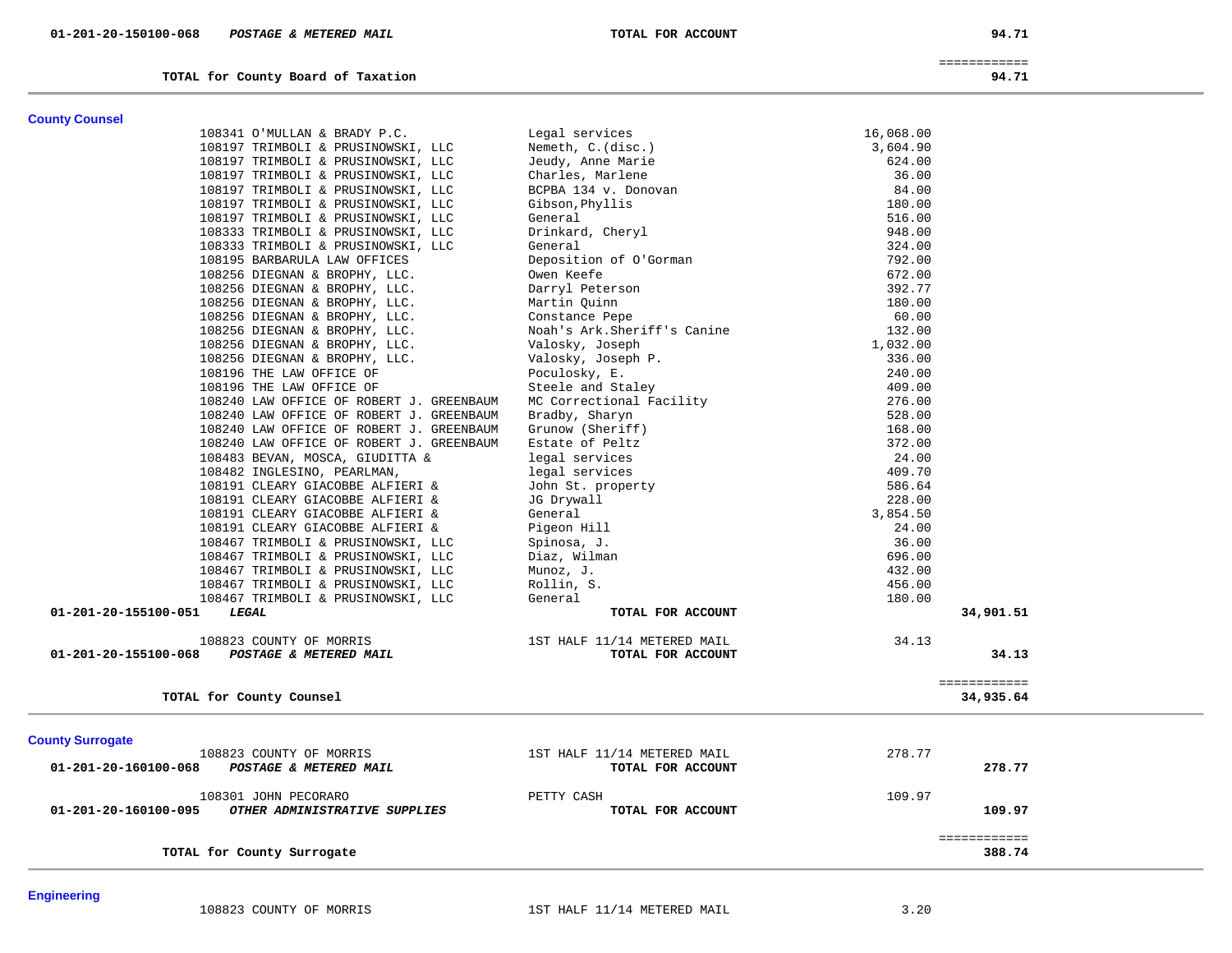| 108823 COUNTY OF MORRIS<br>POSTAGE & METERED MAIL | 1ST HALF 11/14 METERED MAIL                                                                                                                                                                                                                                                                                                                                                                                                                                                                                                                                                                                                                                                                                                           | 1.92                                                                                                                                                                                                                                                                                                                                                                                                                                                                       |                                                            |
|---------------------------------------------------|---------------------------------------------------------------------------------------------------------------------------------------------------------------------------------------------------------------------------------------------------------------------------------------------------------------------------------------------------------------------------------------------------------------------------------------------------------------------------------------------------------------------------------------------------------------------------------------------------------------------------------------------------------------------------------------------------------------------------------------|----------------------------------------------------------------------------------------------------------------------------------------------------------------------------------------------------------------------------------------------------------------------------------------------------------------------------------------------------------------------------------------------------------------------------------------------------------------------------|------------------------------------------------------------|
|                                                   | TOTAL FOR ACCOUNT                                                                                                                                                                                                                                                                                                                                                                                                                                                                                                                                                                                                                                                                                                                     |                                                                                                                                                                                                                                                                                                                                                                                                                                                                            | 30.75                                                      |
|                                                   | Greystone Park Psychiatric Coal Gas Site                                                                                                                                                                                                                                                                                                                                                                                                                                                                                                                                                                                                                                                                                              | 13,880.00                                                                                                                                                                                                                                                                                                                                                                                                                                                                  |                                                            |
|                                                   |                                                                                                                                                                                                                                                                                                                                                                                                                                                                                                                                                                                                                                                                                                                                       |                                                                                                                                                                                                                                                                                                                                                                                                                                                                            |                                                            |
|                                                   |                                                                                                                                                                                                                                                                                                                                                                                                                                                                                                                                                                                                                                                                                                                                       |                                                                                                                                                                                                                                                                                                                                                                                                                                                                            | 22,510.00                                                  |
|                                                   | PW 300 Print EngineMonthly Base Chg Napp                                                                                                                                                                                                                                                                                                                                                                                                                                                                                                                                                                                                                                                                                              | 229.14                                                                                                                                                                                                                                                                                                                                                                                                                                                                     | 229.14                                                     |
|                                                   |                                                                                                                                                                                                                                                                                                                                                                                                                                                                                                                                                                                                                                                                                                                                       |                                                                                                                                                                                                                                                                                                                                                                                                                                                                            |                                                            |
|                                                   | Glove, Nitrile PF High RiskPosiShield, 8                                                                                                                                                                                                                                                                                                                                                                                                                                                                                                                                                                                                                                                                                              | 258.00                                                                                                                                                                                                                                                                                                                                                                                                                                                                     |                                                            |
|                                                   |                                                                                                                                                                                                                                                                                                                                                                                                                                                                                                                                                                                                                                                                                                                                       |                                                                                                                                                                                                                                                                                                                                                                                                                                                                            | 258.00                                                     |
|                                                   | Acct# 287235988683 Sim Card Svc. for Sur                                                                                                                                                                                                                                                                                                                                                                                                                                                                                                                                                                                                                                                                                              | 36.81                                                                                                                                                                                                                                                                                                                                                                                                                                                                      |                                                            |
|                                                   |                                                                                                                                                                                                                                                                                                                                                                                                                                                                                                                                                                                                                                                                                                                                       |                                                                                                                                                                                                                                                                                                                                                                                                                                                                            | 96.81                                                      |
|                                                   |                                                                                                                                                                                                                                                                                                                                                                                                                                                                                                                                                                                                                                                                                                                                       |                                                                                                                                                                                                                                                                                                                                                                                                                                                                            |                                                            |
|                                                   |                                                                                                                                                                                                                                                                                                                                                                                                                                                                                                                                                                                                                                                                                                                                       |                                                                                                                                                                                                                                                                                                                                                                                                                                                                            | ============<br>23,124.70                                  |
|                                                   |                                                                                                                                                                                                                                                                                                                                                                                                                                                                                                                                                                                                                                                                                                                                       |                                                                                                                                                                                                                                                                                                                                                                                                                                                                            |                                                            |
|                                                   |                                                                                                                                                                                                                                                                                                                                                                                                                                                                                                                                                                                                                                                                                                                                       |                                                                                                                                                                                                                                                                                                                                                                                                                                                                            |                                                            |
|                                                   |                                                                                                                                                                                                                                                                                                                                                                                                                                                                                                                                                                                                                                                                                                                                       |                                                                                                                                                                                                                                                                                                                                                                                                                                                                            | 38.60                                                      |
|                                                   |                                                                                                                                                                                                                                                                                                                                                                                                                                                                                                                                                                                                                                                                                                                                       |                                                                                                                                                                                                                                                                                                                                                                                                                                                                            |                                                            |
|                                                   |                                                                                                                                                                                                                                                                                                                                                                                                                                                                                                                                                                                                                                                                                                                                       |                                                                                                                                                                                                                                                                                                                                                                                                                                                                            | ============<br>38.60                                      |
|                                                   |                                                                                                                                                                                                                                                                                                                                                                                                                                                                                                                                                                                                                                                                                                                                       |                                                                                                                                                                                                                                                                                                                                                                                                                                                                            |                                                            |
|                                                   |                                                                                                                                                                                                                                                                                                                                                                                                                                                                                                                                                                                                                                                                                                                                       |                                                                                                                                                                                                                                                                                                                                                                                                                                                                            |                                                            |
|                                                   |                                                                                                                                                                                                                                                                                                                                                                                                                                                                                                                                                                                                                                                                                                                                       |                                                                                                                                                                                                                                                                                                                                                                                                                                                                            | 253.49                                                     |
|                                                   |                                                                                                                                                                                                                                                                                                                                                                                                                                                                                                                                                                                                                                                                                                                                       |                                                                                                                                                                                                                                                                                                                                                                                                                                                                            |                                                            |
|                                                   |                                                                                                                                                                                                                                                                                                                                                                                                                                                                                                                                                                                                                                                                                                                                       |                                                                                                                                                                                                                                                                                                                                                                                                                                                                            |                                                            |
|                                                   |                                                                                                                                                                                                                                                                                                                                                                                                                                                                                                                                                                                                                                                                                                                                       |                                                                                                                                                                                                                                                                                                                                                                                                                                                                            | 181.22                                                     |
|                                                   | ASB-187835 HP - Legal Notice Meeting Da                                                                                                                                                                                                                                                                                                                                                                                                                                                                                                                                                                                                                                                                                               | 43.80                                                                                                                                                                                                                                                                                                                                                                                                                                                                      |                                                            |
|                                                   | HP - Legal Notice Meeting Date 11/10/20                                                                                                                                                                                                                                                                                                                                                                                                                                                                                                                                                                                                                                                                                               | 43.80                                                                                                                                                                                                                                                                                                                                                                                                                                                                      |                                                            |
|                                                   | HP -Legal Notice Meeting Date 11/10/201                                                                                                                                                                                                                                                                                                                                                                                                                                                                                                                                                                                                                                                                                               | 45.56                                                                                                                                                                                                                                                                                                                                                                                                                                                                      |                                                            |
|                                                   |                                                                                                                                                                                                                                                                                                                                                                                                                                                                                                                                                                                                                                                                                                                                       | 43.36                                                                                                                                                                                                                                                                                                                                                                                                                                                                      |                                                            |
|                                                   |                                                                                                                                                                                                                                                                                                                                                                                                                                                                                                                                                                                                                                                                                                                                       |                                                                                                                                                                                                                                                                                                                                                                                                                                                                            | 176.52                                                     |
|                                                   | Front office quarterly copier lease - 3                                                                                                                                                                                                                                                                                                                                                                                                                                                                                                                                                                                                                                                                                               | 1,272.80                                                                                                                                                                                                                                                                                                                                                                                                                                                                   |                                                            |
|                                                   |                                                                                                                                                                                                                                                                                                                                                                                                                                                                                                                                                                                                                                                                                                                                       |                                                                                                                                                                                                                                                                                                                                                                                                                                                                            |                                                            |
|                                                   |                                                                                                                                                                                                                                                                                                                                                                                                                                                                                                                                                                                                                                                                                                                                       |                                                                                                                                                                                                                                                                                                                                                                                                                                                                            | 2,760.17                                                   |
| TOTAL for Planning Board                          |                                                                                                                                                                                                                                                                                                                                                                                                                                                                                                                                                                                                                                                                                                                                       |                                                                                                                                                                                                                                                                                                                                                                                                                                                                            | ============<br>3,371.40                                   |
|                                                   | 108522 TREASURER-STATE OF NJ<br>108521 TREASURER-STATE OF NJ<br>OTHER OUTSIDE SERVICES<br>107900 R.S. KNAPP CO. INC.<br>OFFICE MACHINES - RENTAL<br>107376 GEN-EL SAFETY & INDUSTRIAL<br>CHEMICALS & SPRAYS<br>107470 AT&T MOBILITY<br>107896 THE RONED GROUP<br><b>EQUIPMENT</b><br>TOTAL for Engineering<br>108823 COUNTY OF MORRIS<br>POSTAGE & METERED MAIL<br>TOTAL for Heritage Commission<br>105788 CDW GOVERNMENT LLC<br>OTHER GENERAL EXPENSES<br>108823 COUNTY OF MORRIS<br>POSTAGE & METERED MAIL<br>108406 DAILY RECORD<br>108406 DAILY RECORD<br>108406 DAILY RECORD<br>108406 DAILY RECORD<br>PUBLICATION & SUBSCRIPTIONS<br>108481 MUNICIPAL CAPITAL CORP<br>108481 MUNICIPAL CAPITAL CORP<br>OFFICE MACHINES - RENTAL | Morris County DPW Garage Servicce Center<br>TOTAL FOR ACCOUNT<br>TOTAL FOR ACCOUNT<br>TOTAL FOR ACCOUNT<br>Wire Bound Field Books E-64 8x4<br>TOTAL FOR ACCOUNT<br>1ST HALF 11/14 METERED MAIL<br>TOTAL FOR ACCOUNT<br>Item# 2468326 and 2626168 Plantronics CS<br>TOTAL FOR ACCOUNT<br>1ST HALF 11/14 METERED MAIL<br>TOTAL FOR ACCOUNT<br>PB - Legal Notice Meeting Date 11/13/201<br>TOTAL FOR ACCOUNT<br>Back office quarterly copier lease - 3 M<br>TOTAL FOR ACCOUNT | 8,630.00<br>60.00<br>38.60<br>253.49<br>181.22<br>1,487.37 |

| 01-201-22-201100-084<br><i>OTHER OUTSIDE SERVICES</i> | TOTAL FOR ACCOUNT           |        | 25.90  |
|-------------------------------------------------------|-----------------------------|--------|--------|
| 108303 DEER PARK                                      | $09/15/14 - 10/14/14$       | 25.90  |        |
| 01-201-22-201100-068<br>POSTAGE & METERED MAIL        | TOTAL FOR ACCOUNT           |        | 9.99   |
| 108823 COUNTY OF MORRIS                               | 1ST HALF 11/14 METERED MAIL | 9.99   |        |
| CELLULAR PHONES/PAGERS<br>01-201-22-201100-031        | TOTAL FOR ACCOUNT           |        | 682.02 |
| 108833 VERIZON WIRELESS                               | WEIGHTS & MEASURED<br>L&PS. | 228.04 |        |
| 108832 VERIZON WIRELESS                               | WEIGHTS & MEASURES<br>L&PS  | 226.80 |        |
| 108834 VERIZON WIRELESS                               | WEIGHTS & MEASURES<br>L&PS. | 227.18 |        |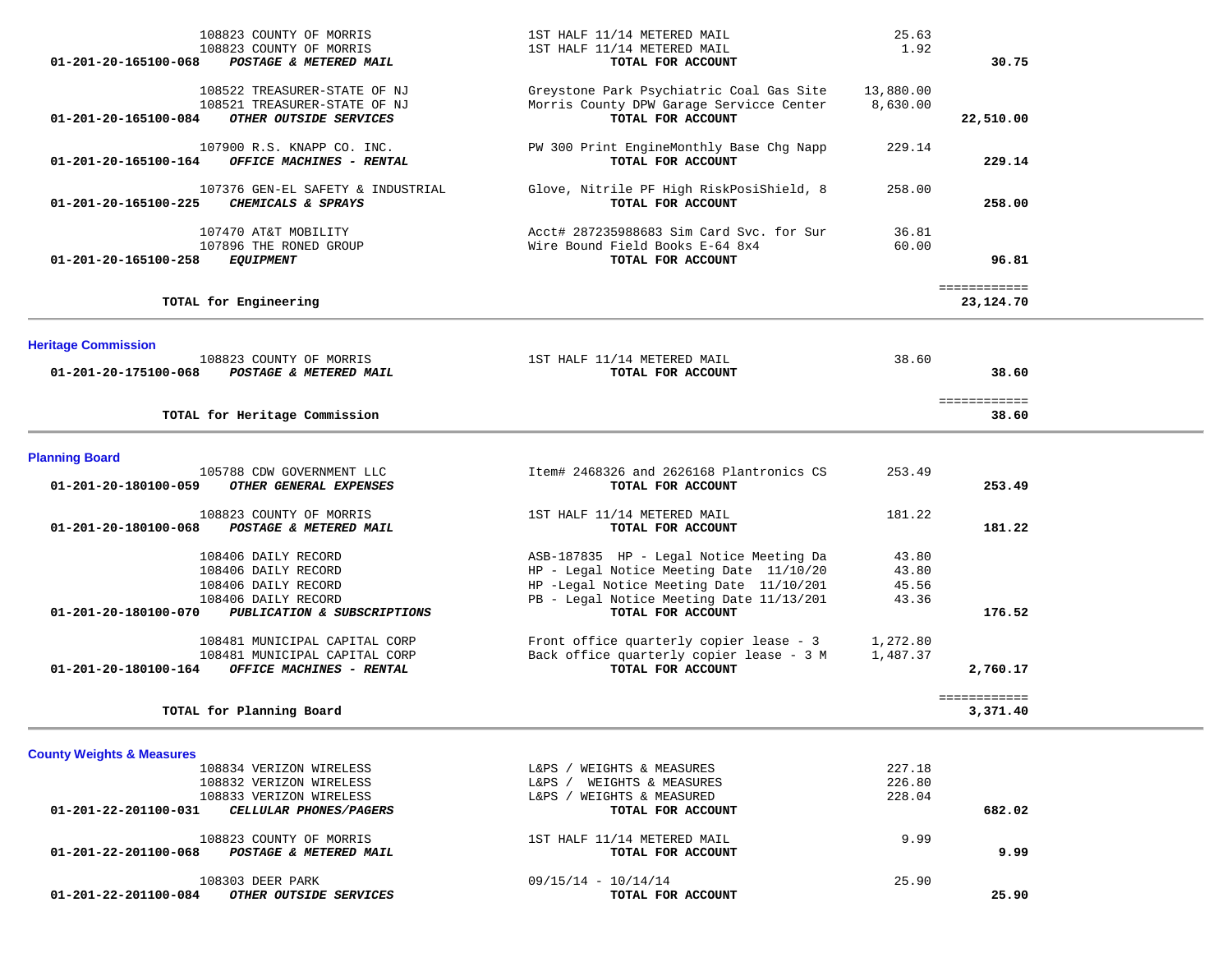|                                       | 107321 CAPOZZI OVERHEAD DOORS, INC.      | 9/18/14 LABOR-MECHANIC                   | 455.00     |                            |  |
|---------------------------------------|------------------------------------------|------------------------------------------|------------|----------------------------|--|
|                                       | 107321 CAPOZZI OVERHEAD DOORS, INC.      | 9/18/14 LABOR-HELPER                     | 455.00     |                            |  |
|                                       | 107357 BINSKY & SNYDER SERVICES LLC      | LABOR                                    | 760.00     |                            |  |
|                                       | 107357 BINSKY & SNYDER SERVICES LLC      | SUPPLIES                                 | 37.76      |                            |  |
| 01-201-22-201100-262                  | MACHINERY REPAIRS & PARTS                | TOTAL FOR ACCOUNT                        |            | 4,489.94                   |  |
|                                       | TOTAL for County Weights & Measures      |                                          |            | ============<br>6,015.56   |  |
|                                       |                                          |                                          |            |                            |  |
| <b>Employee Group Insurance</b>       |                                          |                                          |            |                            |  |
|                                       | 108050 HORIZON BLUE CROSS BLUE SHIELD    | November 2014 Main County & Morris View  | 37,302.79  |                            |  |
|                                       | 108051 HORIZON BLUE CROSS BLUE SHIELD    | November 2014 Mosquito Dental #049617958 | 640.15     |                            |  |
| 102204 OLGA VISCO                     |                                          | Medicare B Reimbursement January 2014 th | 629.40     |                            |  |
|                                       | 106645 DISCOVERY BENEFITS INC.           | September 2014 COBRA Inv#0000490035-IN A | 792.50     |                            |  |
|                                       | 107363 HORIZON BLUE CROSS BLUE SHIELD    | November 2014 Mosquito Medical #04959425 | 20,711.74  |                            |  |
|                                       | 107364 HORIZON BLUE CROSS BLUE SHIELD    | November 2014 Freeholder List Medical #0 | 710,255.04 |                            |  |
|                                       | 107400 HORIZON BLUE CROSS BLUE SHIELD    | November 2014 PBA 151 Medical #049594600 | 182,771.96 |                            |  |
| 01-201-23-220100-090                  | EMPLOYEE GROUP INSURANCE EXPENDITURES    | TOTAL FOR ACCOUNT                        |            | 953,103.58                 |  |
|                                       | TOTAL for Employee Group Insurance       |                                          |            | ============<br>953,103.58 |  |
|                                       |                                          |                                          |            |                            |  |
| <b>Office of Emergency Management</b> |                                          |                                          |            |                            |  |
|                                       | 107424 APCO INTERNATIONAL                | Annual Membership - Keith Heimburg       | 92.00      |                            |  |
| 01-201-25-252100-023                  | ASSOCIATIONS AND MEMBERSHIPS             | TOTAL FOR ACCOUNT                        |            | 92.00                      |  |
|                                       | 108834 VERIZON WIRELESS                  | L&PS / ADMIN                             | 114.03     |                            |  |
|                                       | 108832 VERIZON WIRELESS                  | L&PS / ADMIN                             | 114.03     |                            |  |
|                                       | 108833 VERIZON WIRELESS                  | L&PS / ADMIN                             | 114.03     |                            |  |
| 01-201-25-252100-031                  | CELLULAR PHONES/PAGERS                   | TOTAL FOR ACCOUNT                        |            | 342.09                     |  |
|                                       | 107405 COFFEE LOVERS COFFEE SERVICE      | EOC Supplies                             | 334.18     |                            |  |
|                                       | 108254 STAPLES ADVANTAGE                 | 10/28/14, NYC1054187,                    | 475.96     |                            |  |
| 01-201-25-252100-058                  | OFFICE SUPPLIES & STATIONERY             | TOTAL FOR ACCOUNT                        |            | 810.14                     |  |
|                                       | 106180 FASTER URGENT CARE                | Medications for SOG Physician Medical Ba | 800.00     |                            |  |
|                                       | 107692 MORRISTOWN LUMBER &               | OEM Trailer supplies per attached invoic | 115.12     |                            |  |
| 108283 JEFFREY PAUL                   |                                          | EOC Supplies / IDRT Training Expenses    | 447.62     |                            |  |
| 01-201-25-252100-059                  | OTHER GENERAL EXPENSES                   | TOTAL FOR ACCOUNT                        |            | 1,362.74                   |  |
|                                       | 108823 COUNTY OF MORRIS                  | 1ST HALF 11/14 METERED MAIL              | 0.98       |                            |  |
|                                       | 108823 COUNTY OF MORRIS                  | 1ST HALF 11/14 METERED MAIL              | 20.14      |                            |  |
| 01-201-25-252100-068                  | POSTAGE & METERED MAIL                   | TOTAL FOR ACCOUNT                        |            | 21.12                      |  |
|                                       | TOTAL for Office of Emergency Management |                                          |            | ============<br>2,628.09   |  |

108932 NATIONAL FUEL OIL INC.<br>**10 GAS PURCHASES** SOT.71  **01-201-22-201100-140** *GAS PURCHASES* **TOTAL FOR ACCOUNT 807.71**

107321 CAPOZZI OVERHEAD DOORS, INC. 9/24/14 LABOR-MECHANIC 455.00

107321 CAPOZZI OVERHEAD DOORS, INC. 9/18/14 PARTS 1,008.54

107321 CAPOZZI OVERHEAD DOORS, INC. 9/24/14 PARTS 863.64

107321 CAPOZZI OVERHEAD DOORS, INC. 9/24/14 LABOR-HELPER 455.00

| 01-201-25-252105-058 | OFFICE SUPPLIES & STATIONERY | TOTAL FOR ACCOUNT                        | 175.99 |
|----------------------|------------------------------|------------------------------------------|--------|
|                      | 107669 STAPLES ADVANTAGE     | 10/16/14, NYC1054187, order# 7125296900- | 13.58  |
|                      | 107669 STAPLES ADVANTAGE     | 10/9/14, NYC1054187, order# 7125296900-0 | 90.60  |
|                      | 107669 STAPLES ADVANTAGE     | 10/9/14, NYC1054187, order# 7125296900-0 | 15.03  |
|                      | 107861 STAPLES ADVANTAGE     | 10/23/14, NYC1054187, Office supplies, o | 56.78  |
|                      |                              |                                          |        |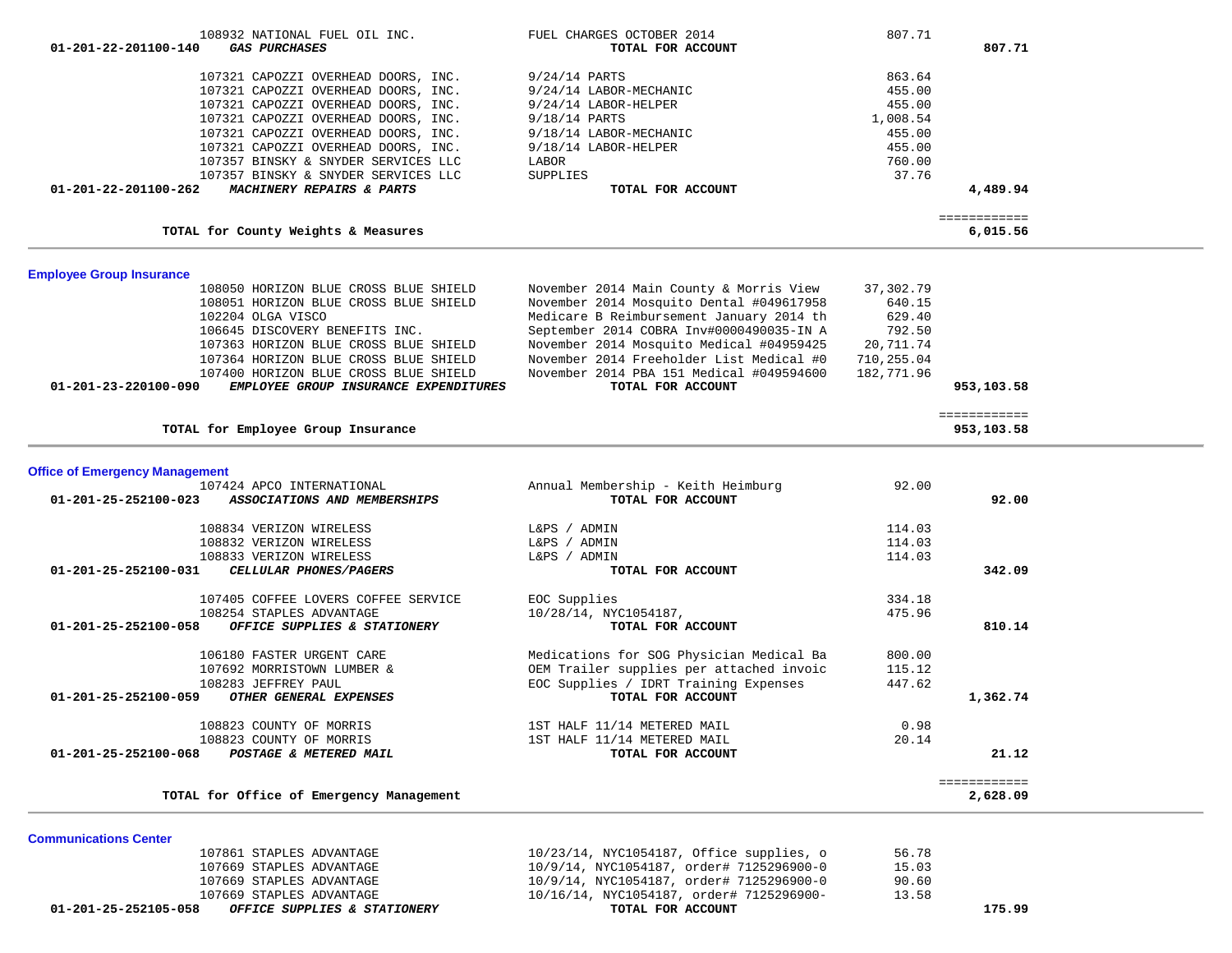|              | 13.32    | 1ST HALF 11/14 METERED MAIL                                   | 108823 COUNTY OF MORRIS                                                                 |
|--------------|----------|---------------------------------------------------------------|-----------------------------------------------------------------------------------------|
| 59.27        | 45.95    | 10/22/14, In-bound freight charge - over<br>TOTAL FOR ACCOUNT | 107646 NORTHEAST COMMUNICATIONS, INC.<br>01-201-25-252105-068<br>POSTAGE & METERED MAIL |
|              | 973.75   | OEM2, 10/23/14, Device Purchase (agency                       | 107641 ACTIVE 911, INC.                                                                 |
|              | 1,241.10 | OEM2, 10/23/14, Device Purchase (agency                       | 107641 ACTIVE 911, INC.                                                                 |
| 2,214.85     |          | TOTAL FOR ACCOUNT                                             | 01-201-25-252105-078<br><b>SOFTWARE MAINTENANCE</b>                                     |
|              | 1,836.00 | Tower rental November 2014, Green Pond R                      | 106356 AMERICAN TOWER CORPORATION                                                       |
|              | 1,526.00 | Ouote# 8668346, 10/13/14, TeamViewer 9 P                      | 107139 SHI INTERNATIONAL CORP                                                           |
|              | 1,007.00 | Ouote# 8668346, 10/13/14, AddOn Channel                       | 107139 SHI INTERNATIONAL CORP                                                           |
| 4,369.00     |          | TOTAL FOR ACCOUNT                                             | 01-201-25-252105-131<br>COUNTY WIDE RADIO SYSTEM                                        |
|              | 603.90   | 100 078 770 714, 10/24/14, Conkling Rd A                      | 107904 JERSEY CENTRAL POWER & LIGHT                                                     |
|              | 6.02     | 100 082 995 745, 10/24/14, Conkling Rd A                      | 107904 JERSEY CENTRAL POWER & LIGHT                                                     |
|              | 589.96   | 100 078 774 427, 10/27/14, Ross Dr Boont                      | 107904 JERSEY CENTRAL POWER & LIGHT                                                     |
|              | 965.61   | 100 097 970 519, 10/21/14, W Hanover Dr                       | 107668 JERSEY CENTRAL POWER & LIGHT                                                     |
|              | 737.68   | 100 097 920 035, 10/22/14, W Springtown                       | 107668 JERSEY CENTRAL POWER & LIGHT                                                     |
| 2,903.17     |          | TOTAL FOR ACCOUNT                                             | 01-201-25-252105-137<br><b>ELECTRICITY</b>                                              |
|              | 172.68   | 2347-275877, 10/2/14, ref# 201619 W Hano                      | 107167 SUBURBAN PROPANE -2347                                                           |
| 172.68       |          | TOTAL FOR ACCOUNT                                             | $01 - 201 - 25 - 252105 - 148$<br>OTHER UTILITIES                                       |
|              | 398.00   | Ouote#9815796, 9/12/14, LPS-ComDiv Print                      | 106133 HEWLETT-PACKARD COMPANY                                                          |
| 398.00       |          | TOTAL FOR ACCOUNT                                             | $01 - 201 - 25 - 252105 - 163$<br><b>OFFICE MACHINES</b>                                |
|              | 942.34   | 7/22/14, Uniform, accessories, M.Taormin                      | 107867 FF1 PROFESSIONAL SAFETY SERVICES                                                 |
| 942.34       |          | TOTAL FOR ACCOUNT                                             | 01-201-25-252105-202<br>UNIFORM AND ACCESSORIES                                         |
| ============ |          |                                                               |                                                                                         |
| 11,235.30    |          |                                                               | TOTAL for Communications Center                                                         |

**County Medical Examiner Office**

| $10/1/14-10/31/14$ , Sussex County Livery | 600.00   |          |
|-------------------------------------------|----------|----------|
| $10/1/14-10/31/14$ Livery WarrenCounty    | 1,415.00 |          |
| TOTAL FOR ACCOUNT                         |          | 2,015.00 |
| 1ST HALF 11/14 METERED MAIL               | 19.59    |          |
| TOTAL FOR ACCOUNT                         |          | 19.59    |
|                                           |          |          |
|                                           |          | 2,034.59 |
|                                           |          |          |

**County Sheriff's Department**

| 106567 NJ STATE ASSO. OF CHIEFS POLICE<br>01-201-25-270100-023<br>ASSOCIATIONS AND MEMBERSHIPS | CHIEF Philip A. DiGavero - Active Member<br>TOTAL FOR ACCOUNT  | 450.00 | 450.00 |
|------------------------------------------------------------------------------------------------|----------------------------------------------------------------|--------|--------|
| 107287 CONNELL CONSULTING, LLC<br>01-201-25-270100-039<br>EDUCATION SCHOOLS & TRAINING         | Phil DiGavero - $12/11/14$ @ Union County<br>TOTAL FOR ACCOUNT | 99.00  | 99.00  |
| 108245 STAPLES ADVANTAGE                                                                       | Supplies - Order#7125564709-01. D.Bonfan                       | 225.76 |        |
| 108245 STAPLES ADVANTAGE                                                                       | Supplies - Order#7125564709-02, Inv dtd                        | 4.85   |        |
| 101438 UNIOUE PHOTO INC                                                                        | Transcend 4GB 30x SDHC Class 6 Secure Di                       | 399.50 |        |
| 101438 UNIOUE PHOTO INC                                                                        | Transcend All In One USB 2.0 Card Reader                       | 164.85 |        |
| 101438 UNIOUE PHOTO INC                                                                        | Tiffen 58mm UV Protector Glass Filter/Pr                       | 74.34  |        |
| 106572 U-LINE SHIPPING SUPPLY                                                                  | Cartons - Item#S-2651 36x60 4MIL Polybag                       | 468.00 |        |
| 106572 U-LINE SHIPPING SUPPLY                                                                  | Shipping & Handling                                            | 60.70  |        |
| 101437 SIRCHIE FINGER PRINT LAB INC.                                                           | Barrier Post (SKU#BPS)                                         | 43.90  |        |
| 101437 SIRCHIE FINGER PRINT LAB INC.                                                           | PrintMatic Horizontal Roller (SKU#PIP100                       | 131.80 |        |
| 101437 SIRCHIE FINGER PRINT LAB INC.                                                           | Porelon Fingerprint Pad (SKU#FPT265)                           | 261.00 |        |
|                                                                                                |                                                                |        |        |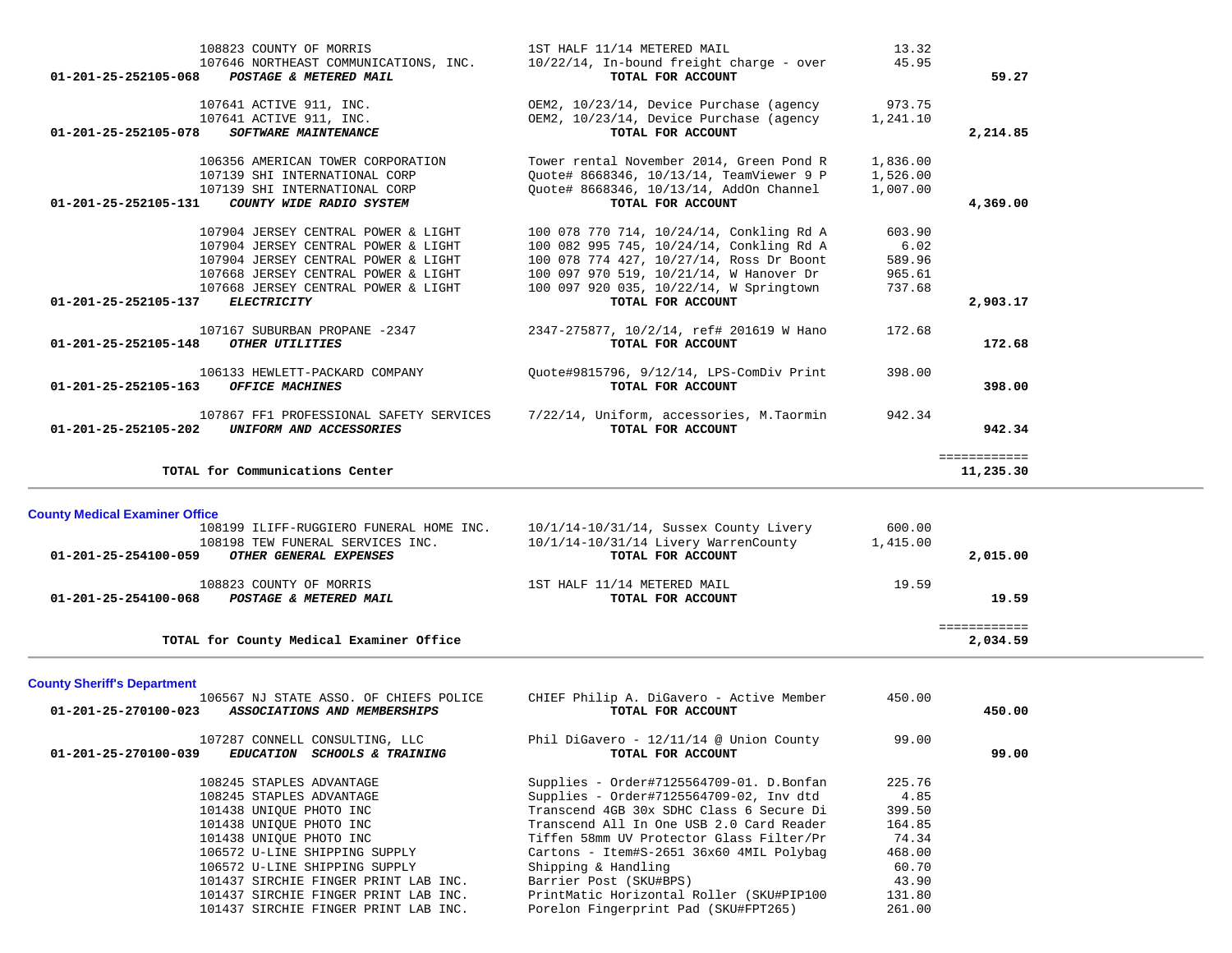| 101437 SIRCHIE FINGER PRINT LAB INC.                                                  | Fiberglass Reel Tape Measure 300ft/90 Me                     | 349.75   |          |
|---------------------------------------------------------------------------------------|--------------------------------------------------------------|----------|----------|
| 101437 SIRCHIE FINGER PRINT LAB INC.                                                  | Primer Residue Collection Kit for SEM (S                     | 84.00    |          |
| 101437 SIRCHIE FINGER PRINT LAB INC.                                                  | Adhesive-Side Developer DARK 7 oz (210ml                     | 73.90    |          |
| 101437 SIRCHIE FINGER PRINT LAB INC.                                                  | Retractable Ridge Counter (SKU#LTF200FPB                     | 68.75    |          |
| 101437 SIRCHIE FINGER PRINT LAB INC.                                                  | Trajectory Flight Path Bracket                               | 245.00   |          |
| 101437 SIRCHIE FINGER PRINT LAB INC.                                                  | Preprinted Swab Boxes (Set of 100) (SKU#                     | 49.90    |          |
| 101437 SIRCHIE FINGER PRINT LAB INC.                                                  | Evidence Collection Tube 3 inch x 12 inc                     | 27.50    |          |
| 101437 SIRCHIE FINGER PRINT LAB INC.                                                  | Trajectory Flight Path Bracket                               | 490.00   |          |
| 01-201-25-270100-047<br>IDENTIFICATION EQUIP&SUPPLIES                                 | TOTAL FOR ACCOUNT                                            |          | 3,223.50 |
| 107565 CASTLE PRINTING                                                                | Business Cards - Inv dtd 9/8/14                              | 45.00    |          |
| 108243 STAPLES ADVANTAGE                                                              | Calenders - Inv dtd 10/20/14, D. Blank/L                     | 39.48    |          |
| 108243 STAPLES ADVANTAGE                                                              | DVD+RS, Inv dtd 10/21/14, K.Lehman/Admi                      | 34.09    |          |
| 108243 STAPLES ADVANTAGE                                                              | Desk Pad - Inv dtd 10/17/14, D. Bonfanti                     | 27.78    |          |
| 108243 STAPLES ADVANTAGE                                                              | CREDIT REFUND - Desk Pad, D. Bonfanti, O                     | $-27.78$ |          |
| 107339 STAPLES ADVANTAGE                                                              | Order#7124255635-1, Inv dtd 9/20/14                          | 259.33   |          |
| OFFICE SUPPLIES & STATIONERY<br>01-201-25-270100-058                                  | TOTAL FOR ACCOUNT                                            |          | 377.90   |
|                                                                                       |                                                              |          |          |
| 107284 CALEA                                                                          | Nameplate - Nicholas Wihlborg (Donation/                     | 8.00     |          |
| 107284 CALEA                                                                          | Shipping & Handling                                          | 6.50     |          |
| 104249 DEER PARK                                                                      | $/14$ , Inv dtd $8/16/14$ , Acct                             | 275.04   |          |
| 108238 DEER PARK                                                                      | $09/15/14 - 10/14/14$ , I                                    | 217.62   |          |
| 01-201-25-270100-059<br>OTHER GENERAL EXPENSES                                        | L FOR ACCOUNT                                                |          | 507.16   |
| 108244 STAPLES ADVANTAGE                                                              | Supplies - Order#7125085553-01, Inv dtd                      | 962.13   |          |
| 108244 STAPLES ADVANTAGE                                                              | Supplies - Order#7125884792-01, D.Blank/                     | 328.70   |          |
| 108244 STAPLES ADVANTAGE                                                              | Supplies - Order#7125591669-01, Inv dtd                      | 161.85   |          |
| 107338 STAPLES ADVANTAGE                                                              | Photo Ink & Covers - Inv dtd $10/04/14$ , 0                  | 141.49   |          |
| 107338 STAPLES ADVANTAGE                                                              | Office Supplies - Inv dtd 10/4/14, Order                     | 689.15   |          |
| 107338 STAPLES ADVANTAGE                                                              | Tab Folders - Inv dtd $10/4/14$ , Order#712                  | 109.98   |          |
| 107338 STAPLES ADVANTAGE                                                              | Photo Ink - Inv dtd $10/9/14$ , Order#71250                  | 31.99    |          |
| 01-201-25-270100-064<br>PHOTOGRAPHIC SUPPIES                                          | TOTAL FOR ACCOUNT                                            |          | 2,425.29 |
|                                                                                       |                                                              |          |          |
| 108823 COUNTY OF MORRIS<br>01-201-25-270100-068<br>POSTAGE & METERED MAIL             | 1ST HALF 11/14 METERED MAIL<br>TOTAL FOR ACCOUNT             | 430.35   | 430.35   |
|                                                                                       |                                                              |          |          |
| 106799 POWERDMS, INC.<br>01-201-25-270100-078<br>SOFTWARE MAINTENANCE                 | Annual Fee: 12/1/14 - 11/30/15, Inv dtd<br>TOTAL FOR ACCOUNT | 2,461.48 | 2,461.48 |
|                                                                                       |                                                              |          |          |
| 105060 MOORE MEDICAL LLC                                                              | GALLON - Item#57921/Citrus II Hospital G                     | 43.04    |          |
| 105060 MOORE MEDICAL LLC                                                              | 22 oz. Item#53422/Citrus II Hospital                         | 10.49    |          |
| 105060 MOORE MEDICAL LLC                                                              | 10000ml Item#21426/AprilGuard Profession                     | 80.16    |          |
| 107324 PAPER MART INC                                                                 | Boxes - K9 Unit Delivery 10/6/14, Inv dt                     | 264.80   |          |
| 107324 PAPER MART INC                                                                 | Boxes - Legal Serv Delivery 10/6/14, Inv                     | 264.80   |          |
| 107324 PAPER MART INC                                                                 | Boxes - Warrants $10/6/14$ , Inv dtd $10/8/1$                | 264.80   |          |
| 107339 STAPLES ADVANTAGE                                                              | Calculator, Order#7124255635-2, Inv dtd                      | 10.49    |          |
| OTHER ADMINISTRATIVE SUPPLIES<br>01-201-25-270100-095                                 | TOTAL FOR ACCOUNT                                            |          | 938.58   |
| 107653 MORRISTOWN LUMBER &                                                            | Item#1508SD / Washered Pin 1", Inv dtd 1                     | 12.99    |          |
| 01-201-25-270100-115<br><i><b>AMMUNITION</b></i>                                      | TOTAL FOR ACCOUNT                                            |          | 12.99    |
| 106801 VERIZON WIRELESS                                                               | $8/24/14$ - $9/23/14$ , Inv dtd $9/23/14$                    | 714.60   |          |
| COMMUNICATIONS EQUIPMENT<br>01-201-25-270100-161                                      | TOTAL FOR ACCOUNT                                            |          | 714.60   |
|                                                                                       |                                                              |          |          |
| 107341 METROPOLITAN CENTER FOR<br><b>PSYCHIATRIC SERVICES</b><br>01-201-25-270100-198 | 22-3752261 Wilman Diaz, Inv dtd 10/11/<br>TOTAL FOR ACCOUNT  | 2,500.00 | 2,500.00 |
|                                                                                       |                                                              |          |          |
| 107334 UNIVERSAL UNIFORM SALES CO INC                                                 | BAXTER - Shirts, Inv dtd 10/1/14, POS#1-                     | 110.00   |          |
| 107334 UNIVERSAL UNIFORM SALES CO INC                                                 | WALSH - Shirts, Inv dtd $10/1/14$ , POS#1-2                  | 220.00   |          |
| 107334 UNIVERSAL UNIFORM SALES CO INC                                                 | KURDYLA - Det. Badge, Inv dtd 10/1/14, P                     | 75.00    |          |
| 107334 UNIVERSAL UNIFORM SALES CO INC                                                 | POST - Retirement Badge, Inv dtd 9/30/14                     | 75.00    |          |
| 107334 UNIVERSAL UNIFORM SALES CO INC                                                 | NOONAN - Retirement Badge, Inv dtd 9/29/                     | 75.00    |          |
| 107334 UNIVERSAL UNIFORM SALES CO INC                                                 | SHARROCK - Retirement Badge, Inv dtd 9/2                     | 75.00    |          |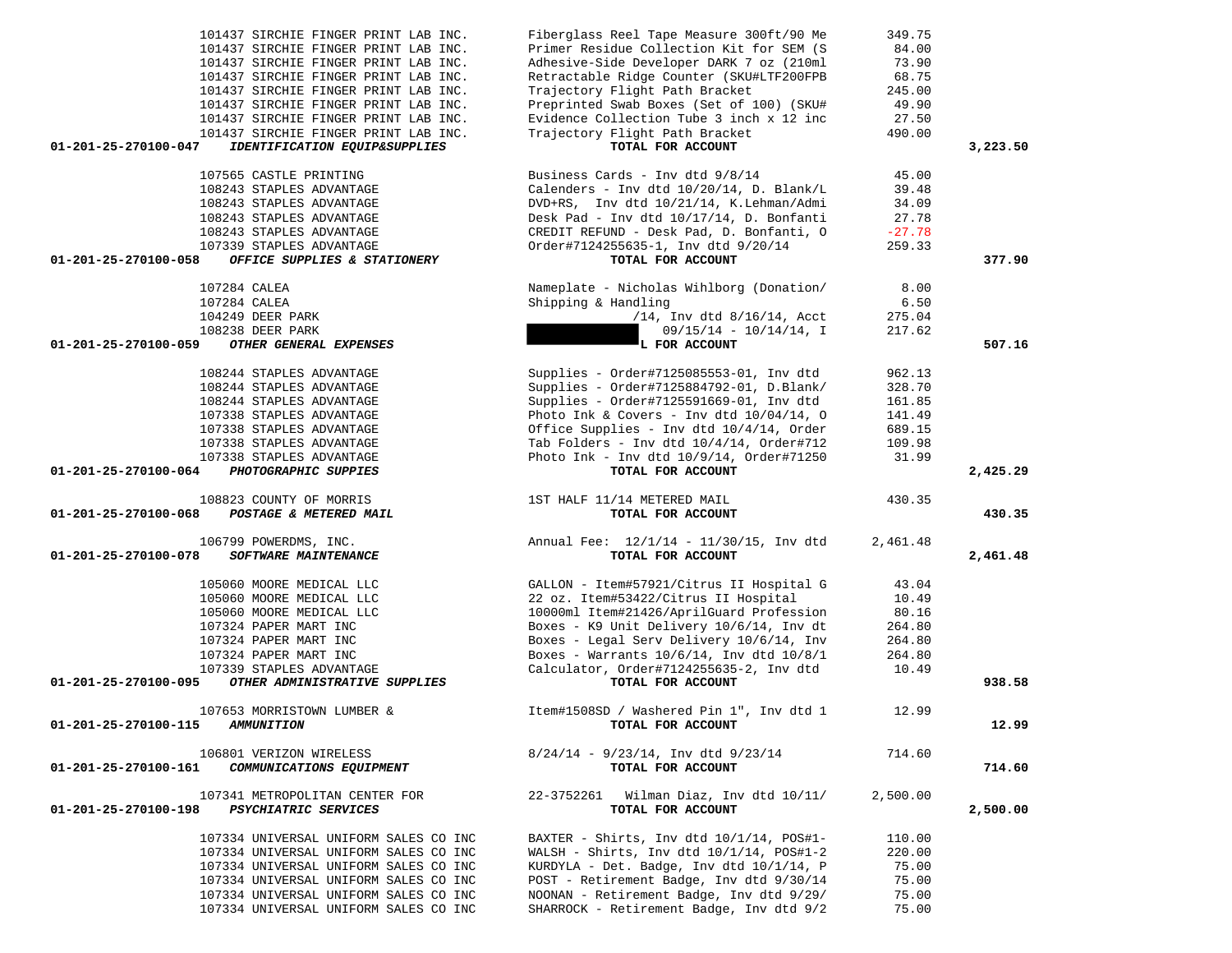| <b>County Prosecutor's Office</b> |                                           |       |
|-----------------------------------|-------------------------------------------|-------|
| 107318 JUNE WITTY                 | Reg.On Call Supplemental Pay for August   | 26.25 |
| 107318 JUNE WITTY                 | Reg.On Call Supplemental Pay- September   | 41.40 |
| 107317 SANDRA HOYER               | Reg. Supplemental On Call (June & July 20 | 16.05 |
| 107317 SANDRA HOYER               | Reg. Supplemental On Call (August 2014)   | 11.10 |
| 107317 SANDRA HOYER               | Case Pay-#140805MRSCD007-8/5/14           | 50.00 |
| 107317 SANDRA HOYER               | Reg.Supplemental On Call (Sept.2014)      | 12.60 |
| 107317 SANDRA HOYER               | Case Pay #140920MRMM25 9/20/14            | 50.00 |
| 107319 BERYL SKOG                 | Reg.On Call Supplemental Pay              | 18.30 |
| 107319 BERYL SKOG                 | Reg.On Call Supplemental Pay              | 18.30 |

|                                                                |                                       |                                                                                      |                 | ============ |
|----------------------------------------------------------------|---------------------------------------|--------------------------------------------------------------------------------------|-----------------|--------------|
|                                                                |                                       |                                                                                      |                 |              |
| 01-201-25-270100-262<br>MACHINERY REPAIRS & PARTS              |                                       | TOTAL FOR ACCOUNT                                                                    |                 | 1,001.35     |
| 107348 COMMUNICATIONS SERVICE                                  |                                       | Install Laptop Computer Stands into new                                              | 190.00          |              |
| 107603 COMMUNICATIONS SERVICE<br>107348 COMMUNICATIONS SERVICE |                                       | Vehicle #4-31 / Authorization #14-036 st<br>Provide & Install radio, siren and switc | 240.00<br>91.35 |              |
| 107603 COMMUNICATIONS SERVICE                                  |                                       | Vehicle #4-60 / Authorization #14-038 St                                             | 240.00          |              |
| 107603 COMMUNICATIONS SERVICE                                  |                                       | Vehicle #3-62 / Authorization #14-034 st                                             | 240.00          |              |
|                                                                |                                       |                                                                                      |                 |              |
| 01-201-25-270100-203<br>X-RAY & MEDICAL SUPPLIES               |                                       | TOTAL FOR ACCOUNT                                                                    |                 | 832.00       |
| 105854 TREASURER-STATE OF NJ                                   |                                       | Program Annual Fee - $11/1/14$ - $10/31/14$ ,                                        | 106.00          |              |
| 105854 TREASURER-STATE OF NJ                                   |                                       | Program Annual Fee - $11/1/14$ - $10/31/15$ ,                                        | 726.00          |              |
| 01-201-25-270100-202<br>UNIFORM AND ACCESSORIES                |                                       | TOTAL FOR ACCOUNT                                                                    |                 | 13,921.00    |
|                                                                | 107124 UNIVERSAL UNIFORM SALES CO INC | TOMASINI - Pants/Shirts, Inv dtd 9/19/14                                             | 492.00          |              |
|                                                                | 107124 UNIVERSAL UNIFORM SALES CO INC | REILLY - Pants/Boots, Inv dtd 9/17/14, P                                             | 465.00          |              |
|                                                                | 107124 UNIVERSAL UNIFORM SALES CO INC | MERER - Pants/Shirts/Boots, Inv dtd 9/17                                             | 607.00          |              |
|                                                                | 107124 UNIVERSAL UNIFORM SALES CO INC | RAWA - Pants/Shirts/Boots, Inv dtd 9/14/                                             | 593.00          |              |
|                                                                | 107124 UNIVERSAL UNIFORM SALES CO INC | MCMAHON - Emblem, Inv dtd 8/22/14, POS#1                                             | 8.00            |              |
|                                                                | 107124 UNIVERSAL UNIFORM SALES CO INC | MEYER - Alterations/Emblem, Inv dtd 8/22                                             | 16.00           |              |
|                                                                | 107124 UNIVERSAL UNIFORM SALES CO INC | TOMASINI - Alteration/Boots, Inv dtd 8/2                                             | 179.00          |              |
|                                                                | 107124 UNIVERSAL UNIFORM SALES CO INC | RAWA - Shirts, Inv dtd 8/22/14, POS#1-26                                             | 128.00          |              |
|                                                                | 107124 UNIVERSAL UNIFORM SALES CO INC | MARINELLI - Retirement Badge, Inv dtd 9/                                             | 75.00           |              |
|                                                                | 107124 UNIVERSAL UNIFORM SALES CO INC | KOVACS - Pants/Shirts/Outerwear/Equip, I                                             | 784.00          |              |
|                                                                | 107124 UNIVERSAL UNIFORM SALES CO INC | CROOKER - Shirts, Inv dtd 8/1/14, POS#2-                                             | 391.00          |              |
|                                                                | 107124 UNIVERSAL UNIFORM SALES CO INC | DIGAVERO - Shirt, Inv dtd 7/30/14, POS#1                                             | 78.00           |              |
|                                                                | 107124 UNIVERSAL UNIFORM SALES CO INC | MCMAHON - Pants, Inv dtd 7/30/14, POS#2-                                             | 118.00          |              |
|                                                                | 107124 UNIVERSAL UNIFORM SALES CO INC | DIAZ - Corporal Stripes, Inv dtd 7/25/14                                             | 18.00           |              |
|                                                                | 107119 UNIVERSAL UNIFORM SALES CO INC | ROLLIN - Shirts/Loops/Boots, Inv dtd 7/7                                             | 621.00          |              |
|                                                                | 107119 UNIVERSAL UNIFORM SALES CO INC | VAN VALEN - Pants/Shirts/Accessories/Foo                                             | 759.00          |              |
|                                                                | 107119 UNIVERSAL UNIFORM SALES CO INC | BUSTAMANTE - Pants/Shirts/Accessories/Ou                                             | 764.00          |              |
|                                                                | 107119 UNIVERSAL UNIFORM SALES CO INC | CHIRICHIELLO - Pants/Accessories/Outerwe                                             | 764.00          |              |
|                                                                | 107119 UNIVERSAL UNIFORM SALES CO INC | O'Neil - Accessories/Outerwear, Inv dtd                                              | 759.00          |              |
|                                                                | 107119 UNIVERSAL UNIFORM SALES CO INC | GARDENER - Pants/Shirts/Outerwear/Access                                             | 759.00          |              |
|                                                                | 107119 UNIVERSAL UNIFORM SALES CO INC | CRAWN - Accessories/Outerwear, Inv dtd 7                                             | 759.00          |              |
|                                                                | 107119 UNIVERSAL UNIFORM SALES CO INC | ATOCHE - Pants/Shirts/Outerwear/Accessor                                             | 759.00          |              |
|                                                                | 107119 UNIVERSAL UNIFORM SALES CO INC | SHANAHAN - Names Plates/Pants/Shirts/Bel                                             | 759.00          |              |
|                                                                | 107119 UNIVERSAL UNIFORM SALES CO INC | HUNTER - Shirts/Rothco Outerwear, Inv dt                                             | 409.00          |              |
|                                                                | 107119 UNIVERSAL UNIFORM SALES CO INC | SOMERVILLE - Shirts, Inv dtd 7/16/14, PO                                             | 110.00          |              |
|                                                                | 107119 UNIVERSAL UNIFORM SALES CO INC | CROOKER - Hat, Inv dtd 7/9/14, POS#1-265                                             | 43.00           |              |
|                                                                | 107119 UNIVERSAL UNIFORM SALES CO INC | KOVACS - Jump Suit, Inv dtd 7/9/14, POS#                                             | 59.00           |              |
|                                                                | 107601 UNIVERSAL UNIFORM SALES CO INC | REIDINGER - Emblems, Inv dtd 10/16/14, P                                             | 59.00           |              |
|                                                                | 107601 UNIVERSAL UNIFORM SALES CO INC | AHERN - Corporal Stripes/Alterations, In                                             | 16.00           |              |
|                                                                | 107601 UNIVERSAL UNIFORM SALES CO INC | ROCHFORD - Badge, Inv dtd 10/13/14, POS#                                             | 40.00           |              |
|                                                                | 107601 UNIVERSAL UNIFORM SALES CO INC | ENGLERT - Police equiment/Shirts, Inv dt                                             | 235.00          |              |
|                                                                | 107334 UNIVERSAL UNIFORM SALES CO INC | SETTE - Shirts, Inv dtd 10/6/14, POS#1-2                                             | 110.00          |              |
|                                                                | 107334 UNIVERSAL UNIFORM SALES CO INC | BERTELLI - Shirts/Pants/Equipment, Inv d                                             | 765.00          |              |
|                                                                | 107334 UNIVERSAL UNIFORM SALES CO INC | STITT - Retirement Badge, Inv dtd 9/30/1<br>O'ROURKE - Shirts/Pants, Inv dtd 9/29/14 | 640.00          |              |
|                                                                | 107334 UNIVERSAL UNIFORM SALES CO INC |                                                                                      | 75.00           |              |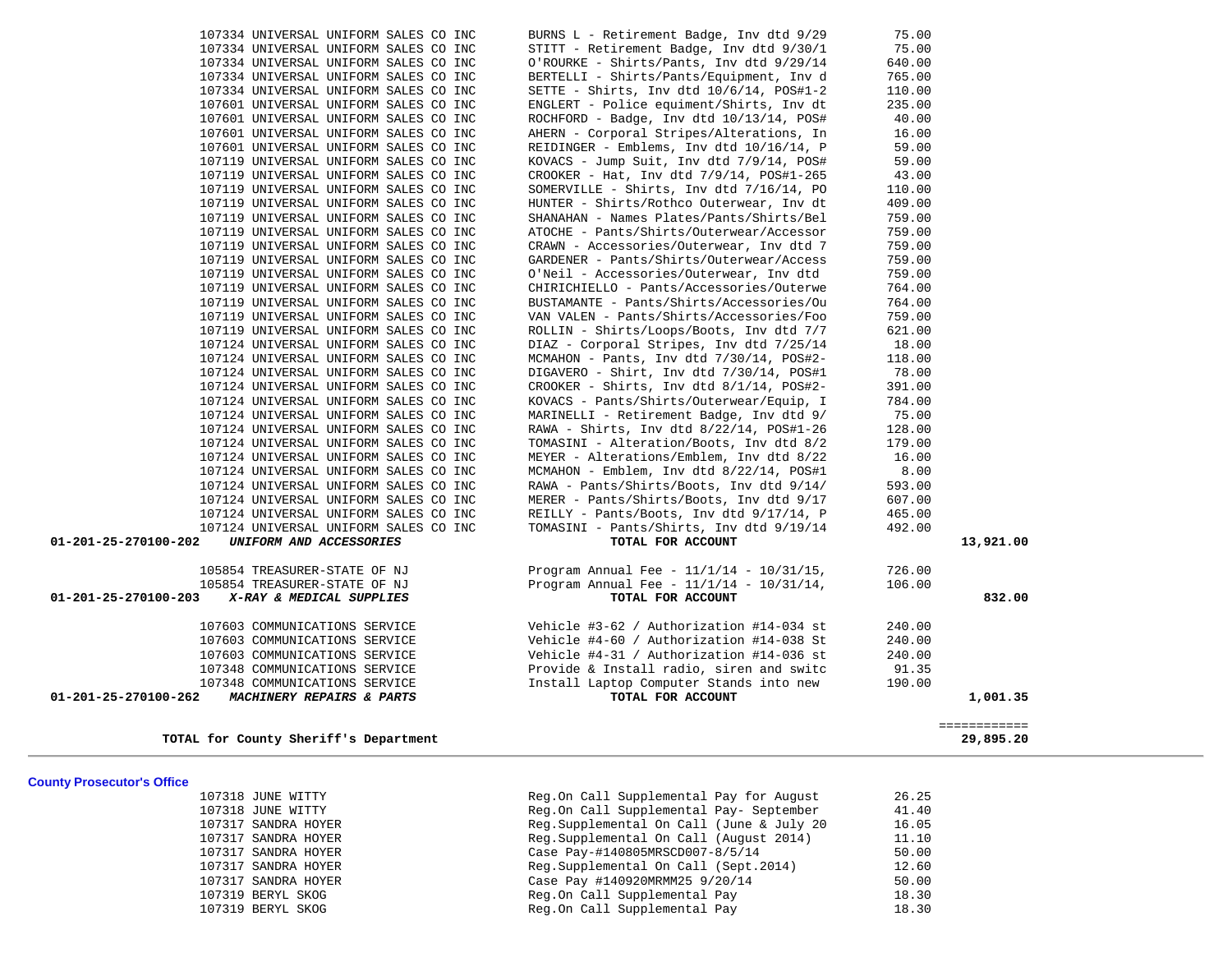| 107319 BERYL SKOG<br>01-201-25-275100-016<br>OUTSIDE SALARIES & WAGES                  | Supplemental Case Pay: #140621MRMM26 (9/<br>TOTAL FOR ACCOUNT                      | 100.00           | 344.00   |
|----------------------------------------------------------------------------------------|------------------------------------------------------------------------------------|------------------|----------|
|                                                                                        |                                                                                    |                  |          |
| 107721 NJ ASSOC OF VICTIM WITNESS                                                      | Patricia Stewart- Morris Count Victim Wi                                           | 150.00           |          |
| 107261 THE 200 CLUB OF MORRIS COUNTY                                                   | 2015 Menbership Dues: Prosecutor Fredric                                           | 200.00           |          |
| 107261 THE 200 CLUB OF MORRIS COUNTY                                                   | 2015 Membership Dues: First Assistant Pr                                           | 200.00           |          |
| 01-201-25-275100-023<br>ASSOCIATIONS AND MEMBERSHIPS                                   | TOTAL FOR ACCOUNT                                                                  |                  | 550.00   |
| 107434 VERIZON WIRELESS                                                                | Account #882249917-00001 (8/10-9/9/14)                                             | 59.31            |          |
| 01-201-25-275100-031<br>CELLULAR PHONES/PAGERS                                         | TOTAL FOR ACCOUNT                                                                  |                  | 59.31    |
|                                                                                        |                                                                                    |                  |          |
| 107264 TRITEC OFFICE EQUIPMENT INC                                                     | K refill staples for copy machines.                                                | 155.00           |          |
| 107264 TRITEC OFFICE EQUIPMENT INC<br>DATA PROCESSING SUPPLIES<br>01-201-25-275100-037 | Shipping<br>TOTAL FOR ACCOUNT                                                      | 8.00             | 163.00   |
|                                                                                        |                                                                                    |                  |          |
| 107239 DIVISION OF CRIMINAL JUSTICE                                                    | Basic Course for Arson Investigators- 9/                                           | 750.00           |          |
| 01-201-25-275100-039<br>EDUCATION SCHOOLS & TRAINING                                   | TOTAL FOR ACCOUNT                                                                  |                  | 750.00   |
| 107263 RIOS' ENGRAVING                                                                 | Plaque / brass plate for frame: Colleen                                            | 148.00           |          |
| 107410 RIOS' ENGRAVING                                                                 | RE: Rhinesmith, Ehrenberg & Jerpersen.                                             | 52.00            |          |
| OFFICE SUPPLIES & STATIONERY<br>01-201-25-275100-058                                   | TOTAL FOR ACCOUNT                                                                  |                  | 200.00   |
|                                                                                        |                                                                                    |                  |          |
| 107235 FEDEX                                                                           | Account #1051-0576-2 9/12-9/18/14.                                                 | 77.96            |          |
| 107235 FEDEX<br>107235 FEDEX                                                           | $10/3 - 10/6/14$                                                                   | 170.19<br>295.02 |          |
| 107235 FEDEX                                                                           | 9/18/9/23/14<br>$9/26 - 9/30/14$                                                   | 60.70            |          |
| 107409 FEDEX                                                                           | Account $\text{\#1051-0576-2}$ (10/14-10/16/14)                                    | 149.39           |          |
| 108823 COUNTY OF MORRIS                                                                | 1ST HALF 11/14 METERED MAIL                                                        | 748.98           |          |
| POSTAGE & METERED MAIL<br>01-201-25-275100-068                                         | TOTAL FOR ACCOUNT                                                                  |                  | 1,502.24 |
|                                                                                        |                                                                                    |                  |          |
| 107718 KAREN ANTERO                                                                    | State v Dunn, J.                                                                   | 100.88           |          |
| 01-201-25-275100-081<br><b>TRANSCRIPTS</b>                                             | TOTAL FOR ACCOUNT                                                                  |                  | 100.88   |
| 108023 BRIAN DIGIACOMO                                                                 | Major Crimes Case - Cambell (Parking)                                              | 65.00            |          |
| 108540 MICHAEL GOMEZ                                                                   | NJ Homicide Investigator's Association T                                           | 208.72           |          |
| 107722 DAWN RYAN                                                                       | 17th Annual NJ Insurance Fraud Summit-Pa                                           | 5.00             |          |
| 108013 GARY GOUCK                                                                      | PA State Police Reconstrcution Conferenc                                           | 234.36           |          |
| 108022 KATHRYN KUTEPOW                                                                 | NJ Homicide Investigator's Association T                                           | 216.51           |          |
| 108021 SEAN FRASER                                                                     | NJ Homicide Inv. Assoc. Training 10/23-10/                                         | 160.15           |          |
| 107305 MORRISTOWN INN                                                                  | RE: Novellino-Castora                                                              | 165.00           |          |
| 107305 MORRISTOWN INN                                                                  | RE: Novellino-Spencer                                                              | 165.00           |          |
| 107305 MORRISTOWN INN<br>107305 MORRISTOWN INN                                         | RE:Novellino-Theuerkauf<br>RE: Novellino-Spencer                                   | 165.00<br>423.00 |          |
| 107305 MORRISTOWN INN                                                                  | RE:Sternlickt-Betz                                                                 | 330.00           |          |
| 107305 MORRISTOWN INN                                                                  | RE:Sternlicht-Betz                                                                 | 330.00           |          |
| 107305 MORRISTOWN INN                                                                  | RE: Estrada-Penaloza                                                               | 330.00           |          |
| 107305 MORRISTOWN INN                                                                  | RE:Estrada-Penaloza                                                                | 330.00           |          |
| 107305 MORRISTOWN INN                                                                  | RE: Parvaiz-Stephen                                                                | 141.00           |          |
| 01-201-25-275100-082<br>TRAVEL EXPENSE                                                 | TOTAL FOR ACCOUNT                                                                  |                  | 3,268.74 |
| 107308 M.C. POLICE CHIEFS ASSOCIATION                                                  |                                                                                    |                  |          |
| 107309 THE 200 CLUB OF MORRIS COUNTY                                                   | 2014 Holiday/Installation Dinner: Dec. 1<br>2014 Annual Meeting: Chief John Speirs | 340.00<br>110.00 |          |
| $01 - 201 - 25 - 275100 - 088$<br>MEETING EXP ADVISORY BOARD ETC                       | TOTAL FOR ACCOUNT                                                                  |                  | 450.00   |
|                                                                                        |                                                                                    |                  |          |
| 107411 MORRISTOWN LUMBER &                                                             | Customber #2062 Staples and Sheathing fo                                           | 223.37           |          |
| 01-201-25-275100-116<br><b>FIREARMS</b>                                                | TOTAL FOR ACCOUNT                                                                  |                  | 223.37   |
| 107435 CABLEVISION                                                                     | Account #07876-616338-01-7 (10/01-10/31/                                           | 189.90           |          |
| 107435 CABLEVISION                                                                     | Account#07876-629490-01-0 (10/08-11/07/                                            | 149.85           |          |
| 107435 CABLEVISION                                                                     | Account#07876-629289-01-7 (10/08-11/07/                                            | 82.88            |          |
| 107435 CABLEVISION                                                                     | Account#07876-625785-01-9 (10/01-10/31/                                            | 229.85           |          |
| 107716 VERIZON<br><b>INVESTIGATION EXPENSE</b>                                         | Account #973 285-5371 820 57Y<br>10/14/14                                          | 30.35            |          |
|                                                                                        | TOTAL FOR ACCOUNT                                                                  |                  |          |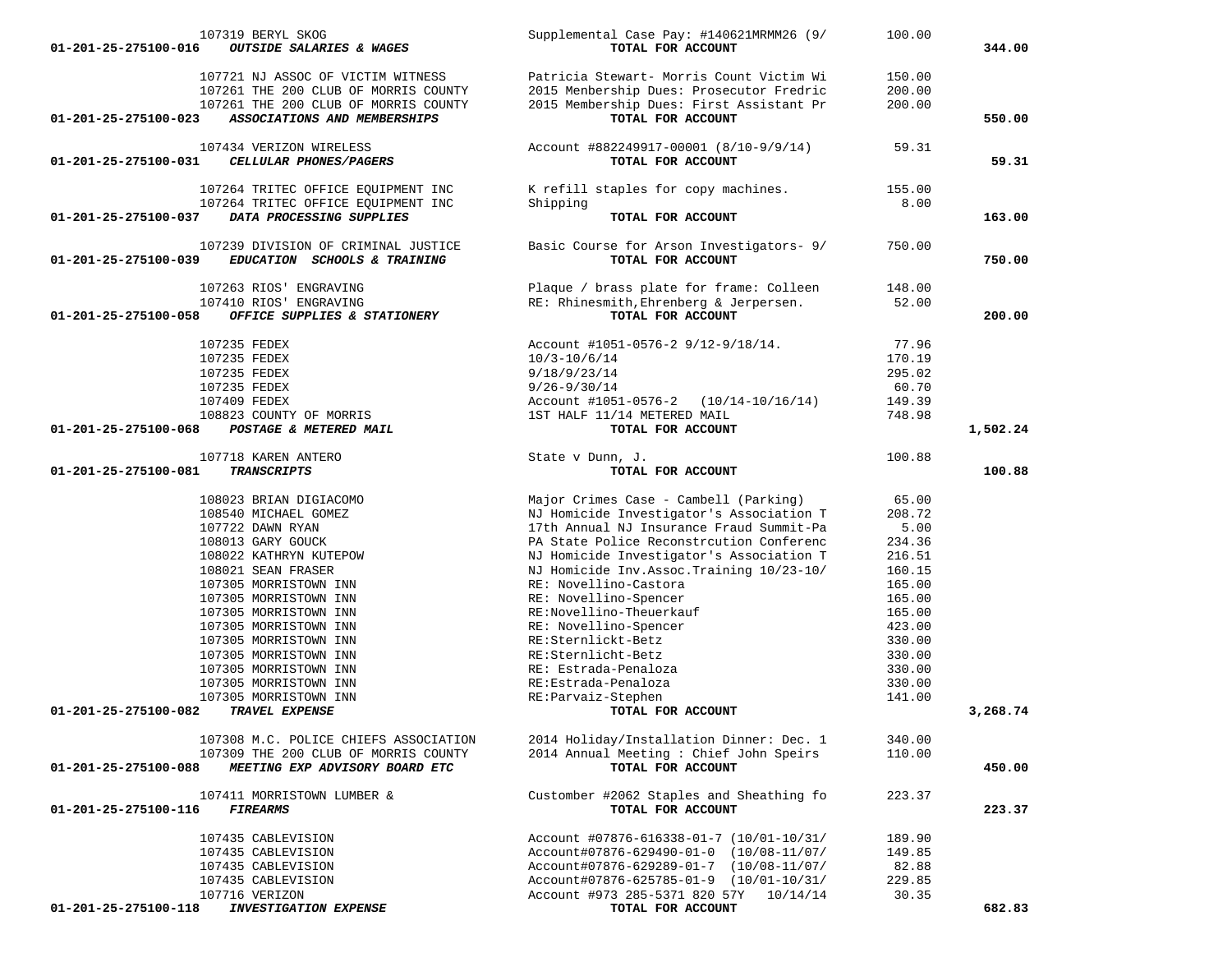$\overline{\phantom{a}}$ 

| 107306 GREGORY ROSSI<br>107234 COMPUTER CABLE & CONNECTOR CO<br>01-201-25-275100-126<br>COURT EXPENSES-EXTRADITION | State v Gordon, Keiyon (09-0389) Fuel Pur<br>HDMI-M-M Cable x 50Ft. (Multi-Shield - 2<br>TOTAL FOR ACCOUNT | 51.01<br>67.32     | 118.33                   |  |
|--------------------------------------------------------------------------------------------------------------------|------------------------------------------------------------------------------------------------------------|--------------------|--------------------------|--|
| 107727 DEER PARK<br>01-201-25-275100-147<br><b>WATER</b>                                                           | Acct #0434996856 9/15/14-10/14/14 Off<br>TOTAL FOR ACCOUNT                                                 | 322.91             | 322.91                   |  |
| 107238 STATE TOXICOLOGY LABORATORY<br>01-201-25-275100-189<br><b>MEDICAL</b>                                       | Drug test - for backgrounds 14L009733,<br>TOTAL FOR ACCOUNT                                                | 90.00              | 90.00                    |  |
| 107305 MORRISTOWN INN<br>(2013) TRAVEL EXPENSE<br>01-203-25-275100-082                                             | RE:Aiello-Nguyen<br>TOTAL FOR ACCOUNT                                                                      | 141.00             | 141.00                   |  |
| TOTAL for County Prosecutor's Office                                                                               |                                                                                                            |                    | ============<br>8,966.61 |  |
| <b>County Jail</b>                                                                                                 |                                                                                                            |                    |                          |  |
| 108823 COUNTY OF MORRIS<br>01-201-25-280100-068<br>POSTAGE & METERED MAIL                                          | 1ST HALF 11/14 METERED MAIL<br>TOTAL FOR ACCOUNT                                                           | 16.06              | 16.06                    |  |
| TOTAL for County Jail                                                                                              |                                                                                                            |                    | ============<br>16.06    |  |
| <b>County Youth Detention Facilit</b>                                                                              |                                                                                                            |                    |                          |  |
| 103184 ODYSSEY WARE                                                                                                | on line license renewal for educational                                                                    | 6,000.00           |                          |  |
| 108508 TOM POLLIO                                                                                                  | VGA Video Adapter for Surface Pro 3                                                                        | 58.26              |                          |  |
| 01-201-25-281100-039<br>EDUCATION SCHOOLS & TRAINING                                                               | TOTAL FOR ACCOUNT                                                                                          |                    | 6,058.26                 |  |
|                                                                                                                    |                                                                                                            |                    |                          |  |
| 106523 BATTERIES PLUS                                                                                              | Motorola Dancom batteries for radios                                                                       | 199.95             |                          |  |
| 106523 BATTERIES PLUS<br>106520 BSN SPORTS INC.                                                                    | Sting Bulb<br>Basketballs, footballs,                                                                      | 15.90<br>432.48    |                          |  |
| 106520 BSN SPORTS INC.                                                                                             | Freight                                                                                                    | 64.86              |                          |  |
| 108107 STAPLES ADVANTAGE                                                                                           | Toner and ink jets                                                                                         | 528.08             |                          |  |
| 108107 STAPLES ADVANTAGE                                                                                           | 46x60 chair mats                                                                                           | 213.40             |                          |  |
| OTHER GENERAL EXPENSES<br>01-201-25-281100-059                                                                     | TOTAL FOR ACCOUNT                                                                                          |                    | 1,454.67                 |  |
|                                                                                                                    |                                                                                                            |                    |                          |  |
| 108823 COUNTY OF MORRIS<br>01-201-25-281100-068<br>POSTAGE & METERED MAIL                                          | 1ST HALF 11/14 METERED MAIL<br>TOTAL FOR ACCOUNT                                                           | 38.44              | 38.44                    |  |
| 108299 MUNICIPAL CAPITAL CORP                                                                                      |                                                                                                            |                    |                          |  |
| OFFICE MACHINES - RENTAL<br>01-201-25-281100-164                                                                   | 2 copiers rental<br>TOTAL FOR ACCOUNT                                                                      | 1,441.69           | 1,441.69                 |  |
|                                                                                                                    |                                                                                                            |                    |                          |  |
| 107423 LIFESAVERS INC                                                                                              | Standalone Trainer, Training Pads, Defib                                                                   | 570.20             |                          |  |
| 107899 INSTITUTE FOR FORENSIC PSYCHOLOGY                                                                           | Psychological Evaluation JDO candidate K                                                                   | 325.00             |                          |  |
| 107996 INSTITUTE FOR FORENSIC PSYCHOLOGY                                                                           | Psychological Evaluation for JDO Candida                                                                   | 325.00             |                          |  |
| <b>MEDICAL</b><br>$01 - 201 - 25 - 281100 - 189$                                                                   | TOTAL FOR ACCOUNT                                                                                          |                    | 1,220.20                 |  |
| 107995 UNIVERSAL UNIFORM SALES CO INC                                                                              | Uniform components Officer Bergus                                                                          | 362.00             |                          |  |
| UNIFORM AND ACCESSORIES<br>01-201-25-281100-202                                                                    | TOTAL FOR ACCOUNT                                                                                          |                    | 362.00                   |  |
| 107425 SPRUCE INDUSTRIES, INC.<br>107333 JERSEY PAPER PLUS INC                                                     | Janitorial liquides and cleaners, toilet                                                                   | 3,759.00<br>589.00 |                          |  |
| 107333 JERSEY PAPER PLUS INC                                                                                       | Hot cups<br>Foil                                                                                           | 80.00              |                          |  |
| 107333 JERSEY PAPER PLUS INC                                                                                       | paper towels, C-fold towels, plastic for                                                                   | 3,849.08           |                          |  |
| 01-201-25-281100-252<br><b>JANITORIAL SUPPLIES</b>                                                                 | TOTAL FOR ACCOUNT                                                                                          |                    | 8,277.08                 |  |
|                                                                                                                    |                                                                                                            |                    |                          |  |
| 108299 MUNICIPAL CAPITAL CORP                                                                                      | copier rental                                                                                              | 11.08              |                          |  |
| 01-201-25-281100-258<br><i>EQUIPMENT</i>                                                                           | TOTAL FOR ACCOUNT                                                                                          |                    | 11.08                    |  |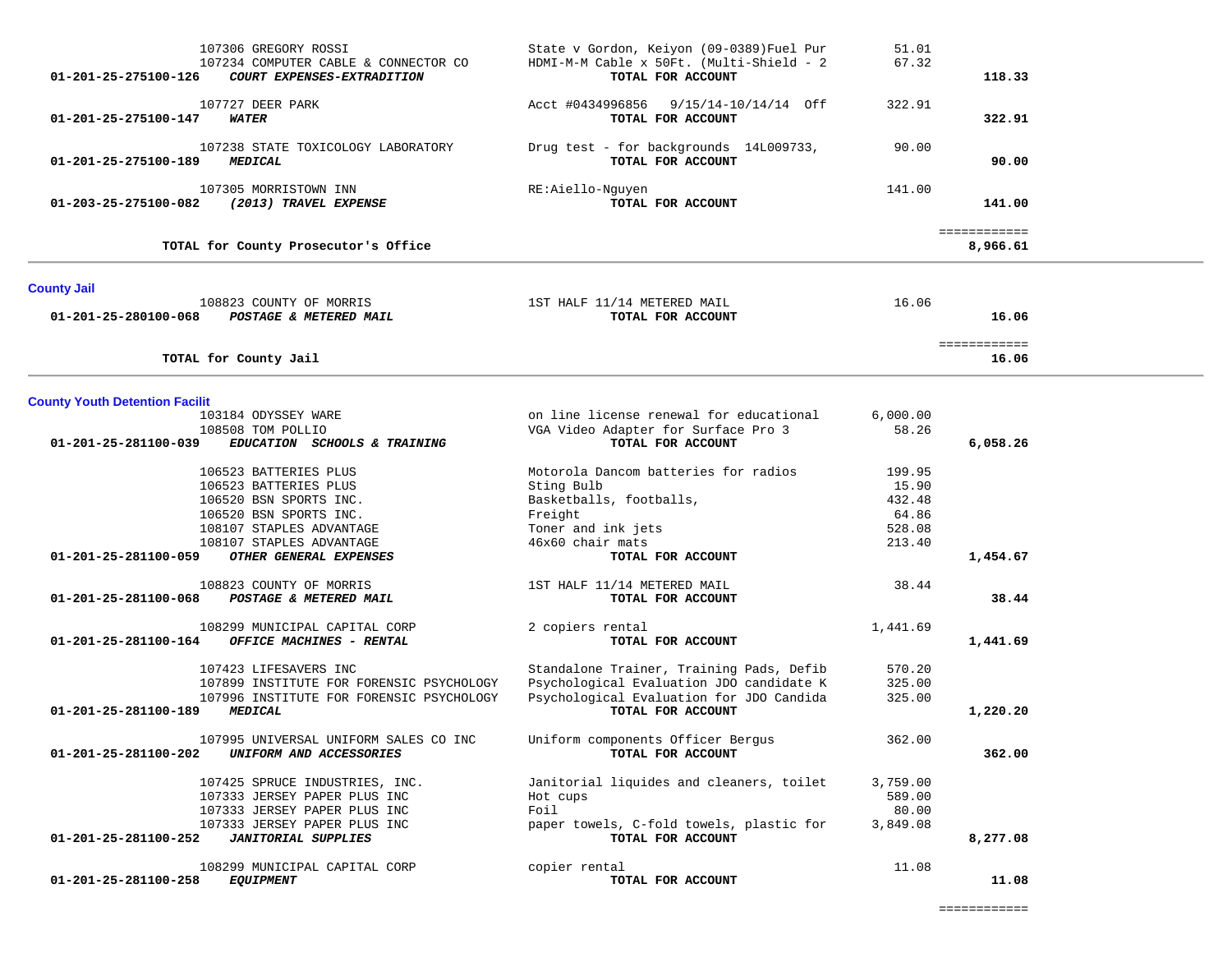| <b>Bridges and Culverts</b>                |                                         |          |
|--------------------------------------------|-----------------------------------------|----------|
| 106831 AH HARRIS & SONS, INC.              | Concrete Green (50) BG                  | 849.00   |
| 106831 AH HARRIS & SONS, INC.              | Delivery Chq.                           | 50.00    |
| 106832 AH HARRIS & SONS, INC.              | Silpro C-21 Acrylic Late 1 Gal          | 205.00   |
| 106832 AH HARRIS & SONS, INC.              | Silpro C-21 Acrlic Latex 5gal           | 185.00   |
| 106832 AH HARRIS & SONS, INC.              | Coil Tie 1/2 x 18 Cone Tight            | 152.42   |
| 01-201-26-292100-227<br><b>CONCRETE</b>    | TOTAL FOR ACCOUNT                       | 1,441.42 |
| 106793 SHEAFFER SUPPLY, INC.               | AME64310100' Speed Line Reel            | 9.53     |
| 106793 SHEAFFER SUPPLY, INC.               | AME 649018 oz Blue Chalk                | 1.35     |
| 01-201-26-292100-239<br><i>SMALL TOOLS</i> | TOTAL FOR ACCOUNT                       | 10.88    |
| 106795 KENVIL POWER EQUIPMENT, INC.        | X Line 3 LB/.095                        | 44.07    |
| 106795 KENVIL POWER EOUIPMENT, INC.        | $5/32$ File Box of 12 (3/8 picco)       | 6.90     |
| 106795 KENVIL POWER EQUIPMENT, INC.        | Processing                              | 0.51     |
| 107140 R.P. SMITH & SON, INC.              | 2268 #2.5 Galvanized Wire LatheDuct Tap | 12.50    |

| TOTAL FOR ACCOUNT                         |          | 2,157.96 |
|-------------------------------------------|----------|----------|
| 12" RCP Class 4 slip joint 8"             | 1,102.40 |          |
| 15"RCP Class 3 slip joint 8'              | 1,258.40 |          |
| Freight                                   | 240.00   |          |
| TOTAL FOR ACCOUNT                         |          | 2,600.80 |
| MORNJ2 24x12 exempt (plaque) BK/YE, 30x30 | 180.72   |          |
| TOTAL FOR ACCOUNT                         |          | 180.72   |
|                                           |          |          |
| CTM00001CM Street Sweeping 9/23/2014      | 184.50   |          |
| street sweeping 9/23/2014                 | 190.65   |          |
| street sweeping 9/23/2014                 | 177.60   |          |
| street sweeping 9/23/2014                 | 194.85   |          |
| street sweeping 9/25/2014                 | 229.05   |          |
|                                           |          |          |

============

**TOTAL for Road Repairs 15,394.42**

| $01 - 201 - 26 - 290100 - 036$               | 106841 SPACE FARMS INC<br>CONTRACTED SERVICES                                                                                                                                                            | $9/1 - 9/30/2014$ deer carcass removal<br>TOTAL FOR ACCOUNT                                                                                                                                            | 4,587.00                                                | 4,587.00           |
|----------------------------------------------|----------------------------------------------------------------------------------------------------------------------------------------------------------------------------------------------------------|--------------------------------------------------------------------------------------------------------------------------------------------------------------------------------------------------------|---------------------------------------------------------|--------------------|
| $01 - 201 - 26 - 290100 - 068$               | 108823 COUNTY OF MORRIS<br>POSTAGE & METERED MAIL                                                                                                                                                        | 1ST HALF 11/14 METERED MAIL<br>TOTAL FOR ACCOUNT                                                                                                                                                       | 31.22                                                   | 31.22              |
| 01-201-26-290100-140                         | 108932 NATIONAL FUEL OIL INC.<br><b>GAS PURCHASES</b>                                                                                                                                                    | FUEL CHARGES OCTOBER 2014<br>TOTAL FOR ACCOUNT                                                                                                                                                         | 4,510.20                                                | 4,510.20           |
| 01-201-26-290100-146                         | 108096 VERIZON<br><b>TELEPHONE</b>                                                                                                                                                                       | 973 361 2726 132 16Y 10/1/2014<br>TOTAL FOR ACCOUNT                                                                                                                                                    | 280.87                                                  | 280.87             |
| 01-201-26-290100-188                         | 107322 LONG VALLEY PIZZA<br>107322 LONG VALLEY PIZZA<br><b>MEALS</b>                                                                                                                                     | meals $4/11-8/10/2014$<br>15% Gratuity<br>TOTAL FOR ACCOUNT                                                                                                                                            | 60.00<br>9.00                                           | 69.00              |
|                                              | 103475 GRINNELL RECYCLING INC.<br>103475 GRINNELL RECYCLING INC.<br>103475 GRINNELL RECYCLING INC.<br>103475 GRINNELL RECYCLING INC.<br>103475 GRINNELL RECYCLING INC.<br>103475 GRINNELL RECYCLING INC. | disposable recycling 7/8/2014<br>disposable recycling 7/9/2014<br>disposable recycling 7/10/2014<br>disposable recycling 7/11/2014<br>disposable recycling 7/14/2014<br>disposable recycling 7/14/2014 | 92.08<br>157.86<br>408.60<br>306.60<br>635.96<br>556.86 |                    |
| 01-201-26-290100-222                         | <b>BITUMINOUS CONCRETE</b><br>104724 BRENT MATERIAL CO<br>104724 BRENT MATERIAL CO<br>104724 BRENT MATERIAL CO                                                                                           | TOTAL FOR ACCOUNT<br>12" RCP Class 4 slip joint 8'<br>15"RCP Class 3 slip joint 8'<br>Freight                                                                                                          | 1,102.40<br>1,258.40<br>240.00                          | 2,157.96           |
| 01-201-26-290100-224<br>01-201-26-290100-238 | CATCH BASIN DRAINAGE & PIPES<br>106619 CUSTOM PRODUCTS CORPORATION<br><b>SIGNAGE</b>                                                                                                                     | TOTAL FOR ACCOUNT<br>MORNJ2 24x12 exempt (plaque)BK/YE, 30x30<br>TOTAL FOR ACCOUNT                                                                                                                     | 180.72                                                  | 2,600.80<br>180.72 |

**Road Repairs**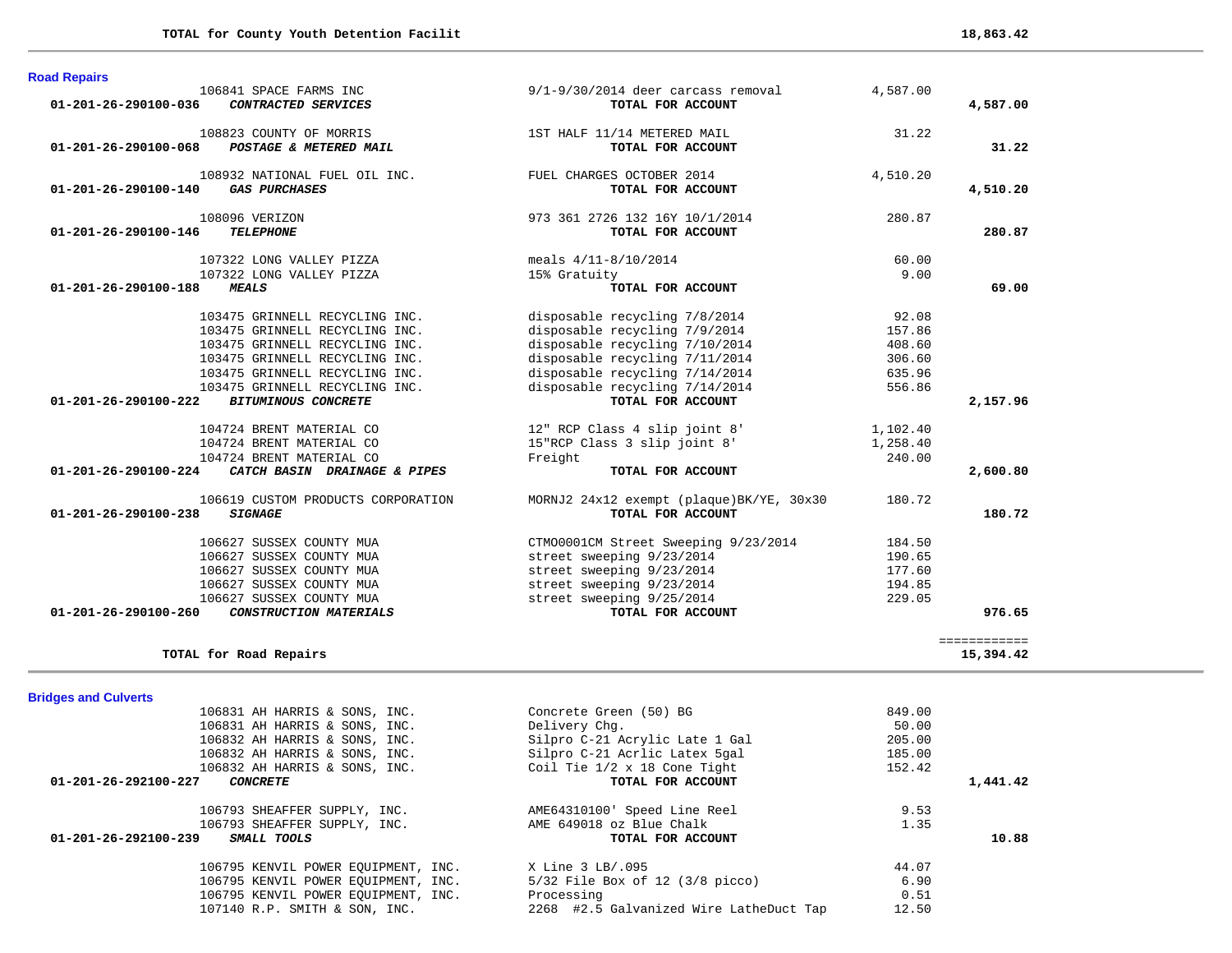| 01-201-26-292100-246                         | 107413 KENVIL POWER EQUIPMENT, INC.<br>107417 GRAINGER<br>TOOLS - OTHERS                                                                                                                                                                                                                                                                                                                                                                                                                                                                                                                                                                                  | Repair Recoil<br>Utility Pump 115 VAC<br>TOTAL FOR ACCOUNT                                                                                                                                                                                                                                                                                                                                                                                                                                                                                                                                                                                                                                          | 39.58<br>104.58                                                                                                                                           | 400.79                   |  |
|----------------------------------------------|-----------------------------------------------------------------------------------------------------------------------------------------------------------------------------------------------------------------------------------------------------------------------------------------------------------------------------------------------------------------------------------------------------------------------------------------------------------------------------------------------------------------------------------------------------------------------------------------------------------------------------------------------------------|-----------------------------------------------------------------------------------------------------------------------------------------------------------------------------------------------------------------------------------------------------------------------------------------------------------------------------------------------------------------------------------------------------------------------------------------------------------------------------------------------------------------------------------------------------------------------------------------------------------------------------------------------------------------------------------------------------|-----------------------------------------------------------------------------------------------------------------------------------------------------------|--------------------------|--|
| 01-201-26-292100-266                         | 107142 GALETON GLOVES<br>105021 ZEE MEDICAL INC.<br>SAFETY ITEMS                                                                                                                                                                                                                                                                                                                                                                                                                                                                                                                                                                                          | 2134 XLPanther Leather Palm Glv.Sz. XL S<br>Safety supplies* as per attached invoice<br>TOTAL FOR ACCOUNT                                                                                                                                                                                                                                                                                                                                                                                                                                                                                                                                                                                           | 167.00<br>114.85                                                                                                                                          | 281.85                   |  |
|                                              | TOTAL for Bridges and Culverts                                                                                                                                                                                                                                                                                                                                                                                                                                                                                                                                                                                                                            |                                                                                                                                                                                                                                                                                                                                                                                                                                                                                                                                                                                                                                                                                                     |                                                                                                                                                           | ============<br>2,134.94 |  |
| <b>Shade Tree Commission</b>                 |                                                                                                                                                                                                                                                                                                                                                                                                                                                                                                                                                                                                                                                           |                                                                                                                                                                                                                                                                                                                                                                                                                                                                                                                                                                                                                                                                                                     |                                                                                                                                                           |                          |  |
| 01-201-26-300100-251                         | 107458 MORRISTOWN LUMBER &<br>GROUND MAINTENANCE SUPPLIES                                                                                                                                                                                                                                                                                                                                                                                                                                                                                                                                                                                                 | 15 oz white marking paint<br>TOTAL FOR ACCOUNT                                                                                                                                                                                                                                                                                                                                                                                                                                                                                                                                                                                                                                                      | 15.87                                                                                                                                                     | 15.87                    |  |
| 01-201-26-300100-266                         | 106621 NORTHERN SAFETY CO. INC.<br><b>SAFETY ITEMS</b>                                                                                                                                                                                                                                                                                                                                                                                                                                                                                                                                                                                                    | vgard hard cap w/fas-trac rcht oe/we<br>TOTAL FOR ACCOUNT                                                                                                                                                                                                                                                                                                                                                                                                                                                                                                                                                                                                                                           | 294.14                                                                                                                                                    | 294.14                   |  |
|                                              | TOTAL for Shade Tree Commission                                                                                                                                                                                                                                                                                                                                                                                                                                                                                                                                                                                                                           |                                                                                                                                                                                                                                                                                                                                                                                                                                                                                                                                                                                                                                                                                                     |                                                                                                                                                           | ============<br>310.01   |  |
| <b>Buildings &amp; Grounds</b>               |                                                                                                                                                                                                                                                                                                                                                                                                                                                                                                                                                                                                                                                           |                                                                                                                                                                                                                                                                                                                                                                                                                                                                                                                                                                                                                                                                                                     |                                                                                                                                                           |                          |  |
| 01-201-26-310100-029                         | 108274 WILLIAM F. BARNISH<br><b>BUILDING RENTAL</b>                                                                                                                                                                                                                                                                                                                                                                                                                                                                                                                                                                                                       | RENT FOR DOVER PROBATION / DECEMBER 2014<br>TOTAL FOR ACCOUNT                                                                                                                                                                                                                                                                                                                                                                                                                                                                                                                                                                                                                                       | 8,276.44                                                                                                                                                  | 8,276.44                 |  |
| 01-201-26-310100-044                         | 107449 AC & R, INC<br>EQUIPMENT SERVICE AGREEMENTS                                                                                                                                                                                                                                                                                                                                                                                                                                                                                                                                                                                                        | RE: CH - ICE MACHINE REPAIR/ 10-15-14<br>TOTAL FOR ACCOUNT                                                                                                                                                                                                                                                                                                                                                                                                                                                                                                                                                                                                                                          | 131.25                                                                                                                                                    | 131.25                   |  |
| 01-201-26-310100-062                         | 108504 LAZ PARKING<br>108186 MORRISTOWN PARKING AUTHORITY<br>PARKING LOT RENTAL                                                                                                                                                                                                                                                                                                                                                                                                                                                                                                                                                                           | 590803109/ JUROR PKG - OCTOBER 2014<br>PARKING MAINTENANCE FEE/ NOVEMBER 2014<br>TOTAL FOR ACCOUNT                                                                                                                                                                                                                                                                                                                                                                                                                                                                                                                                                                                                  | 9,367.00<br>5,288.00                                                                                                                                      | 14,655.00                |  |
| 01-201-26-310100-084<br>01-201-26-310100-098 | 108099 CLIFTON ELEVATOR SERVICE CO INC<br>108099 CLIFTON ELEVATOR SERVICE CO INC<br>108099 CLIFTON ELEVATOR SERVICE CO INC<br>108099 CLIFTON ELEVATOR SERVICE CO INC<br>108099 CLIFTON ELEVATOR SERVICE CO INC<br>108099 CLIFTON ELEVATOR SERVICE CO INC<br>108099 CLIFTON ELEVATOR SERVICE CO INC<br>108099 CLIFTON ELEVATOR SERVICE CO INC<br>108099 CLIFTON ELEVATOR SERVICE CO INC<br>108099 CLIFTON ELEVATOR SERVICE CO INC<br>108491 EMPLOYMENT HORIZONS, INC.<br>108491 EMPLOYMENT HORIZONS, INC.<br>108323 LOVEYS PIZZA & GRILL<br>OTHER OUTSIDE SERVICES<br>107498 CARROT-TOP INDUSTRIES INC<br>107772 GRAINGER<br>OTHER OPERATING&REPAIR SUPPLY | RE: A & R BLDG - COURT ST - $(4)$ CAR $(S)$<br>RE: $CH - ANN ST - (3) CAR(S)$<br>RE: SCHUYLER ANNEX - 30 SCHUYLER - (2) C<br>RE: LIBRARY - 30 E. HANOVER - $(1)$ CAR $(S)$<br>RE: CAC COMPLEX - 1 MEDICAL DR - (1) CA<br>RE: SEU - 102 RAYNOR RD - $(1)$ CAR $(S)$<br>RE: HUMAN SERVICES - 340 W. HANOVER - (2)<br>RE: HOMELESS CENTER- 540 W. HANOVER - (1<br>RE: PSTA - 500 W. HANOVER - $(1)$ CAR $(S)$ -<br>RE: LPS - 450 W. HANOVER - $(2)$ CAR $(S)$ -<br>CLEANING SERVICES - OCTOBER 2014/ DATED<br>GROUNDSKEEPING SERVICES - OCTOBER 2014/<br>RE: MEAL RECEIPTS/ 8-9-14 THRU 10-25-14<br>TOTAL FOR ACCOUNT<br>WO73002/ RE: B&G/ 08-01-14<br>WO73693/ RE: B&G/ 10-23-14<br>TOTAL FOR ACCOUNT | 1,472.00<br>978.00<br>600.00<br>245.00<br>245.00<br>245.00<br>580.00<br>315.00<br>245.00<br>245.00<br>34,069.00<br>5,454.00<br>520.00<br>274.27<br>185.94 | 45,213.00<br>460.21      |  |
| 01-201-26-310100-128                         | 107789 R.D. SALES DOOR & HARDWARE LLC<br>SECURITY EQUIPMENT                                                                                                                                                                                                                                                                                                                                                                                                                                                                                                                                                                                               | WO73619/RE: YOUTH SHELTER/ 10-10-14<br>TOTAL FOR ACCOUNT                                                                                                                                                                                                                                                                                                                                                                                                                                                                                                                                                                                                                                            | 890.00                                                                                                                                                    | 890.00                   |  |
|                                              | 107875 MC MUA TRANSFER STATION                                                                                                                                                                                                                                                                                                                                                                                                                                                                                                                                                                                                                            | MORRIS09/ RE: HAZARDOUS HOUSEHOLD WASTE/                                                                                                                                                                                                                                                                                                                                                                                                                                                                                                                                                                                                                                                            | 973.91                                                                                                                                                    |                          |  |

106838 SHEAFFER SUPPLY, INC. #1313953 Gal MTL Sprayer 54.95<br>107146 SHEAFFER SUPPLY INC. 031335/8x3 USS Threaded Rod Z  $107146$  SHEAFFER SUPPLY INC.  $031335/8x3$  USS Threaded Rod Z  $27.65$  $107146$  SHEAFFER SUPPLY INC.  $\text{WA } 625005/8x5 \text{ wedge all } \text{zinc}(\text{QTY } 24)$  36.75 107146 SHEAFFER SUPPLY INC. B405/8 Forged D-Ring w/weld on bracket 65.70 107413 KENVIL POWER EQUIPMENT, INC. 1121-195-3400 - Starter Grip 3.55

107413 KENVIL POWER EQUIPMENT, INC. 146084 3 1/2 White Rope 4.05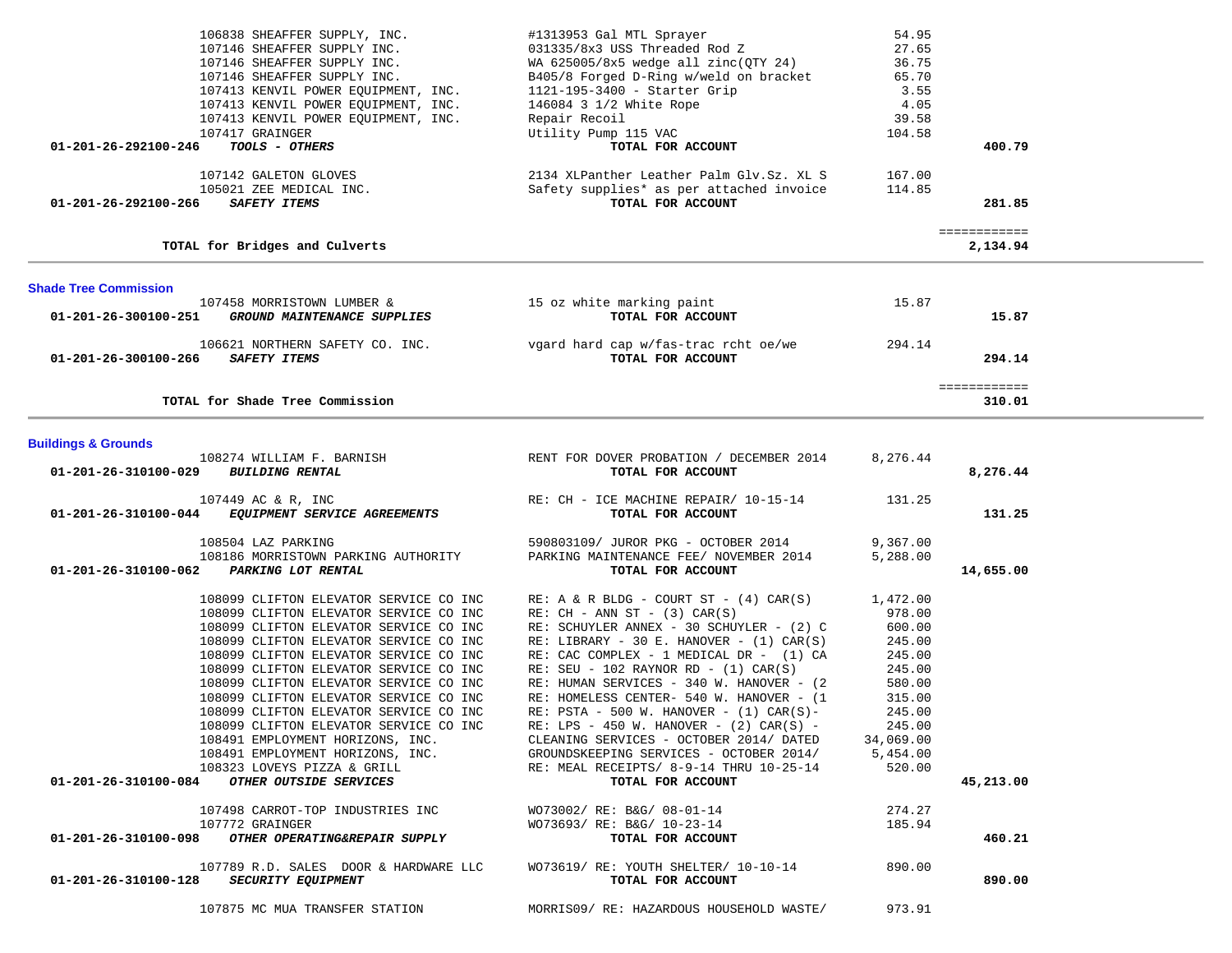| 01-201-26-310100-223 BUILDING REPAIRS                                                                                                                                                                                                           | 107849 COUNTY CONCRETE CORP.<br>107384 TRI STATE CONCRETE PUMPING $\texttt{WO73040/ RE: OLD MV BLDG/ 08-15-14}$ 825.00<br>3 BUILDING REPAIRS TOTAL FOR ACCOUNT                                                                                                                                                                                                                                                    |          | 847.00   |
|-------------------------------------------------------------------------------------------------------------------------------------------------------------------------------------------------------------------------------------------------|-------------------------------------------------------------------------------------------------------------------------------------------------------------------------------------------------------------------------------------------------------------------------------------------------------------------------------------------------------------------------------------------------------------------|----------|----------|
|                                                                                                                                                                                                                                                 |                                                                                                                                                                                                                                                                                                                                                                                                                   |          |          |
|                                                                                                                                                                                                                                                 |                                                                                                                                                                                                                                                                                                                                                                                                                   |          |          |
|                                                                                                                                                                                                                                                 | 107776 SHERWIN-WILLIAMS<br>107395 SHERWIN-WILLIAMS<br><b>107395 SHERWIN-WILLIAMS</b><br><b>107395 SHERWIN-WILLIAMS</b><br><b>1072416/RE:</b> OTAL FOR ACCOUNT                                                                                                                                                                                                                                                     |          |          |
|                                                                                                                                                                                                                                                 |                                                                                                                                                                                                                                                                                                                                                                                                                   |          |          |
| 01-201-26-310100-234 PAINT                                                                                                                                                                                                                      |                                                                                                                                                                                                                                                                                                                                                                                                                   |          | 439.51   |
|                                                                                                                                                                                                                                                 |                                                                                                                                                                                                                                                                                                                                                                                                                   |          |          |
|                                                                                                                                                                                                                                                 | 107326 KLEIZA ENTERPRISES INC $\texttt{WO73645/ RE: YOUTH SHELTER/ 10-07-14}$ 150.00<br>35 PIPES - OTHERS INC TOTAL FOR ACCOUNT                                                                                                                                                                                                                                                                                   |          |          |
| 01-201-26-310100-235 PIPES - OTHERS                                                                                                                                                                                                             |                                                                                                                                                                                                                                                                                                                                                                                                                   |          | 150.00   |
|                                                                                                                                                                                                                                                 |                                                                                                                                                                                                                                                                                                                                                                                                                   |          |          |
|                                                                                                                                                                                                                                                 |                                                                                                                                                                                                                                                                                                                                                                                                                   |          |          |
|                                                                                                                                                                                                                                                 |                                                                                                                                                                                                                                                                                                                                                                                                                   |          |          |
|                                                                                                                                                                                                                                                 |                                                                                                                                                                                                                                                                                                                                                                                                                   |          |          |
|                                                                                                                                                                                                                                                 |                                                                                                                                                                                                                                                                                                                                                                                                                   |          |          |
| 01-201-26-310100-239 SMALL TOOLS                                                                                                                                                                                                                | $\begin{array}{lllllllllllllllll} 108098&\texttt{FASTENAL}\texttt{COMPANY} & & & & & & & & & \\ 108098&\texttt{FASTENAL}\texttt{COMPANY} & & & & & & & & \\ 108098&\texttt{FASTENAL}\texttt{COMPANY} & & & & & & & \\ 108098&\texttt{FASTENAL}\texttt{COMPANY} & & & & & & & \\ 108098&\texttt{FASTENAL}\texttt{COMPANY} & & & & & & & \\ 108098&\texttt{FASTENAL}\texttt{COMPANY} & & & & & & & \\ 107323&\text$ |          | 490.19   |
|                                                                                                                                                                                                                                                 |                                                                                                                                                                                                                                                                                                                                                                                                                   |          |          |
|                                                                                                                                                                                                                                                 |                                                                                                                                                                                                                                                                                                                                                                                                                   |          |          |
|                                                                                                                                                                                                                                                 |                                                                                                                                                                                                                                                                                                                                                                                                                   |          |          |
| 01-201-26-310100-239 SMALL TOOLS<br>107349 BAYWAY LUMBER<br>108098 FASTENAL COMPANY<br>108098 FASTENAL COMPANY<br>108098 FASTENAL COMPANY<br>107822 FASTENAL COMPANY<br>107720 GRAINGER<br>1077720 GRAINGER<br>1077720 GRAINGER<br>107720 GRAIN |                                                                                                                                                                                                                                                                                                                                                                                                                   |          |          |
|                                                                                                                                                                                                                                                 |                                                                                                                                                                                                                                                                                                                                                                                                                   |          |          |
|                                                                                                                                                                                                                                                 |                                                                                                                                                                                                                                                                                                                                                                                                                   |          |          |
|                                                                                                                                                                                                                                                 |                                                                                                                                                                                                                                                                                                                                                                                                                   |          |          |
|                                                                                                                                                                                                                                                 |                                                                                                                                                                                                                                                                                                                                                                                                                   |          |          |
|                                                                                                                                                                                                                                                 |                                                                                                                                                                                                                                                                                                                                                                                                                   |          |          |
|                                                                                                                                                                                                                                                 |                                                                                                                                                                                                                                                                                                                                                                                                                   |          |          |
|                                                                                                                                                                                                                                                 |                                                                                                                                                                                                                                                                                                                                                                                                                   |          | 2,715.33 |
|                                                                                                                                                                                                                                                 |                                                                                                                                                                                                                                                                                                                                                                                                                   |          |          |
|                                                                                                                                                                                                                                                 |                                                                                                                                                                                                                                                                                                                                                                                                                   |          |          |
|                                                                                                                                                                                                                                                 |                                                                                                                                                                                                                                                                                                                                                                                                                   |          | 812.99   |
|                                                                                                                                                                                                                                                 |                                                                                                                                                                                                                                                                                                                                                                                                                   |          |          |
|                                                                                                                                                                                                                                                 |                                                                                                                                                                                                                                                                                                                                                                                                                   |          |          |
|                                                                                                                                                                                                                                                 |                                                                                                                                                                                                                                                                                                                                                                                                                   |          |          |
|                                                                                                                                                                                                                                                 |                                                                                                                                                                                                                                                                                                                                                                                                                   |          |          |
|                                                                                                                                                                                                                                                 |                                                                                                                                                                                                                                                                                                                                                                                                                   |          |          |
|                                                                                                                                                                                                                                                 |                                                                                                                                                                                                                                                                                                                                                                                                                   |          |          |
| 01-201-26-310100-252  JANITORIAL SUPPLIES                                                                                                                                                                                                       | 107791 CENTRAL POLY CORP<br>107791 CENTRAL POLY CORP<br>107791 CENTRAL POLY CORP<br>107772 GRAINGER<br>107772 GRAINGER<br>107787 TOMAR INDUSTRIES INC<br>107787 TOMAR INDUSTRIES INC<br>107787 TOMAR INDUSTRIES INC<br>107787 TOMAR INDUSTRIES                                                                                                                                                                    |          | 3,865.64 |
|                                                                                                                                                                                                                                                 |                                                                                                                                                                                                                                                                                                                                                                                                                   |          |          |
|                                                                                                                                                                                                                                                 | 108010 EAGLE BUILDING SERVICES, LLC. RE: COUNTY BLDGS / INTERIOR & EXTERIOR W 8,475.00                                                                                                                                                                                                                                                                                                                            |          |          |
| 01-201-26-310100-256 WINDOW CLEANING                                                                                                                                                                                                            | TOTAL FOR ACCOUNT                                                                                                                                                                                                                                                                                                                                                                                                 |          | 8,475.00 |
|                                                                                                                                                                                                                                                 |                                                                                                                                                                                                                                                                                                                                                                                                                   |          |          |
|                                                                                                                                                                                                                                                 | 107777 POWER PLACE INC $\text{WO73447/ BAG/ 10-23-14}$ 2,672.34<br>B EQUIPMENT                                                                                                                                                                                                                                                                                                                                    |          |          |
| 01-201-26-310100-258 EQUIPMENT                                                                                                                                                                                                                  |                                                                                                                                                                                                                                                                                                                                                                                                                   |          | 2,672.34 |
|                                                                                                                                                                                                                                                 | <b>EQUIPMENT TOTAL FOR ACCOUNT TOTAL FOR ACCOUNT TOTAL FOR ACCOUNT TOTAL FOR ACCOUNT TOTAL FOR ACCOUNT TOTAL FOR ACCOUNT TOTAL FOR ACCOUNT TOTAL FOR ACCOUNT TOTAL FOR ACCOUNT TOTAL FOR ACCOUNT TOTAL TORES AND TOTAL TO A SAF</b>                                                                                                                                                                               |          |          |
|                                                                                                                                                                                                                                                 |                                                                                                                                                                                                                                                                                                                                                                                                                   |          |          |
|                                                                                                                                                                                                                                                 |                                                                                                                                                                                                                                                                                                                                                                                                                   |          |          |
|                                                                                                                                                                                                                                                 |                                                                                                                                                                                                                                                                                                                                                                                                                   |          |          |
|                                                                                                                                                                                                                                                 |                                                                                                                                                                                                                                                                                                                                                                                                                   |          |          |
|                                                                                                                                                                                                                                                 |                                                                                                                                                                                                                                                                                                                                                                                                                   |          |          |
|                                                                                                                                                                                                                                                 |                                                                                                                                                                                                                                                                                                                                                                                                                   |          |          |
|                                                                                                                                                                                                                                                 |                                                                                                                                                                                                                                                                                                                                                                                                                   |          |          |
| 107464 R & J CONTROL, INC.                                                                                                                                                                                                                      | RE: 003132 - 500 KW BALDOR (GEN PLUS INS                                                                                                                                                                                                                                                                                                                                                                          | 695.00   |          |
| 107850 REDMANN ELECTRIC CO., INC.                                                                                                                                                                                                               | RE: HUMAN SERVICES - INSTALLED HAND DRYE                                                                                                                                                                                                                                                                                                                                                                          | 1,305.00 |          |
| 107850 REDMANN ELECTRIC CO., INC.                                                                                                                                                                                                               | RE: OLD MED SERVICES - INSTALLED NEW WRA                                                                                                                                                                                                                                                                                                                                                                          | 1,429.72 |          |
| 107452 YORK MOTORS, INC.                                                                                                                                                                                                                        | WO73644/ RE: B&G/ 09-05-14                                                                                                                                                                                                                                                                                                                                                                                        | 612.00   |          |
| 107325 YORK MOTORS, INC.                                                                                                                                                                                                                        | WO73644/ RE: B&G/ 09-05-14                                                                                                                                                                                                                                                                                                                                                                                        | 696.92   |          |
| 01-201-26-310100-262<br>MACHINERY REPAIRS & PARTS                                                                                                                                                                                               | TOTAL FOR ACCOUNT                                                                                                                                                                                                                                                                                                                                                                                                 |          | 6,563.59 |
|                                                                                                                                                                                                                                                 |                                                                                                                                                                                                                                                                                                                                                                                                                   |          |          |
| 108278 BLEJWAS ASSOCIATES INC.                                                                                                                                                                                                                  | WO73250/ RE: B&G/ 10-22-14                                                                                                                                                                                                                                                                                                                                                                                        | 488.64   |          |
| 108578 JOHNSTONE SUPPLY                                                                                                                                                                                                                         | WO73637/ RE: CTY GRG/ 11-10-14                                                                                                                                                                                                                                                                                                                                                                                    | 93.59    |          |
| 108578 JOHNSTONE SUPPLY                                                                                                                                                                                                                         | W072834/ RE: B&G/ 11-10-14                                                                                                                                                                                                                                                                                                                                                                                        | 49.14    |          |
| 108578 JOHNSTONE SUPPLY                                                                                                                                                                                                                         | WO73823/ RE: WHARTON GRG/ 11-10-14                                                                                                                                                                                                                                                                                                                                                                                | 48.77    |          |
| 108578 JOHNSTONE SUPPLY                                                                                                                                                                                                                         |                                                                                                                                                                                                                                                                                                                                                                                                                   | $-24.57$ |          |
|                                                                                                                                                                                                                                                 | WO72834/ RE: CREDIT MEMO/ 11-10-14                                                                                                                                                                                                                                                                                                                                                                                |          |          |

 **01-201-26-310100-143** *RUBBISH & TRASH REMOVAL* **TOTAL FOR ACCOUNT 973.91**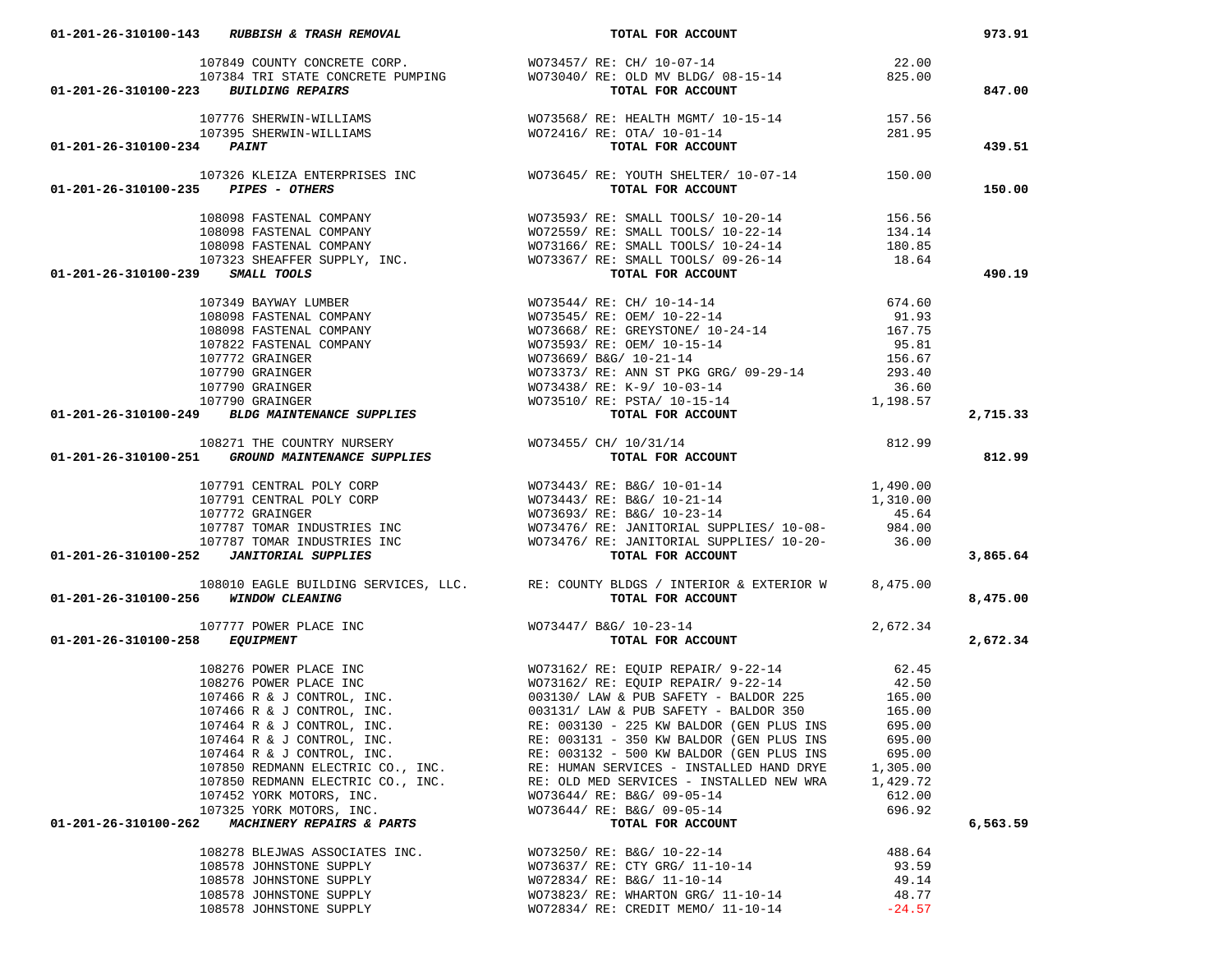| 108486 JOHNSTONE SUPPLY                                   | WO73637/ RE: CTY GRG/ 10-30-14            | 37.37    |              |
|-----------------------------------------------------------|-------------------------------------------|----------|--------------|
| 108486 JOHNSTONE SUPPLY                                   | WO73825/ RE: CH/ 11-05-14                 | 259.92   |              |
| 01-201-26-310100-264 HEAT & A/C                           | TOTAL FOR ACCOUNT                         |          | 952.86       |
|                                                           |                                           |          |              |
| 107310 COOPER ELECTRIC SUPPLY CO.                         | WO73380/ RE: CTY LIBRARY/ 10-07-14        | 556.79   |              |
| 107310 COOPER ELECTRIC SUPPLY CO.                         | WO73380/ RE: CTY LIBRARY/ 10-07-14        | 10.86    |              |
| 107310 COOPER ELECTRIC SUPPLY CO.                         | WO73527/ RE: WHARTON GRG/ 10-09-14        | 35.28    |              |
| 107311 COOPER ELECTRIC SUPPLY CO.                         | WO73312/ RE: CTY GRG - BULBS/ 09-12-14    | 86.64    |              |
|                                                           |                                           |          |              |
| 107311 COOPER ELECTRIC SUPPLY CO.                         | $WO73380/RE: CTY LIBRARY - BULBS/10-08-$  | 402.86   |              |
| 107771 GRAINGER                                           | WO73640/ RE: CTY COUNSEL - BULBS/ 10-22-  | 205.92   |              |
| 107771 GRAINGER                                           | WO73640/ RE: CTY COUNSEL - BULBS/ 10-22-  | 102.96   |              |
| 01-201-26-310100-265 ELECTRICAL                           | TOTAL FOR ACCOUNT                         |          | 1,401.31     |
|                                                           |                                           |          |              |
| 108185 MORRISTOWN PARKING AUTHORITY                       | INCREMENTAL BOND/ NOVEMBER 2014           | 1,713.95 |              |
| 01-201-26-310100-267 INCREMENTAL BOND COSTS               | TOTAL FOR ACCOUNT                         |          | 1,713.95     |
|                                                           |                                           |          |              |
| 107772 GRAINGER                                           | WO73699/ RE: B&G/ 10-23-14                | 625.13   |              |
| 01-203-26-310100-098 (2013) OTHER OPERATING&REPAIR SUPPLY | TOTAL FOR ACCOUNT                         |          | 625.13       |
|                                                           |                                           |          |              |
|                                                           |                                           |          | ============ |
| TOTAL for Buildings & Grounds                             |                                           |          | 102,324.65   |
|                                                           |                                           |          |              |
|                                                           |                                           |          |              |
| <b>Motor Services Center</b>                              |                                           |          |              |
| 107207 MORRIS CO VOCATIONAL SCHOOL                        | ADVANCED ELECTRICAL CLASS, 3 SESSIONS, 6  | 680.00   |              |
| 01-201-26-315100-039 EDUCATION SCHOOLS & TRAINING         | TOTAL FOR ACCOUNT                         |          | 680.00       |
|                                                           |                                           |          |              |
|                                                           |                                           |          |              |
| 107969 STAPLES ADVANTAGE                                  | TONER, CALENDAR                           | 78.45    |              |
| 01-201-26-315100-058 OFFICE SUPPLIES & STATIONERY         | TOTAL FOR ACCOUNT                         |          | 78.45        |
|                                                           |                                           |          |              |
| 107550 WHITEMARSH CORPORATION                             | SERVICE CALL, REPLACE NON COMPUTER        | 634.28   |              |
| 106851 MSC INDUSTRIAL SUPPLY CO.                          | CAP, PLUG STYLE STRING REPAIRS, GREASE FI | 114.40   |              |
| 106851 MSC INDUSTRIAL SUPPLY CO.                          | METRIC HHCS                               | 7.26     |              |
| 106851 MSC INDUSTRIAL SUPPLY CO.                          | GLOVE                                     | 65.26    |              |
| 107208 MSC INDUSTRIAL SUPPLY CO.                          | CAP SCREW                                 | 43.60    |              |
| 107208 MSC INDUSTRIAL SUPPLY CO.                          | TOWELETTE                                 | 55.35    |              |
| 107208 MSC INDUSTRIAL SUPPLY CO.                          | BARREL PUMP                               | 42.90    |              |
|                                                           |                                           |          |              |
| 108315 ROBERT BECKMANN                                    | MOTOR VEHICLE COMMISSION - 1 TITLE        | 60.00    |              |
| 107213 SGS TESTCOM INC                                    | INSPECTION MAINTENANCE, OCT. 2014         | 189.41   |              |
| 106869 DAVID W. SCHAEFER SEPTIC SERVICE                   | WASTE WATER RECOVERY, UNITS CLEANED       | 1,275.00 |              |
| 107525 FASTENAL COMPANY                                   | HARDWARE                                  | 2,018.51 |              |
| 107954 PROMOTIONAL ADVERTISING                            | <b>BALANCE DUE</b>                        | 156.25   |              |
| 01-201-26-315100-098 OTHER OPERATING&REPAIR SUPPLY        | TOTAL FOR ACCOUNT                         |          | 4,662.22     |
|                                                           |                                           |          |              |
| 107885 AMERICAN WEAR INC.                                 | UNIFORMS & MATS                           | 265.34   |              |
| 107885 AMERICAN WEAR INC.                                 | UNFORMS                                   | 207.55   |              |
| 01-201-26-315100-207 UNIFORM & CLOTHING ALLOWANCE         | TOTAL FOR ACCOUNT                         |          | 472.89       |
|                                                           |                                           |          |              |
| 107543 PETROCHOICE                                        | 15W40 OIL                                 | 3,199.24 |              |
| 01-201-26-315100-232<br>LUBRICANTS & ANTI FREEZE          | TOTAL FOR ACCOUNT                         |          |              |
|                                                           |                                           |          | 3,199.24     |
|                                                           |                                           |          |              |
| 107185 WEST CHESTER MACHINERY AND                         | MEYER 8FT EDGE                            | 307.78   |              |
| 01-201-26-315100-241 SNOW PLOWING PARTS                   | TOTAL FOR ACCOUNT                         |          | 307.78       |
|                                                           |                                           |          |              |
| 107514 INTER CITY TIRE                                    | TIRES                                     | 308.96   |              |
| 107514 INTER CITY TIRE                                    | TIRES                                     | 695.64   |              |
| 107512 GOODYEAR AUTO SERVICE                              | TIRES                                     | 486.35   |              |
| 107512 GOODYEAR AUTO SERVICE                              | TIRES                                     | 303.80   |              |
| 107512 GOODYEAR AUTO SERVICE                              | TIRES                                     | 153.57   |              |
| 107512 GOODYEAR AUTO SERVICE                              | TIRES                                     | 353.12   |              |
|                                                           | TIRES                                     | 549.56   |              |
| 107547 STS TIRE & AUTO CENTERS                            |                                           |          |              |
| 107547 STS TIRE & AUTO CENTERS                            | TIRES                                     | 226.74   |              |
| 01-201-26-315100-245 TIRES                                | TOTAL FOR ACCOUNT                         |          | 3,077.74     |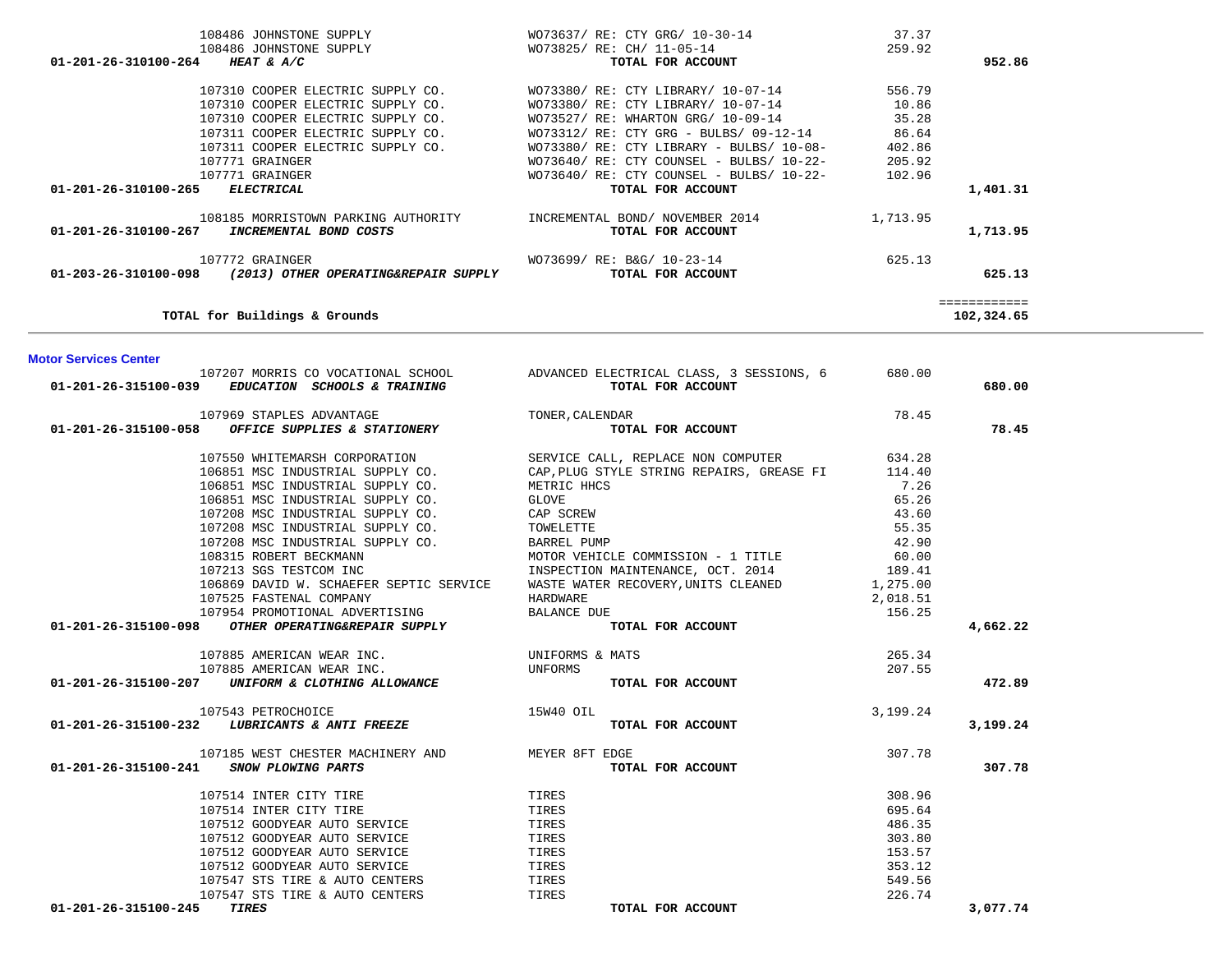|        | 107926 MID-ATLANTIC          |                  | TRUCK CENTRE I |
|--------|------------------------------|------------------|----------------|
|        | 106853 OLD DOMINION          |                  | BRUSH COMPANY  |
|        | <b>SPARE PARTS FOR</b>       | <i>EQUIPMENT</i> |                |
|        |                              |                  |                |
| 107894 | D&B<br><b>AUTO SUPPLY</b>    |                  |                |
| 107894 | D&B AUTO SUPPLY              |                  |                |
| 107894 | D&B AUTO SUPPLY              |                  |                |
| 107894 | D&B AUTO SUPPLY              |                  |                |
| 107894 | D&B AUTO SUPPLY              |                  |                |
| 106865 | FLEMINGTON BUICK CHEVROLET   |                  |                |
| 106865 | FLEMINGTON BUICK CHEVROLET   |                  |                |
| 106865 | FLEMINGTON BUICK CHEVROLET   |                  |                |
| 106865 | FLEMINGTON BUICK CHEVROLET   |                  |                |
|        | 107957 PLAINSMAN AUTO SUPPLY |                  |                |
| 107957 | PLAINSMAN AUTO SUPPLY        |                  |                |
| 107957 | PLAINSMAN AUTO SUPPLY        |                  |                |
| 107957 | PLAINSMAN AUTO SUPPLY        |                  |                |
| 107546 | ROUTE 23 AUTOMALL LLC        |                  |                |
| 107546 | ROUTE 23 AUTOMALL LLC        |                  |                |
| 107546 | ROUTE 23 AUTOMALL LLC        |                  |                |
| 107546 | ROUTE 23 AUTOMALL LLC        |                  |                |
| 107546 | ROUTE 23 AUTOMALL LLC        |                  |                |
| 107546 | ROUTE<br>23                  | AUTOMALL         | LLC            |
| 107961 | RE-TRON TECHNOLOGIES INC.    |                  |                |
| 107212 | 23<br>ROUTE                  | AUTOMALL LLC     |                |
| 107212 | ROUTE 23 AUTOMALL            |                  | <b>LLC</b>     |
| 107212 | ROUTE 23 AUTOMALL LLC        |                  |                |
| 107212 | ROUTE 23 AUTOMALL LLC        |                  |                |
| 107212 | ROUTE 23 AUTOMALL LLC        |                  |                |
| 107212 | ROUTE 23 AUTOMALL LLC        |                  |                |
| 107212 | ROUTE 23                     | AUTOMALL         | <b>LLC</b>     |
| 107212 | ROUTE 23 AUTOMALL            |                  | LLC            |
| 107195 | AUTOZONE, INC.               |                  |                |
| 107521 | BEYER FORD                   |                  |                |
| 107520 | BEYER CHRYSLER JEEP          |                  |                |
| 107520 | BEYER CHRYSLER JEEP          |                  |                |
|        | 107529 D&B AUTO SUPPLY       |                  |                |
| 107529 | D&B AUTO SUPPLY              |                  |                |
|        | 107529 D&B AUTO SUPPLY       |                  |                |

| 107518 AMERICAN HOSE & HYDRAULICS                        | <b>CLUTCH</b>           | 351.40      |
|----------------------------------------------------------|-------------------------|-------------|
| 107518 AMERICAN HOSE & HYDRAULICS                        | KIT                     | 99.53       |
| 107882 AIR BRAKE & EQUIPMENT                             | <b>GUIDE POLE</b>       | 168.20      |
| 107542 PENNJERSEY MACHINERY, LLC                         | VBELT                   | 125.09      |
| 107516 MONTAGE ENTERPRISES INC.                          | MOTOR, PISTON           | 1,566.31    |
| 102929 TRANSAXLE LLC                                     | SOLENOID                | 143.89      |
| 107549 TRIUS, INC.                                       | HOSE, CLAMP             | 674.34      |
| 107513 GUARANTEED REBUILDERS INC                         | ALTERNATOR              | 275.00      |
| 107203 HOOVER TRUCK CENTERS INC                          | SWITCH                  | 15.08       |
| 107958 POWER PLACE INC                                   | CARBURETOR, FILTER      | 16.10       |
| 107968 STORR TRACTOR CO.                                 | HYD. MOTOR              | 1,505.76    |
| 107968 STORR TRACTOR CO.                                 | CREDIT                  | $-1,054.32$ |
| 107515 MID-ATLANTIC TRUCK CENTRE INC                     | GASKET                  | 16.58       |
| 107515 MID-ATLANTIC TRUCK CENTRE INC                     | KIT TURBO, GASKET, RING | 2,077.84    |
| 107515 MID-ATLANTIC TRUCK CENTRE INC                     | SWITCH                  | 72.82       |
| 107515 MID-ATLANTIC TRUCK CENTRE INC                     | SWITCH                  | 46.23       |
| 107515 MID-ATLANTIC TRUCK CENTRE INC                     | CYLINDER                | 289.94      |
| 107515 MID-ATLANTIC TRUCK CENTRE INC                     | HOSE                    | 31.85       |
| 107515 MID-ATLANTIC TRUCK CENTRE INC                     | SWITCH                  | 50.22       |
| 107926 MID-ATLANTIC TRUCK CENTRE INC                     | CLAMP                   | 25.71       |
| 107926 MID-ATLANTIC TRUCK CENTRE INC                     | TUBE, FITTING           | 24.26       |
| 107926 MID-ATLANTIC TRUCK CENTRE INC                     | KT OVRHL                | 1,489.08    |
| 107926 MID-ATLANTIC TRUCK CENTRE INC                     | RESTORE                 | 27.38       |
| 107926 MID-ATLANTIC TRUCK CENTRE INC                     | SPACER, TRAY            | 339.37      |
| 106853 OLD DOMINION BRUSH COMPANY                        | WIRE SET - VRT DIG      | 160.00      |
| 01-201-26-315100-261<br><b>SPARE PARTS FOR EQUIPMENT</b> | TOTAL FOR ACCOUNT       |             |

| 01-201-26-315100-261                                                                                                                                                                                                              |                                                                                                                                                                                                                                                                                                               |           | 8,537.66 |
|-----------------------------------------------------------------------------------------------------------------------------------------------------------------------------------------------------------------------------------|---------------------------------------------------------------------------------------------------------------------------------------------------------------------------------------------------------------------------------------------------------------------------------------------------------------|-----------|----------|
|                                                                                                                                                                                                                                   | 107894 D&B AUTO SUPPLY<br>107894 D&B AUTO SUPPLY<br>107894 D&B AUTO SUPPLY<br>107894 D&B AUTO SUPPLY<br>107894 D&B AUTO SUPPLY<br>107894 D&B AUTO SUPPLY<br>107894 D&B AUTO SUPPLY<br>107894 D&B AUTO SUPPLY<br>107894 D&B AUTO SUPPLY<br>107894<br>BELT, INSULATOR, RESONATOR, PIPE, MUFFLER, $C = 1,058.61$ |           |          |
|                                                                                                                                                                                                                                   |                                                                                                                                                                                                                                                                                                               | 636.01    |          |
| 107894 D&B AUTO SUPPLY<br>107894 D&B AUTO SUPPLY<br>107894 D&B AUTO SUPPLY                                                                                                                                                        |                                                                                                                                                                                                                                                                                                               | 403.00    |          |
|                                                                                                                                                                                                                                   |                                                                                                                                                                                                                                                                                                               | 183.11    |          |
|                                                                                                                                                                                                                                   | SWAYBAR LINK, PAD, RVAF, BRAKLEEN, BIT, MUFF                                                                                                                                                                                                                                                                  | 723.16    |          |
| 106865 FLEMINGTON BUICK CHEVROLET                                                                                                                                                                                                 | LAMP, FASCIA                                                                                                                                                                                                                                                                                                  | 479.88    |          |
| 106865 FLEMINGTON BUICK CHEVROLET                                                                                                                                                                                                 | CAP                                                                                                                                                                                                                                                                                                           | 40.38     |          |
| 106865 FLEMINGTON BUICK CHEVROLET                                                                                                                                                                                                 | BELT KIT                                                                                                                                                                                                                                                                                                      | 85.34     |          |
|                                                                                                                                                                                                                                   | CREDIT                                                                                                                                                                                                                                                                                                        | $-291.67$ |          |
| 106865 FLEMINGTON BUICK CHEVROLET<br>107957 PLAINSMAN AUTO SUPPLY<br>107957 PLAINSMAN AUTO SUPPLY<br>107957 PLAINSMAN AUTO SUPPLY<br>107957 PLAINSMAN AUTO SUPPLY<br>107546 ROUTE 23 AUTOMALL LLC<br>107546 ROUTE 23 AUTOMALL LLC | PADS, WHEEL NUT, THERMOSTAT, GASKET, CABLE, 300.80                                                                                                                                                                                                                                                            |           |          |
|                                                                                                                                                                                                                                   | TPMS SENSOR, PADS, COILD, ROTOR<br>CLAMP, BATTERY                                                                                                                                                                                                                                                             | 349.98    |          |
|                                                                                                                                                                                                                                   |                                                                                                                                                                                                                                                                                                               | 212.89    |          |
|                                                                                                                                                                                                                                   | BOLT, FUNNEL, 30QT, COIL, SPARK PLUG, ROTOR, H 402.79                                                                                                                                                                                                                                                         |           |          |
|                                                                                                                                                                                                                                   |                                                                                                                                                                                                                                                                                                               | 37.64     |          |
|                                                                                                                                                                                                                                   |                                                                                                                                                                                                                                                                                                               | 82.64     |          |
|                                                                                                                                                                                                                                   |                                                                                                                                                                                                                                                                                                               | 2.56      |          |
|                                                                                                                                                                                                                                   |                                                                                                                                                                                                                                                                                                               | 62.65     |          |
|                                                                                                                                                                                                                                   |                                                                                                                                                                                                                                                                                                               | 325.93    |          |
|                                                                                                                                                                                                                                   |                                                                                                                                                                                                                                                                                                               | $-69.46$  |          |
|                                                                                                                                                                                                                                   |                                                                                                                                                                                                                                                                                                               | 219.10    |          |
|                                                                                                                                                                                                                                   |                                                                                                                                                                                                                                                                                                               | 77.49     |          |
|                                                                                                                                                                                                                                   |                                                                                                                                                                                                                                                                                                               | 352.35    |          |
|                                                                                                                                                                                                                                   |                                                                                                                                                                                                                                                                                                               | 68.29     |          |
|                                                                                                                                                                                                                                   |                                                                                                                                                                                                                                                                                                               | 37.11     |          |
|                                                                                                                                                                                                                                   |                                                                                                                                                                                                                                                                                                               | 218.25    |          |
|                                                                                                                                                                                                                                   |                                                                                                                                                                                                                                                                                                               | 57.72     |          |
|                                                                                                                                                                                                                                   |                                                                                                                                                                                                                                                                                                               | $-12.09$  |          |
|                                                                                                                                                                                                                                   |                                                                                                                                                                                                                                                                                                               | $-17.89$  |          |
|                                                                                                                                                                                                                                   |                                                                                                                                                                                                                                                                                                               | 41.99     |          |
|                                                                                                                                                                                                                                   |                                                                                                                                                                                                                                                                                                               | 129.32    |          |
|                                                                                                                                                                                                                                   |                                                                                                                                                                                                                                                                                                               | 3.00      |          |
|                                                                                                                                                                                                                                   |                                                                                                                                                                                                                                                                                                               | 17.50     |          |
|                                                                                                                                                                                                                                   |                                                                                                                                                                                                                                                                                                               | 194.40    |          |
|                                                                                                                                                                                                                                   |                                                                                                                                                                                                                                                                                                               | 244.94    |          |
|                                                                                                                                                                                                                                   |                                                                                                                                                                                                                                                                                                               | 544.26    |          |

| 107518 AMERICAN HOSE & HYDRAULICS    |  | <b>CLUTCH</b>            | 351.40      |
|--------------------------------------|--|--------------------------|-------------|
| 107518 AMERICAN HOSE & HYDRAULICS    |  | KIT                      | 99.53       |
| 107882 AIR BRAKE & EOUIPMENT         |  | <b>GUIDE POLE</b>        | 168.20      |
| 107542 PENNJERSEY MACHINERY, LLC     |  | VBELT                    | 125.09      |
| 107516 MONTAGE ENTERPRISES INC.      |  | MOTOR, PISTON            | 1,566.31    |
| 102929 TRANSAXLE LLC                 |  | SOLENOID                 | 143.89      |
| 107549 TRIUS, INC.                   |  | HOSE, CLAMP              | 674.34      |
| 107513 GUARANTEED REBUILDERS INC     |  | ALTERNATOR               | 275.00      |
| 107203 HOOVER TRUCK CENTERS INC      |  | SWITCH                   | 15.08       |
| 107958 POWER PLACE INC               |  | CARBURETOR, FILTER       | 16.10       |
| 107968 STORR TRACTOR CO.             |  | HYD. MOTOR               | 1,505.76    |
| 107968 STORR TRACTOR CO.             |  | CREDIT                   | $-1,054.32$ |
| 107515 MID-ATLANTIC TRUCK CENTRE INC |  | GASKET                   | 16.58       |
| 107515 MID-ATLANTIC TRUCK CENTRE INC |  | KIT TURBO, GASKET, RING  | 2,077.84    |
| 107515 MID-ATLANTIC TRUCK CENTRE INC |  | SWITCH                   | 72.82       |
| 107515 MID-ATLANTIC TRUCK CENTRE INC |  | SWITCH                   | 46.23       |
| 107515 MID-ATLANTIC TRUCK CENTRE INC |  | CYLINDER                 | 289.94      |
| 107515 MID-ATLANTIC TRUCK CENTRE INC |  | HOSE                     | 31.85       |
| 107515 MID-ATLANTIC TRUCK CENTRE INC |  | SWITCH                   | 50.22       |
| 107926 MID-ATLANTIC TRUCK CENTRE INC |  | CLAMP                    | 25.71       |
| 107926 MID-ATLANTIC TRUCK CENTRE INC |  | TUBE, FITTING            | 24.26       |
| 107926 MID-ATLANTIC TRUCK CENTRE INC |  | KT OVRHL                 | 1,489.08    |
| 107926 MID-ATLANTIC TRUCK CENTRE INC |  | RESTORE                  | 27.38       |
| 107926 MID-ATLANTIC TRUCK CENTRE INC |  | SPACER, TRAY             | 339.37      |
| 106853 OLD DOMINION BRUSH COMPANY    |  | WIRE SET - VRT DIG       | 160.00      |
| CDADE DADTC EOD EOUIDMENT            |  | <b>TOTAL ROD ACCOUNT</b> |             |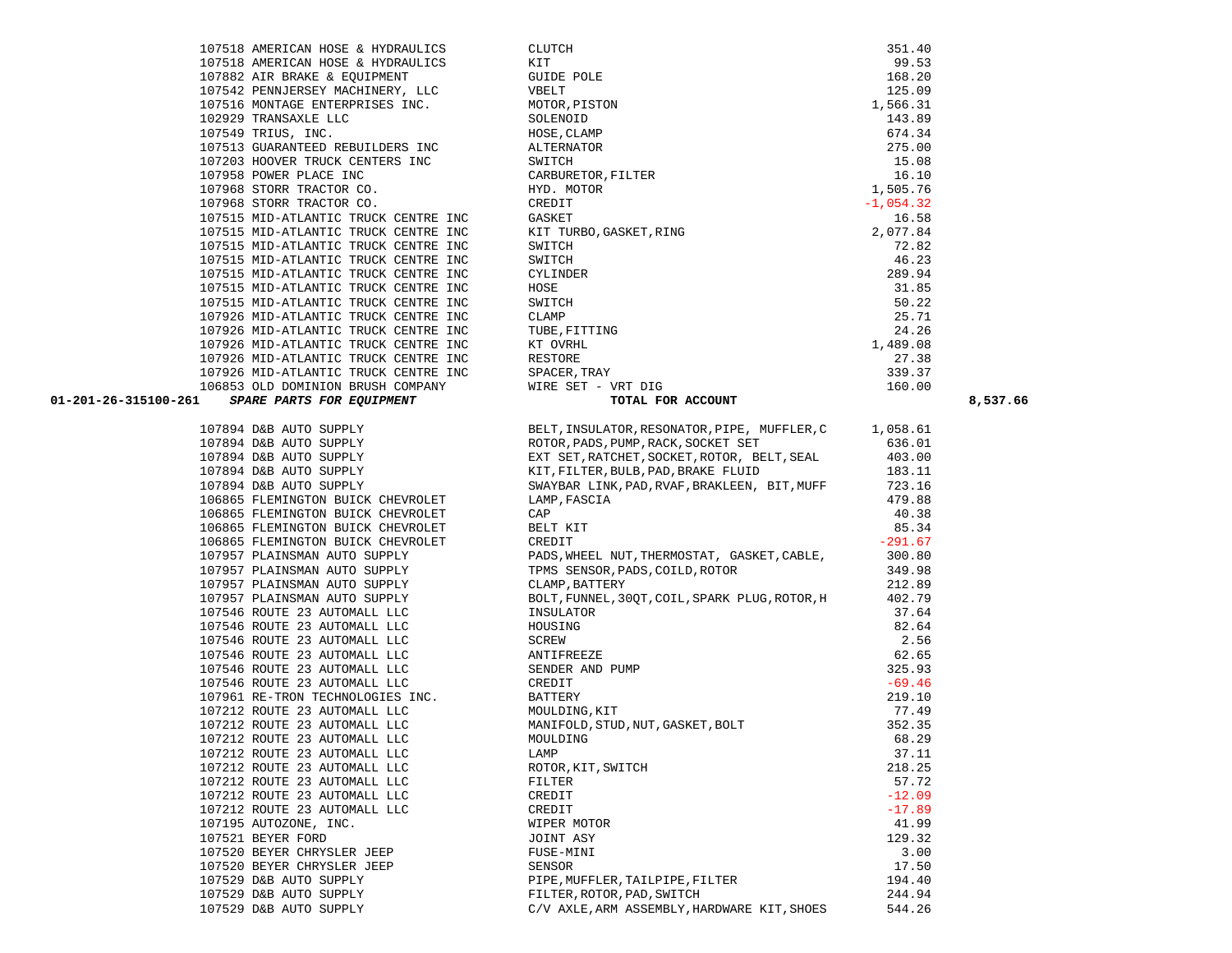| <b>Mosquito Extermination</b><br>01-201-26-320100-031<br>$01 - 201 - 26 - 320100 - 059$ | 108047 TERESA DUCKWORTH<br>CELLULAR PHONES/PAGERS<br>107763 KRISTIAN MCMORLAND<br>OTHER GENERAL EXPENSES | Reimb. for Cell Phone for July, August &<br>TOTAL FOR ACCOUNT<br>Petty Cash Receipts 1/01/14-12/31/14<br>TOTAL FOR ACCOUNT | 60.00<br>108.47 | 60.00<br>108.47           |
|-----------------------------------------------------------------------------------------|----------------------------------------------------------------------------------------------------------|----------------------------------------------------------------------------------------------------------------------------|-----------------|---------------------------|
|                                                                                         |                                                                                                          |                                                                                                                            |                 |                           |
|                                                                                         |                                                                                                          |                                                                                                                            |                 |                           |
|                                                                                         | TOTAL for Motor Services Center                                                                          |                                                                                                                            |                 | ============<br>35,071.24 |
| 01-201-26-315100-291                                                                    | <b>VEHICLE REPAIRS</b>                                                                                   | TOTAL FOR ACCOUNT                                                                                                          |                 | 14,055.26                 |
|                                                                                         | 107960 RAW INC                                                                                           | AXLE                                                                                                                       | 175.00          |                           |
|                                                                                         |                                                                                                          | SENSOR                                                                                                                     |                 |                           |
|                                                                                         | 107933 FLEMINGTON CHRYSLER                                                                               |                                                                                                                            | 52.27           |                           |
|                                                                                         | 107933 FLEMINGTON CHRYSLER                                                                               | <b>BATTERRACK</b>                                                                                                          | 165.32          |                           |
|                                                                                         | 106871 ROUTE 23 AUTOMALL LLC                                                                             | CREDIT                                                                                                                     | $-250.00$       |                           |
|                                                                                         | 106871 ROUTE 23 AUTOMALL LLC                                                                             | CREDIT                                                                                                                     | $-40.00$        |                           |
|                                                                                         | 106871 ROUTE 23 AUTOMALL LLC                                                                             | CREDIT                                                                                                                     | $-52.66$        |                           |
|                                                                                         | 106871 ROUTE 23 AUTOMALL LLC                                                                             | CREDIT                                                                                                                     | $-72.00$        |                           |
|                                                                                         | 106871 ROUTE 23 AUTOMALL LLC                                                                             | SHIELD                                                                                                                     | 55.08           |                           |
|                                                                                         | 106871 ROUTE 23 AUTOMALL LLC                                                                             | MIRROR                                                                                                                     | 180.05          |                           |
|                                                                                         | 106871 ROUTE 23 AUTOMALL LLC                                                                             | ROTOR                                                                                                                      | 145.78          |                           |
|                                                                                         | 106871 ROUTE 23 AUTOMALL LLC<br>106871 ROUTE 23 AUTOMALL LLC                                             | BOLT, PLUG, GASKET, PAN, SCREEN<br>KIT-BRAKE, ROTOR, KIT BRAKE LINE                                                        | 246.78          |                           |
|                                                                                         | 106871 ROUTE 23 AUTOMALL LLC                                                                             | WIRE ASY                                                                                                                   | 40.11<br>164.10 |                           |
|                                                                                         | 106871 ROUTE 23 AUTOMALL LLC                                                                             | SHIELD                                                                                                                     | 25.54           |                           |
|                                                                                         | 106871 ROUTE 23 AUTOMALL LLC                                                                             | SEAL, ROTOR                                                                                                                | 475.54          |                           |
|                                                                                         | 106871 ROUTE 23 AUTOMALL LLC                                                                             | FILTER                                                                                                                     | 57.72           |                           |
|                                                                                         | 106871 ROUTE 23 AUTOMALL LLC                                                                             | KIT                                                                                                                        | 12.09           |                           |
|                                                                                         | 107544 PLAINSMAN AUTO SUPPLY                                                                             | BELT, MUFFLER, INSULATOR, RESERVOIR, DROP LI                                                                               | 332.73          |                           |
|                                                                                         | 107544 PLAINSMAN AUTO SUPPLY                                                                             | SPARK PLUG, WIRE SET, IGNITION POINT FILE,                                                                                 | 642.55          |                           |
|                                                                                         | 107544 PLAINSMAN AUTO SUPPLY                                                                             | SHOCK, ROTOR, PAD, BELT, PULLEY, TENSIONER, F                                                                              | 632.94          |                           |
|                                                                                         | 107544 PLAINSMAN AUTO SUPPLY                                                                             | LOWER BALL JOINT                                                                                                           | 145.23          |                           |
|                                                                                         | 107544 PLAINSMAN AUTO SUPPLY                                                                             | EGR VALVE, TENSIONER, PULLEY, BELT, FUSE HO                                                                                | 136.49          |                           |
|                                                                                         | 107544 PLAINSMAN AUTO SUPPLY                                                                             | BELT, TENSIONER, FLASHER, ABSORBANT, OUTER T                                                                               | 188.09          |                           |
|                                                                                         | 108291 PLAINSMAN AUTO SUPPLY                                                                             | CREDIT                                                                                                                     | $-21.86$        |                           |
|                                                                                         | 108291 PLAINSMAN AUTO SUPPLY                                                                             | FILTER, STEERING STABILIZER, BULB, PAD                                                                                     | 120.45          |                           |
|                                                                                         | 108291 PLAINSMAN AUTO SUPPLY                                                                             | SENSOR, BATTERY, BELT                                                                                                      | 334.20          |                           |
|                                                                                         | 108291 PLAINSMAN AUTO SUPPLY                                                                             | 10W30 OIL, CLAMP, BATTERY, HANGER, BOLT                                                                                    | 813.14          |                           |
|                                                                                         | 107530 FLEMINGTON CHRYSLER                                                                               | <b>BATTERRACK</b>                                                                                                          | 89.34           |                           |
|                                                                                         | 107530 FLEMINGTON CHRYSLER                                                                               | CABLE                                                                                                                      | 49.80           |                           |
|                                                                                         | 107530 FLEMINGTON CHRYSLER                                                                               | PLATE                                                                                                                      | 332.64          |                           |
|                                                                                         | 107530 FLEMINGTON CHRYSLER                                                                               | CAP                                                                                                                        | 45.18           |                           |
|                                                                                         | 107530 FLEMINGTON CHRYSLER                                                                               | CHANNEL                                                                                                                    | 100.32          |                           |
|                                                                                         | 107530 FLEMINGTON CHRYSLER                                                                               | AIR BAG                                                                                                                    | 444.84          |                           |
|                                                                                         | 107548 SUMMIT TRANSMISSION BRAKE                                                                         | TRANS REPAIR                                                                                                               | 455.75          |                           |
|                                                                                         | 106852 NIELSEN DODGE - C-J-R                                                                             | RESERVOIR                                                                                                                  | 45.36           |                           |
|                                                                                         | 107529 D&B AUTO SUPPLY                                                                                   | CREDIT                                                                                                                     | $-55.56$        |                           |
|                                                                                         | 107529 D&B AUTO SUPPLY                                                                                   | CREDIT                                                                                                                     | $-64.75$        |                           |
|                                                                                         | 107529 D&B AUTO SUPPLY                                                                                   | CREDIT                                                                                                                     | $-18.48$        |                           |
|                                                                                         | 107529 D&B AUTO SUPPLY                                                                                   | CREDIT                                                                                                                     | $-55.60$        |                           |
|                                                                                         | 107529 D&B AUTO SUPPLY                                                                                   | FILTER, PAD, SPARK PLUG, COIL, PADS, TRANS F                                                                               | 439.39          |                           |
|                                                                                         | 107529 D&B AUTO SUPPLY                                                                                   | FILTER, STARTER, PADS, ROTOR                                                                                               | 340.37          |                           |

YA New Collar, Wheel #5ND-F5383-11-00

 107392 HANOVER POWER SPORTS YA YHP Bearing #93306-008Y0-00 46.98 107392 HANOVER POWER SPORTS YA YHP Cover, Hub Dust #4SH-25367-01-00 24.87 107392 HANOVER POWER SPORTS YA YHP Oil Seal, DD-Type #93106-47040-0 10.98 107392 HANOVER POWER SPORTS YA YHP Bearing #93306-006Y2-00 25.98 107392 HANOVER POWER SPORTS YA YHP Oil Seal #93106-38046-00 10.87 107392 HANOVER POWER SPORTS YA YHP Circlip #99009-55500-00 3.87 107392 HANOVER POWER SPORTS THE YA YHP Nut, Castle #90171-16001-00 25.96<br>107392 HANOVER POWER SPORTS YA New Collar, Wheel #5ND-F5383-11-00 53.98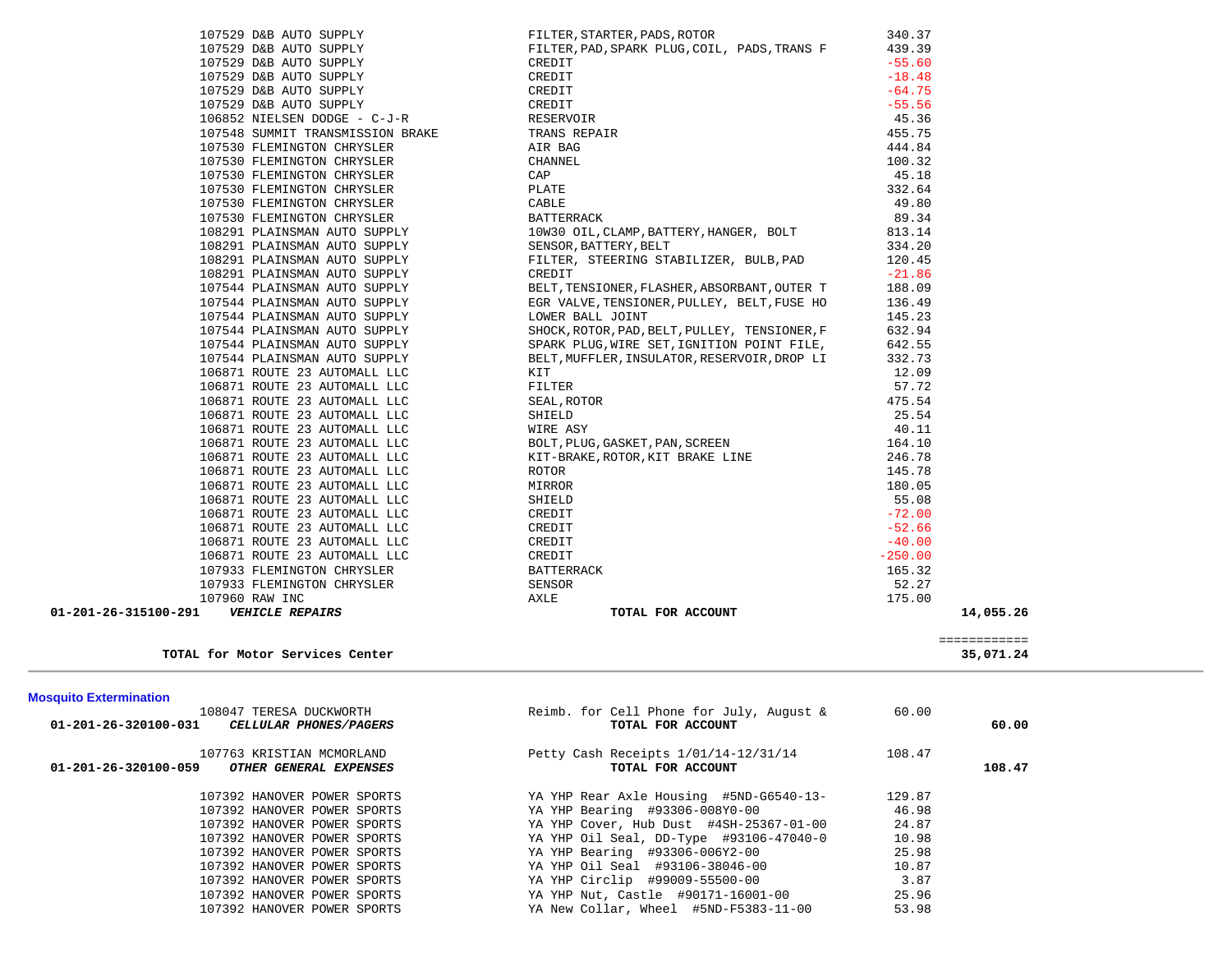| 107392 HANOVER POWER SPORTS                              | YA YHP Bracket, Disc #5ND-F5712-11-00    | 30.87     |          |
|----------------------------------------------------------|------------------------------------------|-----------|----------|
| 107392 HANOVER POWER SPORTS                              | YA YHP Disc, Brake Left #5ND-F5831-10-0  | 57.98     |          |
| 107392 HANOVER POWER SPORTS                              | YA YHP Bolt #90109-08789-00              | 11.48     |          |
| 107637 TREASURER STATE OF NEW JERSEY                     | Roger Armstrong Pesticide Applicators Li | 80.00     |          |
| 107637 TREASURER STATE OF NEW JERSEY                     | Russell Berger Pesticide Applicators Lic | 80.00     |          |
| 107637 TREASURER STATE OF NEW JERSEY                     | Justin Chuplis Pesticide Applicators Lic | 80.00     |          |
| 107637 TREASURER STATE OF NEW JERSEY                     | Ronald Foster Pesticide Applicators Lice | 80.00     |          |
| 107637 TREASURER STATE OF NEW JERSEY                     | Jeffrey Donnelly Pesticide Applicators L | 80.00     |          |
| 107637 TREASURER STATE OF NEW JERSEY                     | Teresa Duckworth Pesticide Applicators L | 80.00     |          |
| 107637 TREASURER STATE OF NEW JERSEY                     | Michael Henderson Pesticide Applicators  |           |          |
|                                                          |                                          | 80.00     |          |
| 107637 TREASURER STATE OF NEW JERSEY                     | William Karlak Pesticide Applicators Lic | 80.00     |          |
| 107637 TREASURER STATE OF NEW JERSEY                     | Kristian McMorland Pesticide Applicators | 80.00     |          |
| 107637 TREASURER STATE OF NEW JERSEY                     | William Mott Pesticide Applicators Licen | 80.00     |          |
| 107637 TREASURER STATE OF NEW JERSEY                     | Michael Rosellini Pesticide Applicators  | 80.00     |          |
| 107637 TREASURER STATE OF NEW JERSEY                     | Jason Vivian Pesticide Applicators Licen | 80.00     |          |
| 107637 TREASURER STATE OF NEW JERSEY                     | John Zegers Pesticide Applicators Licens | 80.00     |          |
| OTHER OUTSIDE SERVICES<br>01-201-26-320100-084           | TOTAL FOR ACCOUNT                        |           | 1,473.69 |
| 107391 ALL COUNTY RENTAL CENTER                          | Brush Cutter #SAWFS560                   | 2,699.90  |          |
| 107391 ALL COUNTY RENTAL CENTER                          | Non-Profit Discount #SAWBAA              | $-508.12$ |          |
| 107381 MORRISTOWN LUMBER &                               | 21846 rd bast file cd 6in #8583395       | 6.99      |          |
| 107381 MORRISTOWN LUMBER &                               | 21857 hlf rd file 8in #8276040           | 12.99     |          |
| 107381 MORRISTOWN LUMBER &                               | 40396 12.5 pledge orange #8672610        | 4.79      |          |
| 107381 MORRISTOWN LUMBER &                               | 1019 carpet cleaner & protecto #6871743  | 7.59      |          |
| 107381 MORRISTOWN LUMBER &                               | 01F lrg female hose coupler #1388958     | 1.99      |          |
| 107381 MORRISTOWN LUMBER &                               | 249090 2X gloss white #1230879           | 4.69      |          |
| 107381 MORRISTOWN LUMBER &                               | 249122 2X gloss black #1174812           | 4.99      |          |
| 107381 MORRISTOWN LUMBER &                               | 30-825 25' leverlock tape rule #1430305  | 9.99      |          |
| 107381 MORRISTOWN LUMBER &                               | 01M larg male hose coupler #1388925      | 1.79      |          |
| 107381 MORRISTOWN LUMBER &                               | 7792504 ms gloss white qt #8566127       | 10.99     |          |
| 107381 MORRISTOWN LUMBER &                               | 85513 ratchet tie down12001b #6142400    | 17.38     |          |
| 107381 MORRISTOWN LUMBER &                               | 220-04 rr pick hdle 36in #6296636        | 16.99     |          |
| 107381 MORRISTOWN LUMBER &                               |                                          | 29.99     |          |
|                                                          | 32929 pick mattock-51b-fbrglaa #8329633  |           |          |
| 107381 MORRISTOWN LUMBER &                               | 1/4X2 lag bolt zinc plate #1421b         | 4.60      |          |
| 107670 ALL COUNTY RENTAL CENTER                          | Stihl Pro Mark Helmet #STI7010-871-0199  | 349.95    |          |
| 107670 ALL COUNTY RENTAL CENTER                          | 6 Layer Prot Wrap CHP #STI0000-886-3204  | 524.95    |          |
| 107671 CY DRAKE LOCKSMITHS, INC.                         | Key Floats                               | 9.20      |          |
| 107671 CY DRAKE LOCKSMITHS, INC.                         | Key Rack                                 | 10.40     |          |
| 107671 CY DRAKE LOCKSMITHS, INC.                         | Keys                                     | 12.80     |          |
| 107671 CY DRAKE LOCKSMITHS, INC.                         | Keys                                     | 25.20     |          |
| 01-201-26-320100-098<br>OTHER OPERATING & REPAIR SUPPLY  | TOTAL FOR ACCOUNT                        |           | 3,260.04 |
| 106949 TOMAR INDUSTRIES INC                              | Conex Translucent 7oz. Cold Cup 2500/cas | 80.25     |          |
| 106949 TOMAR INDUSTRIES INC                              | Streak Free Glass Cleaner 12 Quarts/case | 59.00     |          |
| 106949 TOMAR INDUSTRIES INC                              | Microburst 3000 Country Delight 12 Each/ | 181.68    |          |
| 106226 ESSEX FENCE COMPANY                               | 11 foot split rail treated               | 224.25    |          |
| <b>BLDG MAINTENANCE SUPPLIES</b><br>01-201-26-320100-249 | TOTAL FOR ACCOUNT                        |           | 545.18   |
| 107087 ALL COUNTY RENTAL CENTER                          | 33RS 72E Chain Loop #STI3623-005-0072    | 57.60     |          |
| 107087 ALL COUNTY RENTAL CENTER                          | Stihl Bioplus Oil 5 #STI0781-516-5014    | 115.00    |          |
| 107087 ALL COUNTY RENTAL CENTER                          | Carburetor #STI4116-120-0603             | 310.44    |          |
|                                                          | Autocut 25 2 #STI4002-710-2191           |           |          |
| 107087 ALL COUNTY RENTAL CENTER                          |                                          | 21.99     |          |
| 106949 TOMAR INDUSTRIES INC                              | Back Support Medium #WSC-11383           | 48.80     |          |
| 106949 TOMAR INDUSTRIES INC                              | Back Support Large #WSC-11384            | 48.80     |          |
| 106949 TOMAR INDUSTRIES INC                              | Back Support X-Large #WSC-11385          | 73.20     |          |
| 01-201-26-320100-258<br><b>EQUIPMENT</b>                 | TOTAL FOR ACCOUNT                        |           | 675.83   |
| 107673 PLAINSMAN AUTO SUPPLY                             | Oil Filter Pro Select #21085             | 6.69      |          |
| 107673 PLAINSMAN AUTO SUPPLY                             | Oil Filter Pro Select #21516             | 6.69      |          |
| 107673 PLAINSMAN AUTO SUPPLY                             | NAPA 10W30 Qt. #75-130                   | 47.88     |          |
| 107673 PLAINSMAN AUTO SUPPLY                             | EMG Lite #333A                           | 44.00     |          |
| 107673 PLAINSMAN AUTO SUPPLY                             | Trailer Conn Plug #755-5046              | 10.20     |          |
| 107673 PLAINSMAN AUTO SUPPLY                             | Trailer Conn Socket #755-5048            | 14.20     |          |
|                                                          |                                          |           |          |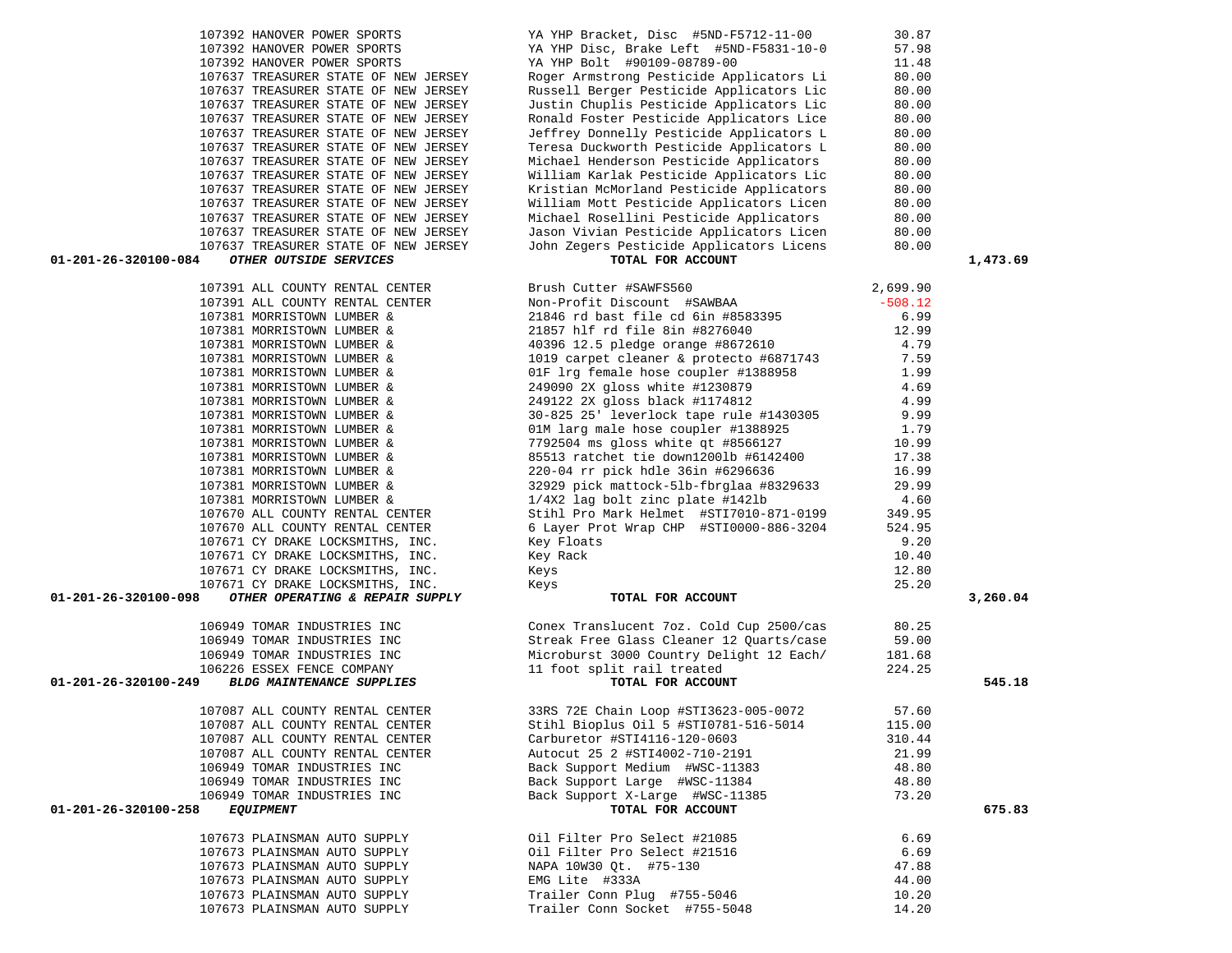#### **TOTAL for Human Services** 1,904.32

| -------------<br>_____________ |         |
|--------------------------------|---------|
| .                              | _______ |

| 107743 NJ ASSO. OF CTY ALCOHOLISM &                    | DIRECTOR CONTINUING EDUCATION PROJECT- A | 250.00 |        |
|--------------------------------------------------------|------------------------------------------|--------|--------|
| 01-201-27-331100-023<br>ASSOCIATIONS AND MEMBERSHIPS   | TOTAL FOR ACCOUNT                        |        | 250.00 |
| 107952 THE CENTER FOR PREVENTION                       | Mind over Matter Conference registration | 110.00 |        |
| 105769 SKILLPATH SEMINARS                              | WORKBOOK HOW TO COMMUNICATE EFFECTIVELY  | 24.95  |        |
| 105769 SKILLPATH SEMINARS                              | SHIPPING (TAX EXEMPT)                    | 6.95   |        |
| 107951 UMDNJ-UBHC-BRTI TCR                             | NJ SYSTEM OF CARE STATEWIDE CONFERECE OC | 55.00  |        |
| 106251 SKILLPATH SEMINARS                              | Payment for the seminar (How to become a | 149.00 |        |
| 01-201-27-331100-039<br>EDUCATION SCHOOLS & TRAINING   | TOTAL FOR ACCOUNT                        |        | 345.90 |
| 108229 STAPLES ADVANTAGE                               | ITEM 129684 SCOTCH TAPE DISPENSER        | 8.52   |        |
| 108229 STAPLES ADVANTAGE                               | ITEM 216283 LARGE MAGNETIC PAPER CLIP DI | 1.68   |        |
| 108229 STAPLES ADVANTAGE                               | ITEM 513575 LOGO DESK PAD BLACK          | 44.88  |        |
| 108229 STAPLES ADVANTAGE                               | ITEM 685016 12 PK STENO PAD              | 18.04  |        |
| 108229 STAPLES ADVANTAGE                               | ITEM 581340 2015 DALY 2 PERSON CALENDAR  | 47.82  |        |
| 108229 STAPLES ADVANTAGE                               | ITEM 502678 250 COLDERS                  | 55.58  |        |
| $01-201-27-331100-058$ OFFICE SUPPLIES & STATIONERY    | TOTAL FOR ACCOUNT                        |        | 176.52 |
| 108823 COUNTY OF MORRIS                                | 1ST HALF 11/14 METERED MAIL              | 792.48 |        |
| 01-201-27-331100-068<br>POSTAGE & METERED MAIL         | TOTAL FOR ACCOUNT                        |        | 792.48 |
| 107949 SODEXO INC & AFFILIATES                         | REFRESHMENTS FOR ATTENDEES AT THE OCTOBE | 151.00 |        |
| 107953 LONGFELLOWS SANDWICH DELI                       | SANDWICHES AND BEVERAGES FOR ATTENDEES A | 103.92 |        |
| 107953 LONGFELLOWS SANDWICH DELI                       | BREAKFAST FOR ADJUSTERS MEETING 10/28/14 | 84.50  |        |
| 01-201-27-331100-088<br>MEETING EXP ADVISORY BOARD ETC | TOTAL FOR ACCOUNT                        |        | 339.42 |
|                                                        |                                          |        |        |
|                                                        |                                          |        |        |

# **Human Services**

**Youth Shelter** 

| <b>Health Management</b>                         |                                           |        |              |
|--------------------------------------------------|-------------------------------------------|--------|--------------|
| 108834 VERIZON WIRELESS                          | HEALTH MANAGEMENT - GRANT<br>L&PS         | 416.41 |              |
| 108834 VERIZON WIRELESS                          | HEALTH MANAGEMENT - O&E<br>L&PS           | 114.03 |              |
| 108832 VERIZON WIRELESS                          | <b>L</b> &PS<br>HEALTH MANAGEMENT - GRANT | 416.25 |              |
| 108832 VERIZON WIRELESS                          | <b>L</b> &PS<br>HEALTH MANAGEMENT - O&E   | 114.03 |              |
| 108833 VERIZON WIRELESS                          | L&PS<br>HEALTH MANAGEMENT - GRANT         | 416.25 |              |
| 108833 VERIZON WIRELESS                          | HEALTH MANAGEMENT - O&E<br>L&PS           | 114.03 |              |
| 01-201-27-330100-031<br>CELLULAR PHONE/PAGERS    | TOTAL FOR ACCOUNT                         |        | 1,591.00     |
| 107510 BAILEY'S TEST STRIPS &                    | Item OACOR                                | 50.00  |              |
| 107510 BAILEY'S TEST STRIPS &                    | Item 8888                                 | 50.00  |              |
| 107510 BAILEY'S TEST STRIPS &                    | Item 8751                                 | 168.00 |              |
| 107510 BAILEY'S TEST STRIPS &                    | Item JG145                                | 35.00  |              |
| 107905 STEPHANIE GORMAN                          | Reimbursement for MMWR Subscription       | 79.00  |              |
| 01-201-27-330100-084<br>OTHER OUTSIDE SERVICES   | TOTAL FOR ACCOUNT                         |        | 382.00       |
| 107276 MUNICIPAL CAPITAL CORP                    | Ricoh MPC3003S Copier Contract # 12656    | 690.99 |              |
| 01-201-27-330100-164<br>OFFICE MACHINES - RENTAL | TOTAL FOR ACCOUNT                         |        | 690.99       |
|                                                  |                                           |        | ============ |
| TOTAL for Health Management                      |                                           |        | 2,663.99     |

#### **TOTAL for Mosquito Extermination 6,255.92**

============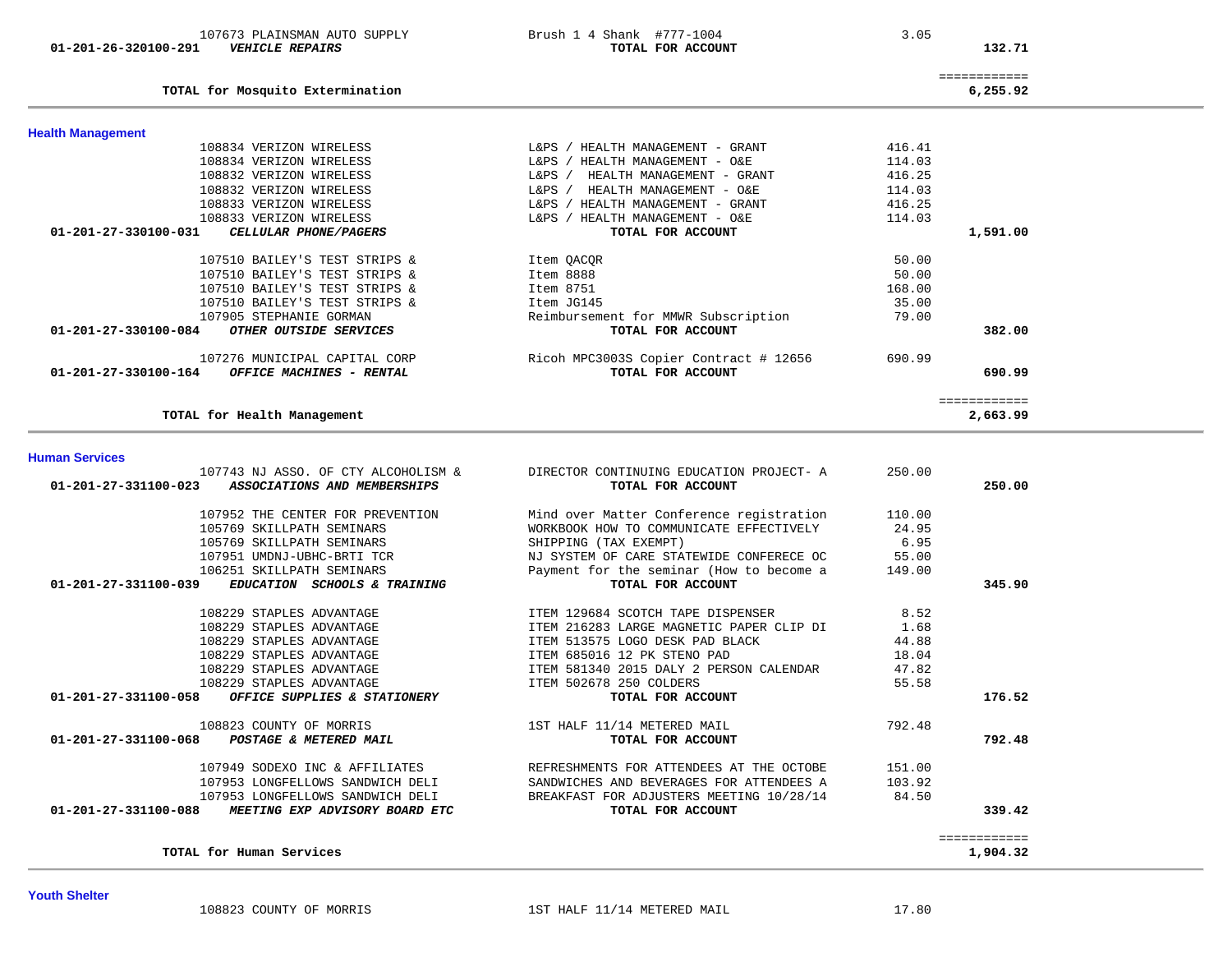| 01-201-27-331110-068                    | POSTAGE AND METERED MAIL                                                           | TOTAL FOR ACCOUNT                                             |           | 17.80                  |  |
|-----------------------------------------|------------------------------------------------------------------------------------|---------------------------------------------------------------|-----------|------------------------|--|
|                                         | 108279 LOVEYS PIZZA & GRILL                                                        | July Resident Rewards                                         | 54.72     |                        |  |
|                                         | 108279 LOVEYS PIZZA & GRILL                                                        | August Resident Rewards                                       | 90.76     |                        |  |
| 01-201-27-331110-185 FOOD               | 108279 LOVEYS PIZZA & GRILL                                                        | September & October Resident Rewards<br>TOTAL FOR ACCOUNT     | 116.94    | 262.42                 |  |
|                                         | TOTAL for Youth Shelter                                                            |                                                               |           | ============<br>280.22 |  |
| <b>Office on Aging</b>                  |                                                                                    |                                                               |           |                        |  |
| 01-201-27-333100-048                    | 108026 OPHELIA V. CRUSE<br><b>INSURANCE</b>                                        | Car Insurance Reimbursement for October-<br>TOTAL FOR ACCOUNT | 12.00     | 12.00                  |  |
|                                         |                                                                                    |                                                               |           |                        |  |
|                                         | 108823 COUNTY OF MORRIS<br>01-201-27-333100-068 POSTAGE & METERED MAIL             | 1ST HALF 11/14 METERED MAIL<br>TOTAL FOR ACCOUNT              | 97.97     | 97.97                  |  |
|                                         | 108026 OPHELIA V. CRUSE                                                            | Miles reimbursement for October-2014                          | 34.65     |                        |  |
|                                         | 108014 LEANNE SCUTO                                                                | Miles reimbursement for Sept-Oct 2014.                        | 15.40     |                        |  |
|                                         | 108014 LEANNE SCUTO                                                                | Parking Morristown Memorial Center.                           | 4.00      |                        |  |
| 01-201-27-333100-082 TRAVEL EXPENSE     |                                                                                    | TOTAL FOR ACCOUNT                                             |           | 54.05                  |  |
|                                         |                                                                                    |                                                               |           | ============           |  |
|                                         | TOTAL for Office on Aging                                                          |                                                               |           | 164.02                 |  |
|                                         |                                                                                    |                                                               |           |                        |  |
| <b>NJEASE Phase II</b>                  |                                                                                    |                                                               |           |                        |  |
|                                         | 108505 NEWBRIDGE SERVICES INC<br>01-201-27-333105-090 NJEASE PHASE II EXPENDITURES | JACC<br>Period $7/1/1$<br>TOTAL FOR ACCOUNT                   | 960.00    | 960.00                 |  |
|                                         |                                                                                    |                                                               |           |                        |  |
|                                         | TOTAL for NJEASE Phase II                                                          |                                                               |           | ============<br>960.00 |  |
|                                         |                                                                                    |                                                               |           |                        |  |
| <b>Grant in Aid</b>                     |                                                                                    |                                                               |           |                        |  |
|                                         | 107967 CORNERSTONE FAMILY PROGRAMS                                                 | COST REIMBURSEMENT FOR THE 3RD QUARTER 1                      | 6, 276.00 |                        |  |
| 01-201-27-342000-462                    | GRANT IN AID GIA: FAMILY SERVICES                                                  | TOTAL FOR ACCOUNT                                             |           | 6,276.00               |  |
|                                         | 107738 ATLANTIC HEALTH SERVICES/MMH                                                | SERVICES PROVIDED FOR THE MONTH OF SEPT                       | 7,830.00  |                        |  |
| 01-201-27-342000-464                    | GRANT IN AID GIA: MORR MEMOR. HOSPITAL                                             | TOTAL FOR ACCOUNT                                             |           | 7,830.00               |  |
|                                         | 107532 DEIRDRE'S HOUSE                                                             | 84 units of Service                                           | 6,162.50  |                        |  |
| 01-201-27-342000-487                    | GRANT IN AID:DEIDRE OBRIEN CHILD ADV CTR                                           | TOTAL FOR ACCOUNT                                             |           | 6,162.50               |  |
|                                         | 107741 NEW HOPE FOUNDATION INC.<br>01-201-27-342000-491 GRANT IN AID: NEW HOPE     | 1.08 CLIENT BED DAYS FOR 1 CLIENT IN SEP<br>TOTAL FOR ACCOUNT | 146.00    | 146.00                 |  |
|                                         |                                                                                    |                                                               |           | ============           |  |
|                                         | TOTAL for Grant in Aid                                                             |                                                               |           | 20,414.50              |  |
|                                         |                                                                                    |                                                               |           |                        |  |
| <b>Seniors, Disabled &amp; Veterans</b> |                                                                                    |                                                               |           |                        |  |
| 01-201-27-343100-059                    | 108091 CHARLES JURGENSEN<br>OTHER GENERAL EXPENSES                                 | 9th Annual NewJersey NJAVSO Trainig in A<br>TOTAL FOR ACCOUNT | 700.10    | 700.10                 |  |
|                                         |                                                                                    |                                                               |           |                        |  |
|                                         |                                                                                    |                                                               |           | ============           |  |
|                                         | TOTAL for Seniors, Disabled & Veterans                                             |                                                               |           | 700.10                 |  |
|                                         |                                                                                    |                                                               |           |                        |  |

**County Board of Social Service**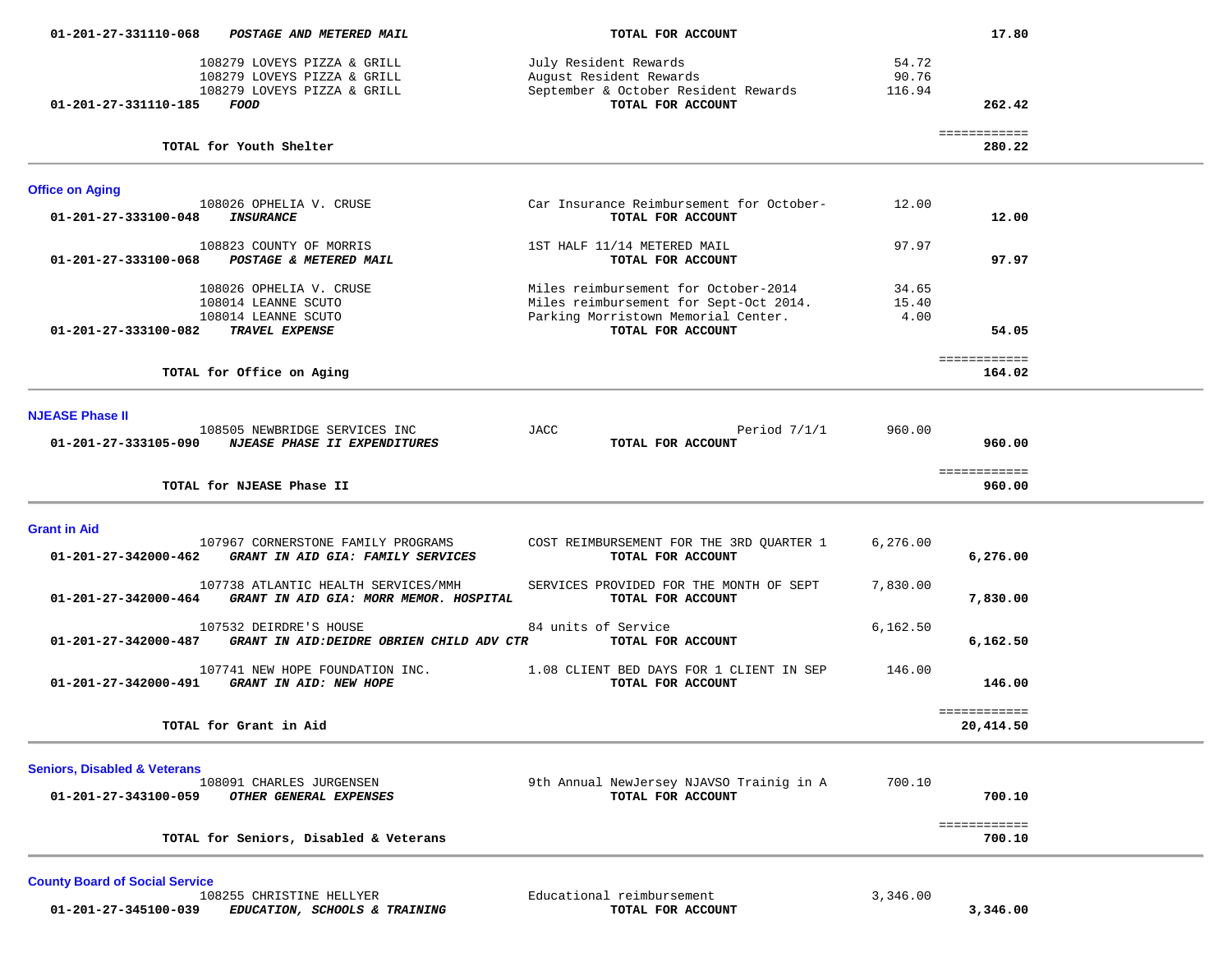| TOTAL for County Board of Social Service                                     |                                                                                      |                | ============<br>153,077.29 |
|------------------------------------------------------------------------------|--------------------------------------------------------------------------------------|----------------|----------------------------|
| 108076 JENNIFER CARRO<br>01-201-27-345100-333<br>OTHER ALLOWANCES            | FSS - Insurance reimb. for January to Ju<br>TOTAL FOR ACCOUNT                        | 72.00          | 144.00                     |
| 108266 AMPAI STEBER                                                          | Insurance reimb. for July thru December                                              | 72.00          |                            |
| $01 - 201 - 27 - 345100 - 332$<br><b>MILEAGE</b>                             | TOTAL FOR ACCOUNT                                                                    |                | 120.40                     |
| 108073 KAITLYN HELLYER                                                       | FSS - Mileage reimb. for July to October                                             | 43.40          |                            |
| 108266 AMPAI STEBER<br>108267 LASZLO CSENGETO                                | ADM - Mileage reimb. for May to October<br>Mileage reimb. for October 2014           | 63.00<br>14.00 |                            |
| 01-201-27-345100-329<br>HOSPITAL INSURANCE PREMIUMS                          | TOTAL FOR ACCOUNT                                                                    |                | 143,953.18                 |
| 107747 HORIZON BLUE CROSS BLUE SHIELD                                        | HMO Premium bill for the month of Novemb                                             | 143,823.18     |                            |
| 106918 DISCOVERY BENEFITS INC.<br>106918 DISCOVERY BENEFITS INC.             | COBRA Payment for the month of August 20<br>COBRA Payment for the month of September | 65.00<br>65.00 |                            |
| 01-201-27-345100-325<br><b>SPECIAL SERVICES</b>                              | TOTAL FOR ACCOUNT                                                                    |                | 902.07                     |
| 108265 U.S. SECURITY ASSOCIATES, INC.                                        | Payment for security officer/Client #573                                             | 677.07         |                            |
| 107265 ANGELA PATRICIA PEDRAZA                                               | Translation service for C061790014                                                   | 225.00         |                            |
| 01-201-27-345100-257<br><b>RENTAL - OTHER</b>                                | TOTAL FOR ACCOUNT                                                                    |                | 1,865.37                   |
| 108631 CITYSIDE ARCHIVES, LTD                                                | OFFICE OF TEMP ASSISTANCE                                                            | 930.76         |                            |
| 108628 CITYSIDE ARCHIVES, LTD                                                | OFFICE OF TEMP ASSISTANCE                                                            | 934.61         |                            |
| 108072 DEER PARK<br>$01 - 201 - 27 - 345100 - 059$<br>OTHER GENERAL EXPENSES | Acct. no. 0434488383/09-15-14 to 10-14-1<br>TOTAL FOR ACCOUNT                        | 349.81         | 349.81                     |
| 01-201-27-345100-058<br>OFFICE SUPPLIES & STATIONERY                         | TOTAL FOR ACCOUNT                                                                    |                | 2,396.46                   |
| 107255 STAPLES ADVANTAGE                                                     | MAINT KIT 4240/4250/4350 - Order #712363                                             | 305.90         |                            |
| 107436 PAPER MART INC                                                        | Order no. 192655/10-02-14                                                            | 617.78         |                            |
| 107436 PAPER MART INC                                                        | Order no. 191603/09-24-14 - Customer no.                                             | 1,472.78       |                            |

# **MV:Administration**

| 108661 ARNEL P GARCIA          | LPN,11-2-2014 thru 11-15-2014                                      | 2,320.00 |
|--------------------------------|--------------------------------------------------------------------|----------|
| 108660 CARRELLE L CALIXTE      | LPN, 11-2-2014 thru 11-15-2014                                     | 2,827.50 |
| 108659 COLLETE K NYANARO       | RN, 11-2-2014 thru 11-15-2014                                      | 888.00   |
| 108658 DAMACINA L. OKE         | LPN, 11-2-2014 thru 11-15-2014 2, 573.75                           |          |
| 108656 DANILO LAPID            | RN, 11-2-2014 thru 11-15-2014                                      | 1,776.00 |
| 108655 DAVID JEAN-LOUIS        | LPN, 11-2-2014 thru 11-15-2014                                     | 2,363.67 |
| 108657 ELIZABETH VILLASENOR    | RN,11-2-2014 thru 11-15-2014                                       | 3,848.00 |
| 108654 ELLEN M. NOLL           | LPN, 11-2-2014 thru 11-15-2014                                     | 1,160.00 |
| 108653 EVELYN TOLENTINO        | RN, 11-2-2014 thru 11-15-2014                                      | 1,239.50 |
| 108652 GEORGINA GRAY-HORSLEY   | LPN, 11-2-2014 thru 11-15-2014                                     | 696.00   |
|                                | 1,184.00 1,1851 HARRIET VALLECER RN RN, 11-2-2014 thru 11-15-2014  |          |
| 108650 ILLIENE CHARLES, RN     | RN,11-2-2014 thru 11-15-2014                                       | 3,043.25 |
| 108649 JESSY JACOB             | LPN, 11-2-2014 thru 11-15-2014 217.50                              |          |
| 108648 LOREEN RAFISURA         | RN, 11-2-2014 thru 11-15-2014                                      | 1,474.45 |
| 108647 LOUISE R. MACCHIA       | RN, 11-2-2014 thru 11-15-2014                                      | 2,223.70 |
| 108646 MA. LIZA IMPERIAL       | RN, 11-2-2014 thru 11-15-2014 3,570.50                             |          |
| 108645 MADUKWE IMO IBOKO, RN   | RN, 11-2-2014 thru 11-15-2014                                      | 2,368.00 |
|                                | $108644$ MARIA CARMELITA OBLINA LPN, $11-2-2014$ thru $11-15-2014$ | 696.00   |
| 108643 MARION ENNIS            | LPN, 11-2-2014 thru 11-15-2014 2, 138.40                           |          |
| 108642 MARTHA YAGHI            | RN,11-2-2014 thru 11-15-2014                                       | 888.00   |
| 108641 MELOJANE CELESTINO      | RN, 11-2-2014 thru 11-15-2014                                      | 1,477.41 |
| 108640 MICHAEL ZINN            | RN,11-2-2014 thru 11-15-2014                                       | 2,368.00 |
| 108639 MICHELLE CAPILI         | RN, 11-2-2014 thru 11-15-2014                                      | 888.00   |
| 108638 MIRLENE ESTRIPLET       | RN, 11-2-2014 thru 11-15-2014                                      | 3,866.50 |
| 108637 ROSE DUMAPIT            | RN,11-2-2014 thru 11-15-2014                                       | 1,480.00 |
| 108636 ROSEMARY BATANE COBCOBO | RN,11-2-2014 thru 11-15-2014                                       | 1,776.00 |
| 108635 SUZIE COLLIN            | RN.11-2-2014 thru 11-15-2014                                       | 3,075.44 |
|                                |                                                                    |          |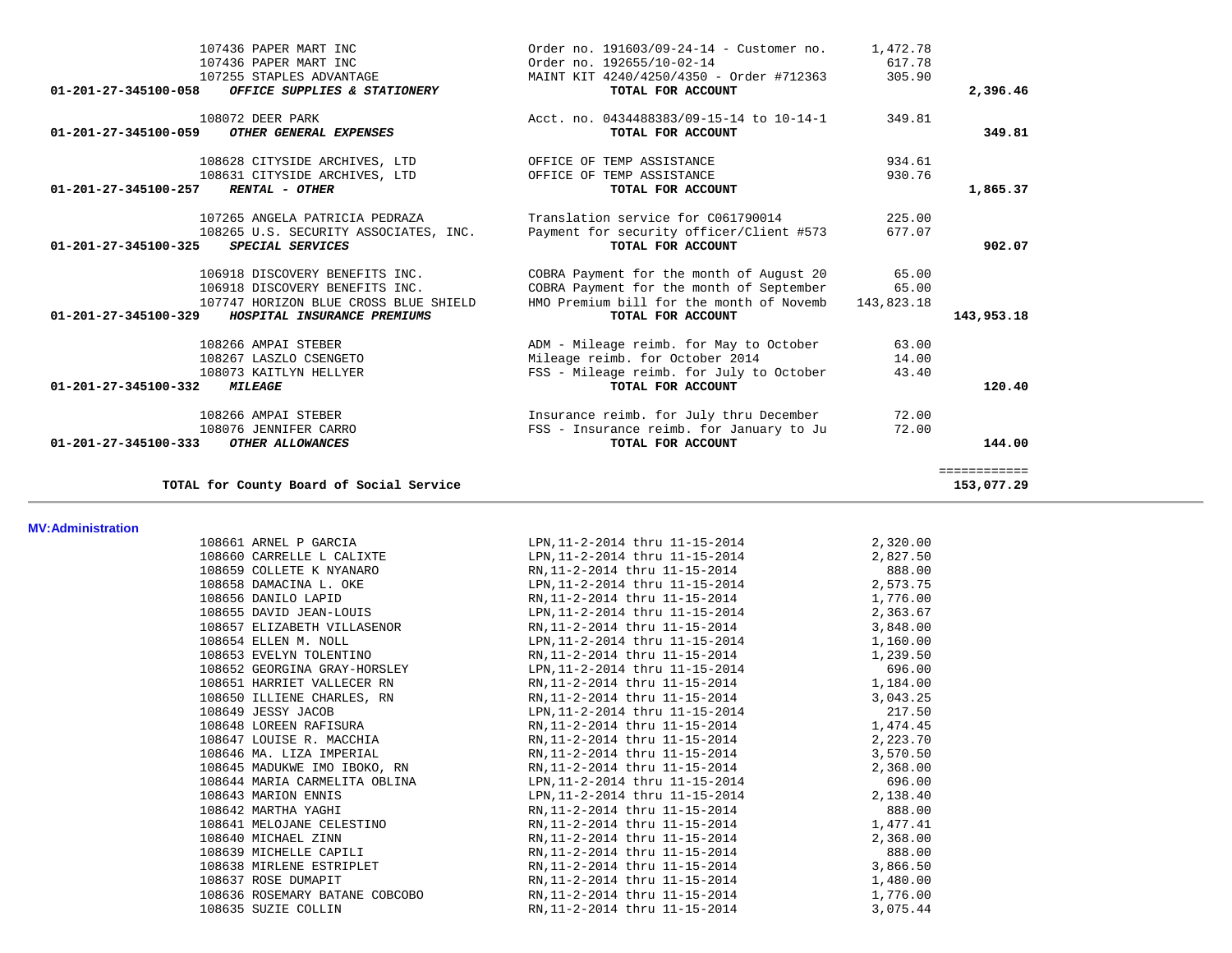| 108633 TERESA OMWENGA<br>TEMPORARY HELP - PER DIEM NURSES<br>01-201-27-350100-013                                                                                                                                                                                                                                                            | RN,11-2-2014 thru 11-15-2014<br>TOTAL FOR ACCOUNT                                                                                                                                                                                                             | 592.00                                                                                                        | 54,203.57                  |
|----------------------------------------------------------------------------------------------------------------------------------------------------------------------------------------------------------------------------------------------------------------------------------------------------------------------------------------------|---------------------------------------------------------------------------------------------------------------------------------------------------------------------------------------------------------------------------------------------------------------|---------------------------------------------------------------------------------------------------------------|----------------------------|
| 108703 AEOUOR HEALTHCARE SERVICES, LLC<br>108703 AEQUOR HEALTHCARE SERVICES, LLC<br>OUTSIDE SALARIES & WAGES<br>01-201-27-350100-016                                                                                                                                                                                                         | Agency Nursing for 10-19-2014 thru 10-25<br>Agency Nursing for 10-26-2014 thru 11-01<br>TOTAL FOR ACCOUNT                                                                                                                                                     | 8,887.40<br>8,648.51                                                                                          | 17,535.91                  |
| 108731 PREMIER HEALTHCARE<br>108730 PREMIER HEALTHCARE<br>01-201-27-350100-035<br>CONSULTATION FEE                                                                                                                                                                                                                                           | Professional Management Services, Novembe<br>Business Office Consulting, October~2014<br>TOTAL FOR ACCOUNT                                                                                                                                                    | 82,294.44<br>2,520.00                                                                                         | 84,814.44                  |
| 108706 CORNERSTONE FAMILY PROGRAMS<br>108707 CORNERSTONE FAMILY PROGRAMS<br>CONTRACTED SERVICES<br>01-201-27-350100-036                                                                                                                                                                                                                      | Social Work Services for August, 2014<br>Social Work Services for September, 2014<br>TOTAL FOR ACCOUNT                                                                                                                                                        | 21,000.00<br>21,000.00                                                                                        | 42,000.00                  |
| 108667 STAPLES ADVANTAGE<br>108667 STAPLES ADVANTAGE<br>108667 STAPLES ADVANTAGE<br>108667 STAPLES ADVANTAGE<br>108667 STAPLES ADVANTAGE<br>108667 STAPLES ADVANTAGE<br>108667 STAPLES ADVANTAGE<br>108667 STAPLES ADVANTAGE<br>108667 STAPLES ADVANTAGE<br>108667 STAPLES ADVANTAGE<br>108667 STAPLES ADVANTAGE<br>108667 STAPLES ADVANTAGE | 1032198,9-18-2014<br>1032198,9-18-2014<br>1032198,9-24-2014<br>1032198,10-07-2014<br>1032198,9-27-2014<br>1032198,9-27-2014<br>1032198,9-27-2014<br>1032198,9-27-2014<br>1032198,10-01-2014<br>1032198,10-02-2014<br>1032198,10-02-2014<br>1032198,10-04-2014 | 313.68<br>367.15<br>17.08<br>71.12<br>307.82<br>1,097.62<br>794.42<br>5.70<br>8.99<br>26.81<br>4.50<br>345.05 |                            |
| 108667 STAPLES ADVANTAGE<br>108667 STAPLES ADVANTAGE<br>108667 STAPLES ADVANTAGE<br>01-201-27-350100-058<br>OFFICE SUPPLIES & STATIONERY                                                                                                                                                                                                     | 1032198,10-08-2014<br>1032198,10-10-2014<br>1032198,10-10-2014<br>TOTAL FOR ACCOUNT                                                                                                                                                                           | 48.98<br>35.14<br>14.76                                                                                       | 3,458.82                   |
| 108823 COUNTY OF MORRIS<br>POSTAGE & METERED MAIL<br>01-201-27-350100-068                                                                                                                                                                                                                                                                    | 1ST HALF 11/14 METERED MAIL<br>TOTAL FOR ACCOUNT                                                                                                                                                                                                              | 124.23                                                                                                        | 124.23                     |
| 108932 NATIONAL FUEL OIL INC.<br><b>GAS PURCHASES</b><br>01-201-27-350100-140                                                                                                                                                                                                                                                                | FUEL CHARGES OCTOBER 2014<br>TOTAL FOR ACCOUNT                                                                                                                                                                                                                | 352.51                                                                                                        | 352.51                     |
| 108669 VERIZON<br>01-201-27-350100-146<br><b>TELEPHONE</b>                                                                                                                                                                                                                                                                                   | 973-984-0357 078 33Y, 10-22-2014 thru 11- 28.36<br>TOTAL FOR ACCOUNT                                                                                                                                                                                          |                                                                                                               | 28.36                      |
| 108709 DIRECT SUPPLY INC<br>108709 DIRECT SUPPLY INC<br>108709 DIRECT SUPPLY INC<br>108709 DIRECT SUPPLY INC<br>108709 DIRECT SUPPLY INC<br>01-201-27-350100-266<br>SAFETY ITEMS                                                                                                                                                             | 29406,10-7-2014<br>29406,9-22-2014<br>29406,10-20-2014<br>29406,10-06-2014<br>29406,10-22-2014[credit memo]<br>TOTAL FOR ACCOUNT                                                                                                                              | 133.78<br>1,810.14<br>3,600.00<br>825.00<br>$-1,650.00$                                                       | 4,718.92                   |
| TOTAL for MV:Administration                                                                                                                                                                                                                                                                                                                  |                                                                                                                                                                                                                                                               |                                                                                                               | ============<br>207,236.76 |
| <b>MV:Building Services</b><br>108702 ACORN TERMITE AND PEST<br>108663 SODEXO INC & AFFILIATES<br>108663 SODEXO INC & AFFILIATES<br>01-201-27-350110-036<br>CONTRACTED SERVICES                                                                                                                                                              | Pest Control for October, 2014<br>100022833, August~2014<br>100022833, September~2014<br>TOTAL FOR ACCOUNT                                                                                                                                                    | 750.00<br>176,187.05<br>238,573.65                                                                            | 415,510.70                 |
| 108862 SCHINDLER ELEVATOR CORPORATION<br>01-201-27-350110-044<br>EQUIPMENT SERVICE AGREEMENTS                                                                                                                                                                                                                                                | 5000013604, November~2014<br>TOTAL FOR ACCOUNT                                                                                                                                                                                                                | 2,390.90                                                                                                      | 2,390.90                   |
| 108704 AES-NJ COGEN CO INC                                                                                                                                                                                                                                                                                                                   | Co-Generation for October, 2014                                                                                                                                                                                                                               | 3,318.15                                                                                                      |                            |

108634 TEODORA O. DELEON RN,11-2-2014 thru 11-15-2014 1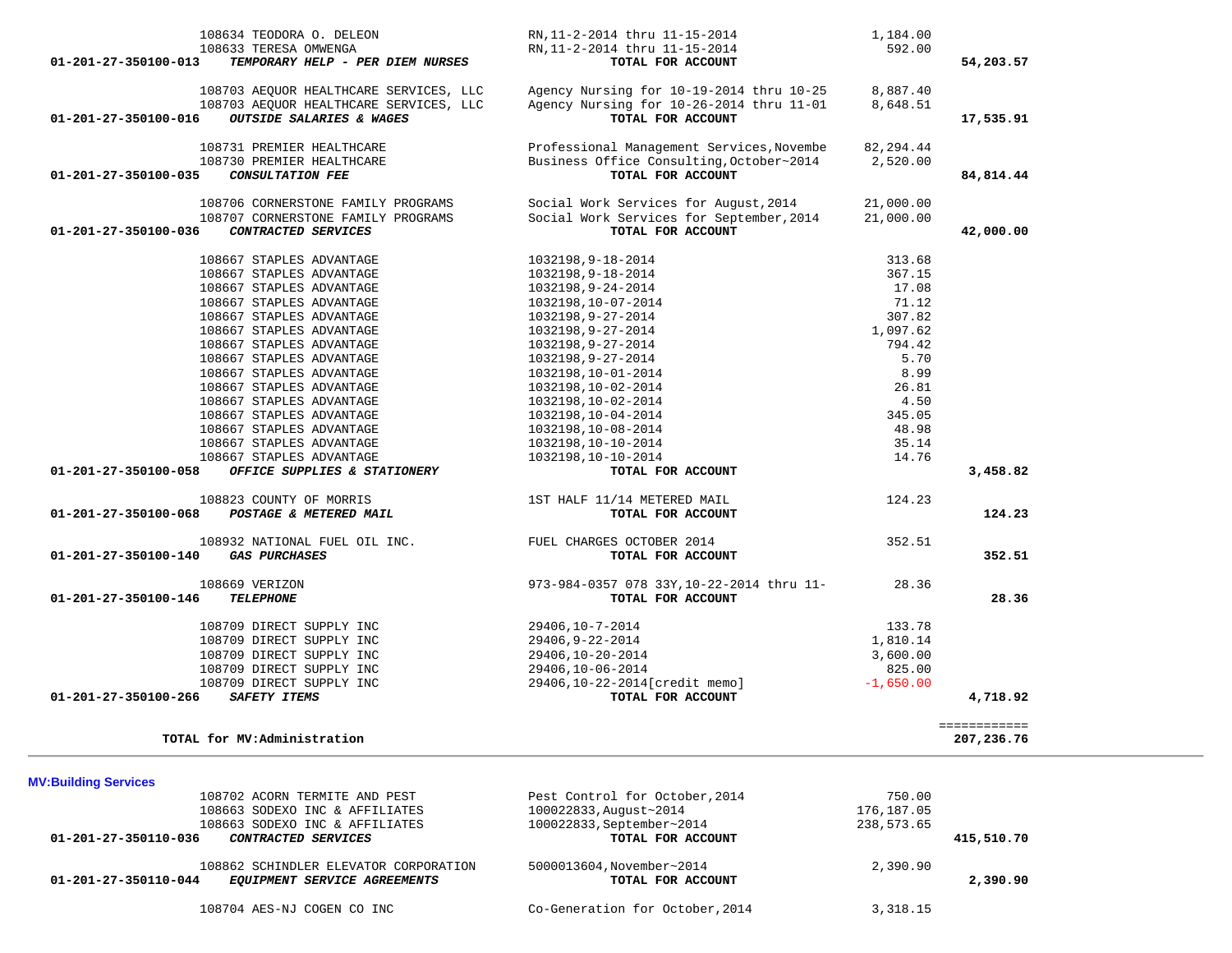| 108720 JERSEY CENTRAL POWER & LIGHT                                              | 100 004 803 738, October-2014                       | 46,207.92               |                            |  |
|----------------------------------------------------------------------------------|-----------------------------------------------------|-------------------------|----------------------------|--|
| 01-201-27-350110-137<br><b>ELECTRICITY</b>                                       | TOTAL FOR ACCOUNT                                   |                         | 49,526.07                  |  |
| 108670 WOODRUFF ENERGY                                                           | 508579, October~2014                                | 6,515.25                |                            |  |
| 108670 WOODRUFF ENERGY                                                           | 508584, October~2014                                | 1,597.64                |                            |  |
| 01-201-27-350110-141<br>NATURAL GAS                                              | TOTAL FOR ACCOUNT                                   |                         | 8,112.89                   |  |
|                                                                                  |                                                     |                         |                            |  |
| 108628 CITYSIDE ARCHIVES, LTD                                                    | MORRIS VIEW                                         | 849.18                  |                            |  |
| 108631 CITYSIDE ARCHIVES, LTD<br>RUBBISH & TRASH REMOVAL<br>01-201-27-350110-143 | MORRIS VIEW<br>TOTAL FOR ACCOUNT                    | 1,065.33                |                            |  |
|                                                                                  |                                                     |                         | 1,914.51                   |  |
| 106104 MARIDO SERVICES INC.                                                      | 13518, 9-4-2014                                     | 2,856.35                |                            |  |
| 108728 PENN-JERSEY PAPER CO.                                                     | 20955, 10-21-2014                                   | 642.00                  |                            |  |
| $01 - 201 - 27 - 350110 - 204$<br>PLANT OPERATION                                | TOTAL FOR ACCOUNT                                   |                         | 3,498.35                   |  |
| 108716 J.A. SEXAUER                                                              | 276829, 11-14-2014                                  | 967.32                  |                            |  |
| 108722 MILLER & CHITTY CO INC                                                    | 0014350000, 11-06-2014                              | 2,240.00                |                            |  |
| 108862 SCHINDLER ELEVATOR CORPORATION                                            | 5000013604, 11-5-2014                               | 395.90                  |                            |  |
| 108862 SCHINDLER ELEVATOR CORPORATION                                            | 5000013604, 11-5-2014                               | 1,575.09                |                            |  |
| 01-201-27-350110-262<br>MACHINERY REPAIRS & PARTS                                | TOTAL FOR ACCOUNT                                   |                         | 5,178.31                   |  |
|                                                                                  |                                                     |                         | ============               |  |
| TOTAL for MV: Building Services                                                  |                                                     |                         | 486,131.73                 |  |
|                                                                                  |                                                     |                         |                            |  |
| <b>MV:Dietary</b>                                                                |                                                     |                         |                            |  |
| 108664 SODEXO INC & AFFILIATES                                                   | 100005746, August~2014                              | 265,797.45              |                            |  |
| 108664 SODEXO INC & AFFILIATES                                                   | 100005746, September~2014                           | 336,541.44              |                            |  |
| CONTRACTED SERVICES<br>01-201-27-350115-036                                      | TOTAL FOR ACCOUNT                                   |                         | 602,338.89                 |  |
| 108668 STAR LEDGER                                                               | 947758, w/e 11-01-2014                              | 55.34                   |                            |  |
| 108668 STAR LEDGER                                                               | 947758, w/e 11-08-2014                              | 104.36                  |                            |  |
| 01-201-27-350115-186<br>COFFEE / GIFT SHOP                                       | TOTAL FOR ACCOUNT                                   |                         | 159.70                     |  |
|                                                                                  |                                                     |                         | ============               |  |
| TOTAL for MV: Dietary                                                            |                                                     |                         | 602,498.59                 |  |
|                                                                                  |                                                     |                         |                            |  |
| <b>MV:Laundry</b>                                                                |                                                     |                         |                            |  |
| 108665 SODEXO INC & AFFILIATES<br>108665 SODEXO INC & AFFILIATES                 | 100011720, August~2014<br>100011720, September~2014 | 87,120.12<br>109,117.61 |                            |  |
| <i>CONTRACTED SERVICES</i><br>01-201-27-350125-036                               | TOTAL FOR ACCOUNT                                   |                         | 196,237.73                 |  |
|                                                                                  |                                                     |                         |                            |  |
| TOTAL for MV: Laundry                                                            |                                                     |                         | ============<br>196,237.73 |  |
|                                                                                  |                                                     |                         |                            |  |
| <b>MV:Nursing</b>                                                                |                                                     |                         |                            |  |
| 108714 CARDIACED                                                                 | Seminar conducted on 10-29-2014 in Somer            | 99.95                   |                            |  |
| 01-201-27-350130-034<br>CONFERENCE EXPENSES                                      | <b>TOTAL FOR ACCOUNT</b>                            |                         | 99.95                      |  |
| 108705 ALBERTA SCOCOZZA R.R.A.                                                   | Health Information Management for 4th Ou            | 350.00                  |                            |  |
| 108729 PHARMA CARE INC                                                           | Pharmaceutical Consultation for October,            | 3,967.92                |                            |  |
| 01-201-27-350130-035<br>CONSULTATION FEE                                         | TOTAL FOR ACCOUNT                                   |                         | 4,317.92                   |  |
| 108731 PREMIER HEALTHCARE                                                        | Admissions Nursing Consultant, November~2           | 9,916.66                |                            |  |
| 108717 JAGDISH DANG                                                              | Professional Services Rendered for Octob            | 2,200.00                |                            |  |
| 108718 JAMES H WOLF                                                              | Medical Director for Morris View, 10-30 t           | 1,500.00                |                            |  |
| 01-201-27-350130-036<br>CONTRACTED SERVICES                                      | TOTAL FOR ACCOUNT                                   |                         | 13,616.66                  |  |
|                                                                                  |                                                     |                         |                            |  |
| 108713 EMERALD PROFESSIONAL                                                      | 285632, 11-10-2014                                  | 3,538.00                |                            |  |
| 108715 GULF SOUTH MEDICAL SUPPLY INC<br>108715 GULF SOUTH MEDICAL SUPPLY INC     | 1225058,10-16-2014<br>1225058,10-08-2014            | 1,920.70<br>103.04      |                            |  |
|                                                                                  |                                                     |                         |                            |  |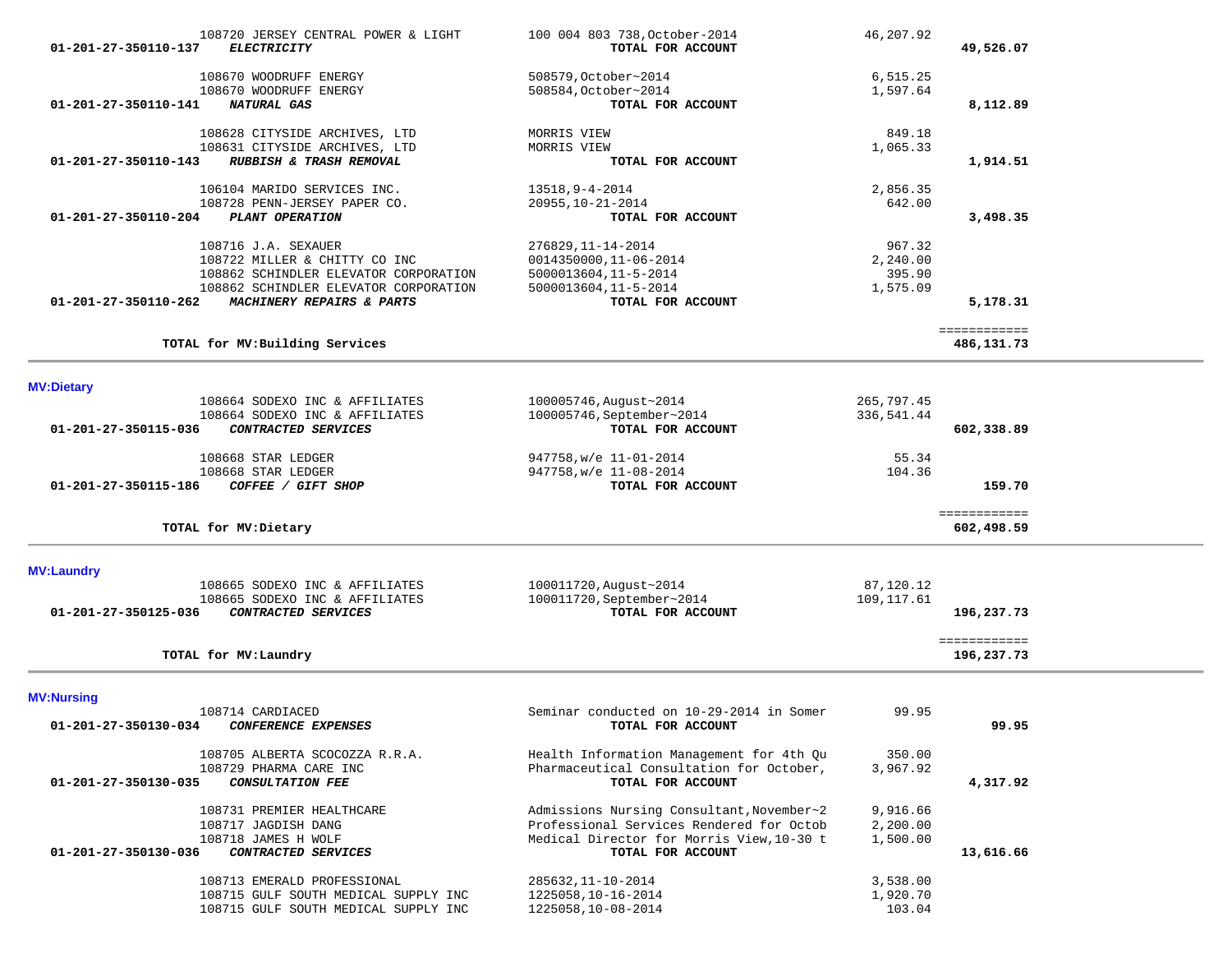|                                        | 108715 GULF SOUTH MEDICAL SUPPLY INC           | 1225058,10-09-2014                       | 55.50     |              |  |
|----------------------------------------|------------------------------------------------|------------------------------------------|-----------|--------------|--|
|                                        | 108721 JML MEDICAL INC.                        | 5MOC02, October-2014                     | 5,682.21  |              |  |
|                                        | 108728 PENN-JERSEY PAPER CO.                   | 20955, 10-21-2014                        | 2,073.22  |              |  |
| 01-201-27-350130-046                   | <b>GENERAL STORES</b>                          | TOTAL FOR ACCOUNT                        |           | 13,372.67    |  |
|                                        |                                                |                                          |           |              |  |
|                                        | 108723 MOBILEX USA                             | 71060, October-2014                      | 2,242.96  |              |  |
|                                        | 108723 MOBILEX USA<br>X-RAY & MEDICAL SUPPLIES | 71060, October-2014                      | 978.31    |              |  |
| 01-201-27-350130-203                   |                                                | TOTAL FOR ACCOUNT                        |           | 3,221.27     |  |
|                                        | 106779 U-LINE SHIPPING SUPPLY                  | 6576155, 9-30-2014                       | 114.50    |              |  |
|                                        | 108666 SPECIALTY MEDICAL PRODUCTS INC.         | MOVMN, October~2014                      | 2,525.85  |              |  |
| 01-201-27-350130-258                   | <b>EQUIPMENT</b>                               | TOTAL FOR ACCOUNT                        |           | 2,640.35     |  |
|                                        |                                                |                                          |           |              |  |
|                                        | 108733 ON TIME AMBULANCE, INC.                 | Medical Transport, 10-01-2014            | 434.00    |              |  |
|                                        | 108733 ON TIME AMBULANCE, INC.                 | Medical Transport, 10-14-2014            | 446.00    |              |  |
|                                        | 108727 ON TIME TRANSPORT INC.                  | Medical Transport on 10-28-2014          | 106.00    |              |  |
|                                        | 108727 ON TIME TRANSPORT INC.                  | Medical Transport on 10-24-2014          | 106.00    |              |  |
|                                        | 108727 ON TIME TRANSPORT INC.                  | Medical Transport on 10-31-2014          | 202.00    |              |  |
| 01-201-27-350130-340                   | TRANSPORTATION SERVICES                        | TOTAL FOR ACCOUNT                        |           | 1,294.00     |  |
|                                        |                                                |                                          |           | ============ |  |
|                                        | TOTAL for MV:Nursing                           |                                          |           | 38,562.82    |  |
|                                        |                                                |                                          |           |              |  |
| <b>MV:Recreation/Volunteer Svc</b>     |                                                |                                          |           |              |  |
|                                        | 108662 SENIOR SALON SERVICES LLC               | 65409, October~2014                      | 6,069.74  |              |  |
| 01-201-27-350135-036                   | CONTRACTED SERVICES                            | TOTAL FOR ACCOUNT                        |           | 6,069.74     |  |
|                                        |                                                |                                          |           |              |  |
|                                        | 108708 CREATING WITH CLAY LLC                  | Pottery Class on 2-D Atrium, 11-5-2014   | 100.00    |              |  |
|                                        | 108726 NASCO                                   | 157-631-00, 10-21-2014                   | 55.27     |              |  |
|                                        | 108726 NASCO                                   | 157-631-00, 10-21-2014                   | 240.19    |              |  |
|                                        | 108726 NASCO                                   | 157-631-00, 10-28-2014                   | 17.25     |              |  |
| 01-201-27-350135-194                   | <b>PATIENT ACTIVITIES</b>                      | TOTAL FOR ACCOUNT                        |           | 412.71       |  |
|                                        |                                                |                                          |           | ============ |  |
|                                        | TOTAL for MV: Recreation/Volunteer Svc         |                                          |           | 6,482.45     |  |
|                                        |                                                |                                          |           |              |  |
| <b>Assistance Dep Child: Local Shr</b> |                                                |                                          |           |              |  |
|                                        | 108264 OFFICE OF TEMPORARY ASSISTANCE          | For estimated Co. Share of TANF Recipien | 8,000.00  |              |  |
| 01-201-27-354100-091                   | ASSISTANCE DEP CHILD:LOCAL SHR PROGRAM E       | TOTAL FOR ACCOUNT                        |           | 8,000.00     |  |
|                                        |                                                |                                          |           | ============ |  |
|                                        | TOTAL for Assistance Dep Child: Local Shr      |                                          |           | 8,000.00     |  |
|                                        |                                                |                                          |           |              |  |
| <b>Assistance SSI Income Recipien</b>  |                                                |                                          |           |              |  |
|                                        | 108263 OFFICE OF TEMPORARY ASSISTANCE          | For estimated Co. Share of ASSIR for the | 45,000.00 |              |  |
| 01-201-27-355100-090                   | ASSISTANCE SSI INCOME RECIPIEN EXPENDITU       | TOTAL FOR ACCOUNT                        |           | 45,000,00    |  |
|                                        |                                                |                                          |           |              |  |
|                                        |                                                |                                          |           | ============ |  |
|                                        | TOTAL for Assistance SSI Income Recipien       |                                          |           | 45,000.00    |  |
|                                        |                                                |                                          |           |              |  |
| <b>County Adjuster</b>                 |                                                |                                          |           |              |  |
|                                        | 108038 TELESEARCH INC                          | T.Kennedy $w/e$ 10/19/14                 | 438.75    |              |  |
| 01-201-27-357100-016                   | <b>OUTSIDE SALARIES &amp; WAGES</b>            | TOTAL FOR ACCOUNT                        |           | 438.75       |  |
|                                        | 108823 COUNTY OF MORRIS                        | 1ST HALF 11/14 METERED MAIL              | 208.81    |              |  |
| 01-201-27-357100-068                   | POSTAGE & METERED MAIL                         | TOTAL FOR ACCOUNT                        |           | 208.81       |  |
|                                        |                                                |                                          |           |              |  |
|                                        | 108689 ACQUANETTA KING                         | Acquanetta King & Catherine Gomes-Alston | 40.00     |              |  |
| 01-201-27-357100-082                   | TRAVEL EXPENSE                                 | TOTAL FOR ACCOUNT                        |           | 40.00        |  |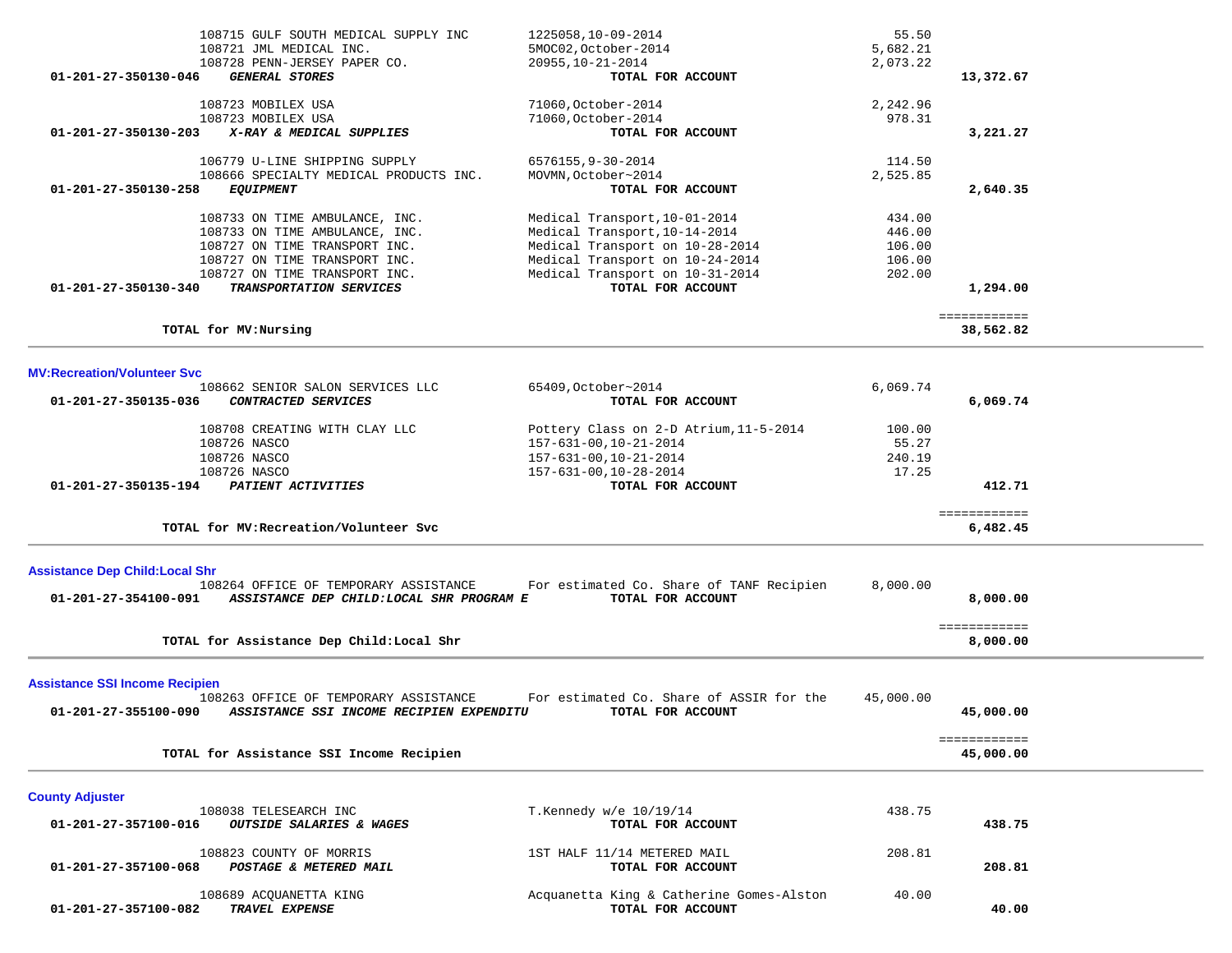| <b>County Library</b>                                                                                                                                                                                                                                                                                                                                                       |                                                                                                                                                                                                                                                |          |           |
|-----------------------------------------------------------------------------------------------------------------------------------------------------------------------------------------------------------------------------------------------------------------------------------------------------------------------------------------------------------------------------|------------------------------------------------------------------------------------------------------------------------------------------------------------------------------------------------------------------------------------------------|----------|-----------|
|                                                                                                                                                                                                                                                                                                                                                                             |                                                                                                                                                                                                                                                |          |           |
|                                                                                                                                                                                                                                                                                                                                                                             |                                                                                                                                                                                                                                                |          |           |
|                                                                                                                                                                                                                                                                                                                                                                             |                                                                                                                                                                                                                                                |          |           |
|                                                                                                                                                                                                                                                                                                                                                                             |                                                                                                                                                                                                                                                |          |           |
|                                                                                                                                                                                                                                                                                                                                                                             |                                                                                                                                                                                                                                                |          |           |
|                                                                                                                                                                                                                                                                                                                                                                             |                                                                                                                                                                                                                                                |          |           |
|                                                                                                                                                                                                                                                                                                                                                                             |                                                                                                                                                                                                                                                |          |           |
|                                                                                                                                                                                                                                                                                                                                                                             |                                                                                                                                                                                                                                                |          |           |
|                                                                                                                                                                                                                                                                                                                                                                             |                                                                                                                                                                                                                                                |          |           |
|                                                                                                                                                                                                                                                                                                                                                                             |                                                                                                                                                                                                                                                |          |           |
|                                                                                                                                                                                                                                                                                                                                                                             |                                                                                                                                                                                                                                                |          |           |
|                                                                                                                                                                                                                                                                                                                                                                             |                                                                                                                                                                                                                                                |          |           |
|                                                                                                                                                                                                                                                                                                                                                                             |                                                                                                                                                                                                                                                |          |           |
|                                                                                                                                                                                                                                                                                                                                                                             |                                                                                                                                                                                                                                                |          |           |
|                                                                                                                                                                                                                                                                                                                                                                             |                                                                                                                                                                                                                                                |          |           |
|                                                                                                                                                                                                                                                                                                                                                                             |                                                                                                                                                                                                                                                |          |           |
|                                                                                                                                                                                                                                                                                                                                                                             |                                                                                                                                                                                                                                                |          |           |
|                                                                                                                                                                                                                                                                                                                                                                             |                                                                                                                                                                                                                                                |          |           |
|                                                                                                                                                                                                                                                                                                                                                                             |                                                                                                                                                                                                                                                |          |           |
|                                                                                                                                                                                                                                                                                                                                                                             |                                                                                                                                                                                                                                                |          |           |
|                                                                                                                                                                                                                                                                                                                                                                             |                                                                                                                                                                                                                                                |          |           |
|                                                                                                                                                                                                                                                                                                                                                                             |                                                                                                                                                                                                                                                |          |           |
|                                                                                                                                                                                                                                                                                                                                                                             |                                                                                                                                                                                                                                                |          |           |
|                                                                                                                                                                                                                                                                                                                                                                             |                                                                                                                                                                                                                                                |          |           |
|                                                                                                                                                                                                                                                                                                                                                                             |                                                                                                                                                                                                                                                |          | 13,917.80 |
| $\begin{tabular}{l c c c c c} \textbf{Uniform} & \textbf{Libray} & \textbf{106904}\ & \textbf{106341}\ & \textbf{106341}\ & \textbf{106341}\ & \textbf{106341}\ & \textbf{106341}\ & \textbf{106341}\ & \textbf{106341}\ & \textbf{106341}\ & \textbf{106341}\ & \textbf{106341}\ & \textbf{106341}\ & \textbf{106341}\ & \textbf{106341}\ & \textbf{106341}\ & \textbf{10$ |                                                                                                                                                                                                                                                |          |           |
|                                                                                                                                                                                                                                                                                                                                                                             |                                                                                                                                                                                                                                                |          |           |
|                                                                                                                                                                                                                                                                                                                                                                             |                                                                                                                                                                                                                                                |          |           |
| 106330 STAPLES ADVANTAGE NEXT NYCLOSALES AND NEW NOTICE AND NEW NEW NEW NEW NEW YORK ON THE MASON COMPANY INC<br>107701 STAPLES ADVANTAGE NEW NEW NEW NEW NEW NEW NEW NEW NEW CHOSE OF OUTLOGED OF A STATIONERY ON THE MARK NEW T                                                                                                                                           |                                                                                                                                                                                                                                                |          | 259.16    |
|                                                                                                                                                                                                                                                                                                                                                                             |                                                                                                                                                                                                                                                |          |           |
|                                                                                                                                                                                                                                                                                                                                                                             |                                                                                                                                                                                                                                                |          |           |
|                                                                                                                                                                                                                                                                                                                                                                             |                                                                                                                                                                                                                                                |          |           |
|                                                                                                                                                                                                                                                                                                                                                                             |                                                                                                                                                                                                                                                |          |           |
|                                                                                                                                                                                                                                                                                                                                                                             |                                                                                                                                                                                                                                                |          | 822.48    |
|                                                                                                                                                                                                                                                                                                                                                                             |                                                                                                                                                                                                                                                |          |           |
|                                                                                                                                                                                                                                                                                                                                                                             |                                                                                                                                                                                                                                                |          |           |
|                                                                                                                                                                                                                                                                                                                                                                             |                                                                                                                                                                                                                                                |          |           |
|                                                                                                                                                                                                                                                                                                                                                                             |                                                                                                                                                                                                                                                |          |           |
|                                                                                                                                                                                                                                                                                                                                                                             |                                                                                                                                                                                                                                                |          | 39.82     |
|                                                                                                                                                                                                                                                                                                                                                                             |                                                                                                                                                                                                                                                |          |           |
|                                                                                                                                                                                                                                                                                                                                                                             |                                                                                                                                                                                                                                                |          |           |
|                                                                                                                                                                                                                                                                                                                                                                             |                                                                                                                                                                                                                                                |          |           |
|                                                                                                                                                                                                                                                                                                                                                                             |                                                                                                                                                                                                                                                |          |           |
|                                                                                                                                                                                                                                                                                                                                                                             |                                                                                                                                                                                                                                                |          |           |
|                                                                                                                                                                                                                                                                                                                                                                             | 107708 INGRAM LIBRARY SERVICES<br>107708 INGRAM LIBRARY SERVICES<br>106907 MIDWEST TAPE LLC<br>106907 MIDWEST TAPE LLC<br>106907 MIDWEST TAPE LLC<br>2000001148 dated 10/09/14<br>2000001148 dated 10/04/14<br>2000001148 dated 10/04/14<br>20 |          |           |
| 01-201-29-390100-083<br>VIDEO & FILM MATERIALS                                                                                                                                                                                                                                                                                                                              | TOTAL FOR ACCOUNT                                                                                                                                                                                                                              |          | 2,108.54  |
| 106909 OCLC ONLINE COMPUTER                                                                                                                                                                                                                                                                                                                                                 | 010CLC2051 dated 09/30/14 NWM Morris Cnt                                                                                                                                                                                                       | 2,039.20 |           |
| 106909 OCLC ONLINE COMPUTER                                                                                                                                                                                                                                                                                                                                                 | 010CLC2051 dated 09/30/14 XTM M.A.I.N. N                                                                                                                                                                                                       | 1,714.81 |           |
| 01-201-29-390100-084<br>OTHER OUTSIDE SERVICES                                                                                                                                                                                                                                                                                                                              | TOTAL FOR ACCOUNT                                                                                                                                                                                                                              |          | 3,754.01  |
| 107707 TRITEC OFFICE EQUIPMENT INC                                                                                                                                                                                                                                                                                                                                          | CTMORR dated 10/10/14                                                                                                                                                                                                                          | 85.50    |           |
| 107701 STAPLES ADVANTAGE                                                                                                                                                                                                                                                                                                                                                    | NYC 1054187 dated 10/21/14                                                                                                                                                                                                                     | 410.81   |           |
| 107701 STAPLES ADVANTAGE                                                                                                                                                                                                                                                                                                                                                    | NYC 1054187 dated 10/21/14                                                                                                                                                                                                                     | 63.62    |           |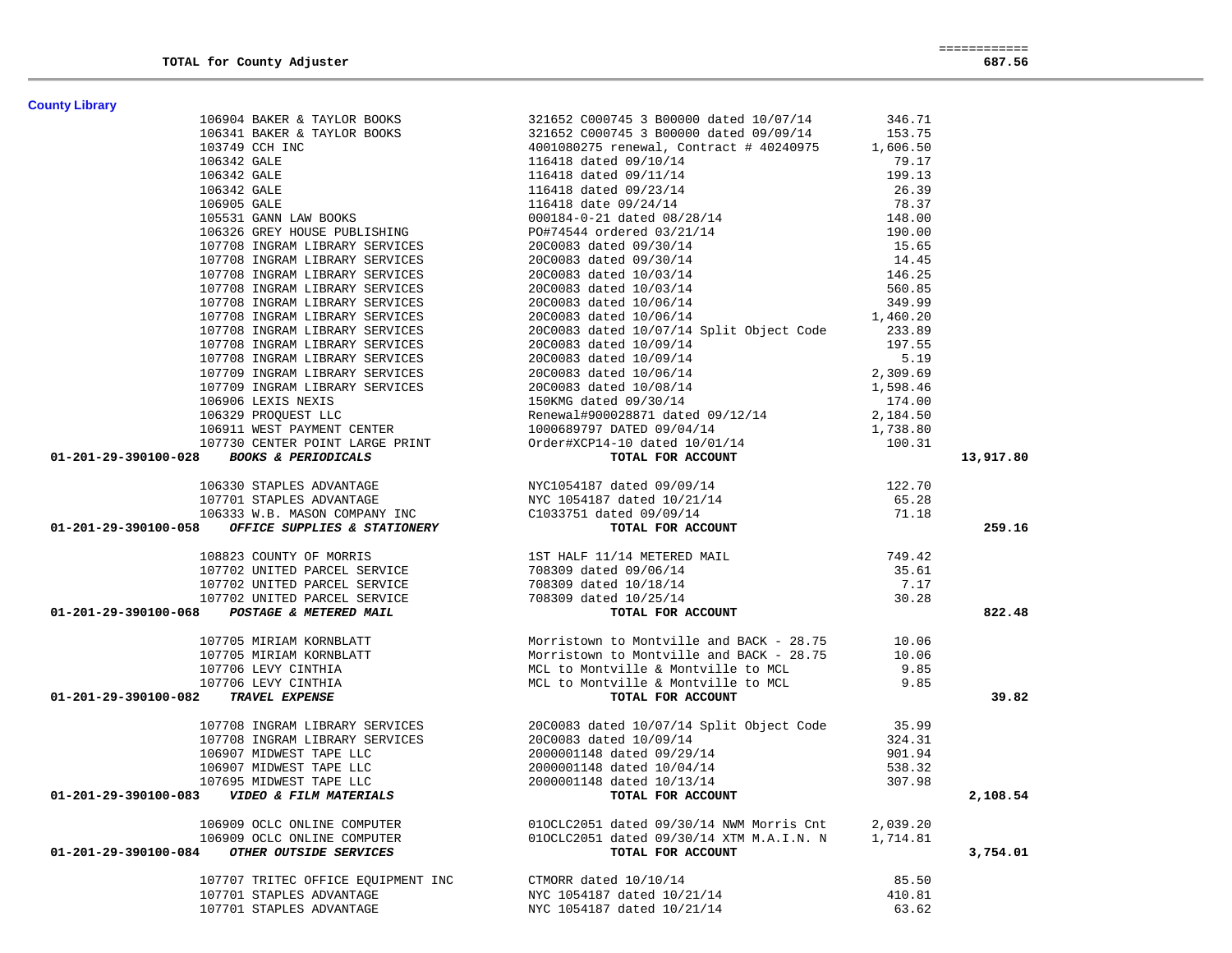| TOTAL for Rmb Out of Cty Two Yr Coll                                                                                                                                                                  |                                                                                                                                           |                                | ============<br>2,590.89   |  |
|-------------------------------------------------------------------------------------------------------------------------------------------------------------------------------------------------------|-------------------------------------------------------------------------------------------------------------------------------------------|--------------------------------|----------------------------|--|
| <b>Rmb Out of Cty Two Yr Coll</b><br>108918 MIDDLESEX COUNTY COLLEGE<br>108929 ESSEX COUNTY COLLEGE<br>108930 ESSEX COUNTY COLLEGE<br>01-201-29-397100-090<br>RMB OUT OF CTY TWO YR COLL EXPENDITURES | PRE-SUMMER 2014 CHARGEBAACKS<br>Chargeback Summer II 2014 Joseph Scrudat<br>Chargeback Fall 2014 Bloshuk, Forbes, Gl<br>TOTAL FOR ACCOUNT | 177.90<br>200.25<br>2,212.74   | 2,590.89                   |  |
| TOTAL for Rutgers Extension Service                                                                                                                                                                   |                                                                                                                                           |                                | 1,247.20                   |  |
| 108258 DEER PARK<br>01-201-29-396100-095<br>OTHER ADMINISTRATIVE SUPPLIES                                                                                                                             | 0434680872 09/23/14-10/22/14 bottled w<br>TOTAL FOR ACCOUNT                                                                               | 19.62                          | 19.62<br>============      |  |
| 107304 TRITEC OFFICE EQUIPMENT INC<br>107304 TRITEC OFFICE EQUIPMENT INC<br>01-201-29-396100-069<br><b>PRINTING</b>                                                                                   | Color copies on the Ricoh MPC4502<br>Color copies on the Ricoh MPC3002<br>TOTAL FOR ACCOUNT                                               | 670.25<br>242.13               | 912.38                     |  |
| 108823 COUNTY OF MORRIS<br>01-201-29-396100-068<br>POSTAGE & METERED MAIL                                                                                                                             | 1ST HALF 11/14 METERED MAIL<br>TOTAL FOR ACCOUNT                                                                                          | 0.96                           | 0.96                       |  |
| <b>Rutgers Extension Service</b><br>107247 STAPLES ADVANTAGE<br>107407 STAPLES ADVANTAGE<br>01-201-29-396100-058<br>OFFICE SUPPLIES & STATIONERY                                                      | office supplies<br>supplies<br>TOTAL FOR ACCOUNT                                                                                          | 140.00<br>174.24               | 314.24                     |  |
| TOTAL for Contribution to County College                                                                                                                                                              |                                                                                                                                           |                                | ============<br>398,409.91 |  |
| <b>Contribution to County College</b><br>108827 COUNTY COLLEGE OF MORRIS<br>01-201-29-395100-090<br><i>EXPENDITURES</i>                                                                               | 2ND HALF 11/14 OPERATING BUDGET<br>TOTAL FOR ACCOUNT                                                                                      | 398,409.91                     | 398,409.91                 |  |
| TOTAL for County Superintendent of Schoo                                                                                                                                                              |                                                                                                                                           |                                | ============<br>1,016.61   |  |
| 107148 MUNICIPAL CAPITAL CORP<br>OFFICE MACHINES - RENTAL<br>01-201-29-392100-164                                                                                                                     | 3Q14 payment for Ricoh MPC3503R Copier<br>TOTAL FOR ACCOUNT                                                                               | 911.92                         | 911.92                     |  |
| <b>County Superintendent of Schoo</b><br>108823 COUNTY OF MORRIS<br>01-201-29-392100-068<br>POSTAGE & METERED MAIL                                                                                    | 1ST HALF 11/14 METERED MAIL<br>TOTAL FOR ACCOUNT                                                                                          | 104.69                         | 104.69                     |  |
| TOTAL for County Library                                                                                                                                                                              |                                                                                                                                           |                                | ============<br>24,515.33  |  |
| 106908 MUNICIPAL CAPITAL CORP<br>106908 MUNICIPAL CAPITAL CORP<br>01-201-29-390100-164<br>OFFICE MACHINES - RENTAL                                                                                    | Reference \$874.59 & Tech Svc \$782.53 for<br>Admin \$775.63 & Read Svc \$557.49 for Con<br>TOTAL FOR ACCOUNT                             | 1,657.12<br>1,333.12           | 2,990.24                   |  |
| 107701 STAPLES ADVANTAGE<br>107701 STAPLES ADVANTAGE<br>106333 W.B. MASON COMPANY INC<br>106333 W.B. MASON COMPANY INC<br>01-201-29-390100-095<br>OTHER ADMINISTRATIVE SUPPLIES                       | NYC 1054187 dated 10/21/14<br>C1033751 dated 09/15/14<br>C1033751 dated 09/18/14<br>TOTAL FOR ACCOUNT                                     | 30.45<br>3.41<br>27.45<br>2.04 | 623.28                     |  |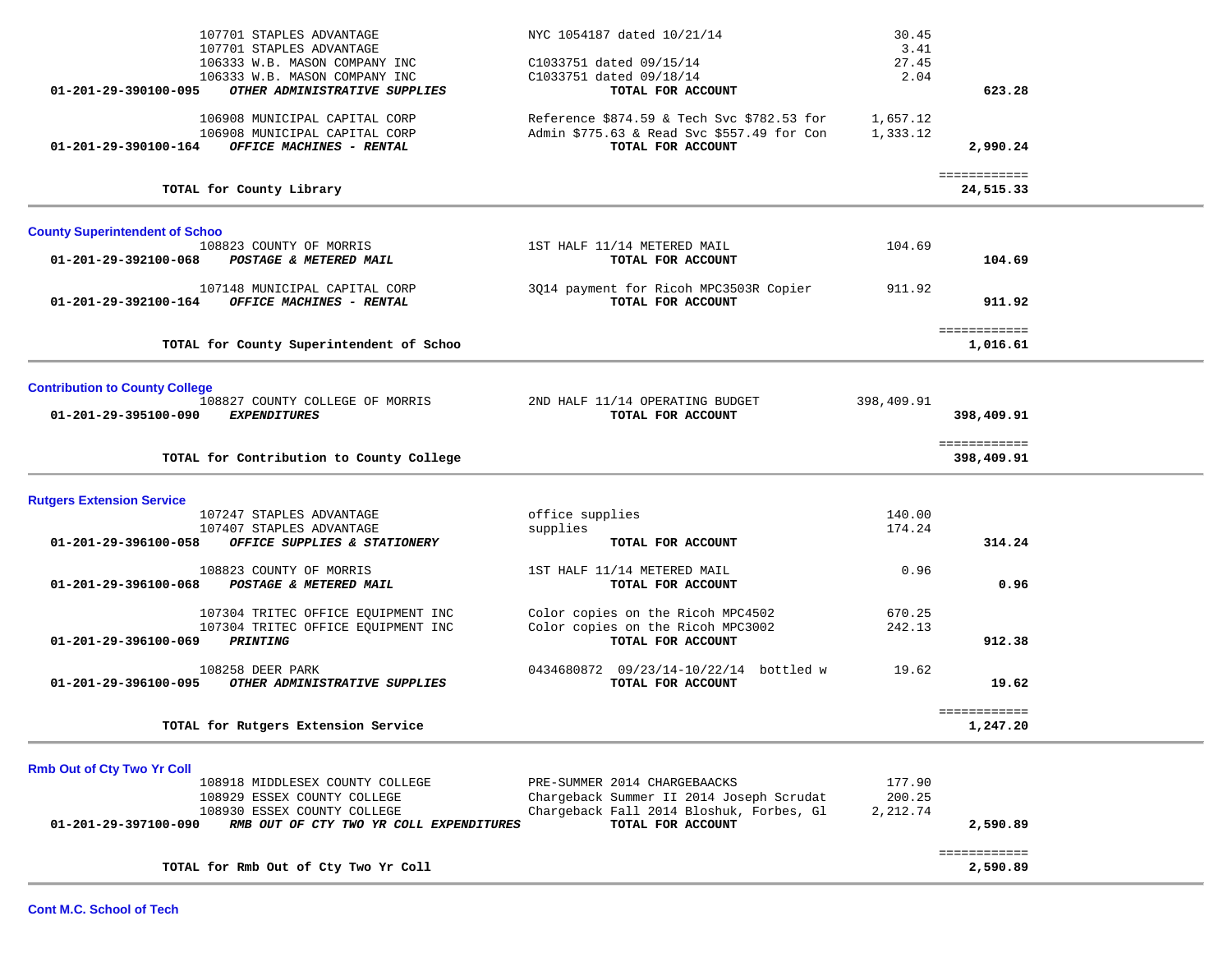**01-201-41-716100-059** *OTHER GENERAL EXPENSES* **TOTAL FOR ACCOUNT 29.25**

108093 ALLEN PAPER & SUPPLY CO<br>108093 ALLEN PAPER & SUPPLY CO Credit for Hair Restraints (only 100/baq) -29.25 Credit for Hair Restraints(only 100/bag)<br>TOTAL FOR ACCOUNT

**Nutrition** 

|           | 80.72     | 8495-1 Rt 23 Traffic Light                                                           | 108487 BOROUGH OF BUTLER                                                                                      |
|-----------|-----------|--------------------------------------------------------------------------------------|---------------------------------------------------------------------------------------------------------------|
|           | 81.55     | 8495-0 Rt 23 So Light Pole 144                                                       | 108487 BOROUGH OF BUTLER                                                                                      |
|           | 52.60     | 10-00-28-8978-6-4 Rt 80 Mt Arlington 10/                                             | 108415 JERSEY CENTRAL POWER & LIGHT                                                                           |
|           | 525.47    | 20-00-00-0539-3-0 120 E Hanover Ave 10/3                                             | 108446 JERSEY CENTRAL POWER & LIGHT                                                                           |
|           | 75.72     | 10-00-89-1397-3-5 O Rt 206 10/28/2014                                                | 108414 JERSEY CENTRAL POWER & LIGHT                                                                           |
|           | 35.41     | 10-00-64-2465-3-9 Rt 53 & Diamond Spring                                             | 108430 JERSEY CENTRAL POWER & LIGHT                                                                           |
|           | 42.29     | 100 105 119 190 O Rt 10 & Hillside Ave 1                                             | 107451 JERSEY CENTRAL POWER & LIGHT                                                                           |
| 955.82    |           | TOTAL FOR ACCOUNT                                                                    | 01-201-31-430100-137<br><b>ELECTRICITY</b>                                                                    |
|           | 64,067.12 |                                                                                      | 108932 NATIONAL FUEL OIL INC. TUEL CHARGES OCTOBER 2014                                                       |
| 64,067.12 |           | TOTAL FOR ACCOUNT                                                                    | 01-201-31-430100-140<br><b>GAS PURCHASES</b>                                                                  |
|           | 28.36     | 973 697-0879 521 94Y, 10/22/14, Jefferso                                             | 107929 VERIZON<br>106655 VERIZON CABS<br>106659 VERIZON BUSINESS<br>106652 VERIZON CABS<br>107862 CENTURYLINK |
|           | 4,442.88  | 201 M55-5534 968, 9/25/14, E911 fiber li                                             |                                                                                                               |
|           | 464.00    | 6000057810 X26, 10/1/14, Mthly charge (N                                             |                                                                                                               |
|           | 807.07    | 201 M55-4914 825, 9/25/14, Tl American T<br>309973303, 10/19/14, Tl Chester (10/19/1 |                                                                                                               |
|           | 1,785.33  |                                                                                      |                                                                                                               |
|           | 65.78     | 28 16Y 10/01/14                                                                      |                                                                                                               |
|           | 204.05    |                                                                                      | 106317 AT&T MOBILITY                                                                                          |
|           | 28.35     | , 10/16/14, Randolph                                                                 | 107640 VERIZON                                                                                                |
|           |           | 201 V03-7261 127 66Y, 10/16/14, 911 Swit 11,336.09                                   | 107639 VERIZON<br>108834 VERIZON WIRELESS                                                                     |
|           | 8,574.43  | COUNTY WIDE 486023883-00001 SEP 22 - OC                                              |                                                                                                               |
|           | 5,531.52  | COUNTY WIDE 486023883-00001 JUL 22-AUG                                               | 108832 VERIZON WIRELESS                                                                                       |
|           | 6,912.73  | COUNTY WIDE 486023883-00001 AUG 22 - S                                               | 108833 VERIZON WIRELESS                                                                                       |
|           | 5,884.33  | Bill Payer ID Y2206770                                                               | 106316 VERIZON BUSINESS                                                                                       |
|           | 6,751.84  | 201 Z43-6526 999 90Y 08/01/14                                                        | 106318 VERIZON                                                                                                |
|           | 4,233.52  | 201 V63-2073 999 44Y 08/01/14                                                        | 106315 VERIZON                                                                                                |
|           | 3,418.23  | 201 V63-2238 999 68Y 08/01/14                                                        | 106314 VERIZON                                                                                                |
|           | 5,585.34  | 973 682-4152 547 11Y<br>08/11/2014                                                   | 106313 VERIZON                                                                                                |
|           | 5,422.58  | 973 682-4353 854 87Y 08/11/2014                                                      | 106312 VERIZON                                                                                                |
|           | 37.68     | 973 267-2255 164 81Y 10/19/14                                                        | 107855 VERIZON                                                                                                |
|           | 65.91     | 973-455-0378 979 71Y / RE: PENTHOUSE- A                                              | 108506 VERIZON                                                                                                |
| 71,580.02 |           | TOTAL FOR ACCOUNT                                                                    | 01-201-31-430100-146<br><b>TELEPHONE</b>                                                                      |

**Utilities** 

| TOTAL for Cont M.C. School of Tech             |                             | 274,610.00 |
|------------------------------------------------|-----------------------------|------------|
| <b>Fire and Police Academy</b>                 |                             |            |
| 108823 COUNTY OF MORRIS                        | 1ST HALF 11/14 METERED MAIL | 49.58      |
| 01-201-29-407100-068<br>POSTAGE & METERED MAIL | TOTAL FOR ACCOUNT           | 49.58      |
|                                                |                             |            |
| TOTAL for Fire and Police Academy              |                             | 49.58      |
|                                                |                             |            |

107536 NATIONAL FUEL OIL INC. 4500.0 GAL. DIESEL FUEL FOR COUNTY GARAG 12,227.40

108487 BOROUGH OF BUTLER 8496-0Rt 23 &Decker Ave 62.06

 **01-201-31-430100-136** *DIESEL FUEL* **TOTAL FOR ACCOUNT 24,454.80**

============

4500.0 GAL. DIESEL FUEL FOR WHARTON GARA  $12,227.40$  TOTAL FOR ACCOUNT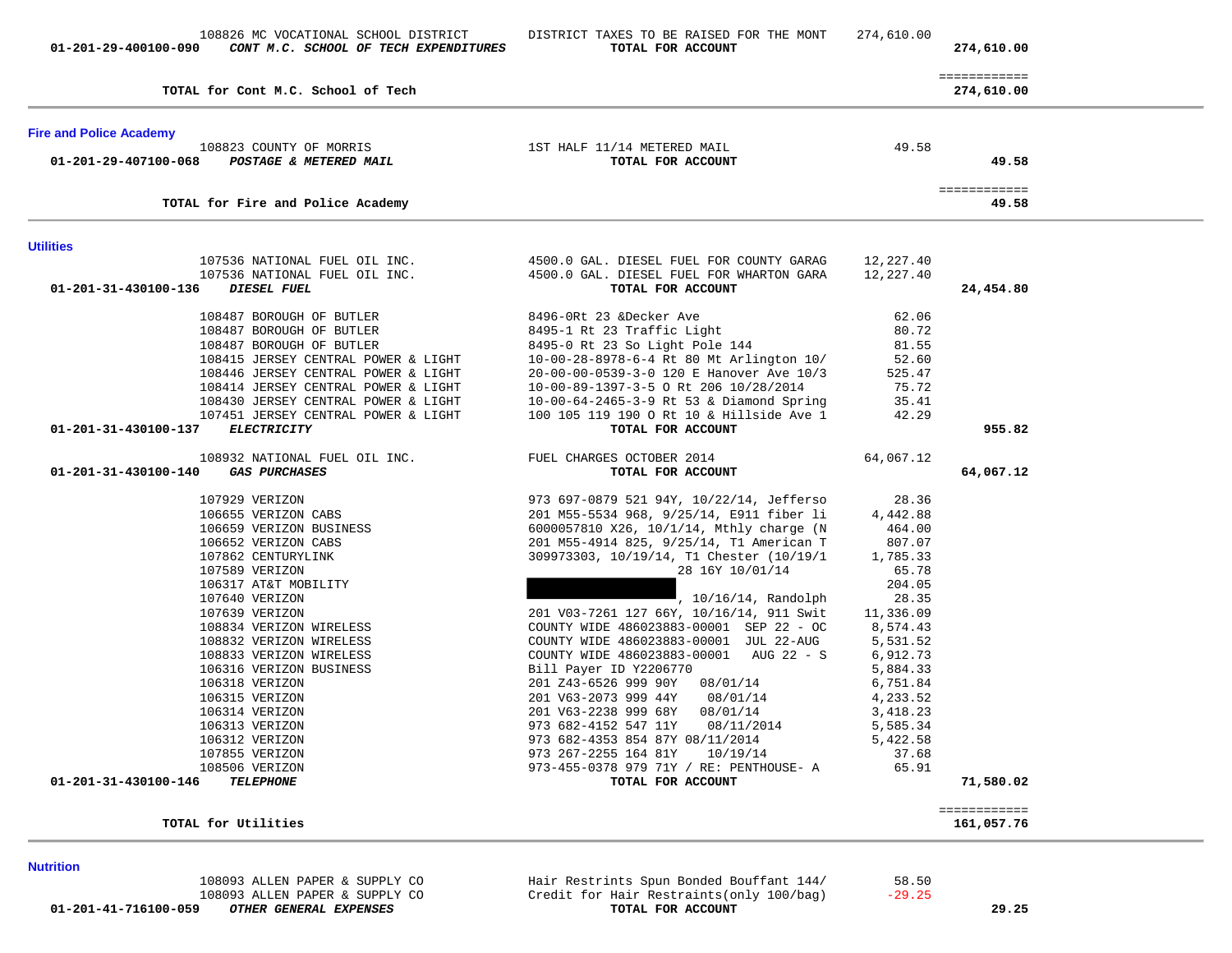| 108019 SPRUCE INDUSTRIES, INC.                        | 40 Cases Paper Towels, 2 cases of toilet | 925.15   |              |
|-------------------------------------------------------|------------------------------------------|----------|--------------|
| 108017 GRAINGER                                       | Combination Padlock, Bottom, 4 Dial Back | 46.32    |              |
| 108017 GRAINGER                                       | Eyebolt 1", 3/4" Without shoulder        | 3.21     |              |
| 108492 NUTRI-SYSTEMS CORPORATION                      | Pen Type Digital Thermometers            | 140.00   |              |
| 108492 NUTRI-SYSTEMS CORPORATION                      | Shipping                                 | 9.38     |              |
| 108495 PATRICIA W. GIBBONS                            | Nutrition Support Services (hours) Oct.  | 333.00   |              |
| 108495 PATRICIA W. GIBBONS                            | Mileage(89.7 miles)                      | 31.40    |              |
| 01-201-41-716100-098<br>OTHER OPERATING&REPAIR SUPPLY | TOTAL FOR ACCOUNT                        |          | 1,488.46     |
| 108932 NATIONAL FUEL OIL INC.                         | FUEL CHARGES OCTOBER 2014                | 4,399.55 |              |
| 01-201-41-716100-140<br><i><b>GAS PURCHASES</b></i>   | TOTAL FOR ACCOUNT                        |          | 4,399.55     |
|                                                       |                                          |          | ============ |
| TOTAL for Nutrition                                   |                                          |          | 5,917.26     |

### **Grant Fund**

| <b>Bio-Terrorism Grant</b> |                                                               |                                                  |          |              |  |
|----------------------------|---------------------------------------------------------------|--------------------------------------------------|----------|--------------|--|
|                            | 108825 COUNTY OF MORRIS                                       | 1ST HALF 11/14 METERED MAIL                      | 62.12    |              |  |
|                            | 108237 CABLEVISION                                            | $07876 - 616465 - 01 - 8$ Billing period $11/1/$ | 233.10   | 295.22       |  |
|                            | 02-213-41-718505-391 PUBLIC HEALTH EMER GRANT(7/1/14-6/30/15) | TOTAL FOR ACCOUNT                                |          |              |  |
|                            |                                                               |                                                  |          | ============ |  |
|                            | TOTAL for Bio-Terrorism Grant                                 |                                                  |          | 295.22       |  |
| DEPARTMENT 720605          |                                                               |                                                  |          |              |  |
|                            | 100161 COMMUNITY HOPE INC.                                    | partial payment for the July 2013 rent S         | 1,201.00 |              |  |
|                            | 100871 COMMUNITY HOPE INC.                                    | August 2013 rent                                 | 1,201.00 |              |  |
|                            | 100871 COMMUNITY HOPE INC.                                    | Sept. 2013 rent                                  | 1,201.00 |              |  |
|                            | 100871 COMMUNITY HOPE INC.                                    | Oct. 2013 rent                                   | 1,201.00 |              |  |
|                            | 100871 COMMUNITY HOPE INC.                                    | Nov. 2013 rent                                   | 1,201.00 |              |  |
|                            | 100871 COMMUNITY HOPE INC.                                    | Dec. 2013 rent                                   | 1,201.00 |              |  |
|                            | 101321 COMMUNITY HOPE INC.                                    | PAYMENT FOR JAN. 2014 RENT                       | 1,231.00 |              |  |
|                            | 101321 COMMUNITY HOPE INC.                                    | PAYMENT FOR FEB. 2014 RENT                       | 1,231.00 |              |  |
|                            | 101321 COMMUNITY HOPE INC.                                    | PAYMENT FOR MARCH 2014 RENT                      | 1,231.00 |              |  |
| 02-213-41-720605-391       | SHELTER PLUS CARE GRANT (10/4/11-10/3/16                      | TOTAL FOR ACCOUNT                                |          | 10,899.00    |  |
|                            |                                                               |                                                  |          | ============ |  |
|                            | TOTAL for DEPARTMENT 720605                                   |                                                  |          | 10,899.00    |  |
| <b>DEPARTMENT 741415</b>   |                                                               |                                                  |          |              |  |
|                            | 108221 PROJECT SELF SUFFICIENCY                               | Jennifer M.                                      | 435.00   |              |  |
|                            | 108221 PROJECT SELF SUFFICIENCY                               | Jennifer W.                                      | 435.00   |              |  |
| 02-213-41-741415-392       | WFNJ-TANF (7/1/13-6/30/14)                                    | TOTAL FOR ACCOUNT                                |          | 870.00       |  |
|                            |                                                               |                                                  |          | ============ |  |
|                            | TOTAL for DEPARTMENT 741415                                   |                                                  |          | 870.00       |  |
| <b>DEPARTMENT 741515</b>   |                                                               |                                                  |          |              |  |
|                            | 107788 DEER PARK                                              |                                                  | 5.02     |              |  |
|                            | 107440 TELESEARCH INC                                         |                                                  | 72.00    |              |  |
|                            | 108423 EDWARDS LEARNING CENTER                                | Elizabeth O.                                     | 206.00   |              |  |
|                            | 108423 EDWARDS LEARNING CENTER                                | Anelys O.                                        | 206.00   |              |  |
|                            | 108423 EDWARDS LEARNING CENTER                                | Kiam D.                                          | 206.00   |              |  |
|                            | 108602 EDWARDS LEARNING CENTER                                | October 2014 monthly expenses.                   | 4,070.99 |              |  |

106790 SPRINT NEXTEL

October 2014 monthly expenses.  $4,070.99$ <br>1.29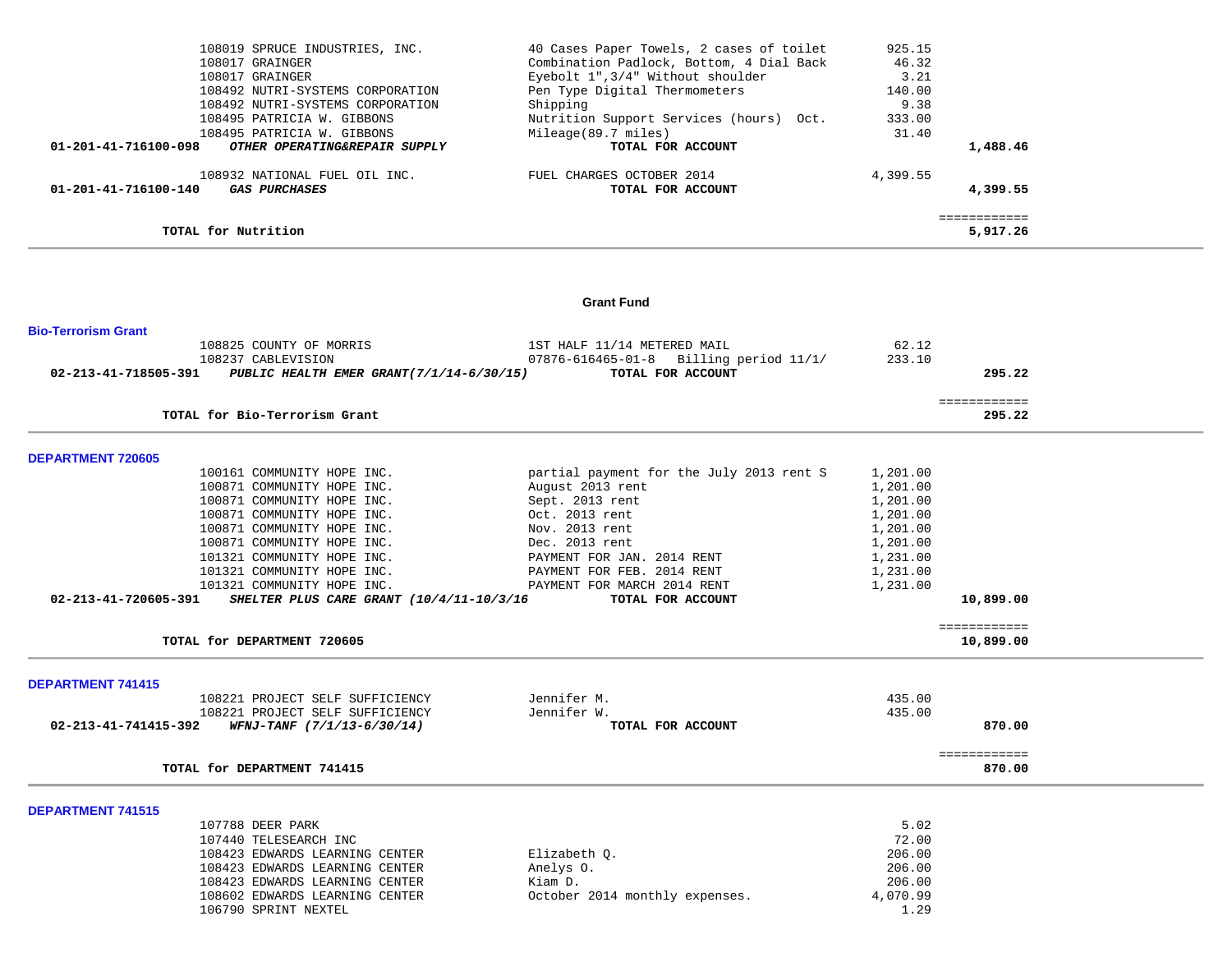| 02-213-41-741515-392 | 108203 STAPLES ADVANTAGE<br>WFNJ-TANF (7/1/14-12/31/15) | Office supplies and envelopes<br>TOTAL FOR ACCOUNT | 2.63     | 11,640.96 |
|----------------------|---------------------------------------------------------|----------------------------------------------------|----------|-----------|
|                      | 108204 STAPLES ADVANTAGE                                |                                                    | 28.67    |           |
|                      | 108571 AEROFUND FINANCIAL INC.                          | Transportation from $11/3/14$ to $11/9/14$ .       | 2,725.97 |           |
|                      | 108572 AEROFUND FINANCIAL INC.                          |                                                    | 334.00   |           |
|                      | 108422 PROJECT SELF SUFFICIENCY                         | Thomas H.                                          | 206.00   |           |
|                      | 108619 PROJECT SELF SUFFICIENCY                         | David K.                                           | 200.00   |           |
|                      | 108619 PROJECT SELF SUFFICIENCY                         | Rick K.                                            | 200.00   |           |
|                      | 107784 NEW JERSEY HERALD                                |                                                    | 0.61     |           |
|                      | 107858 TELESEARCH INC                                   | Brad S.; $W/E$ 8/17/14.                            | 1,023.05 |           |
|                      | 107858 TELESEARCH INC                                   | Phyllis E.M.; W/E 8/17/14.                         | 1,173.05 |           |
|                      | 103619 HEWLETT-PACKARD COMPANY                          | Scanner for Warren & Sussex Cty. offices           | 827.48   |           |
|                      | 107794 TELESEARCH INC                                   |                                                    | 22.01    |           |
|                      | 107794 TELESEARCH INC                                   |                                                    | 25.12    |           |
|                      | 107794 TELESEARCH INC                                   |                                                    | 18.20    |           |
|                      | 107446 TELESEARCH INC                                   |                                                    | 34.39    |           |
|                      | 107446 TELESEARCH INC                                   |                                                    | 27.65    |           |
|                      | 107446 TELESEARCH INC                                   |                                                    | 24.83    |           |
|                      |                                                         |                                                    |          |           |

**TOTAL for DEPARTMENT 741515** 11,640.96

# **DEPARTMENT 741520**

| 02-213-41-741520-392 | 108464 WARREN COUNTY TECHNICAL SCHOOL Ronald J.<br>WFNJ-GENERAL ASSISTANCE(7/1/14-12/31/15) | TOTAL FOR ACCOUNT             | 763.68   | 9,345.07 |
|----------------------|---------------------------------------------------------------------------------------------|-------------------------------|----------|----------|
|                      | 108475 WARREN COUNTY TECHNICAL SCHOOL                                                       | Tynisha O.                    | 549.02   |          |
|                      | 108203 STAPLES ADVANTAGE                                                                    | Office supplies and envelopes | 1.31     |          |
|                      | 108204 STAPLES ADVANTAGE                                                                    |                               | 14.34    |          |
|                      | 108571 AEROFUND FINANCIAL INC.                                                              |                               | 681.49   |          |
|                      | 108572 AEROFUND FINANCIAL INC.                                                              |                               | 83.50    |          |
|                      | 107784 NEW JERSEY HERALD                                                                    |                               | 0.31     |          |
|                      | 107783 MANPOWER                                                                             | Komi A., W/E 10/19/14.        | 725.76   |          |
|                      | 107782 MANPOWER                                                                             | Sarah D., W/E 10/19/14        | 907.20   |          |
|                      | 107472 MANPOWER                                                                             | Komi A., W/E 10/12/14.        | 982.20   |          |
|                      | 107655 TELESEARCH INC                                                                       | Abigail P.; W/E 10/12/14.     | 1,001.00 |          |
|                      | 103619 HEWLETT-PACKARD COMPANY                                                              |                               | 677.02   |          |
|                      | 107794 TELESEARCH INC                                                                       | Teresa S., W/E 10/19/14.      | 695.18   |          |
|                      | 107794 TELESEARCH INC                                                                       |                               | 11.00    |          |
|                      | 107794 TELESEARCH INC                                                                       |                               | 12.56    |          |
|                      | 107794 TELESEARCH INC                                                                       |                               | 9.10     |          |
|                      | 107446 TELESEARCH INC                                                                       | Teresa S.                     | 1,136.50 |          |
|                      | 107446 TELESEARCH INC                                                                       |                               | 27.50    |          |
|                      | 107446 TELESEARCH INC                                                                       |                               | 13.83    |          |
|                      | 107446 TELESEARCH INC                                                                       |                               | 12.42    |          |
|                      | 106790 SPRINT NEXTEL                                                                        |                               | 0.65     |          |
|                      | 107780 TELESEARCH INC                                                                       | Abigail P., W/E 8/17/14.      | 1,001.00 |          |
|                      | 107440 TELESEARCH INC                                                                       |                               | 36.00    |          |
|                      | 107788 DEER PARK                                                                            |                               | 2.50     |          |

============

#### **TOTAL for DEPARTMENT 741520** 9, 345.07

| <b>DEPARTMENT 742505</b> |                                 |           |          |
|--------------------------|---------------------------------|-----------|----------|
|                          | 107431 ACADEMY OF ALLIED HEALTH | Carole C. | 1,356.80 |
|                          | 107788 DEER PARK                |           | 37.63    |
|                          | 107440 TELESEARCH INC           |           | 648.00   |
|                          | 107440 TELESEARCH INC           |           | 540.00   |
|                          | 106790 SPRINT NEXTEL            |           | 9.71     |
|                          | 107446 TELESEARCH INC           |           | 186.23   |
|                          | 107446 TELESEARCH INC           |           | 207.38   |
|                          | 107446 TELESEARCH INC           |           | 151.31   |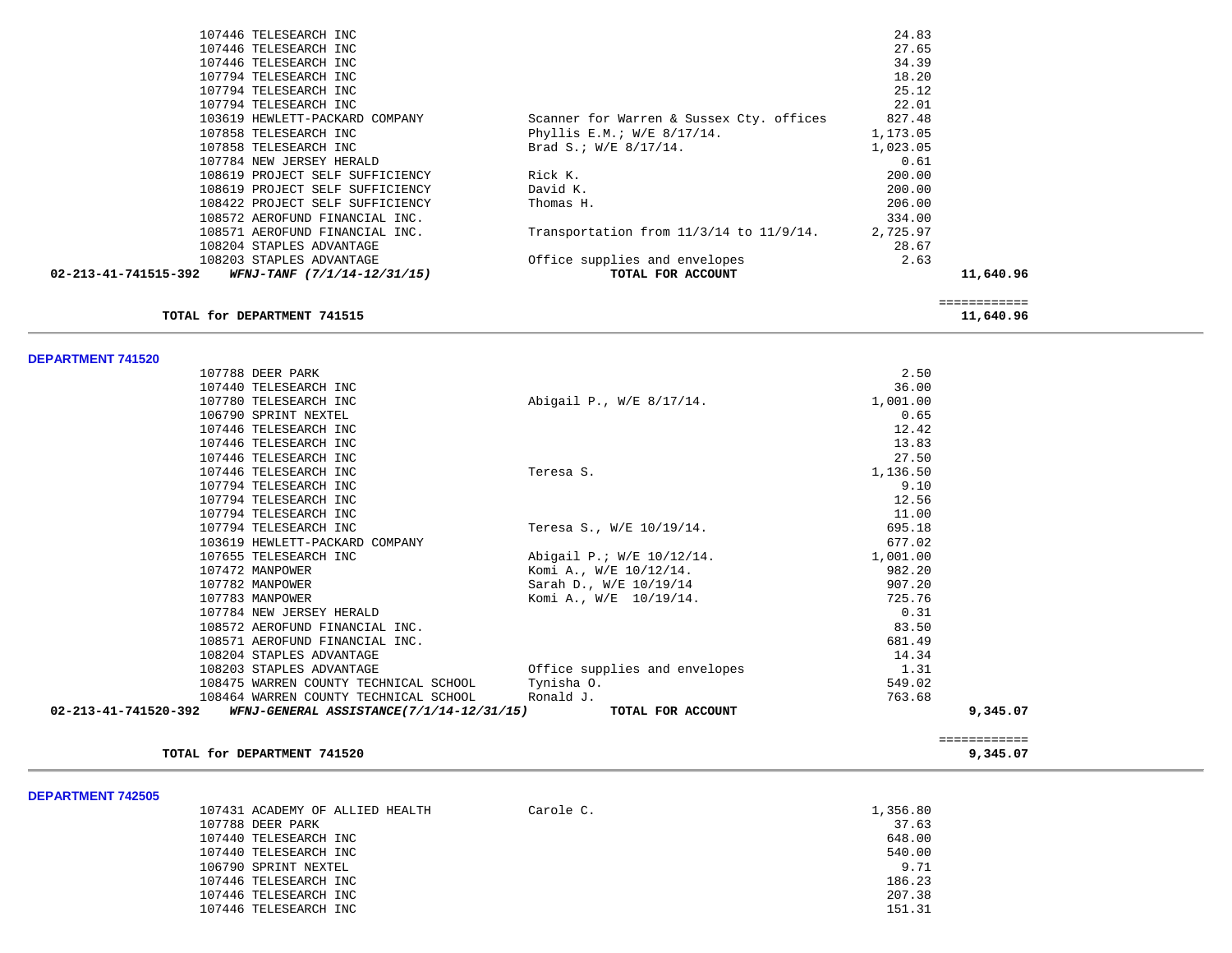| TOTAL for DEPARTMENT 742505                        |                               | ============<br>4,014.83 |  |
|----------------------------------------------------|-------------------------------|--------------------------|--|
| 02-213-41-742505-391<br>WIA ADULT (7/1/13-6/30/15) | TOTAL FOR ACCOUNT             | 4,014.83                 |  |
| 108932 NATIONAL FUEL OIL INC.                      | FUEL CHARGES OCTOBER 2014     | 125.47                   |  |
| 108203 STAPLES ADVANTAGE                           | Office supplies and envelopes | 19.72                    |  |
| 108204 STAPLES ADVANTAGE                           |                               | 215.05                   |  |
| 107784 NEW JERSEY HERALD                           |                               | 4.59                     |  |
| 108538 LORI L. KINTNER                             |                               | 22.99                    |  |
| 107794 TELESEARCH INC                              |                               | 165.06                   |  |
| 107794 TELESEARCH INC                              |                               | 188.40                   |  |
| 107794 TELESEARCH INC                              |                               | 136.49                   |  |

|                      | 108825 COUNTY OF MORRIS<br>108530 AVTECH INSTITUTE | 1ST HALF 11/14 METERED MAIL<br>Nehal B.                        | 202.56<br>800.00 |              |
|----------------------|----------------------------------------------------|----------------------------------------------------------------|------------------|--------------|
|                      |                                                    |                                                                |                  |              |
|                      |                                                    |                                                                |                  |              |
|                      |                                                    |                                                                |                  |              |
|                      |                                                    |                                                                |                  |              |
|                      |                                                    |                                                                |                  |              |
|                      |                                                    |                                                                |                  |              |
|                      |                                                    |                                                                |                  |              |
|                      |                                                    |                                                                |                  |              |
|                      |                                                    |                                                                |                  |              |
|                      |                                                    |                                                                |                  |              |
|                      |                                                    |                                                                |                  |              |
|                      |                                                    |                                                                |                  |              |
|                      |                                                    |                                                                |                  |              |
|                      |                                                    |                                                                |                  |              |
|                      |                                                    |                                                                |                  |              |
|                      |                                                    |                                                                |                  |              |
|                      |                                                    |                                                                |                  |              |
|                      |                                                    |                                                                |                  |              |
|                      |                                                    |                                                                |                  |              |
|                      |                                                    |                                                                |                  |              |
|                      |                                                    |                                                                |                  |              |
|                      |                                                    |                                                                |                  |              |
|                      |                                                    |                                                                |                  |              |
|                      |                                                    |                                                                |                  |              |
|                      | 108538 LORI L. KINTNER                             | Travel reimbursement from 5/8/14 to 9/25                       | 56.30            |              |
|                      | 108500 MASTER DRIVING SCHOOL INC                   | Alfredo Q.                                                     | 3,191.40         |              |
|                      | 108421 MR. DRIVING SCHOOL INC.                     | Glenn M.                                                       | 800.00           |              |
|                      | 108429 MASTER DRIVING SCHOOL INC                   | cionn<br>Christopher F.<br>NJH60525 - 10/31/14  Legal Ad - WII | 798.60           |              |
|                      | 107784 NEW JERSEY HERALD                           | NJH60525 - 10/31/14 Legal Ad - WIB                             | 8.11             |              |
|                      | 108537 RUTGERS CENTER FOR CONTINUING               | Geraldine P.                                                   | 800.00           |              |
|                      | 108428 SUSSEX COUNTY COMMUNITY COLLEGE             | Melinda P.                                                     | 1,916.00         |              |
|                      | 108204 STAPLES ADVANTAGE                           | correction tape, index cards, toner, hoo 379.93                |                  |              |
|                      | 108203 STAPLES ADVANTAGE                           | Office supplies and envelopes                                  | 34.85            |              |
|                      | 108466 WARREN COUNTY TECHNICAL SCHOOL              | Jeffrey P.                                                     | 763.68           |              |
|                      | 108465 WARREN COUNTY TECHNICAL SCHOOL              | Matthew F.                                                     | 763.68           |              |
|                      | 108528 WILLIAM PATERSON UNIVERSITY                 | Ronald G.                                                      | 1,226.05         |              |
|                      | 108529 WARREN COUNTY TECHNICAL SCHOOL              | Kamal B.                                                       | 763.68           |              |
| 02-213-41-742510-391 | WIA DISLOCATED WORKER (7/1/13-6/30/15)             | TOTAL FOR ACCOUNT                                              |                  | 30,179.98    |
|                      |                                                    |                                                                |                  |              |
|                      |                                                    |                                                                |                  | ============ |
|                      |                                                    |                                                                |                  |              |

# **TOTAL for DEPARTMENT 742510 30,179.98**

| 108202 LEIGH CARTER   | Travel from $10/22-10/29$ . | 52.46  |
|-----------------------|-----------------------------|--------|
| 107788 DEER PARK      |                             | 13.80  |
| 107440 TELESEARCH INC |                             | 198.00 |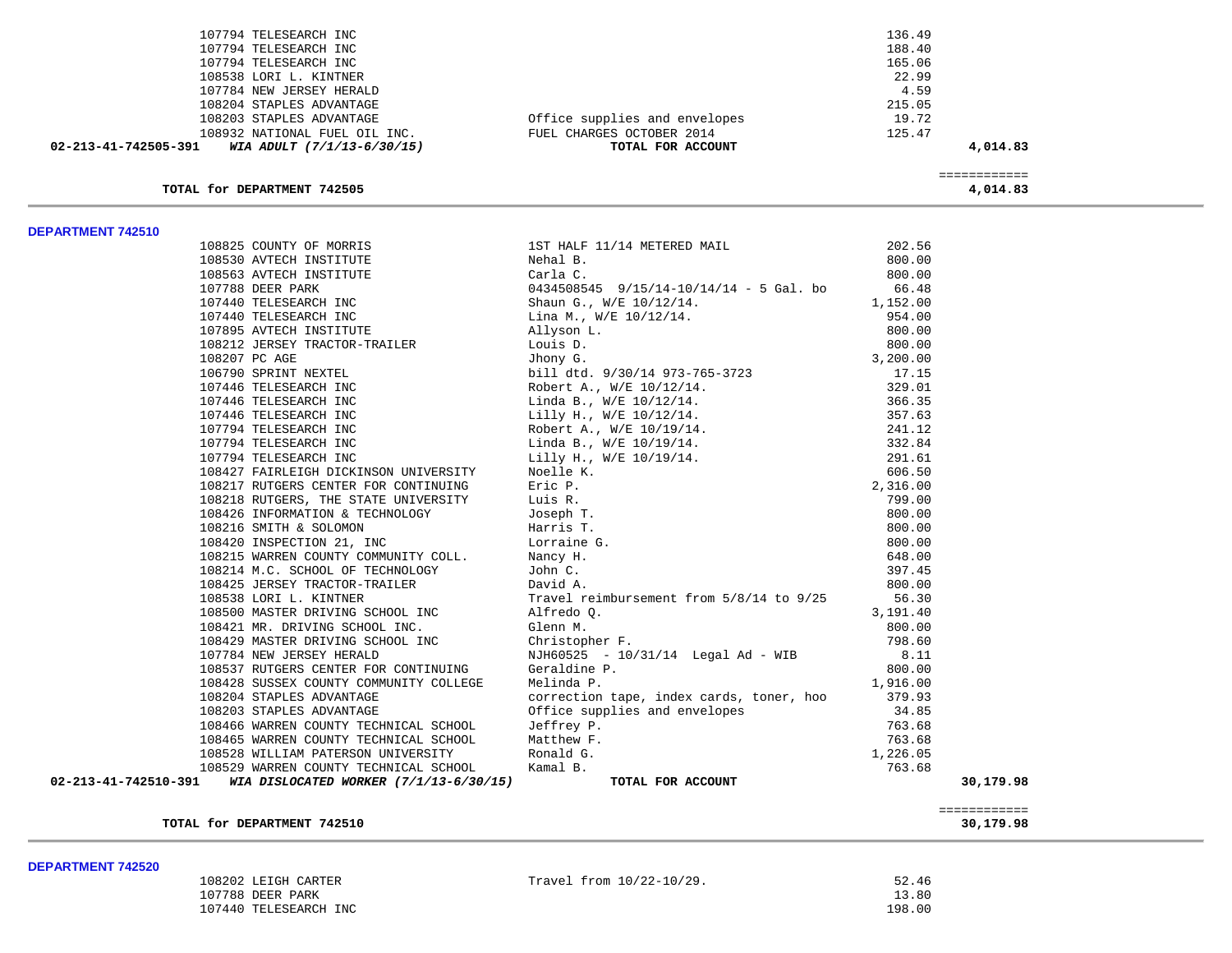|                                                                |                                    |                 | ============              |  |
|----------------------------------------------------------------|------------------------------------|-----------------|---------------------------|--|
| 02-213-41-742610-391<br>WIA DISLOCATED WORKER (7/1/14-6/30/16) | TOTAL FOR ACCOUNT                  |                 | 21,304.37                 |  |
| 108472 WARREN COUNTY TECHNICAL SCHOOL                          | Dickson A.                         | 549.02          |                           |  |
| 108460 WARREN COUNTY TECHNICAL SCHOOL                          | Elizabeth F.                       | 549.02          |                           |  |
| 108510 RUTGERS, THE STATE UNIVERSITY                           | Robert L.                          | 3,200.00        |                           |  |
| 108213 FAIRLEIGH DICKINSON UNIVERSITY                          | Alexis G.                          | 982.50          |                           |  |
| 108413 HUDSON BIOPHARMA                                        | Yan D., Dates: 8/15/14 to 9/26/14. | 2,900.00        |                           |  |
| 108536 DOMESTIC ABUSE SERVICES INC.                            | Kimberly W.                        | 1,716.00        |                           |  |
| 108208 RUTGERS CENTER FOR CONTINUING                           | Linda S.                           | 2,991.20        |                           |  |
| 108209 JERSEY TRACTOR-TRAILER                                  | Kimberly H.                        | 3,200.00        |                           |  |
| 108499 BTII INSTITUTE, LLC                                     | Diane R.                           | 3,200.00        |                           |  |
| 108211 AVTECH INSTITUTE                                        | Ariel John M.                      | 2,016.63        |                           |  |
| DEPARTMENT 742610                                              |                                    |                 |                           |  |
|                                                                |                                    |                 |                           |  |
| TOTAL for DEPARTMENT 742605                                    |                                    |                 | ============<br>12,284.94 |  |
| 02-213-41-742605-391<br>WIA ADULT (7/1/14-6/30/16)             | TOTAL FOR ACCOUNT                  |                 | 12,284.94                 |  |
| 108473 WARREN COUNTY TECHNICAL SCHOOL                          | Alanthia G.                        | 494.70          |                           |  |
| 108471 WARREN COUNTY TECHNICAL SCHOOL                          | Tiffany P.                         | 481.12          |                           |  |
| 108468 WARREN COUNTY TECHNICAL SCHOOL                          | Richard S.                         | 763.68          |                           |  |
| 108470 WARREN COUNTY TECHNICAL SCHOOL                          | Tiffany S.                         | 448.14          |                           |  |
| 108501 WINSOR'S TRACTOR TRAILER                                | Duane W.                           | 3,200.00        |                           |  |
| 108474 WARREN COUNTY TECHNICAL SCHOOL                          | Brandi S.                          | 549.02          |                           |  |
| 108476 WARREN COUNTY TECHNICAL SCHOOL                          | Linda H.                           | 508.28          |                           |  |
| 108439 JERSEY TRACTOR-TRAILER                                  | James G.                           | 800.00          |                           |  |
| 108219 INFORMATION & TECHNOLOGY                                | Marlene P.                         | 1,840.00        |                           |  |
| 108210 JERSEY TRACTOR-TRAILER                                  | Andres T.                          | 3,200.00        |                           |  |
| <b>DEPARTMENT 742605</b>                                       |                                    |                 |                           |  |
|                                                                |                                    |                 |                           |  |
| TOTAL for DEPARTMENT 742520                                    |                                    |                 | ============<br>5,806.47  |  |
| WIA YOUTH (7/1/13-6/30/15)<br>02-213-41-742520-391             | TOTAL FOR ACCOUNT                  |                 | 5,806.47                  |  |
| 108203 STAPLES ADVANTAGE                                       | Office supplies and envelopes      | 7.23            |                           |  |
| 108204 STAPLES ADVANTAGE                                       |                                    | 78.85           |                           |  |
| 107784 NEW JERSEY HERALD                                       |                                    | 1.68            |                           |  |
| 108395 NEWBRIDGE SERVICES INC                                  | Kaitlyn B.                         | 270.00          |                           |  |
| 108394 NEWBRIDGE SERVICES INC                                  | Isabel 0.                          | 770.00          |                           |  |
| 108393 NEWBRIDGE SERVICES INC                                  | Deniz Y.                           | 270.00          |                           |  |
| 108392 NEWBRIDGE SERVICES INC                                  | Jamie E.                           | 270.00          |                           |  |
| 108391 NEWBRIDGE SERVICES INC                                  | Iris C.                            | 270.00          |                           |  |
| 108390 NEWBRIDGE SERVICES INC                                  | Carolina C.                        | 270.00          |                           |  |
| 108388 NEWBRIDGE SERVICES INC                                  | Patrick C.                         | 770.00          |                           |  |
| 108387 NEWBRIDGE SERVICES INC                                  | Kevin N.                           | 270.00          |                           |  |
| 108386 NEWBRIDGE SERVICES INC                                  | Kevin M.                           | 270.00          |                           |  |
| 108389 NEWBRIDGE SERVICES INC                                  | Tyler C.                           | 270.00          |                           |  |
| 108385 NEWBRIDGE SERVICES INC                                  | Dioulie H.                         | 270.00          |                           |  |
| 108384 NEWBRIDGE SERVICES INC                                  | Pedro C.                           | 270.00          |                           |  |
| 108383 NEWBRIDGE SERVICES INC                                  | Rebecca C.                         | 270.00          |                           |  |
| 108220 PROJECT SELF SUFFICIENCY                                | Katilynn S.                        | 500.00          |                           |  |
| 107794 TELESEARCH INC                                          |                                    | 60.52           |                           |  |
| 107794 TELESEARCH INC                                          |                                    | 69.08           |                           |  |
| 107794 TELESEARCH INC                                          |                                    | 50.04           |                           |  |
| 107446 TELESEARCH INC<br>107446 TELESEARCH INC                 |                                    | 76.04<br>116.92 |                           |  |
|                                                                |                                    |                 |                           |  |
|                                                                |                                    |                 |                           |  |
|                                                                |                                    |                 |                           |  |
| 106790 SPRINT NEXTEL<br>107446 TELESEARCH INC                  |                                    | 3.56<br>68.29   |                           |  |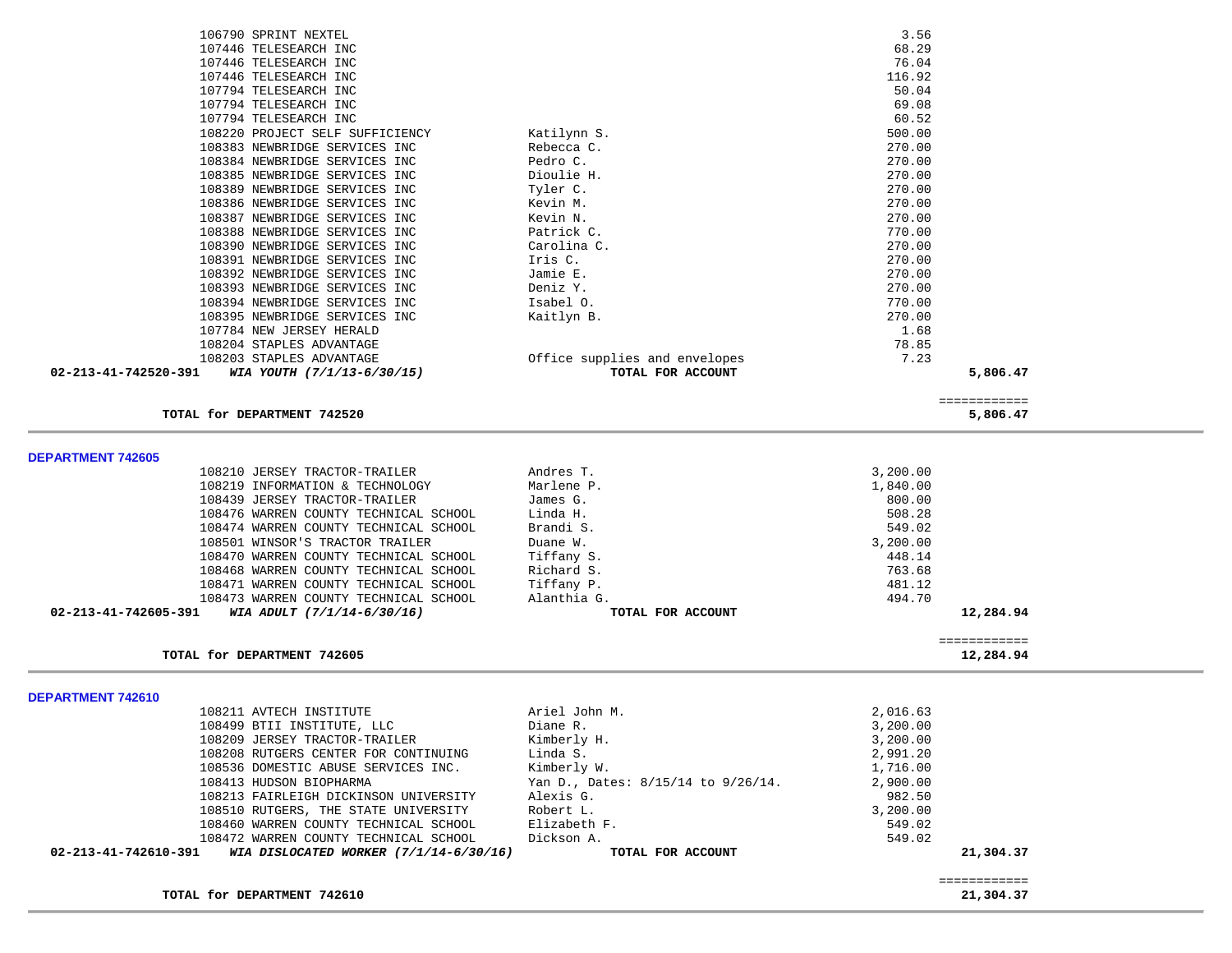| DEPARTMENT 742620                                              |                                             |           |                           |  |
|----------------------------------------------------------------|---------------------------------------------|-----------|---------------------------|--|
| 108399 NEWBRIDGE SERVICES INC                                  | Brianna E.                                  | 250.00    |                           |  |
| 108374 NEWBRIDGE SERVICES INC                                  | Danielle M.                                 | 1,105.00  |                           |  |
| 108396 NEWBRIDGE SERVICES INC                                  | David C.                                    | 1,028.00  |                           |  |
| 108397 NEWBRIDGE SERVICES INC                                  | Kayla C.                                    | 3,887.00  |                           |  |
| 108398 NEWBRIDGE SERVICES INC                                  | Damien M.                                   | 3,132.00  |                           |  |
| 02-213-41-742620-391<br>WIA YOUTH (7/1/14-6/30/16)             | TOTAL FOR ACCOUNT                           |           | 9,402.00                  |  |
|                                                                |                                             |           |                           |  |
| TOTAL for DEPARTMENT 742620                                    |                                             |           | ============<br>9,402.00  |  |
| <b>Reach-FIPZ4N</b>                                            |                                             |           |                           |  |
| 108189 AEROFUND FINANCIAL INC.                                 | Transportation from 9/29/14 to 10/3/14.     | 3,742.20  |                           |  |
| 108190 AEROFUND FINANCIAL INC.                                 | Transportation from 10/6/14 to 10/10/14.    | 3,742.20  |                           |  |
| 108375 AEROFUND FINANCIAL INC.                                 | Transportation from $10/20/14 - 10/24/14$ . | 3,742.20  |                           |  |
| 108572 AEROFUND FINANCIAL INC.                                 | Transportation from 10/27/14 to 10/31/14    | 3,324.70  |                           |  |
| 02-213-41-751505-392<br>REACH PROGRAM (7/1/14-6/30/15)         | TOTAL FOR ACCOUNT                           |           | 14,551.30                 |  |
|                                                                |                                             |           | ============              |  |
| TOTAL for Reach-FIPZ4N                                         |                                             |           | 14,551.30                 |  |
|                                                                |                                             |           |                           |  |
| <b>DEPARTMENT 752425</b>                                       |                                             |           |                           |  |
| 108232 STAPLES ADVANTAGE                                       | ITEM 581621 2015 AAG WEEKLY CALENDAR        | 29.29     |                           |  |
| 108232 STAPLES ADVANTAGE<br>02-213-41-752425-392               | ITEM 581506 2015 AAG WEEKLY CALENDAR        | 28.59     |                           |  |
| $SCP-PROGRAM$ MANAGEMENT $(1/1/14-12/31/14)$                   | TOTAL FOR ACCOUNT                           |           | 57.88                     |  |
| TOTAL for DEPARTMENT 752425                                    |                                             |           | ============<br>57.88     |  |
|                                                                |                                             |           |                           |  |
| <b>Chapter 51</b>                                              |                                             |           |                           |  |
| 107737 MORRISTOWN MEMORIAL HOSPITAL                            | SERVICES FOR CO OCCURRING FOR THE MONTH     | 175.00    |                           |  |
| 107736 NEWBRIDGE SERVICES INC                                  | SERVICES PROVIDED TO 14 CLIENTS FOR THE     | 2,345.00  |                           |  |
| 107736 NEWBRIDGE SERVICES INC                                  | SERVICES PROVIDED TO 30 CLIENTS FOR THE     | 7,333.00  |                           |  |
| 107740 NEW HOPE FOUNDATION INC.                                | client bed days for 4 clients sept 2014     | 7,425.00  |                           |  |
| 107734 FREEDOM HOUSE INC.                                      | DAYS OF SERVICES PROVIDED TO MEN CLIENTS    | 10,138.00 |                           |  |
| 107735 NEWBRIDGE SERVICES INC                                  | REIMBURSMENT FOR 22 ELIGIBLE CLIENTS FOR    | 6,242.00  |                           |  |
| 107735 NEWBRIDGE SERVICES INC                                  | REIMBURSEMENT FOR 12 ELIGIBLE CLIENTS FO    | 1,404.00  |                           |  |
| 107739 NEW HOPE FOUNDATION INC.                                | CLIENT BED DAYS FOR 3 CLIENTS IN SEPT 20    | 3,740.00  |                           |  |
| 107742 DAYTOP VILLAGE OF NJ, INC.                              | ADOLESCENT SERVICES FOR THE MONTH OF SEP    | 3,456.00  |                           |  |
| 107965 CORNERSTONE FAMILY PROGRAMS                             | COST REIMBURSEMENT FOR THE 3RD QUARTER 2    | 6,966.00  |                           |  |
| 107936 NEW HOPE FOUNDATION INC.                                | CLIENT BED DAYS IN AUGUST 2014              | 7,020.00  |                           |  |
| $02 - 213 - 41 - 757405 - 392$<br>CHAPTER 51 (1/1/14-12/31/14) | TOTAL FOR ACCOUNT                           |           | 56,244.00                 |  |
| TOTAL for Chapter 51                                           |                                             |           | ============<br>56,244.00 |  |
|                                                                |                                             |           |                           |  |
| DEPARTMENT 758310                                              |                                             |           |                           |  |
| 108459 MORRIS PLAINS MUNICIPAL ALL.                            | 2013 Q4 Morris Plains Municipal Alliance    | 6,050.76  |                           |  |
| 02-213-41-758310-392<br>MUNICIPAL ALLIANCE (1/1/13-6/30/14)    | TOTAL FOR ACCOUNT                           |           | 6,050.76                  |  |
| 108228 SKYLANDS AT RANDOLPH                                    | Portion of the cost for Skylands for the    | 220.00    |                           |  |
| 108457 MORRIS PLAINS MUNICIPAL ALL.                            | 2013 Morris Plains Municipal Alliance Su    | 2,000.00  |                           |  |
| 02-213-41-758310-394<br>MUNICIPAL ALLIANCE (1/1/13-12/31/14)   | TOTAL FOR ACCOUNT                           |           | 2,220.00                  |  |
|                                                                |                                             |           | ============              |  |
| TOTAL for DEPARTMENT 758310                                    |                                             |           | 8,270.76                  |  |
|                                                                |                                             |           |                           |  |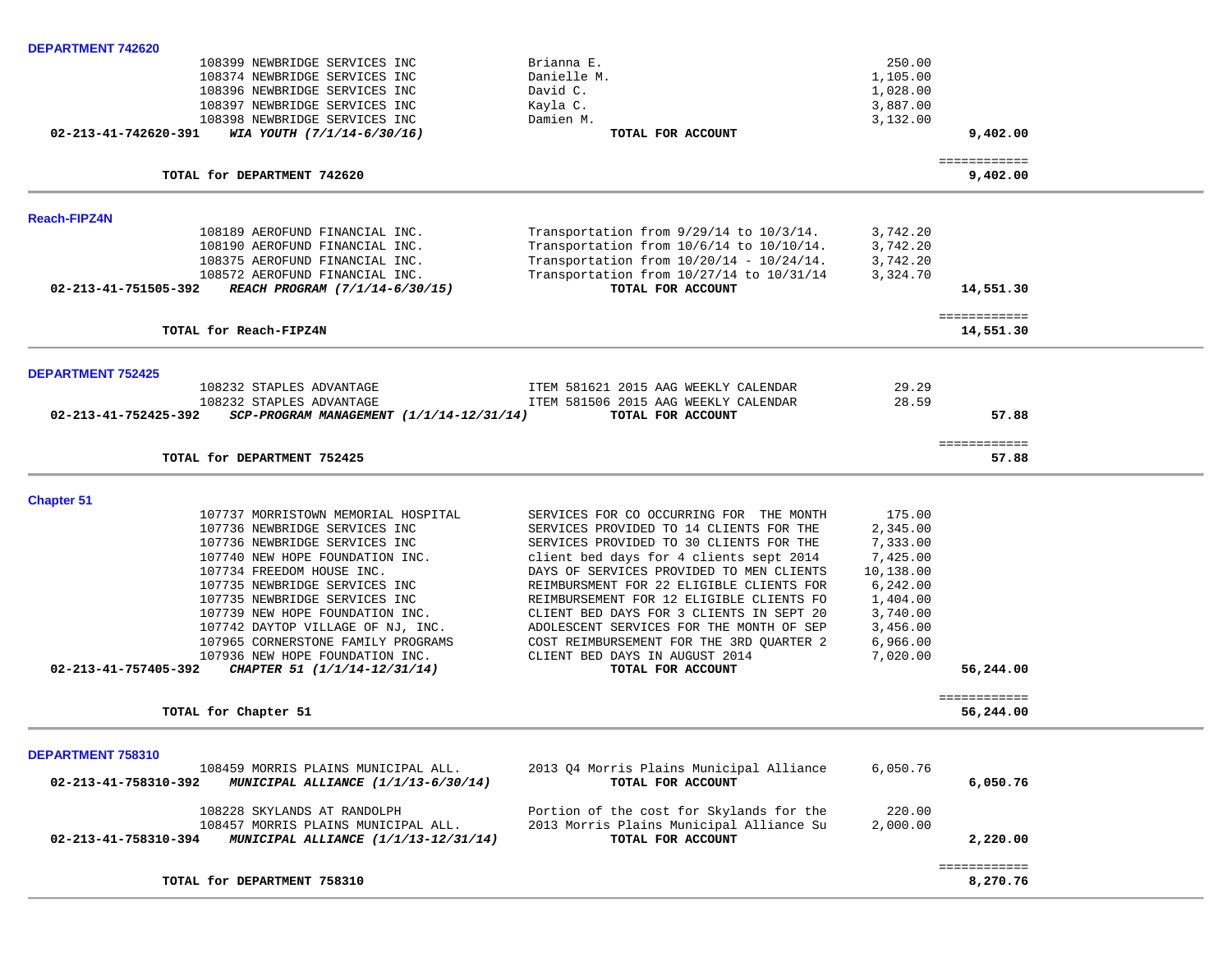| <b>ALPN-HSAC</b><br>108831 TREASURER STATE OF NJ<br>02-118-03-759405-392<br>13 ALPN-HSAC(1/1/13-12/31/14)                           | 13ALPN - REFUND OVERPAYMENT<br>TOTAL FOR ACCOUNT              | 102.00    | 102.00                    |  |
|-------------------------------------------------------------------------------------------------------------------------------------|---------------------------------------------------------------|-----------|---------------------------|--|
| TOTAL for ALPN-HSAC                                                                                                                 |                                                               |           | ============<br>102.00    |  |
| <b>Safe Communities Construction</b><br>108830 MORRISTOWN MEDICAL CENTER<br>02-213-41-773405-391 SAFE COMMUNITIES (10/1/13-9/30/14) | MORRIS COUNTY SAFE COMMUNITIES GRANT FY2<br>TOTAL FOR ACCOUNT | 21,710.80 | 21,710.80                 |  |
| TOTAL for Safe Communities Construction                                                                                             |                                                               |           | ============<br>21,710.80 |  |
| <b>DEPARTMENT 774405</b>                                                                                                            |                                                               |           |                           |  |
| 107251 MT OLIVE POLICE DEPT.                                                                                                        | $Callout - 8/16/14$                                           | 165.00    |                           |  |
| 107251 MT OLIVE POLICE DEPT.                                                                                                        | Callout- $9/26/14$                                            | 165.00    |                           |  |
| 107245 ANDOVER TOWNSHIP                                                                                                             | Callout- $7/1/14$                                             | 275.00    |                           |  |
| 107245 ANDOVER TOWNSHIP                                                                                                             | Callout- $7/8/14$                                             | 220.00    |                           |  |
| 107245 ANDOVER TOWNSHIP                                                                                                             | $Court-7/10/14$                                               | 220.00    |                           |  |
| 107245 ANDOVER TOWNSHIP                                                                                                             | Callout-7/10/14                                               | 220.00    |                           |  |
| 107245 ANDOVER TOWNSHIP                                                                                                             | 2-Callouts                                                    | 440.00    |                           |  |
| 107245 ANDOVER TOWNSHIP                                                                                                             | Callout $7/19/14$                                             | 330.00    |                           |  |
| 107245 ANDOVER TOWNSHIP                                                                                                             | Callout- $7/24/14$                                            | 220.00    |                           |  |
| 107245 ANDOVER TOWNSHIP                                                                                                             | TRAINING 7/28-7/30/14                                         | 1,320.00  |                           |  |
| 107245 ANDOVER TOWNSHIP                                                                                                             | Court 7/31/14                                                 | 220.00    |                           |  |
| 107245 ANDOVER TOWNSHIP                                                                                                             | Callout $8/8/14$                                              | 275.00    |                           |  |
| 107245 ANDOVER TOWNSHIP                                                                                                             | Court $8/12/14$                                               | 220.00    |                           |  |
| 107245 ANDOVER TOWNSHIP                                                                                                             | Callout $8/13/14$                                             | 275.00    |                           |  |
| 107245 ANDOVER TOWNSHIP                                                                                                             | 2- Court 8/14/14                                              | 440.00    |                           |  |
| 107245 ANDOVER TOWNSHIP                                                                                                             | MEETING - TRAINING                                            | 440.00    |                           |  |
| 107245 ANDOVER TOWNSHIP                                                                                                             | Callout $8/23/14$                                             | 220.00    |                           |  |
| 107245 ANDOVER TOWNSHIP                                                                                                             | 2-Callouts $8/24/14$                                          | 495.00    |                           |  |
| 107245 ANDOVER TOWNSHIP                                                                                                             | Callout $9/1/14$                                              | 275.00    |                           |  |
| 107245 ANDOVER TOWNSHIP                                                                                                             | Callout $9/3/14$                                              | 275.00    |                           |  |
| 107245 ANDOVER TOWNSHIP                                                                                                             | $2$ -Callout $9/4/14$                                         | 440.00    |                           |  |
| 107245 ANDOVER TOWNSHIP                                                                                                             | Callout $9/8/14$                                              | 275.00    |                           |  |
| 107245 ANDOVER TOWNSHIP                                                                                                             | Callout 9/12/14-TRAINING                                      | 220.00    |                           |  |
| 107245 ANDOVER TOWNSHIP                                                                                                             | Callout $9/13/14$                                             | 275.00    |                           |  |
| 107245 ANDOVER TOWNSHIP                                                                                                             | Callout $9/14/14$                                             | 220.00    |                           |  |
| 107245 ANDOVER TOWNSHIP                                                                                                             | Callout 9/29/14                                               | 247.50    |                           |  |
| 107245 ANDOVER TOWNSHIP                                                                                                             | over payment                                                  | $-27.50$  |                           |  |
| 107250 PEQUANNOCK POLICE DEPARTMENT                                                                                                 | Callout $7/4/14$                                              | 220.00    |                           |  |
| 107252 BOROUGH OF KINNELON                                                                                                          | Callout $8/7/14$                                              | 220.00    |                           |  |
| 107248 ROCKAWAY TOWNSHIP POLICE DEPT                                                                                                | Call out 7/28/14                                              | 220.00    |                           |  |
| 107248 ROCKAWAY TOWNSHIP POLICE DEPT                                                                                                | Call out $8/28/14$                                            | 220.00    |                           |  |
| 108539 CHESTER TOWNSHIP POLICE DEPT                                                                                                 | DRE Grant Reimbursement for Checkpoint o                      | 385.00    |                           |  |

| 108539               | CHESTER TOWNSHIP POLICE DEPT   | Callout on $9/6/14$ | 220.00  |
|----------------------|--------------------------------|---------------------|---------|
| 02-213-41-774405-391 | DRE CALL OUT (10/1/13-9/30/14) | TOTAL FOR ACCOUNT   | ,845.00 |

#### **TOTAL for DEPARTMENT 774405 9,845.00**

| <b>DEPARTMENT 783410</b> |                           |                                         |          |  |
|--------------------------|---------------------------|-----------------------------------------|----------|--|
|                          | 106235 CDW GOVERNMENT LLC | HP Office Jet 10 MOB Printer-L411A & HP | 1,821.32 |  |
|                          | 106235 CDW GOVERNMENT LLC |                                         | 359.20   |  |
|                          | 105579 STAPLES ADVANTAGE  | DYMO Label Maker                        | 48.59    |  |
|                          | 105579 STAPLES ADVANTAGE  | Black On Clear Tape for label maker     | 120.32   |  |
|                          |                           |                                         |          |  |

============

 **02-213-41-783410-391** *SART/SANE PROGRAM(10/1/13-9/30/14)* **TOTAL FOR ACCOUNT 2,349.43**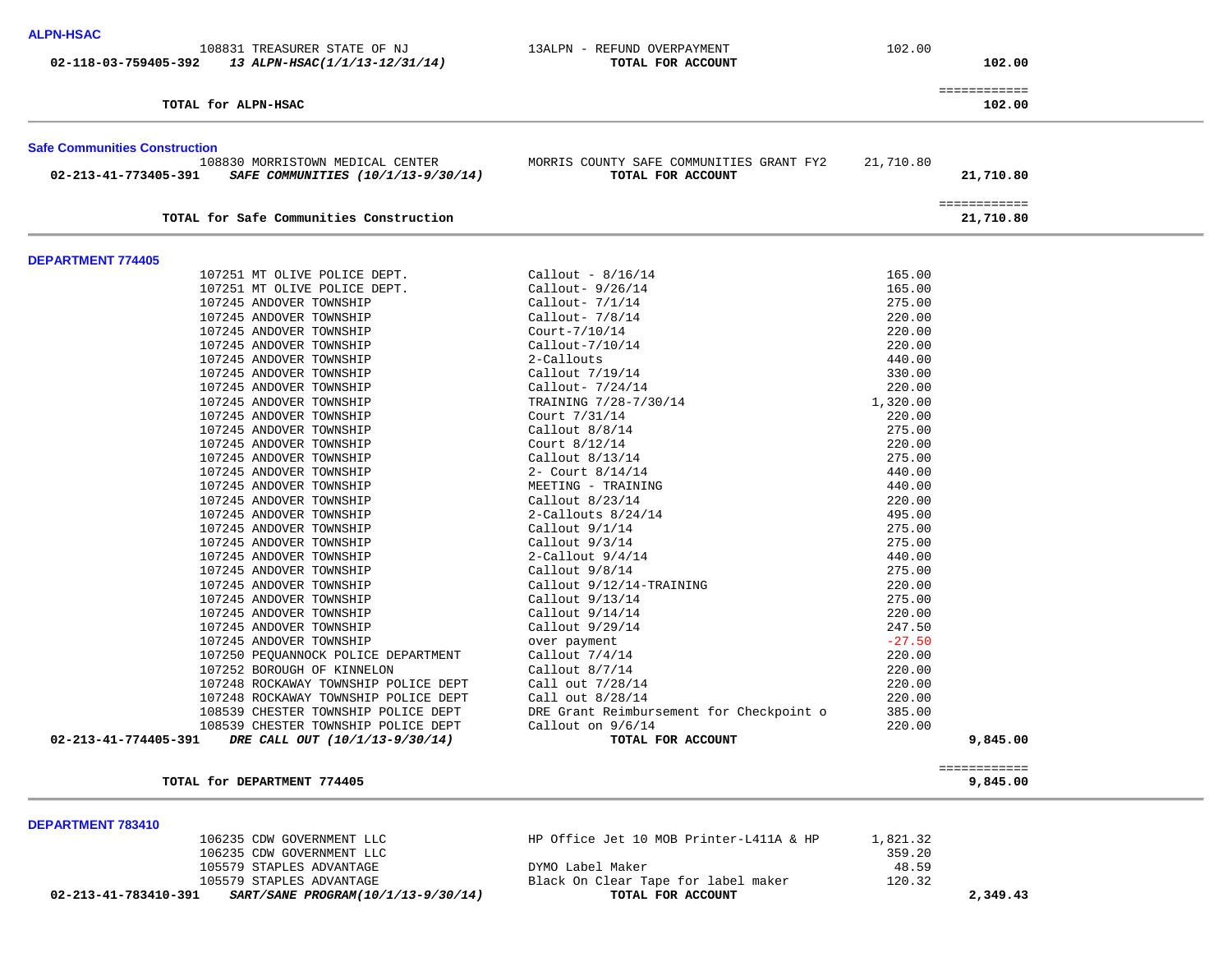| TOTAL for DEPARTMENT 783410                                                                                                                                                                                                                           |                                                                                                                                           |                          | ============<br>2,349.43                 |  |
|-------------------------------------------------------------------------------------------------------------------------------------------------------------------------------------------------------------------------------------------------------|-------------------------------------------------------------------------------------------------------------------------------------------|--------------------------|------------------------------------------|--|
| <b>Urban Areas Security Initiativ</b><br>108053 TETRA TECH INC.<br>02-213-41-784530-391 FFY13 UASI (9/1/13-8/31/15)                                                                                                                                   | Inv Date 10/23/14<br>TOTAL FOR ACCOUNT                                                                                                    | 11,008.61                | 11,008.61                                |  |
| TOTAL for Urban Areas Security Initiativ                                                                                                                                                                                                              |                                                                                                                                           |                          | ============<br>11,008.61                |  |
| <b>MAPS</b><br>108932 NATIONAL FUEL OIL INC.<br>02-213-41-786405-392<br>MAPS (1/1/14-12/31/14)                                                                                                                                                        | FUEL CHARGES OCTOBER 2014<br>TOTAL FOR ACCOUNT                                                                                            | 13,825.99                | 13,825.99                                |  |
| 108016 STAPLES ADVANTAGE<br>108016 STAPLES ADVANTAGE<br>108015 DAILY RECORD<br>02-213-41-786405-394 MAPS $(1/1/14-12/31/14)$                                                                                                                          | Porfolio, 2 Pkt, Fast, Ast.<br>Model #50050 Stpls Cartridge, Slim Clipb<br>Acct #190338 Ad placed on 3/6/14. Affidav<br>TOTAL FOR ACCOUNT | 66.24<br>171.99<br>46.96 | 285.19                                   |  |
| TOTAL for MAPS                                                                                                                                                                                                                                        |                                                                                                                                           |                          | ============<br>14,111.18                |  |
| DEPARTMENT 864404<br>108524 TRAC<br>02-213-41-864404-392 KENVIL TEAM TRACK (7/6/10-12/31/14)<br>TOTAL for DEPARTMENT 864404                                                                                                                           | Labor, Materials and Svcs. for the Kenvi<br>TOTAL FOR ACCOUNT                                                                             | 139,738.20               | 139,738.20<br>============<br>139,738.20 |  |
| DEPARTMENT 864405<br>108338 WATERS, MCPHERSON, MCNEILL, P.C.<br>108338 WATERS, MCPHERSON, MCNEILL, P.C.<br>108338 WATERS, MCPHERSON, MCNEILL, P.C.<br>02-213-41-864405-391<br>CR 617/STP-0350(106)ROW(6/27/12-6/27/14)<br>TOTAL for DEPARTMENT 864405 | General (Winters)<br>Sussex Randolph Bldg.<br>Randolph Town Ctr.<br>TOTAL FOR ACCOUNT                                                     | 36.00<br>78.00<br>789.20 | 903.20<br>============<br>903.20         |  |
| <b>DEPARTMENT 864495</b><br>108617 SCHIFANO CONSTRUCTION CORP.<br>02-213-41-864495-391 2014 ATP- COUNTY AID<br>TOTAL for DEPARTMENT 864495                                                                                                            | Milling & Resurfacing of Millbrook Avenu<br>TOTAL FOR ACCOUNT                                                                             | 20,766.60                | 20,766.60<br>============<br>20,766.60   |  |
| DEPARTMENT 864510<br>108519 T.Y. LIN INTERNATIONAL<br>02-213-41-864510-392<br>STP-C00S(242)(9/11/12-9/11/15)                                                                                                                                          | Berkshire Valley Road Bridge No. 1400-83<br>TOTAL FOR ACCOUNT                                                                             | 7,940.08                 | 7,940.08<br>============                 |  |
| TOTAL for DEPARTMENT 864510                                                                                                                                                                                                                           |                                                                                                                                           |                          | 7,940.08                                 |  |

|                      | 108516 CHRISTOPHER P STATILE PA          | Construction Inspection Svcs. for the Re | 21,120.00 |           |
|----------------------|------------------------------------------|------------------------------------------|-----------|-----------|
| 02-213-41-864515-392 | UNIONSCHL/STP-C00S(337)(9/11/12-9/11/15) | TOTAL FOR ACCOUNT                        |           | 21,120.00 |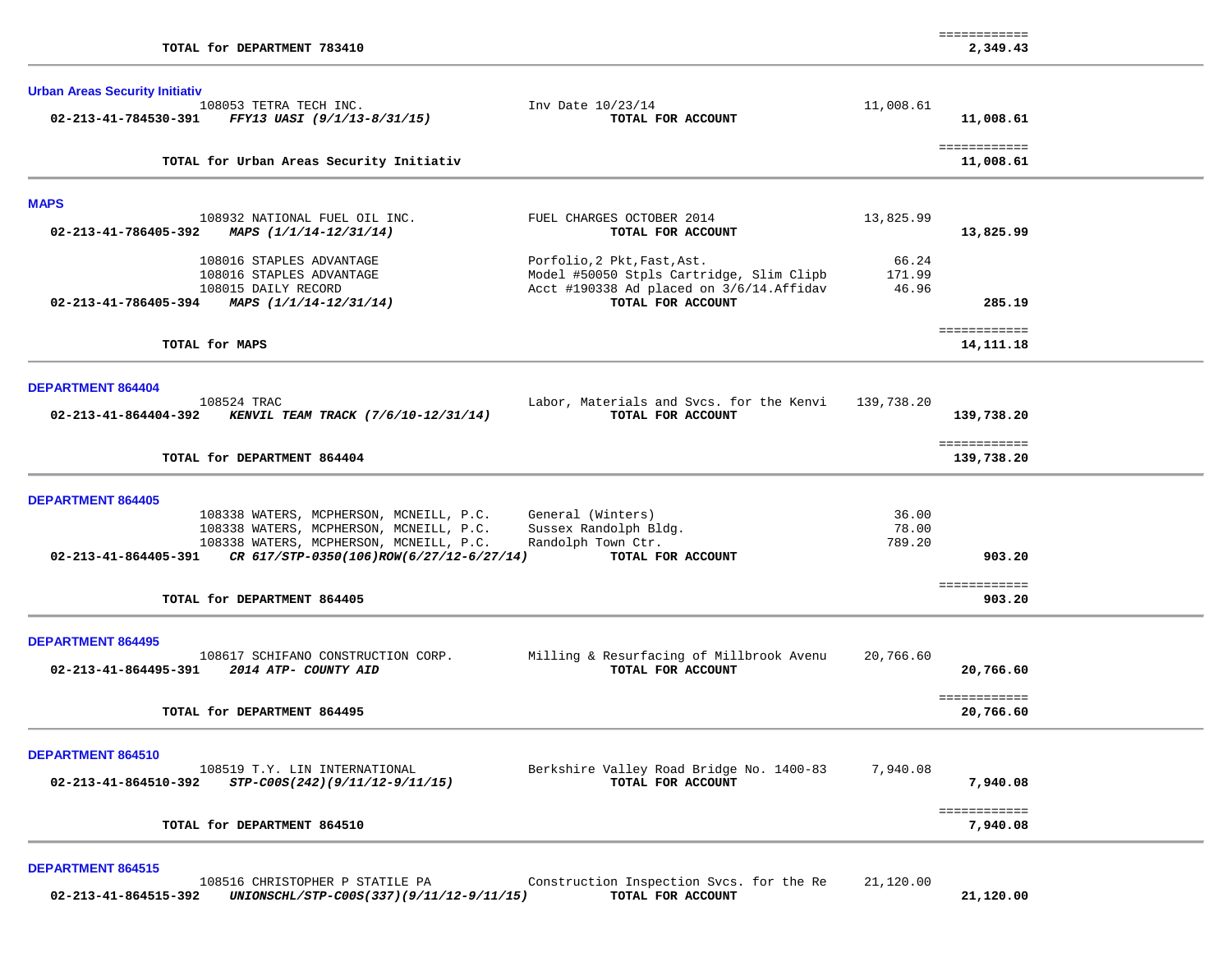# **County Capital**

| <b>Abatmnt/demol-Fac on Greystone</b>                                                                       |                                                               |                    |                            |  |
|-------------------------------------------------------------------------------------------------------------|---------------------------------------------------------------|--------------------|----------------------------|--|
| 108233 T & M ASSOCIATES<br>04-216-55-953087-909<br><b>MISCELLANEOUS - OTHER</b>                             | Prof. Svcs. for the Greystone Coal Gas H<br>TOTAL FOR ACCOUNT | 2,707.38           | 2,707.38                   |  |
| TOTAL for Abatmnt/demol-Fac on Greystone                                                                    |                                                               |                    | ============<br>2,707.38   |  |
| Cty roadwy drainage improv                                                                                  |                                                               |                    |                            |  |
| 107658 TOWN OF DOVER<br>04-216-55-953098-909<br><b>MISCELLANEOUS - OTHER</b>                                | Traffic Control by the Dover Police Depa<br>TOTAL FOR ACCOUNT | 476.19             | 476.19                     |  |
| TOTAL for Cty roadwy drainage improv                                                                        |                                                               |                    | ============<br>476.19     |  |
| <b>Bridge DesignConst varCty Loc</b>                                                                        |                                                               |                    |                            |  |
| 108780 KONKUS CORPORATION                                                                                   |                                                               | 3,170.44           |                            |  |
| 108234 MACGRAPHICS<br>04-216-55-953184-951<br>BUILDING & IMPROVEMENTS                                       | Design & ProductionThree 36 x 48 PanelsM<br>TOTAL FOR ACCOUNT | 2,400.00           | 5,570.44                   |  |
| TOTAL for Bridge DesignConst varCty Loc                                                                     |                                                               |                    | ============<br>5,570.44   |  |
| <b>DEPARTMENT 953202</b>                                                                                    |                                                               |                    |                            |  |
| 108613 KEY-TECH                                                                                             | Replacement of Bridge # 196, Newburgh Ro                      | 4,406.00           |                            |  |
| 108615 KEY-TECH                                                                                             | Union School House Road, Mendham Twp.                         | 1,550.00           |                            |  |
| 108614 KEY-TECH<br>108591 DIFRANCESCO, BATEMAN, COLEY, YOSPIN LE Carpenter. Polyone                         | Bridge 1000 Repairs on Canal Street in R                      | 1,320.00<br>425.13 |                            |  |
| 108242 STONEFIELD ENGINEERING                                                                               | Intersection Improvements to South Salem                      | 1,711.00           |                            |  |
| 108336 WATERS, MCPHERSON, MCNEILL, P.C.                                                                     | Belantrae Condos                                              | 312.00             |                            |  |
| ROAD RESURFACING/CONSTRUCTION/IMPRVMENTS<br>04-216-55-953202-909                                            | TOTAL FOR ACCOUNT                                             |                    | 9,724.13                   |  |
| 108523 TRACKS UNLIMITED, INC.<br>04-216-55-953202-951<br>ROAD RESURFACING/CONSTRUCTION/IMPRVMENTS           | Labor, Materials and Svcs. for the Morri<br>TOTAL FOR ACCOUNT | 253,641.39         | 253,641.39                 |  |
|                                                                                                             |                                                               |                    |                            |  |
| TOTAL for DEPARTMENT 953202                                                                                 |                                                               |                    | ============<br>263,365.52 |  |
| <b>DEPARTMENT 953225</b>                                                                                    |                                                               |                    |                            |  |
| 108337 WATERS, MCPHERSON, MCNEILL, P.C.<br>BRIDGE DESIGN, RENOV, CONSTRUC - VAR LOC<br>04-216-55-953225-909 | E.Main St. Bridge Proj.<br>TOTAL FOR ACCOUNT                  | 1,380.00           | 1,380.00                   |  |
| 108780 KONKUS CORPORATION<br>04-216-55-953225-951<br>BRIDGE DESIGN, RENOV, CONSTRUC - VAR LOC               | Replacement of BRidge No. 629 on Mendham<br>TOTAL FOR ACCOUNT | 131,476.98         | 131,476.98                 |  |
| TOTAL for DEPARTMENT 953225                                                                                 |                                                               |                    | ============<br>132,856.98 |  |

**DEPARTMENT 953233**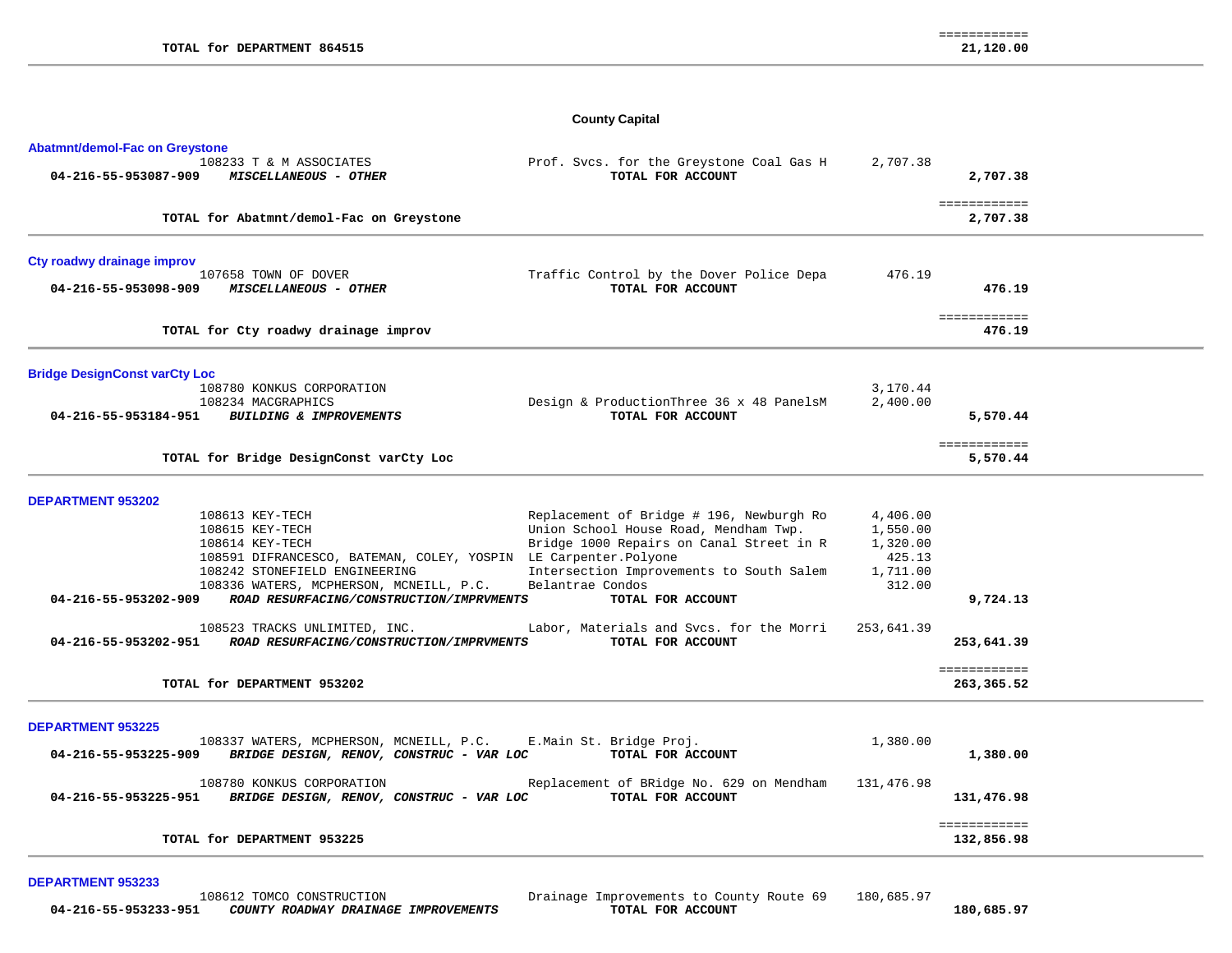| TOTAL for DEPARTMENT 953233                                                             |          | ============<br>180,685.97     |  |
|-----------------------------------------------------------------------------------------|----------|--------------------------------|--|
| <b>DEPARTMENT 953235</b>                                                                |          |                                |  |
| 107756 R.S. KNAPP CO. INC.<br>Plans and Specs for the Morris County Co                  | 459.95   |                                |  |
| 107756 R.S. KNAPP CO. INC.                                                              | 940.55   |                                |  |
| 04-216-55-953235-909 UPGRADES TO FIRE/SPRINKLER SYS-VAR FACIL<br>TOTAL FOR ACCOUNT      |          | 1,400.50                       |  |
| TOTAL for DEPARTMENT 953235                                                             |          | ============<br>1,400.50       |  |
|                                                                                         |          |                                |  |
| DEPARTMENT 953269                                                                       |          |                                |  |
| 108335 WATERS, MCPHERSON, MCNEILL, P.C.<br>Beirne, Mary Ann                             | 16.40    |                                |  |
| 108335 WATERS, MCPHERSON, MCNEILL, P.C.<br>Logan, Scott & Lisa                          | 300.00   |                                |  |
| 108335 WATERS, MCPHERSON, MCNEILL, P.C.<br>McCarthy, Joseph & Suzanne                   | 960.00   |                                |  |
| 108339 WATERS, MCPHERSON, MCNEILL, P.C.<br>John Drake                                   | 373.40   |                                |  |
| 04-216-55-953269-909 BRIDGE DESIGN/CONSTR - VAR LOCATIONS<br>TOTAL FOR ACCOUNT          |          | 1,649.80                       |  |
|                                                                                         |          | ============                   |  |
| TOTAL for DEPARTMENT 953269                                                             |          | 1,649.80                       |  |
|                                                                                         |          |                                |  |
| <b>DEPARTMENT 953270</b><br>108340 WATERS, MCPHERSON, MCNEILL, P.C.<br>Kahl Enterprises | 744.00   |                                |  |
| Freedom Group<br>108340 WATERS, MCPHERSON, MCNEILL, P.C.                                | 3,122.55 |                                |  |
| Updated appraisal<br>108241 IZENBERG APPRAISAL ASSOCIATES                               | 2,250.00 |                                |  |
| TOTAL FOR ACCOUNT<br>04-216-55-953270-909 ROAD DESIGN/CONSTRUC - VAR LOCATIONS          |          | 6,116.55                       |  |
|                                                                                         |          |                                |  |
| TOTAL for DEPARTMENT 953270                                                             |          | <b>EEEEEEEEEEE</b><br>6,116.55 |  |
|                                                                                         |          |                                |  |
| <b>DEPARTMENT 953282</b>                                                                |          |                                |  |
| 107852 R.D. SALES DOOR & HARDWARE LLC<br>RE: OTA/ 10-15-14                              | 333.00   |                                |  |
| 107852 R.D. SALES DOOR & HARDWARE LLC<br>RE: CAC/ 10-15-14                              | 315.00   |                                |  |
| RE: CH/ 10-21-14<br>107852 R.D. SALES DOOR & HARDWARE LLC                               | 321.00   |                                |  |
| 04-216-55-953282-951 DOOR REPLACMNT VAR FACIL-BLDGS & GROUNDS<br>TOTAL FOR ACCOUNT      |          | 969.00                         |  |
|                                                                                         |          | ============                   |  |
| TOTAL for DEPARTMENT 953282                                                             |          | 969.00                         |  |
|                                                                                         |          |                                |  |
| DEPARTMENT 953291                                                                       |          |                                |  |
| 108526 D.R. JOHNSON & ASSOCIATES, LLC<br>General Engineering Services for the per       | 2,860.55 |                                |  |
| 04-216-55-953291-909    VAR ROADWAY DRAINAGE PROJ - PUBLIC WORKS<br>TOTAL FOR ACCOUNT   |          | 2,860.55                       |  |
|                                                                                         |          | ============                   |  |
| TOTAL for DEPARTMENT 953291                                                             |          | 2,860.55                       |  |
|                                                                                         |          |                                |  |
| DEPARTMENT 953311                                                                       |          |                                |  |
| 107385 UNIVERSAL SUPPLY GROUP INC.<br>WO73310/ RE: ROADS/ 10-08-14                      | 169.84   |                                |  |
| 04-216-55-953311-951 RPLC MOTORS/PUMPS/FANS - BLDGSGRNDS<br>TOTAL FOR ACCOUNT           |          | 169.84                         |  |
|                                                                                         |          |                                |  |
| TOTAL for DEPARTMENT 953311                                                             |          | ============<br>169.84         |  |

107786 CAPOZZI OVERHEAD DOORS, INC. RE: VOTING MACHINE/ 10-22-14 140.00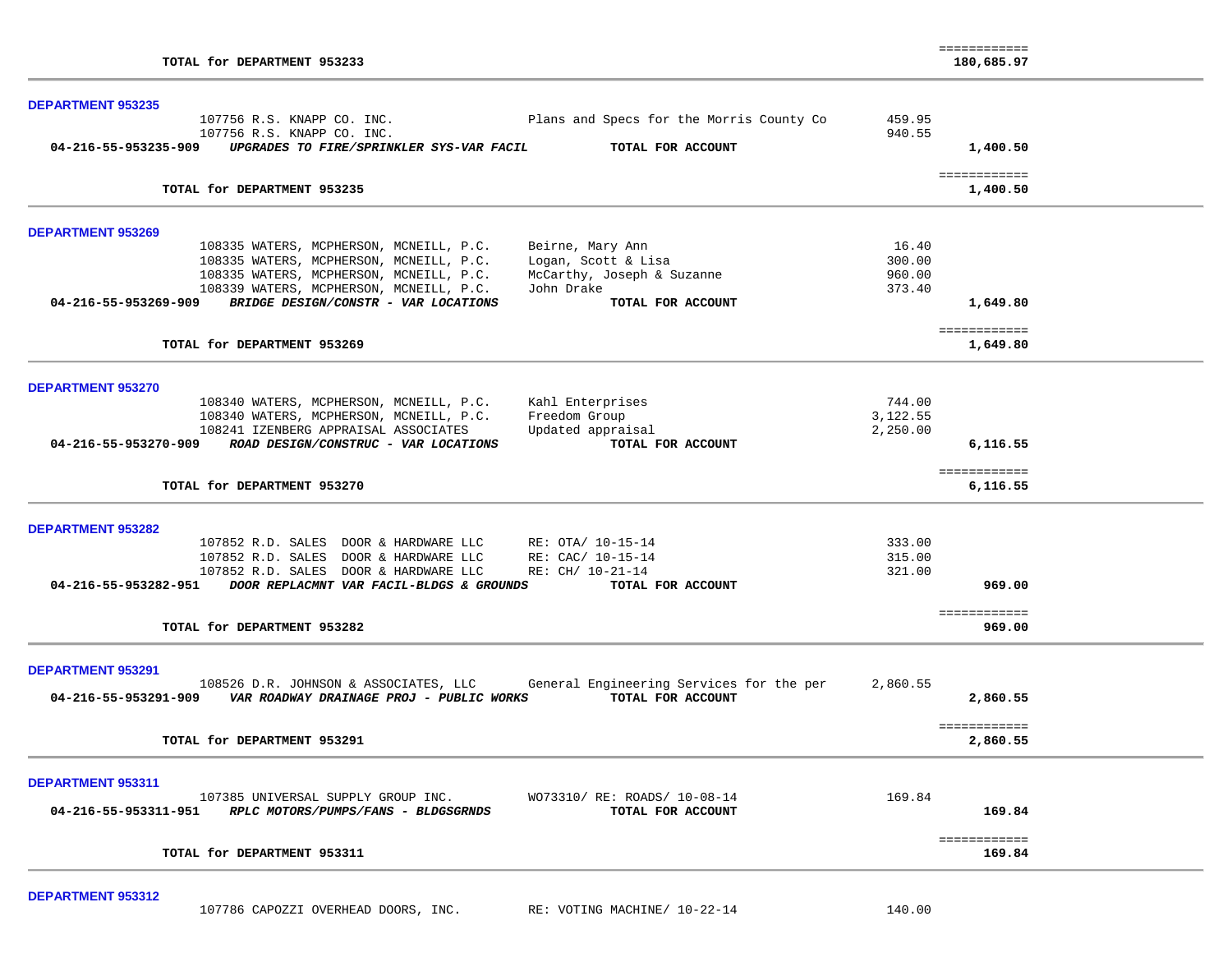|                                                  | TOTAL for DEPARTMENT 954200                                                                                                                                                                                              |                                                                                                                                                                                                  |                                                       | ============<br>280.70     |  |
|--------------------------------------------------|--------------------------------------------------------------------------------------------------------------------------------------------------------------------------------------------------------------------------|--------------------------------------------------------------------------------------------------------------------------------------------------------------------------------------------------|-------------------------------------------------------|----------------------------|--|
| <b>DEPARTMENT 954200</b><br>04-216-55-954200-956 | 107647 GRAINGER<br>ACQ SHELVE/LADDER/FRIDGE/FREEZER-SHERIFF                                                                                                                                                              | Item#4UAC7 - Dayton Hang-Up Wet/Dry Vacu<br>TOTAL FOR ACCOUNT                                                                                                                                    | 280.70                                                | 280.70                     |  |
|                                                  | TOTAL for DEPARTMENT 953363                                                                                                                                                                                              |                                                                                                                                                                                                  |                                                       | ============<br>799,532.28 |  |
| <b>DEPARTMENT 953363</b>                         | 108855 TOP LINE CONSTRUCTION CORP<br>108616 TILCON NEW YORK INC.<br>108618 SCHIFANO CONSTRUCTION CORP.<br>108620 SCHIFANO CONSTRUCTION CORP.<br>04-216-55-953363-940 PAVING & RESURFACING VARIOUS ROADS                  | Milling & Resurfacing of Myrtle Avenue i<br>Milling & Resurfacing of Flanders Road i<br>Milling & Resurfacing of Lees Hill Road<br>Milling & Resurfacing of Village Road in<br>TOTAL FOR ACCOUNT | 123,779.70<br>170,972.93<br>299,569.00<br>205, 210.65 | 799,532.28                 |  |
|                                                  | TOTAL for DEPARTMENT 953356                                                                                                                                                                                              |                                                                                                                                                                                                  |                                                       | ============<br>45,239.80  |  |
| <b>DEPARTMENT 953356</b>                         | 108855 TOP LINE CONSTRUCTION CORP<br>108617 SCHIFANO CONSTRUCTION CORP.<br>04-216-55-953356-940 VARIOUS ROAD-DESIGNS & CONSTRUCTION                                                                                      | TOTAL FOR ACCOUNT                                                                                                                                                                                | 33,678.39<br>11,561.41                                | 45,239.80                  |  |
|                                                  | TOTAL for DEPARTMENT 953353                                                                                                                                                                                              |                                                                                                                                                                                                  |                                                       | ============<br>28,889.40  |  |
| <b>DEPARTMENT 953353</b><br>04-216-55-953353-951 | 104686 BFI<br>VARIOUS IMPROVEMENTS AT COURTHOUSE                                                                                                                                                                         | RE: COURTHOUSE/ SHERIFF'S - OFFICE FURNI<br>TOTAL FOR ACCOUNT                                                                                                                                    | 28,889.40                                             | 28,889.40                  |  |
|                                                  | TOTAL for DEPARTMENT 953320                                                                                                                                                                                              |                                                                                                                                                                                                  |                                                       | ============<br>61,032.41  |  |
| DEPARTMENT 953320<br>04-216-55-953320-951        | 108527 THE LANDTEK GROUP, INC. The Central Park of Morris CountyCentral Ave<br><i>INSTALTURFFIELDS/PHASEIICENTRLPK-PBLCWRK</i>                                                                                           | TOTAL FOR ACCOUNT                                                                                                                                                                                | 61,032.41                                             | 61,032.41                  |  |
|                                                  | TOTAL for DEPARTMENT 953314                                                                                                                                                                                              |                                                                                                                                                                                                  |                                                       | ============<br>3,341.50   |  |
| <b>DEPARTMENT 953314</b><br>04-216-55-953314-951 | 107769 BAYWAY LUMBER<br>107793 COMPLETE SECURITY SYSTEMS, INC.<br>REPAIR/RPLCMENT/UPGRD VAREQUIP-BLDGGRNDS                                                                                                               | WO73182/ RE: HEALTH MGMT/ 10-22-14<br>RE: VOTING MACHINE/ 09-29-14<br>TOTAL FOR ACCOUNT                                                                                                          | 861.50<br>2,480.00                                    | 3,341.50                   |  |
|                                                  | TOTAL for DEPARTMENT 953312                                                                                                                                                                                              |                                                                                                                                                                                                  |                                                       | ============<br>1,789.60   |  |
|                                                  | 107997 CAPOZZI OVERHEAD DOORS, INC.<br>107997 CAPOZZI OVERHEAD DOORS, INC.<br>107997 CAPOZZI OVERHEAD DOORS, INC.<br>107997 CAPOZZI OVERHEAD DOORS, INC.<br>04-216-55-953312-951 RPLC PEDESTRIAN/OVERHD DOORS-BLDGSGRNDS | WO73797/ RE: HEALTH MGMT/ 10-22-14<br>WO73779/ RE: PSTA/ 10-22-14<br>WO73796/ RE: SHADE TREE/ 10-22-14<br>RE: COUNTY GRG/ 10-22-14<br>TOTAL FOR ACCOUNT                                          | 482.00<br>490.00<br>238.80<br>438.80                  | 1,789.60                   |  |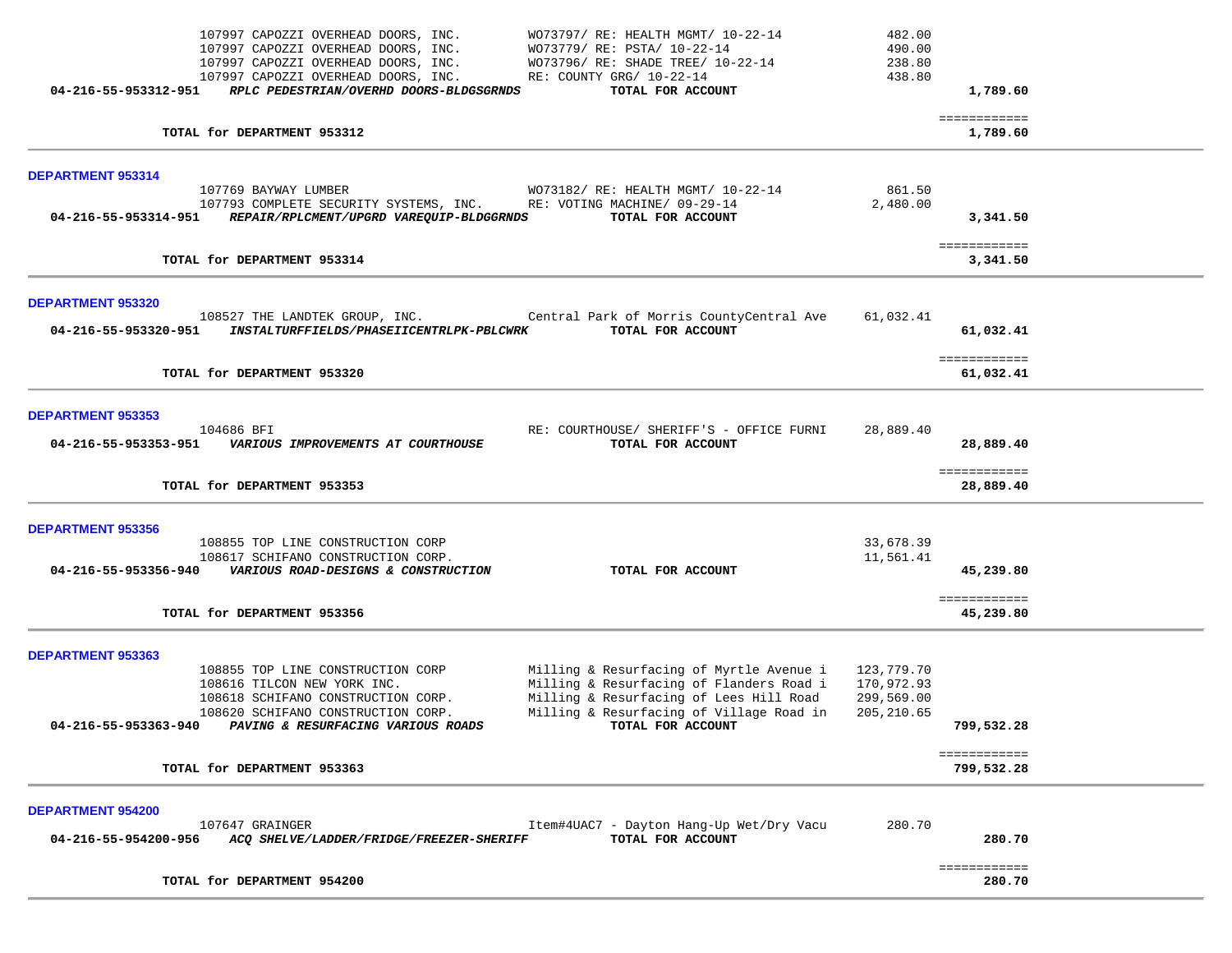| <b>DEPARTMENT 954359</b>                                                                                                         |                                                                                                        |                        |                            |
|----------------------------------------------------------------------------------------------------------------------------------|--------------------------------------------------------------------------------------------------------|------------------------|----------------------------|
| 105872 EXTEL COMMUNICATIONS<br>107600 COMPLETE SECURITY SYSTEMS, INC.<br>04-216-55-954359-956 REPLACE & UPGRADE SECURITY CAMERAS | LABOR & MATERIAL: Install 22 locations<br>Security Camera Upgrade Project Partial<br>TOTAL FOR ACCOUNT | 12,130.00<br>20,000.00 | 32,130.00                  |
| TOTAL for DEPARTMENT 954359                                                                                                      |                                                                                                        |                        | ============<br>32,130.00  |
|                                                                                                                                  |                                                                                                        |                        |                            |
| <b>DEPARTMENT 954360</b><br>104813 MAJOR POLICE SUPPLY                                                                           |                                                                                                        | 12,145.11              |                            |
| 104813 MAJOR POLICE SUPPLY                                                                                                       | 3 LIGHT & MISC PACKAGE AS PER QUOTE#BS21<br>4 LIGHT & MISC PACKAGE AS PER QUOTE#BS21                   | 1,658.06               |                            |
| 04-216-55-954360-957 PURCHASE SUV'S K-9/EMERGENCY SRVS                                                                           | TOTAL FOR ACCOUNT                                                                                      |                        | 13,803.17                  |
|                                                                                                                                  |                                                                                                        |                        |                            |
| TOTAL for DEPARTMENT 954360                                                                                                      |                                                                                                        |                        | ============<br>13,803.17  |
| <b>DEPARTMENT 954361</b>                                                                                                         |                                                                                                        |                        |                            |
| 104813 MAJOR POLICE SUPPLY                                                                                                       | 4 LIGHT & MISC PACKAGE AS PER QUOTE#BS21                                                               | 8,044.98               |                            |
| 04-216-55-954361-957 PURCHASE VEHICLE CRIMINAL INVEST/SHERIFF                                                                    | TOTAL FOR ACCOUNT                                                                                      |                        | 8,044.98                   |
|                                                                                                                                  |                                                                                                        |                        | ============               |
| TOTAL for DEPARTMENT 954361                                                                                                      |                                                                                                        |                        | 8,044.98                   |
| <b>DEPARTMENT 955345</b>                                                                                                         |                                                                                                        |                        |                            |
| 108710 DIRECT SUPPLY INC                                                                                                         | 29406,10-24-2014                                                                                       | 5,459.88               |                            |
| 108711 DIRECT SUPPLY INC                                                                                                         | 29406,9-23-2014                                                                                        | 5,600.94               |                            |
| 108711 DIRECT SUPPLY INC                                                                                                         | 29406,9-24-2014                                                                                        | 42.27                  |                            |
| 108711 DIRECT SUPPLY INC                                                                                                         | 29406,9-29-2014                                                                                        | 1,437.99               |                            |
| 108711 DIRECT SUPPLY INC<br>04-216-55-955345-940 VARIOUS PROJECTS - MORRIS VIEW                                                  | 29406,10-08-2014<br>TOTAL FOR ACCOUNT                                                                  | 42.80                  | 12,583.88                  |
|                                                                                                                                  |                                                                                                        |                        | ============               |
| TOTAL for DEPARTMENT 955345                                                                                                      |                                                                                                        |                        | 12,583.88                  |
| <b>DEPARTMENT 962267</b>                                                                                                         |                                                                                                        |                        |                            |
| 100689 ENTERASYS NETWORKS                                                                                                        | C5K125-48                                                                                              | 2,585.62               |                            |
| 04-216-55-962267-955 COMPUTER EQUIP PURCHASE - IT                                                                                | TOTAL FOR ACCOUNT                                                                                      |                        | 2,585.62                   |
| TOTAL for DEPARTMENT 962267                                                                                                      |                                                                                                        |                        | ============<br>2,585.62   |
|                                                                                                                                  |                                                                                                        |                        |                            |
| <b>DEPARTMENT 962317</b>                                                                                                         |                                                                                                        |                        |                            |
| 100689 ENTERASYS NETWORKS                                                                                                        | Ouote ETS-0321126                                                                                      | 14,405.88              |                            |
| 04-216-55-962317-955<br>VAR IT EQUIP, UPGRADES & REPLACEMENTS-IT                                                                 | TOTAL FOR ACCOUNT                                                                                      |                        | 14,405.88                  |
| TOTAL for DEPARTMENT 962317                                                                                                      |                                                                                                        |                        | ============<br>14,405.88  |
|                                                                                                                                  |                                                                                                        |                        |                            |
| <b>DEPARTMENT 962343</b>                                                                                                         |                                                                                                        |                        |                            |
| 104632 EXTREME NETWORKS INC.                                                                                                     | Various Switches as per quote                                                                          | 73,071.54              |                            |
| 104632 EXTREME NETWORKS INC.                                                                                                     | Ouote EXT-1127589600                                                                                   | 26,320.14              |                            |
| 106310 DELL MARKETING L.P.                                                                                                       | Dell 8 GB Certified Replacement Memory                                                                 | 1,045.71               |                            |
| 106310 DELL MARKETING L.P.<br>04-216-55-962343-955                                                                               | Dell 90 WHr 9-Cell Primary Lithium-Ion P                                                               | 112.49                 |                            |
| PURCHASE VARIOUS EQUIP FOR IT                                                                                                    | TOTAL FOR ACCOUNT                                                                                      |                        | 100,549.88                 |
| TOTAL for DEPARTMENT 962343                                                                                                      |                                                                                                        |                        | ============<br>100,549.88 |